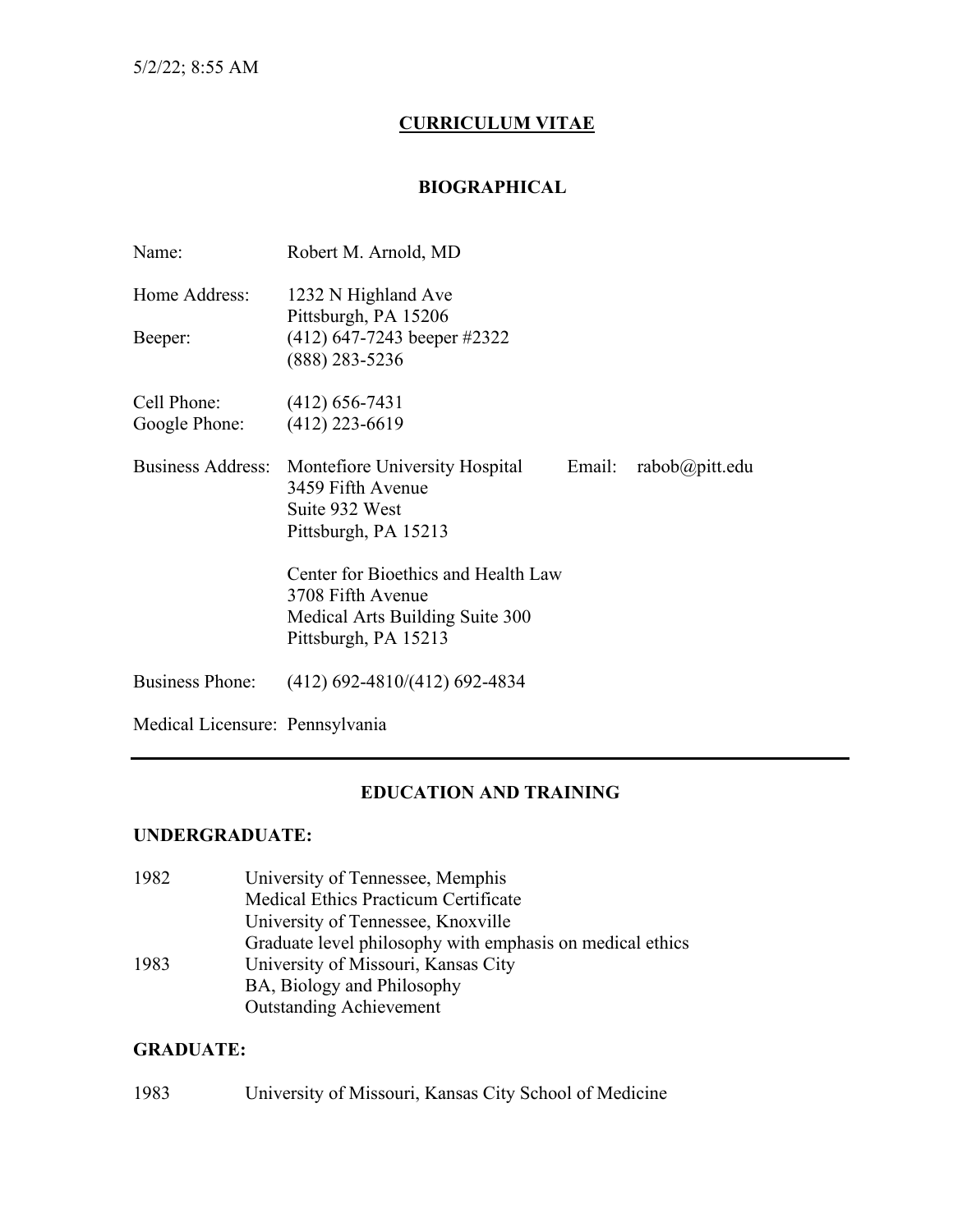# Doctor of Medicine

# **POSTGRADUATE:**

| 1983-1986 | Rhode Island Hospital, Providence, Rhode Island                               |
|-----------|-------------------------------------------------------------------------------|
|           | General Internal Medicine Residency Training Program                          |
| 1986-1988 | University of Pennsylvania, Philadelphia, Pennsylvania                        |
|           | Robert Wood Johnson Foundation Clinical Scholar                               |
| Summer    | Kellogg Foundation) Fellowship in Public and Health Policy                    |
| 1986      | (worked at the Office of Technology Assessment on the ethical implications of |
|           | insurers' and employers' use of prognostic tests)                             |
| 1997-     | American Association of Physician and Patient Facilitator in Training         |
| 1997-2001 | Project on Death in America Faculty Scholar                                   |
| 2013      | Brocher Research Scholar, Switzerland                                         |
|           |                                                                               |

## **APPOINTMENTS AND POSITIONS**

| 1980-1981             | Co-Instructor                                                             |
|-----------------------|---------------------------------------------------------------------------|
|                       | Correlative Series in Medical Ethics, University of Missouri,             |
|                       | Kansas City School of Medicine                                            |
| 1981                  | <b>Graduate Assistant</b>                                                 |
|                       | Medical Ethics Course, University of Tennessee, Knoxville                 |
| 1985                  | Instructor                                                                |
|                       | Community Health Clerkship, Brown University Program in Medicine          |
| 1984-1986             | Founder, Co-Director                                                      |
|                       | Curriculum in Medical Ethics, Rhode Island Hospital                       |
|                       | General Internal Medicine Residency Training Program                      |
| 1985-1986             | Co-Organizer, Instructor                                                  |
|                       | Ethics Component of Introduction to Clinical Medicine                     |
|                       | Brown University Program in Medicine                                      |
| 1986-1988             | Instructor                                                                |
|                       | Seminar in Medical Ethics,                                                |
|                       | University of Pennsylvania School of Medicine                             |
| 1987-1988             | Instructor                                                                |
|                       | Ethics Component of Medicine Clerkships                                   |
|                       | University of Pennsylvania School of Medicine                             |
| 1988-present Director |                                                                           |
|                       | <b>Clinical Ethics Training Program</b>                                   |
|                       | University of Pittsburgh School of Medicine                               |
|                       | Coordinate ethics component of medicine, pediatrics, surgery, psychiatry  |
|                       | clerkships and residencies. Develop month-long elective in medical ethics |
|                       | for students, residents, and MA candidates in medical ethics.)            |
| 1988-present Director |                                                                           |
|                       | Fellowship in Medical Ethics                                              |
|                       | University of Pittsburgh School of Medicine                               |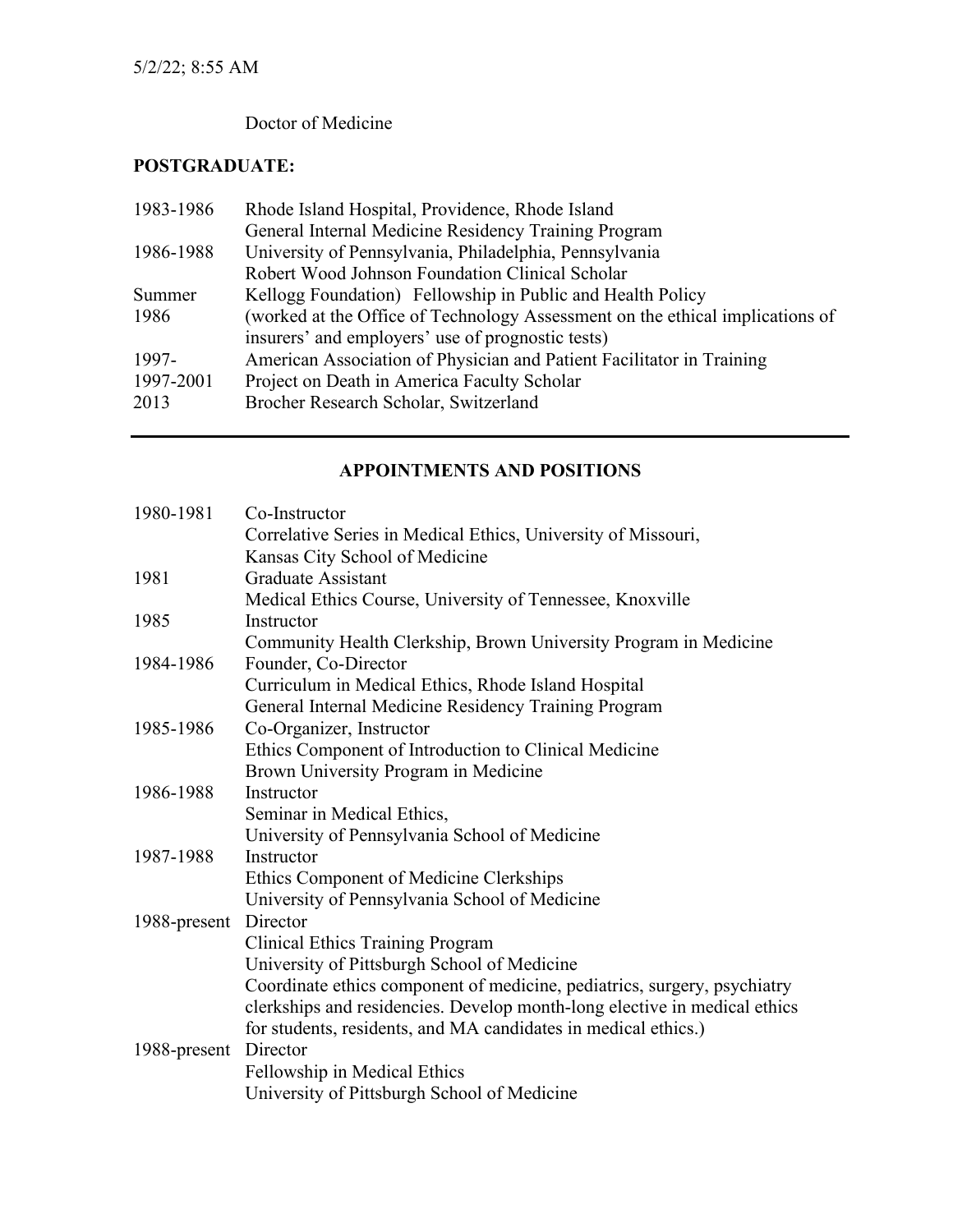| 1988-1993              | <b>Assistant Professor</b>                                                                   |
|------------------------|----------------------------------------------------------------------------------------------|
|                        | Division of General Internal Medicine                                                        |
|                        | University of Pittsburgh School of Medicine                                                  |
| 1990-1993              | <b>Clinical Coordinator</b>                                                                  |
|                        | Primary Care Internal Medicine Residency Program                                             |
|                        | University of Pittsburgh School of Medicine                                                  |
| 1990-present           | <b>Staff Physician</b>                                                                       |
|                        | Pittsburgh AIDS Center for Treatment                                                         |
| 1990-1996              | <b>Assistant Professor</b>                                                                   |
|                        | University of Pittsburgh                                                                     |
|                        | Department of Psychiatry (Secondary Appointment)                                             |
| 1992-present           | <b>Associate Director for Education</b>                                                      |
|                        | Center for Bioethics and Health Law                                                          |
|                        | University of Pittsburgh                                                                     |
| 1993-1995              | Director                                                                                     |
|                        | Primary Care Residency Training Program                                                      |
|                        | University of Pittsburgh                                                                     |
| 1994-2000              | Associate Professor of Medicine                                                              |
|                        | Division of General Internal Medicine                                                        |
|                        | University of Pittsburgh                                                                     |
| 1995-1996              | Co-Director                                                                                  |
|                        | Primary Care Residency Training Program                                                      |
|                        | University of Pittsburgh                                                                     |
| 1995-1997              | Director of Ambulatory Education                                                             |
|                        | Division of General Internal Medicine                                                        |
|                        | University of Pittsburgh                                                                     |
| 1996-2000              | Associate Professor of Family Medicine and Clinical Epidemiology                             |
|                        | University of Pittsburgh                                                                     |
|                        | (Secondary Appointment)                                                                      |
|                        | 1997-present Affiliate Faculty, Center for Research on Health Care                           |
|                        | 1999-present Core Faculty, Center for Research on Health Care                                |
|                        | 1997-present Director, Section of Palliative Care and Medical Ethics                         |
|                        | 1997-present Assistant Medical Director, Palliative Care Institute for Quality and Medical   |
|                        | Management, UPMC Health System                                                               |
|                        | Renamed the Institute for Performance Improvement (2000)                                     |
|                        | 1998-present Member, University of Pittsburgh Cancer Institute, Clinical Investigation Unit; |
|                        | <b>Biobehavioral Program</b>                                                                 |
| 1998-present           | Associate Director for Research                                                              |
|                        | Center for Bioethics and Health Law                                                          |
|                        | University of Pittsburgh                                                                     |
| 1999-present           | Core Faculty, Center for Research on Health Care                                             |
| 2000-present Professor |                                                                                              |
|                        | Department of Medicine                                                                       |
|                        | 2000-present Professor of Family Medicine (Secondary Appointment)                            |
|                        | University of Pittsburgh                                                                     |
|                        | 2000-present Professor of Psychiatry (Secondary Appointment)                                 |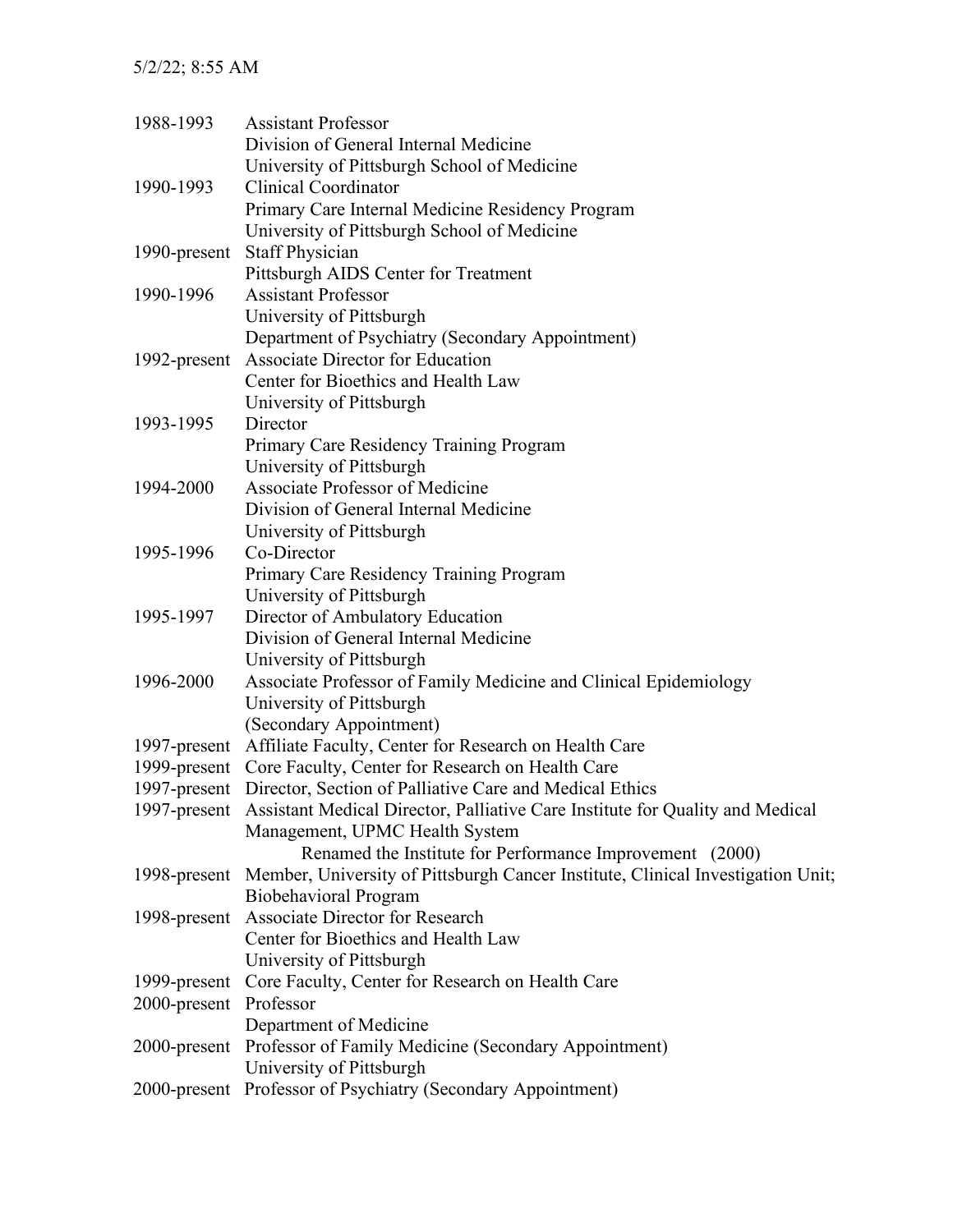|                 | University of Pittsburgh                                                                    |
|-----------------|---------------------------------------------------------------------------------------------|
| 2000-2016       | Dr. Leo H. Criep Chair in Patient Care                                                      |
| $2002$ -present | Co-Director, UPCI Behavioral Medicine, Section of Palliative Care                           |
|                 | (Pain, Rehabilitation and Supportive Care)                                                  |
| $2002$ -present | University of Pittsburgh Graduate Faculty                                                   |
| 2002-2009       | Co-Director, Institute to Enhance Palliative Care                                           |
|                 | 2002-present Director, Institute for Doctor-Patient communication                           |
|                 | 2003-present Affiliate Faculty, Center for Healthcare equity research and promotion         |
| 2003-09         | Director, Palliative Care Fellowship Training Program                                       |
| $2005$ -present | Member, Advisory committee, Children's Hospital supportive care                             |
|                 | program                                                                                     |
|                 | 2005- present UPCI Protocol Review Committee                                                |
|                 | 2005-present University of Pittsburgh School of Medicine Academy of Master                  |
|                 | <b>Educators</b>                                                                            |
| $2021$ -present | AME Faculty Development for Medical Educator Co-co-ordinator                                |
|                 | 2009-present Secondary appointment, Professor, Clinical and Translational Science Institute |
|                 | 2009-present Director, Institute to Enhance Palliative Care                                 |
|                 | 2010-present Chief Medical Officer, Palliative and Supportive Institute, UPMC Health        |
|                 | System                                                                                      |
| $2013$ -present | Associate Faculty member of CRISMA and Critical Care Medicine Ethics                        |
|                 | and Decision-Making Program                                                                 |
| 2016            | Member, Carnegie Mellon University, Center for Ethics and Policy                            |
| 2016            | Distinguished Service Professor of Medicine                                                 |
|                 |                                                                                             |

# **CERTIFICATION AND LICENSURE**

## **BOARD CERTIFICATION:**

| 1986 | Internal Medicine                      |
|------|----------------------------------------|
| 2000 | Palliative Care (ABHPM)                |
| 2005 | <b>AAHIVM HIV Specialist</b>           |
|      | Renewed 2006                           |
| 2008 | Hospice and Palliative Medicine (ABIM) |
| 2018 | -Recertification                       |
|      |                                        |

## **PROFESSIONAL MEMBERSHIPS/ACTIVITIES**

| Accreditation Council for Graduate Medical Education        |                  |
|-------------------------------------------------------------|------------------|
| Accreditation Appeal committee, Hospice/Palliative Medicine | $2010-$          |
| AcademyHealth                                               |                  |
| Annual meeting Abstract review                              | 2017             |
| Albert Schweitzer Fellowship Program, Pittsburgh            | 2006-2016        |
| American Association of Bioethics                           |                  |
| <b>Association of American Medical Colleges</b>             |                  |
| Group on Educational Affairs (GEA)/Group on Student         | 2005, 2006, 2008 |
| Affairs (GSA) Small Group Discussion and                    |                  |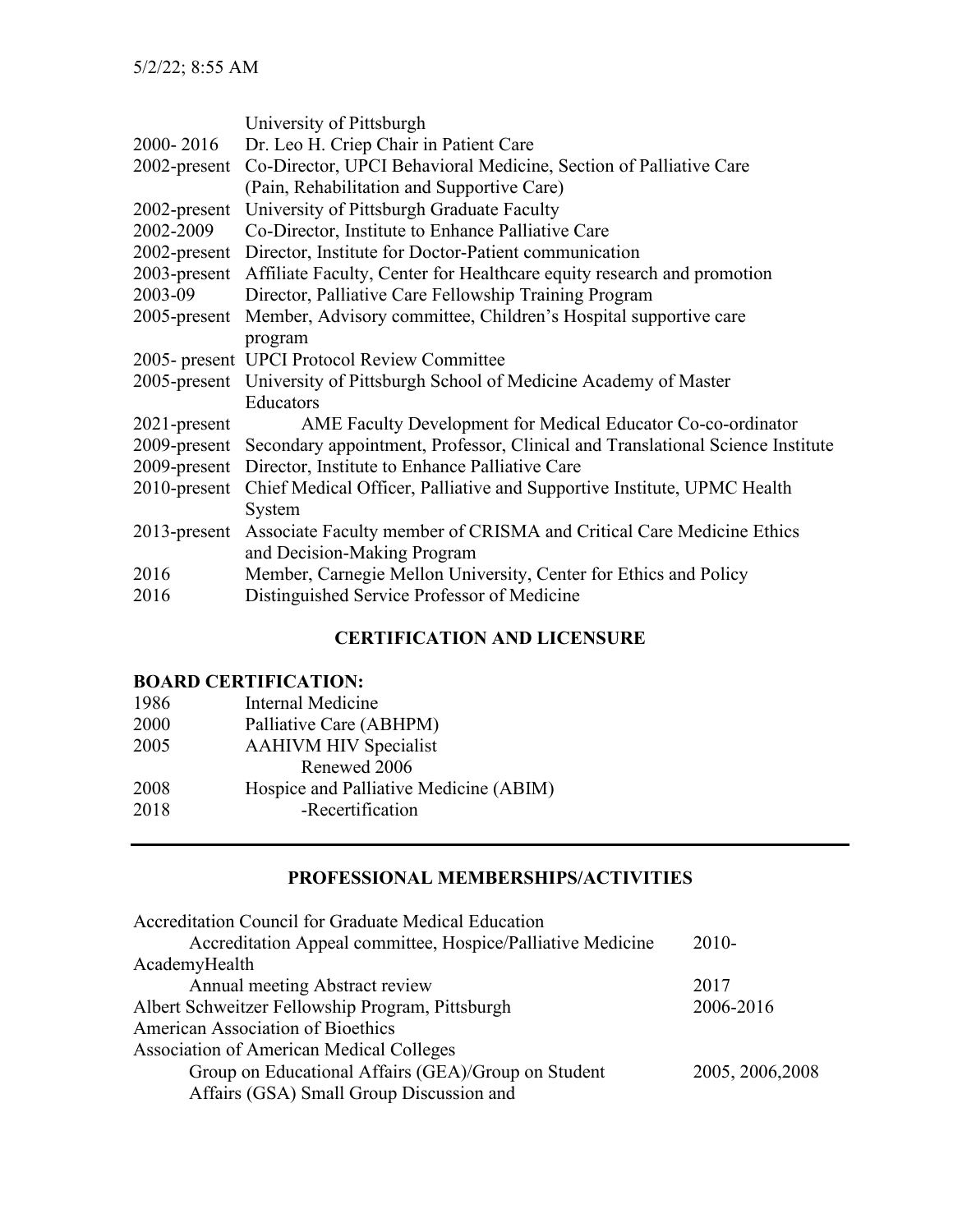| Mini-Workshop proposals reviewer                                 |              |
|------------------------------------------------------------------|--------------|
| MedEdPORTAL project Reviewer                                     | 2006-16      |
| <b>RIME</b> reviewer                                             | 2007-present |
| GEA Small group and workshop reviewer                            | 2007-2010    |
| <b>American Balint Society</b>                                   | 1998-2018    |
| Balint Intensive Leadership Training                             | 1998, 1999   |
| <b>American Cancer Society</b>                                   |              |
| Palliative Care committee, Peer Review committee 2006, 2007-2011 |              |
| American College of Physicians                                   |              |
| Fellow                                                           | 2008-        |
| Representative Advisory committee for the Pain                   | 2008-        |
| And Palliative Medicine Specialty Section council                |              |
| Pain summit                                                      |              |
| Dynamed commentaries                                             | 2010         |
| American Academy of HIV Medicine                                 | 2003         |
| American Academy on Physician and Patient                        |              |
| (currently American Academy on Communication in Healthcare)      |              |
| Facilitator in Training,                                         | 1997-2002    |
| Promotion to II                                                  | 1999         |
| Promotion to III                                                 | 2001         |
| Graduation to faculty                                            | 2001         |
| Director, Winter meeting                                         | 2003         |
| Director, Summer national meeting                                | 2004         |
| Fellow                                                           | 2009         |
| FIT Mentor, Rob Cohen                                            | $2013 -$     |
| George L Engel Award                                             | 2015         |
| Abstract reviewer for National Meeting                           | 2016         |
| Abstract for International meeting (ICCH)                        | 2017, 2018,  |
|                                                                  | 2019, 2020   |
| <b>ENRICH</b> steering committee                                 | 2019         |
| American Academy of Hospice and Palliative Medicine              |              |
| National meeting planning committee                              | 1999         |
| Chair, National meeting                                          | 2000         |
| Chair, Publication committee                                     | 2001         |
| Member, Board of Directors                                       | 2002-2007    |
| Liaison Task Force Member, National Consensus                    | 2002-04      |
| Project for Quality Palliative Care:                             |              |
| <b>Essential Elements and Best Practices</b>                     |              |
| <b>Advisory Committee member</b>                                 | $2005 -$     |
| Member, College of Palliative Care                               | 2005-06      |
| President-elect                                                  | 2004         |
| President                                                        | 2005         |
| Past President                                                   | 2006         |
| Chair, Task force for hospital palliative medicine               |              |
| Education                                                        | 2006         |
| Nomination committee                                             | 2006         |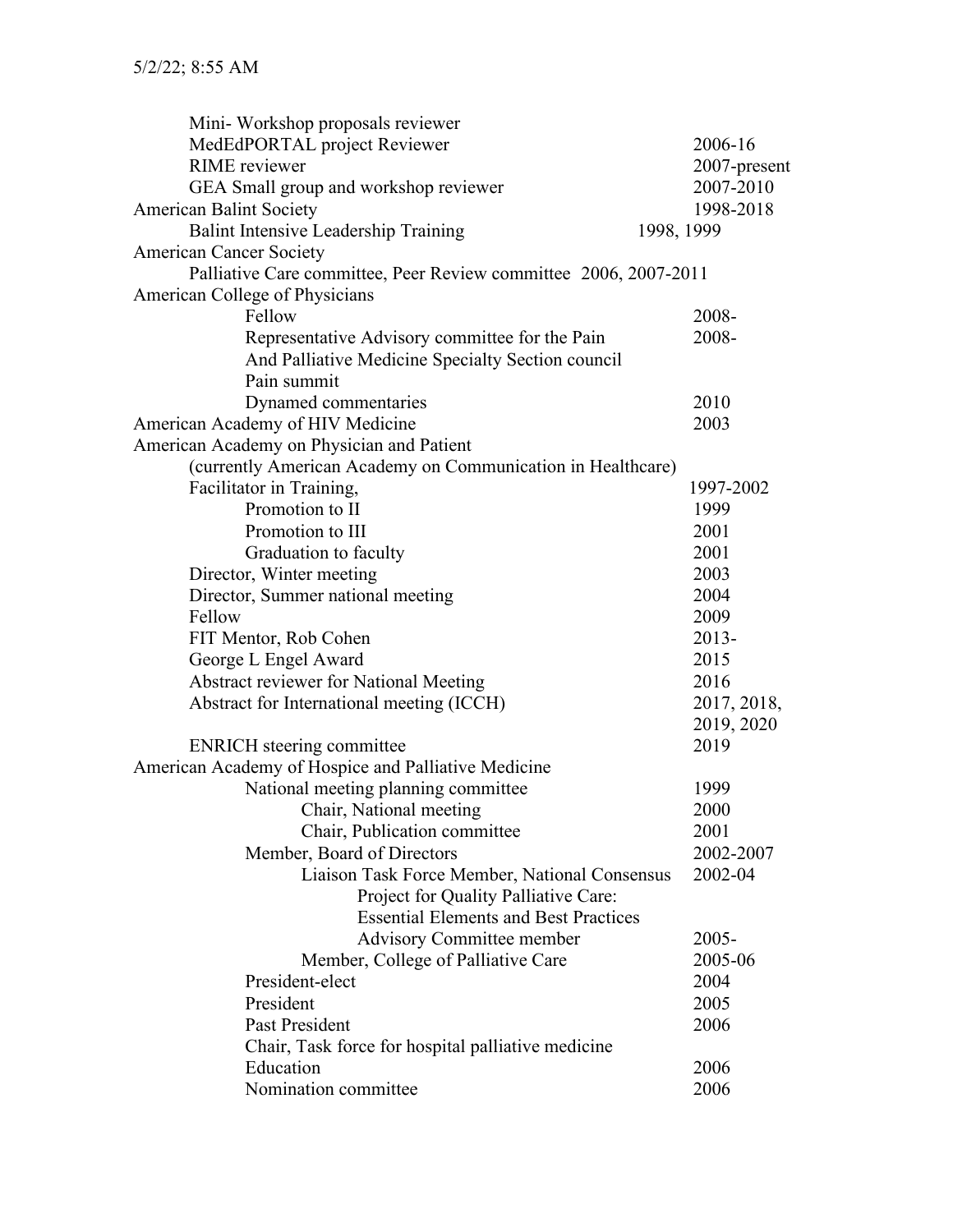| National meeting committee                                     | 2006        |
|----------------------------------------------------------------|-------------|
| -Abstract review                                               | 2017-2021   |
| Award committee                                                | 2006        |
| Clinical Scholars Program, Site director                       | 2007-       |
| HP test writing committee                                      | 2007-       |
| Abstract committee                                             | 2008-2020   |
| Quality and research committee                                 | 2008        |
| Fellow                                                         | 2008        |
| Advisor, Strategic task force to                               | 2008        |
| support Academic programs                                      |             |
| <b>Educational Exchange Review committee</b>                   | 2009, 2010, |
|                                                                | 2011, 2012  |
| Development Task Force                                         | 2010        |
| Representative to AAMC's Council of Academic Societies 2010-12 |             |
| PDIA Palliative Medicine Leadership Award                      | 2011        |
| Visionary in Palliative Care                                   | 2013        |
| <b>Clinical Qualty Measures Working Group</b>                  | 2017-19     |
| Technical Specifications for cCQM workgroup                    | 2017        |
| <b>Quality Committee</b>                                       | 2020-22     |
| <b>Publication Committee</b>                                   | 2020-22     |
| Award for Excellence in Education and Training                 | 2021        |
| National Meeting Poster Judging committee                      | 2021        |
| National Meeting Abstract reviewer                             | 2022        |
| American Academy of HIV Medicine                               |             |
| <b>American Association of Medical Colleges</b>                |             |
| RIME external reviewer                                         | 2004-6      |
|                                                                | 2008-10     |
| American Board of Hospice and Palliative Medicine              |             |
| Member, Board of Trustees                                      | 2001-2009   |
| Diplomat                                                       | 2002-2009   |
| Chair, Test writing committee                                  | 2002-05     |
| <b>American Geriatric Society</b>                              |             |
| Legislative Affairs Committee, Pennsylvania Chapter,           | 1992-94     |
| <b>American Hospice Foundation</b>                             | 2000-2002   |
| Member, End of Life Template Work Group                        |             |
| <b>American Federation of Clinical Research</b>                |             |
| <b>American Medical Association</b>                            |             |
| <b>EPEC</b> speaker List                                       |             |
| Virtual Mentor Project                                         |             |
| EPEC Trainer's Guide, Consultant                               |             |
| <b>American Medical Students Association</b>                   |             |
| <b>American Medical Women's Association</b>                    |             |
| <b>American Public Health Association</b>                      |             |
| American Society of Addiction Medicine                         | 2008-2020   |
| <b>American Society of Bioethics and Humanities</b>            |             |
| Secretary/Treasurer                                            | 1998        |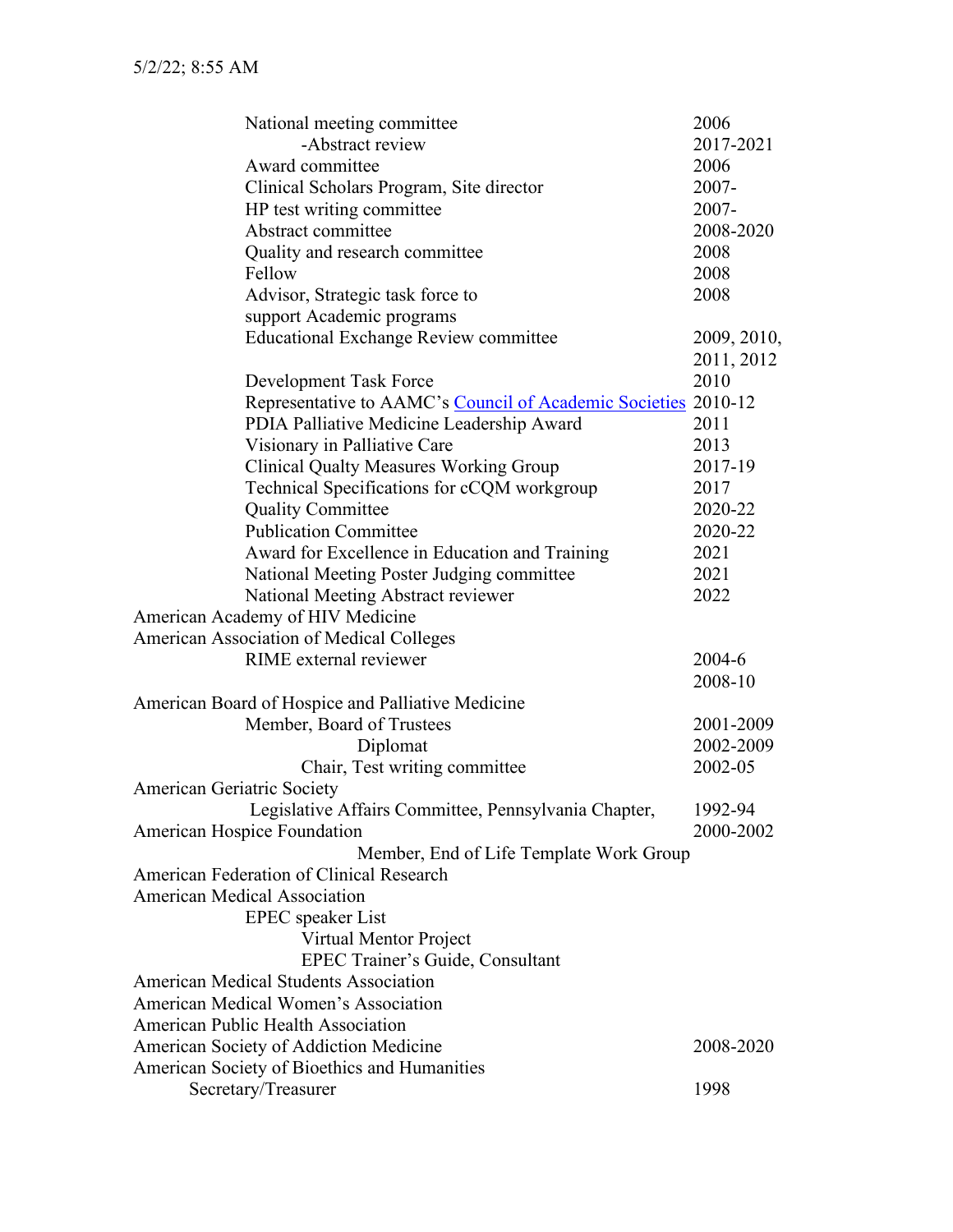| National Meeting, Chair                                      | 1999                 |
|--------------------------------------------------------------|----------------------|
| Abstract selection committee                                 | 1999, 2010, 18, 21-2 |
| Member, Hospice and Palliative care interest group           | 1998-present         |
| Distinguished Service Award                                  | 2000                 |
| <b>Clinical Ethics Task Force</b>                            | 2001                 |
| Task Force to educate ethics consultants                     | 2003-                |
| Committee to update the Core competency                      | 2006-                |
| For ethics consultants                                       |                      |
| <b>Program Evaluation Task Force</b>                         | 2010                 |
| American Society of Law, Medicine and Health care            |                      |
| American Society of Nephrology                               | 2014                 |
| <b>American Thoracic Society</b>                             |                      |
| Ad Hoc committee on Dyspnea in seriously ill patients        | 2008                 |
| Association for Practical and Professional Ethics            |                      |
| Carol F. Reynolds Historical Society                         |                      |
| Duke Institute on End of Life Care                           | 2001                 |
| <b>Advisory Board</b>                                        |                      |
| European Association for Communication in HealthCare         |                      |
| Reviewer for National meeting                                | 2014, 2016           |
| <b>EPERC</b>                                                 | 2002                 |
| <b>National Fast Fact Peer Review Committee</b>              | 2010-present         |
| European Association for Palliative Care                     | 2003-present         |
| Hasting Center, Fellow                                       | 2019-present         |
| Highland Park Community Club, Board of Directors             | 2004-08              |
| <b>HIV Medicine Association</b>                              | 2000-2011            |
| Member                                                       |                      |
| <b>International Association of Bioethics</b>                |                      |
|                                                              | 2021                 |
| International Neuropalliative care society                   |                      |
| Israeli Science Foundation, Reviewer                         | 2005                 |
| Jewish healthcare foundation, Consumer Guide Advisory Board  | 2004                 |
| Last Acts Campaign                                           |                      |
| Member, Provider Education Steering committee                | 2000                 |
| Promoting Excellence in End-of-Life Care                     | 2000                 |
| Member, ICU Peer Workgroup,                                  |                      |
| <b>Midwest Bioethics Center</b>                              | 1998-present         |
| Member                                                       |                      |
| National Academies of Science, Engineering and medicine      | 2019-20              |
| Roundtable of quality care for patients with serious illness |                      |
| Workshop on Advance Care Planning                            |                      |
| Co-Chair                                                     |                      |
| National Heart, Lung, and Blood Institute                    |                      |
| Data Safety and Monitoring Board,                            |                      |
| Peripheral Arterial Disease-Pilot Study,                     | 1993                 |
| National Holocaust Museum, Science and Medicine Advisory     | 2006                 |
| group                                                        |                      |
| National Cancer Research Institute (NCRI)                    |                      |
|                                                              |                      |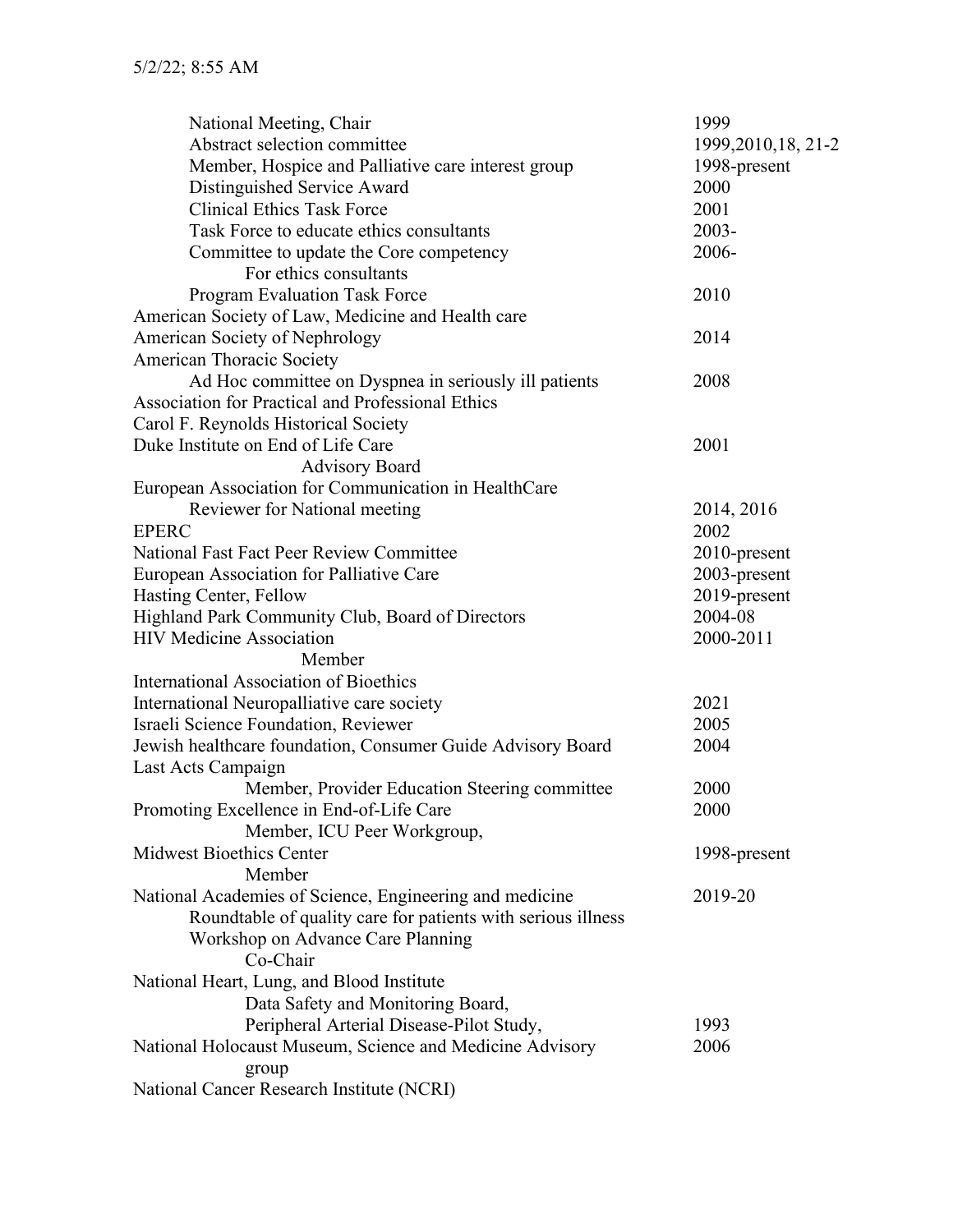|                             | National Academies of Sciences, Engineering, and Medicine,         |              |
|-----------------------------|--------------------------------------------------------------------|--------------|
|                             | Roundtable on Quality Care for People with                         |              |
|                             | Serious Illness, Co- Chair Planning Committee                      | 2019         |
|                             | Supportive and Palliative Care (SuPaC) Research Collaboratives, UK |              |
|                             | Reviewer                                                           | 2005         |
|                             | National (Multiple Disease) Palliative Care Faculty                | 1977         |
|                             | National Palliative Care Research center                           |              |
|                             | Grant review committee                                             | 2008-20      |
|                             | Palliative Care Research Cooperative, Member                       | 2016         |
|                             | Writing subcommittee                                               | 2016         |
|                             | Scientific Review Committee                                        | 2017-2019    |
|                             | <b>Publication Committee</b>                                       | 2018-22      |
| Pallimed                    |                                                                    |              |
| Writers                     |                                                                    | 2018-        |
|                             | Pennsylvania Cancer Pain Initiative Board of Directors             | 1997-2002    |
|                             | General Member                                                     |              |
|                             | Pennsylvania Cardiovascular health consortium,                     | 2003         |
|                             | End of life Care workgroup                                         |              |
| Physicians for Human Rights |                                                                    |              |
|                             | Physicians for a National Health Program                           |              |
|                             | Physicians for Social Responsibility                               |              |
|                             | Member, Philadelphia Steering Committee                            | 1986-1988    |
|                             | Member, National Board of Directors                                | 1986-1990    |
|                             | National Treasurer, Executive Committee                            | 1989-1990    |
|                             | Member, Pittsburgh Steering Committee                              | 1988-1991    |
|                             | Chair, Pittsburgh Steering Committee                               | 1990-1991    |
|                             | Pittsburgh Schweitzer Fellows Program                              |              |
|                             | <b>Advisory Board</b>                                              | 1997-        |
|                             | Society for Bioethics Consultation                                 |              |
|                             | Society of General Internal Medicine                               | 1988-present |
|                             | Chair, Psychosocial/Ethics Workshop Subcommittee                   |              |
|                             | for National Meeting                                               | 1991, 1995,  |
|                             |                                                                    | 1996         |
|                             | Member, Psychosocial/Humanities Workshop                           |              |
|                             | Subcommittee for National Meeting                                  | 1992, 2008   |
|                             |                                                                    |              |
|                             | Member, Ethics Committee,                                          | 1993         |
|                             | Co-Chair                                                           | 1994-1995    |
|                             | Reviewer, Psychosocial and Humanities abstract                     |              |
|                             | committee for National Meeting                                     | 1995         |
|                             | -Co-chair                                                          | 2003         |
|                             | -Co-Chair                                                          | 2006         |
|                             | Best pre-course award, Communicating                               |              |
|                             | with Patients                                                      | 1998-1999    |
|                             | at the End of Life, National Meeting                               |              |
|                             | Reviewer, Qualitative Abstract committee for                       | 2000         |
|                             |                                                                    |              |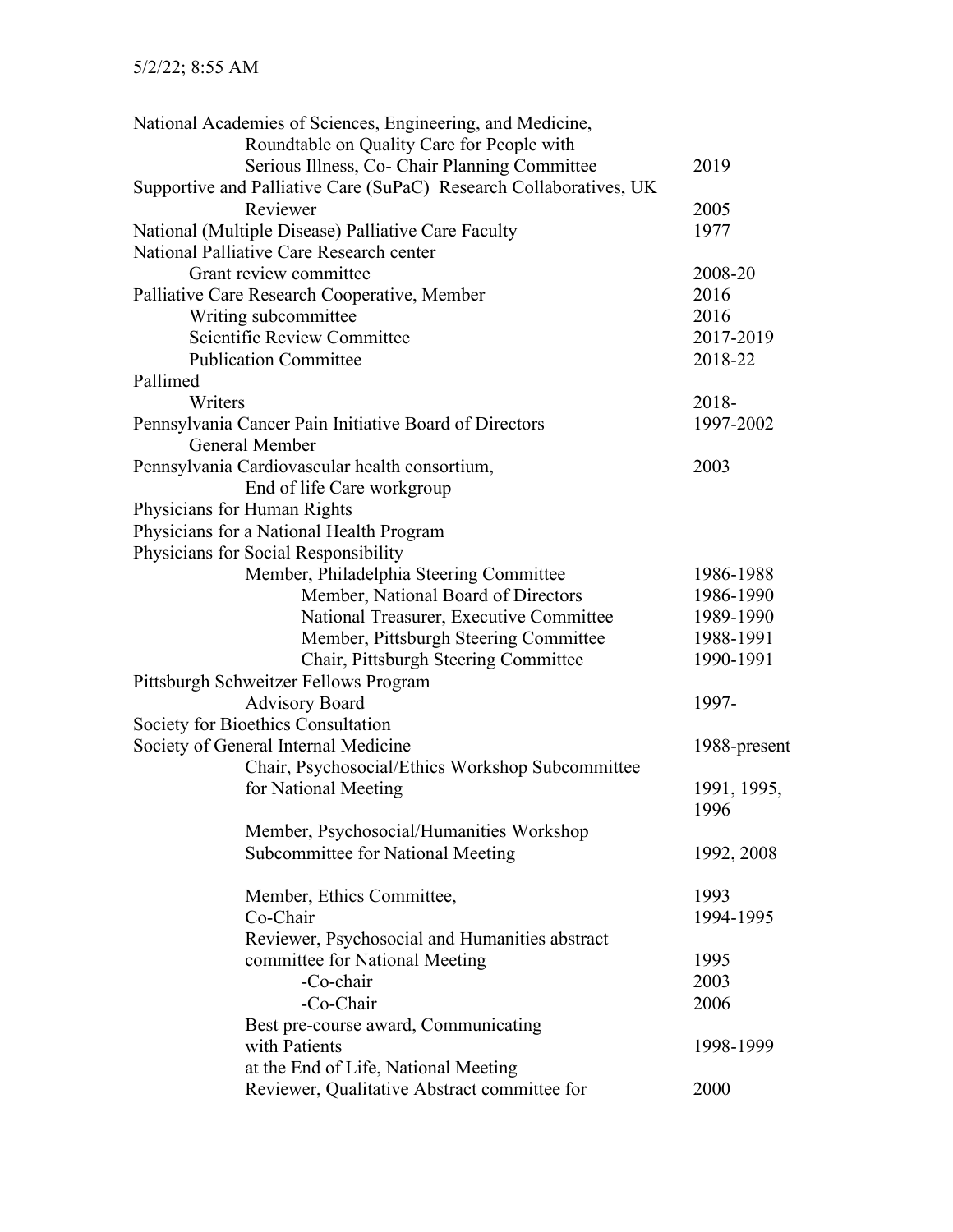|                                | National Meeting                                               |                  |
|--------------------------------|----------------------------------------------------------------|------------------|
|                                | Reviewer, Qualitative and Humanism Abstracts                   |                  |
|                                | committee for National Meeting                                 | 2001, 2002,      |
|                                |                                                                | 2003, 2006       |
|                                | Reviewer, Pre-meeting conferences for                          |                  |
|                                | National Meeting                                               | 2001             |
|                                | 2nd highest ranked pre-course at                               | 2000-2001,       |
|                                | national meeting award                                         | 2002-3           |
|                                | Member, Pre-course National meeting                            | 2003             |
|                                | Sub-committee                                                  |                  |
|                                | Reviewer, National Meeting Ethics and                          | 2006             |
|                                | Subcommittee Workshop review committee                         |                  |
|                                | Reviewer and Co-Chair, National Meeting,                       | 2007             |
|                                | Medical Ethics and Humanities Workshops                        |                  |
|                                | Reviewer, National meeting, Geriatrics abstracts               | 2008, 2010       |
|                                |                                                                | 2011             |
|                                | Reviewer, Clinical vignette                                    | 2010, 2011       |
|                                | Reviewer, Medical Education and Scholarship                    | 2013             |
|                                | Reviewer, Clinical Vignettes                                   | 2014             |
|                                | Reviewer, Workshop, Geriatrics and end of life                 | 2017             |
|                                | Reviewer, Abstracts, Geriatrics and end of life                | 2018             |
|                                | Reviewer, Workshops                                            | 2020             |
|                                | Reviewer, Innovations in Medical education workshops           | 2021             |
|                                | Society for Health and Human Values                            |                  |
|                                | Founder and Steering Committee Member                          |                  |
|                                | <b>Resident Interest Group</b>                                 | 1985-1988, 1991- |
|                                |                                                                | 1994             |
|                                | National Program Coordinator                                   | 1988             |
|                                | Nominating Committee                                           | 1988             |
|                                | Treasurer/Secretary                                            | 1990-1992        |
|                                | Council Member                                                 | 1989-1992        |
|                                | <b>Reviewer for National Meeting</b>                           | 1988-1989 1991-  |
|                                |                                                                | 1992, 1996-1997, |
|                                |                                                                | 1997-98          |
|                                | President-elect                                                | 1995-96          |
|                                | President                                                      | 1996-97          |
|                                | Negotiating committee, consolidation with                      | 1995-1997        |
|                                | American Association of Bioethics and Society                  |                  |
|                                | <b>Bioethics Consultation</b>                                  |                  |
|                                | Society for Clinical and Translational Science                 | 2009-present     |
|                                | Thrombolysis and Counterpulsion to Improve                     |                  |
|                                | Cardiogenic Shock Survival (TACTIC)                            |                  |
|                                | Data Safety and Monitoring Board                               | 1996-2000        |
|                                | Faculty Associate, University of Pittsburgh, University Center | 1990-present     |
|                                | for Social and Urban Research                                  |                  |
| <b>UMKC School of Medicine</b> |                                                                |                  |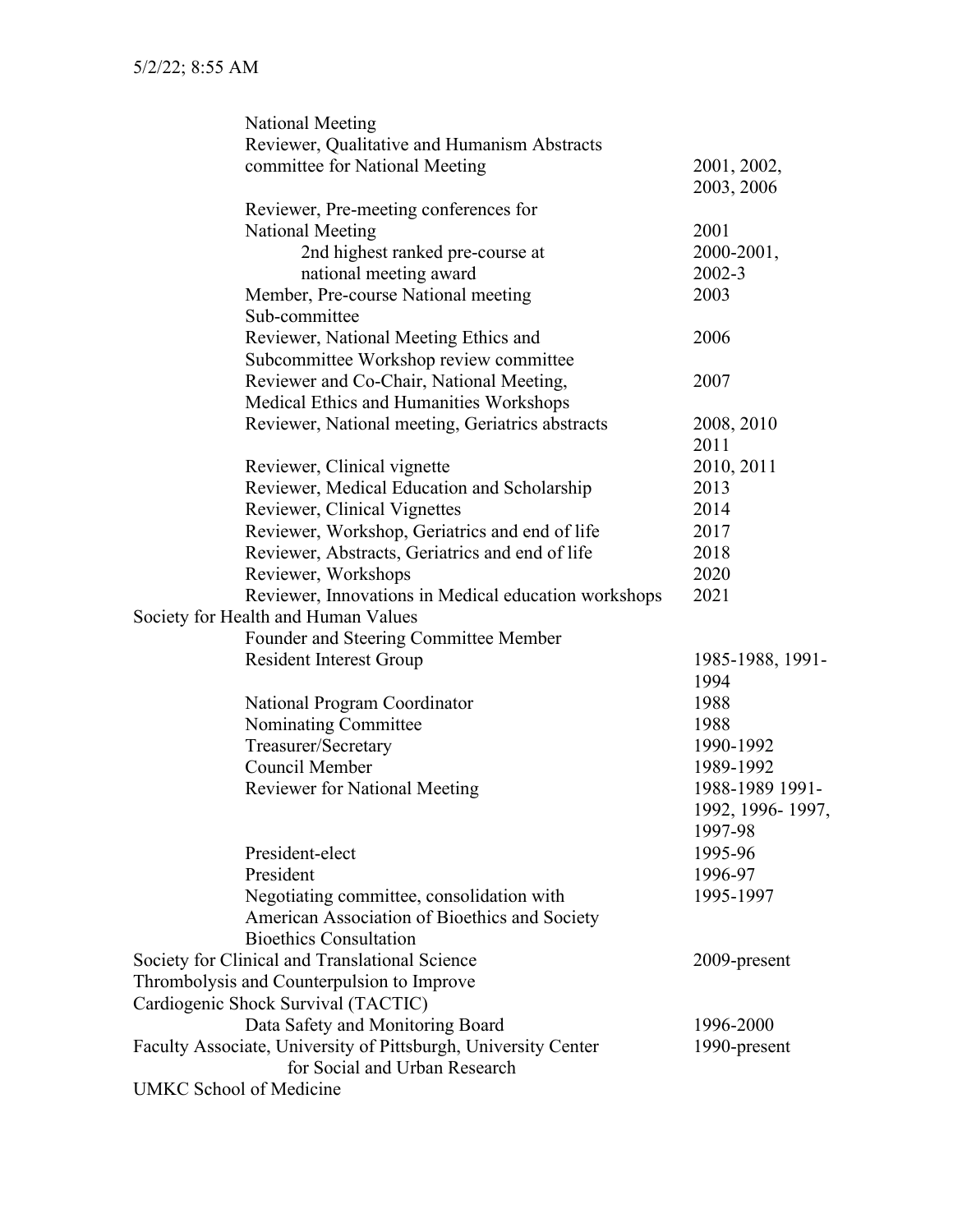| Ad Hoc Endowed Chair Strategic                                                                             | $2004 -$          |
|------------------------------------------------------------------------------------------------------------|-------------------|
| Assessment committee                                                                                       |                   |
| <b>UNOS</b>                                                                                                |                   |
| Region 2, Ethics Committee member                                                                          | 1998-2001         |
| Up-To-Date, Section editor, Palliative Care – General Principles<br>Co-Editor-in-Chief for Palliative Care | 2012-2015<br>2106 |
| International Union Against Cancer (UICC) Fellow                                                           | 2002              |
| Values, Ethics & Rationing In Critical Care (VERICC) Task Force<br>Member                                  | $2003 -$          |
| Vital Talk                                                                                                 | 2012              |
| Co-Founder                                                                                                 | 2012              |
| Secretary                                                                                                  | 2012-19           |
| Chair                                                                                                      | $2021 -$          |
| Western Pennsylvania End-of-life coalition,<br>Advisory board member                                       | $2001 -$          |

#### **REVIEWER:**

Academic Psychiatry Expert Review of Anticancer Therapy American College of Cardiology, Essentials of Cardiovascular Care in Older Adults Curriculum (Palliative care) American J of Bioethics American Journal of Hospital Pharmacy American Journal of Medicine American Journal of Transplantation Annals of Family Medicine Annals of Internal Medicine (top 10% reviewers 1998, 2000, 2003, 2006, 2008; top 25% 1999,top 30% 2004; top 10% 2009) Annals of Medicine Archives of Internal Medicine/JAMA-Internal Medicine BMC Palliative Care Chest Clinical Research Clinical Journal of the American Society of Nephrology Critical Care Medicine Digestive Diseases and Sciences Hastings Center Report JAMA JAMA Ooncology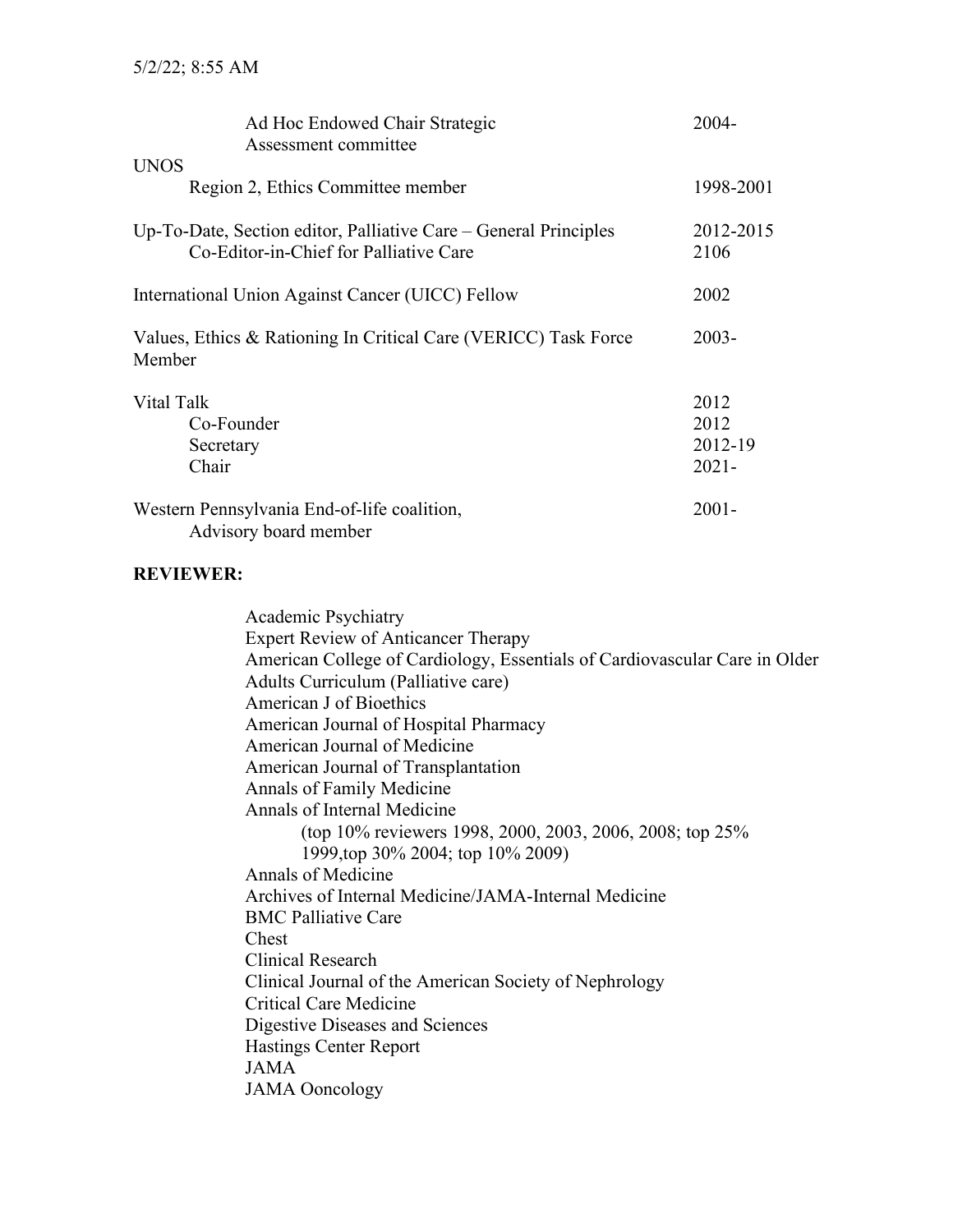Johns Hopkins Advanced Studies in Medicine Journal of Aging and Health Journal of the American Geriatrics Society Journal of Applied social psychology Journal of Clinical Ethics Journal of Clinical Oncology Journal of Communication in Healthcare: Strategies, Media and Engagement in Global Health Journal of Critical Care Journal of General Internal Medicine (top 10% reviewers 1997, 2001) Journal of Health, Politics, Policy and Law Journal of Hospital Medicine Journal of Pain Journal of Pain and Symptom Management Journal of Palliative Medicine Journal of Pediatrics Journal of Urban Health Kennedy Institute Journal of Ethics Journal of Medical Ethics Milbank Memorial Quarterly New England Journal of Medicine Oncology Ochsner Journal Oxford University Press Palliative Medicine Patient Education and Counselling Pediatrics Social Science and Medicine Teaching and Learning The Journal of Aging & Health Western Journal of Medicine

#### Grants

National Palliative care research center American Cancer Society Macmillan Research Grants Scheme Yorkshire Cancer research grants

#### **EDITORIAL BOARD:**

| Journal of General Internal Medicine          | 1990-1994       |
|-----------------------------------------------|-----------------|
| Journal of Palliative Medicine                | 1997-present    |
| Evidence Based Reviews in Palliative Medicine |                 |
|                                               | $2003$ -present |
| PC FACS                                       | 2006-present    |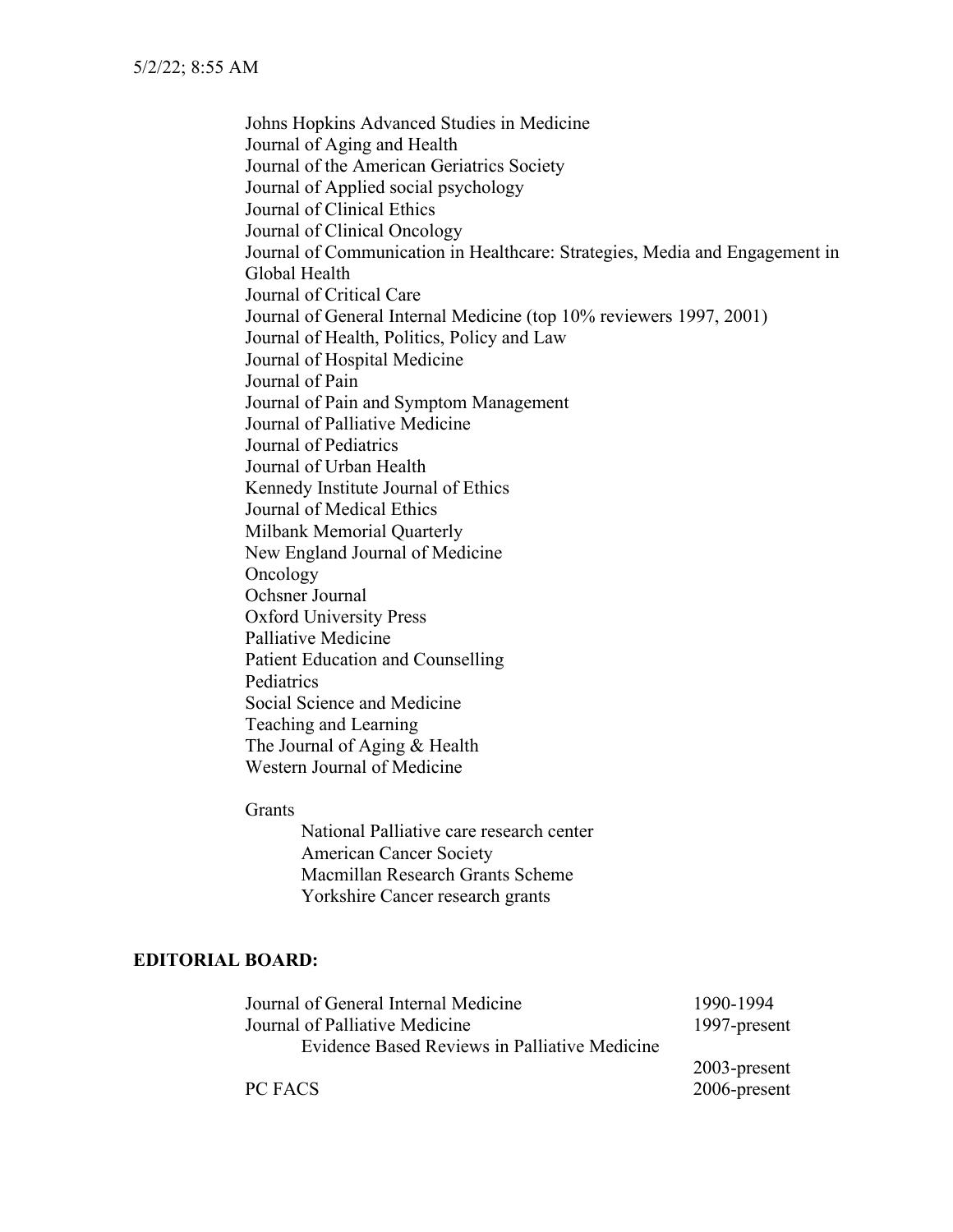| Asso. Editor-in-Chief                              | 2016-2019       |
|----------------------------------------------------|-----------------|
| Editor in Chief                                    | 2020-2022       |
| Journal of Opioid Management                       | 2008-2017       |
| Supportive Care in Cancer (communication editor)   | 2008-present    |
| Annals of Palliative Medicine                      | $2013$ -present |
| Pain Studies and Treatment                         | $2013$ -present |
| Up to Date Section Editor, Palliative Care General | 2013-2016       |
| Up to Date Topic Co-Editor, Palliative care        | $2016$ -present |
| <b>Fast Facts and Concepts</b>                     | 2014-present    |

## **ABSTRACTOR:**

| <b>APDIM Educational Clearinghouse</b>         |                 |
|------------------------------------------------|-----------------|
| <b>Teaching Medical Ethics</b>                 | 1989-present    |
| Miles Annotated Bibliography of Doctor-Patient |                 |
| <b>Communication-Medical Ethics</b>            | 1992            |
| Faculty Opinions (Facultyopinions.com)         | $2019$ -present |

# **GUIDELINE DEVELOPMENT:**

| Advisor for medical ethics section, Federated       | 1996, 2000   |
|-----------------------------------------------------|--------------|
| Council of Internal Medicine Task Force, Graduate   |              |
| Education in Internal Medicine: A Resource Document |              |
| http://www.acponline.org/fcim/                      |              |
| Advisor for palliative care section, Federated      | 2000         |
| Council of Internal Medicine Task Force, Graduate   |              |
| Education in Internal Medicine: A Resource Document |              |
| http://www.acponline.org/fcim/                      |              |
| ACP, PIER guidelines on pain management             | 2000-present |
|                                                     |              |

## **HONORS**

 $\mathcal{L}_\text{max}$  , and the contract of the contract of the contract of the contract of the contract of the contract of the contract of the contract of the contract of the contract of the contract of the contract of the contr

| 1976-1983 | University Scholar                                      |
|-----------|---------------------------------------------------------|
| 1980      | Phi Kappa Phi                                           |
| 1981      | Omega Delta Kappa                                       |
| 1983      | Vice Chancellor Award for Outstanding Community Service |
| 1983      | Mosby Book Award                                        |
| 1985      | Outstanding Young Man in America                        |
| 1988      | AMSA "Medicine's Rising Stars"                          |
| 1992      | 2000 Notable American Men                               |
| 1992      | Men of Achievement                                      |
| 1992      | Who's Who Among Young Americans                         |
| 1995      | Alpha Omega Alpha (AOA) Faculty inductee                |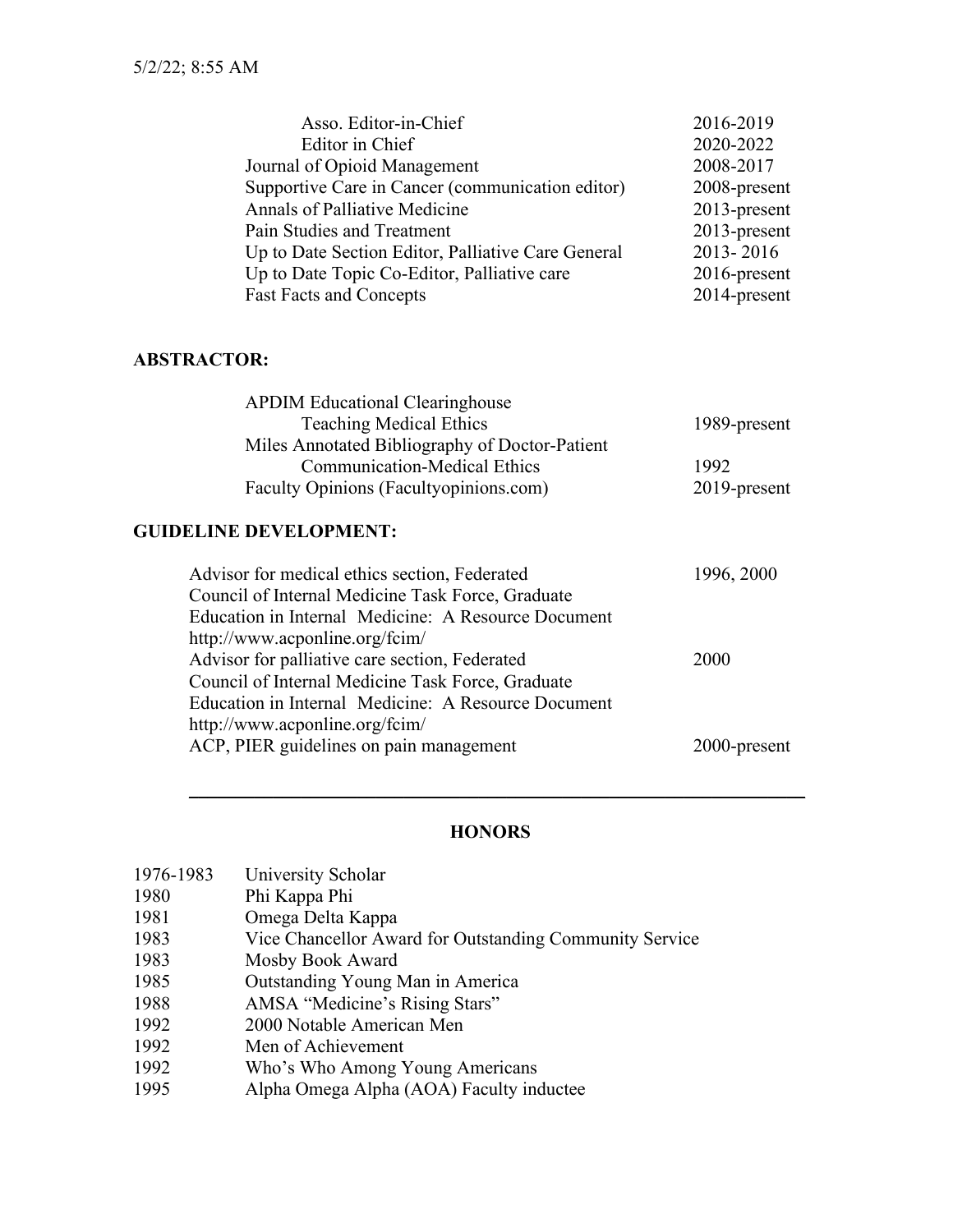| 1996       | Who's Who in Medicine and Healthcare                                    |
|------------|-------------------------------------------------------------------------|
| 1999-2001  | Who's Who in the World                                                  |
| 2000       | <b>ASBH Distinguished Service Award</b>                                 |
| 1998       | University of Missouri-Kansas City Alumni Achievement Award, Arts and   |
|            | Sciences                                                                |
| 2003       | University of Missouri-Kansas City Medical School Alumni Achievement    |
|            | Award, Taking wing                                                      |
| 2003       | Guide to America's Top Physicians                                       |
| 2004       | Parkway High School Alumni Hall of Fame                                 |
| 2005       | Who's Who in Medical Sciences Education                                 |
| 2006-20    | <b>Best Doctors in America</b>                                          |
| 2006-07    | Who's Who in Medicine and healthcare                                    |
| 2008       | AAHPM and Journal of Palliative Medicine, Pioneers in Palliative care   |
| 2008       | University of Missouri-Kansas City Alumni of the year                   |
| 2009, 2014 | Global Who's Who in Medical Sciences                                    |
| 2010       | University of Pittsburgh William I Cohen Award is given for Excellence  |
|            | in Clinical Skills Instruction                                          |
| 2010       | Strathmore's who's who registry and global network for outstanding      |
|            | professionals                                                           |
| 2010-2022  | Pittsburgh Magazine Top Doctors                                         |
| 2010       | University of Pittsburgh Golden Apple nomination                        |
| 2011       | Who's Who of World Class business leaders                               |
| 2011       | AAHPM Project on Death in America (PDIA) Palliative Medicine            |
|            | National Leadership Award                                               |
| 2012       | US News and World Report Top 1% of doctors                              |
| 2013       | <b>AAHPM Lifetime Achievement Award</b>                                 |
| 2014       | <b>AAHPM Visionary in Palliative Care Award</b>                         |
| 2015       | University of Pittsburgh, ICRE Distinguished Research Mentor Award      |
| 2015       | American Academy of Healthcare Communication George L Engel Award       |
| 2016       | Pittsburgh Business Times Health Care Heroes                            |
| 2016       | Patricia Price Browne Prize in BioMedical Ethics                        |
| 2017, 2018 | Who's Who in the World                                                  |
| 2018       | Association of Specialty Professor Eric Neilson Award                   |
| 2018       | Albert Nelson Marquis Lifetime Achievement award                        |
| 2019       | Who's Who in the World                                                  |
| 2019       | Hasting Center, Fellow                                                  |
| 2020       | UPMC Wolff Center Physician Excellence Award - Excellence in Leadership |

## **PUBLICATIONS**

[https://www.ncbi.nlm.nih.gov/sites/myncbi/1juL2mjgY8eA5/bibliography/53005570/public/?s](https://www.ncbi.nlm.nih.gov/sites/myncbi/1juL2mjgY8eA5/bibliography/53005570/public/?sort=date&direction=ascending) [ort=date&direction=ascending](https://www.ncbi.nlm.nih.gov/sites/myncbi/1juL2mjgY8eA5/bibliography/53005570/public/?sort=date&direction=ascending)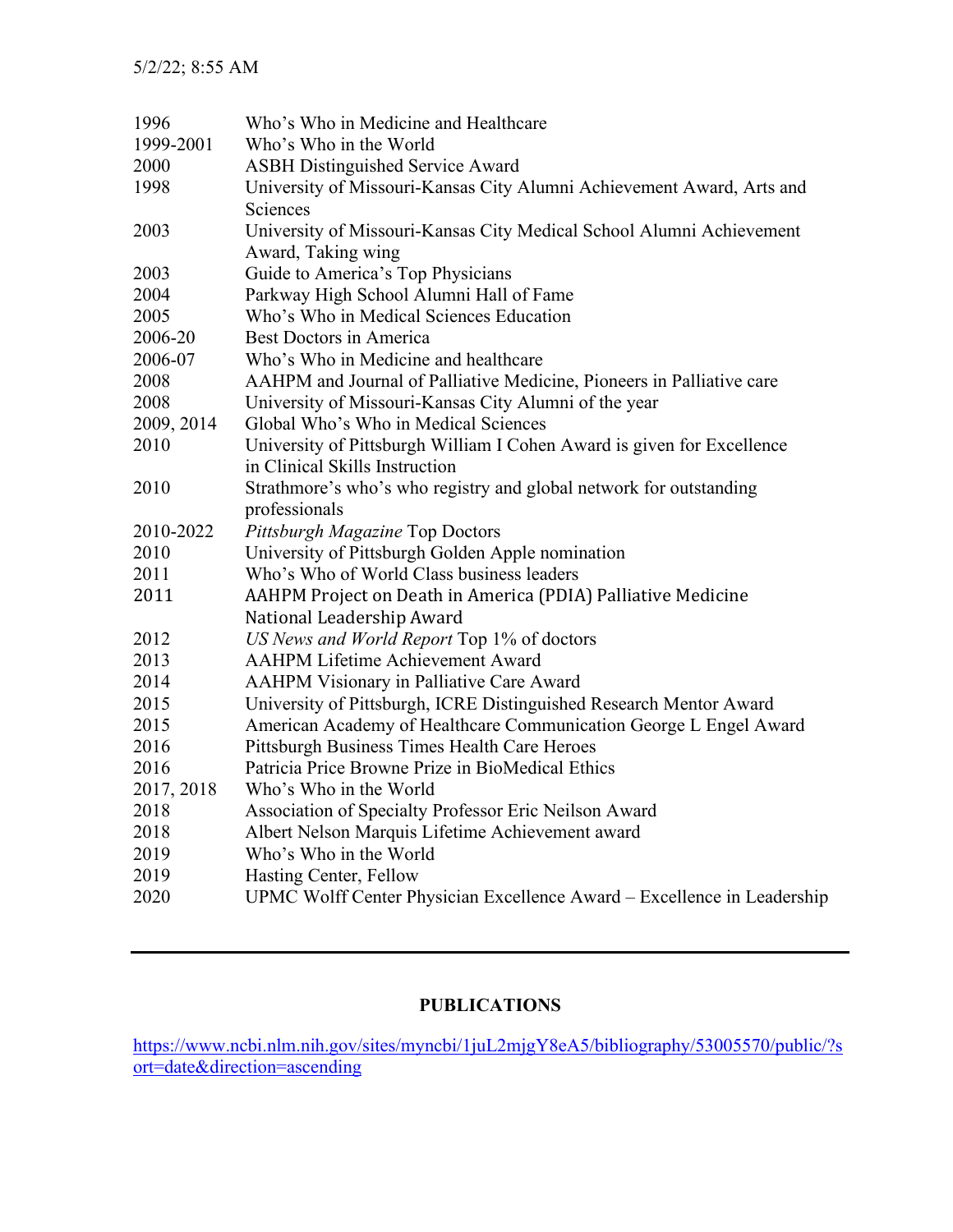[https://scholar.google.com/citations?hl=en&view\\_op=list\\_works&gmla=AJsN-](https://scholar.google.com/citations?hl=en&view_op=list_works&gmla=AJsN-F7kYwhmpeZVJzZ3NfHY15fIwUGTwVgj4E-mu2oCI4aJa6UEc8ZBdBZKD7JK-bxJ25IH9DXC_fR_J1Nc-9AIgJ9Kfl9aQ_kUPvGxQ3Tx47HnT9B59NY&user=xG1UksAAAAAJ)[F7kYwhmpeZVJzZ3NfHY15fIwUGTwVgj4E-mu2oCI4aJa6UEc8ZBdBZKD7JK](https://scholar.google.com/citations?hl=en&view_op=list_works&gmla=AJsN-F7kYwhmpeZVJzZ3NfHY15fIwUGTwVgj4E-mu2oCI4aJa6UEc8ZBdBZKD7JK-bxJ25IH9DXC_fR_J1Nc-9AIgJ9Kfl9aQ_kUPvGxQ3Tx47HnT9B59NY&user=xG1UksAAAAAJ)[bxJ25IH9DXC\\_fR\\_J1Nc-](https://scholar.google.com/citations?hl=en&view_op=list_works&gmla=AJsN-F7kYwhmpeZVJzZ3NfHY15fIwUGTwVgj4E-mu2oCI4aJa6UEc8ZBdBZKD7JK-bxJ25IH9DXC_fR_J1Nc-9AIgJ9Kfl9aQ_kUPvGxQ3Tx47HnT9B59NY&user=xG1UksAAAAAJ)[9AIgJ9Kfl9aQ\\_kUPvGxQ3Tx47HnT9B59NY&user=xG1UksAAAAAJ](https://scholar.google.com/citations?hl=en&view_op=list_works&gmla=AJsN-F7kYwhmpeZVJzZ3NfHY15fIwUGTwVgj4E-mu2oCI4aJa6UEc8ZBdBZKD7JK-bxJ25IH9DXC_fR_J1Nc-9AIgJ9Kfl9aQ_kUPvGxQ3Tx47HnT9B59NY&user=xG1UksAAAAAJ)

#### **REFEREED ARTICLES:**

- 1. Thompson M, **Arnold RM**, Bogart M, et al. Symptomatic upper extremity venous thrombosis associated with permanent transvenous pacemaker: A case report of two cases successfully treated with thrombolytic agents. *Chest* 1983 Feb; 83(2)274-5. PMID: 6822114
- 2. **Arnold RM**, Povar GJ, Howell JD. The humanities, humanistic behavior and the humane physician. *Ann Intern Med* 1987 Feb; 106(2):313-8. Erratum in: *Ann Intern Med* 1987 May;106(5):784. PMID: 3800189
- 3. **Arnold RM**, Nissen JC, Campbell NA. Ethical issues in a drug information center. *Drug Intell and Clin Pharm* 1987 Dec;21(12):1008-11. PMID: 3428152
- 4. **Arnold RM**, Forrow L, Wartman S, et al. Teaching clinical medical ethics: a model programme for primary care residency. *J Med Ethics* 1988 Jun; 14(2):91-96. PMID: 3392724 PMCID: PMC1375562
- 5. Martin SC, **Arnold RM**. Parker R. Careers of women physicians: Choices and constraints. *West J Med* 1988 Dec; 149(6):758-60. PMID: 3074577 PMCID: PMC1026633

**Reprinted in** Brown P. Perspectives in Medical Sociology. Waveland Press, 2ed, 1996.

- 6. Forrow L, **Arnold RM**. Abstracting nonquantitative data. Journal of general internal medicine. 1989; 4(3):267. PubMed [journal] PMID: 2775353
- 7. **Arnold RM**, Martin SC, Parker RM. Taking care of patients: Does it matter when the doctor is a woman? *West J Med* 1988 Dec; 149(6):729-33. Review. PMID: 3074572 PMCID: PMC1026627
- 8. Martin SC, **Arnold RM**, Parker RM. Gender and medical socialization. *J Health Soc Behav* 1988 Dec;29(4):333-43. PMID: 3253324 PMCID: PMC1026633

**Reprinted in** Cockerman WK. *The Sociology of Medicine*. Edward Elger Publishing LTD.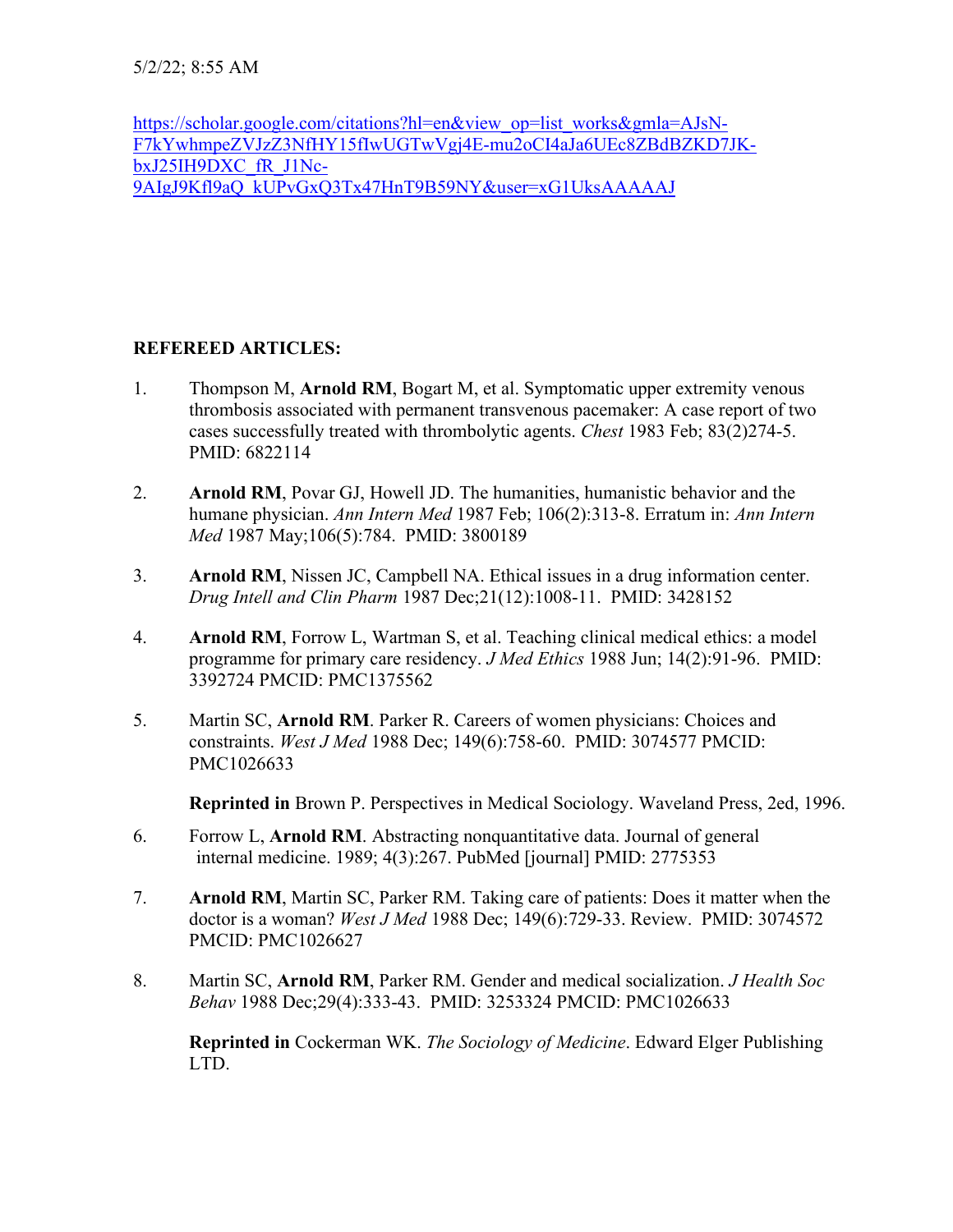- 9. **Arnold RM**, Nissen JC, Haupt B. "What's a pharmacist to do? *Hastings Cent Rep* 1989; 19:38-40. PMID: 2722483
- 10. Frader J, **Arnold RM**, Coulehan J, et al. The evaluation of clinical ethics teaching at the University of Pittsburgh Health Center. *Acad Med* 1989; 64:717-21.
- 11. Novack DH, Deterline BJ, **Arnold RM**, et al. Physicians' attitudes toward using deception to resolve difficult ethical problems. *JAMA* 1989; 261:2980-85. PMID: 2716130
- 12. Fleetwood S, **Arnold RM**, Baron RJ. Giving answers or raising questions: The problematic role of institutional ethics committees. *J Med Ethics* 1989 Sep; 15(3):137- 42. PMID: 2795627 PMCID: PMC1375804
- 13. Mandelbrot DA, Smyth WR, Norman SA, Martin SC, **Arnold RM**, et al. A survey of exposures, practices and recommendations of surgeons in the case of patients with human immunodeficiency virus. *Surg Gynecol Obstet* 1990 Aug; 171(2):99-106. PMID: 2382201
- 14. **Arnold RM**, Landau C, Nissen JC, et al. The role of partners in selecting a residency. *Acad Med* 1990 Mar; 65:211-215. PMID: 2407262
- 15. Parker LS, **Arnold RM**, Meisel A, et al. Ethical factors in the allocation of experimental medical therapies: The chronic left ventricular assist system. *Clin Res* 1990 Oct; 38(3):537-44. (Winner Nellie Wasserman Award 1990.) PMID: 2279367
- 16. **Arnold RM**, Forrow L. Rewarding medicine: Good doctors and good behavior. *Ann Intern Med* 1990 Nov 15; 113(10):794-98. Review. PMID: 2240883
- 17. Annas GJ, **Arnold RM**, Aroskar M, Batten M, et al. Bioethics' statement on the US Supreme Court Cruzan Decision. *N Engl J Med* 1990; 323:686-87. PMID: 2385279
- 18. Forrow L, **Arnold RM**, Frader J. Teaching clinical ethics in the residency years: Preparing competent professionals. *J Med Philos* 1991 Feb;16(1):93-112. Review. PMID: 2010723
- 19. Forrow L, Taylor WC, **Arnold RM**. Absolutely relative: How research results are summarized can affect treatment decisions. *Am J Med* 1992 Feb; 92(2):121-4. PMID: 1543193
- 20. Adams J, **Arnold RM**, Siminoff LA, et al. Ethical conflicts in the prehospital setting. *Ann Emerg Med* 1992; 21(10):1259-65. PMID: 1416311
- 21. Goold SD, **Arnold RM**, Siminoff LA. Discussions about limiting treatment in a geriatric clinic. *J Am Ger Soc* 1993 Mar; 41(3):277-81. PMID: 8440851
- 22. Forrow L, **Arnold RM**, Parker LS. Preventative ethics: Expanding the horizons of clinical ethics. *J Clin Ethics* 1993; 4(4):287-94. PMID: 7803823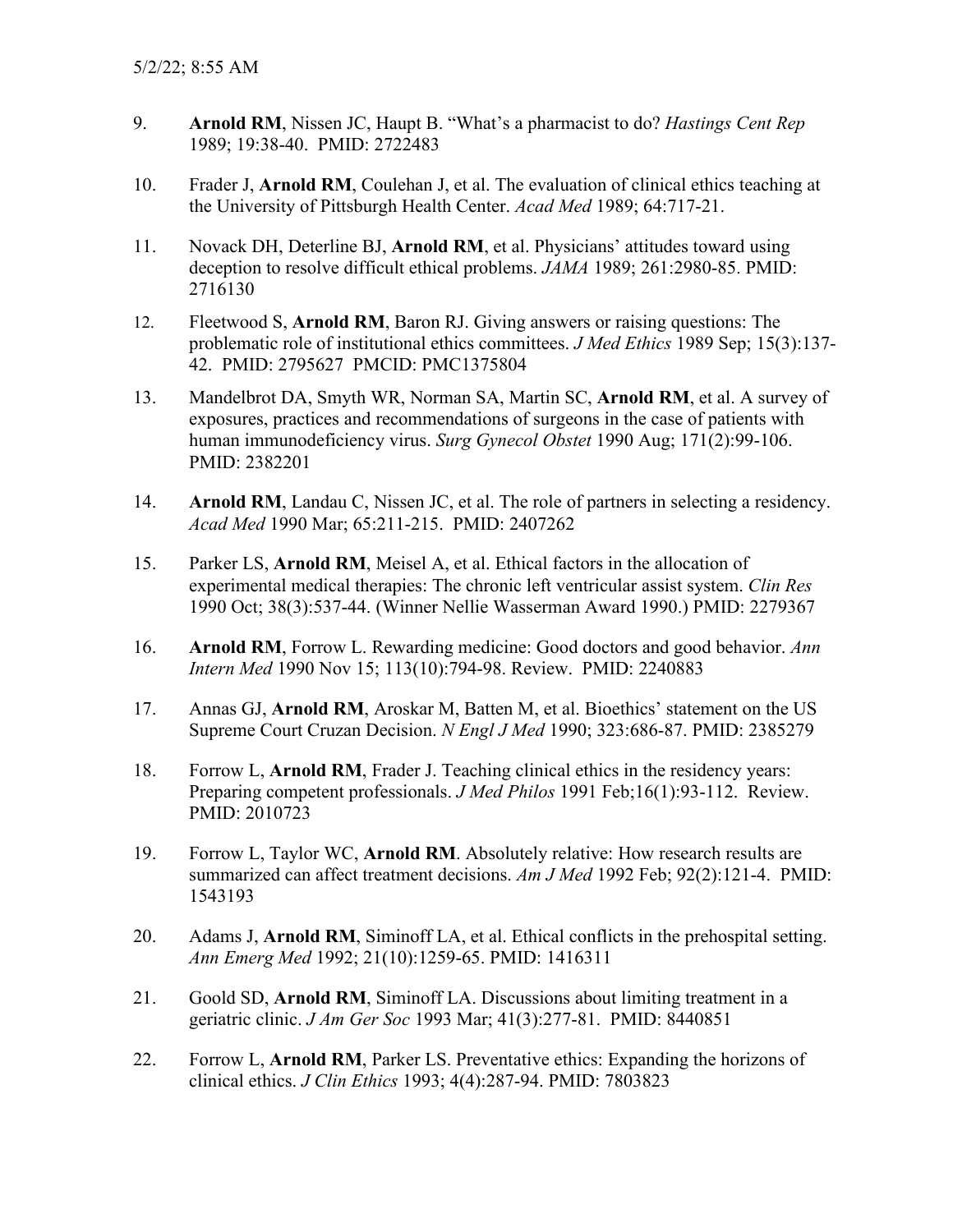- 23. Pearlman RA, Miles SH, **Arnold RM**. Contributions of empirical research to medical ethics. *Theor Med* 1993 Sep; 14(3):197-210. PMID: 8259527
- 24. Baldecos A, **Arnold RM**. Gathering information and casuistic analysis. *J Clin Ethics* 1993 Fall; 4(3):241-45. PMID: 8219310
- 25. Youngner SJ, **Arnold RM**. Ethical, psychosocial and public policy implications of procuring organs from non-heart-beating cadaver donors. *JAMA* 1993 Jun 2; 269(21):2769-74. PMID: 8492404
- 26. Siminoff LA, **Arnold RM**, Virnig B, Caplan A. Can we ever solve the shortage problem? American public and organ, tissue, and corneal procurement from cadaver sources. *J Trans Coor* 1993; 3(2):51-59.
- 27. Levy MA, **Arnold RM**, Fine MJ, Kapoor WN. Professional courtesy: Current practices and attitudes. *N Engl J Med* 1993 Nov 25; 329(22):1627-31. PMID: 7695662
- 28. Lidz CW, **Arnold RM**. Rethinking autonomy in long-term care. *University of Miami Law Review* 1993 Jan; 47(3):603-23. PMID: 16617520
- 29. Ubel PA, **Arnold RM**, Caplan AL. Rationing failure: The ethical lessons of the retransplantation of scarce, vital organs. *JAMA* 1993 Nov 24; 270(20):2469-74. PMID: 8230624

**Reprinted** in Pence, G. (ed) *Classical Works in Medical Ethics: Core Philosophical Readings*, New York: McGraw Hill 1997.

**Reprinted** in Caplan AL, Coelho DH. The Ethics of Organ Transplants: The Current Debate. Prometheus Books, 1999.

- 30. Lidz CW, Mulvey EP, **Arnold RM**, Bennett NS, Kirsch BL. Coercive interactions in a psychiatric emergency room. *Behavioral Sciences and the Law* 1993; 3:269-80.
- 31. Hoge SK, Lidz CW, Mulvey EP, Roth LH, Bennett NS, Siminoff LA, **Arnold RM**, Monahan J. Patient, family, and staff perceptions of coercion in mental hospital admission: An exploratory study. *Behavioral Sciences and the Law* 1993; 3:281-94. PMID: 10150231
- 32. Ubel PA, **Arnold RM**. The euthanasia debate and empirical evidence: separating burdens to others from one's own quality of life. *J Clin Ethics* 1994 Summer; 5(2):155- 8. PMID: 7919490
- 33. **Arnold RM**. Should competent patients or their families be notified before HECs review the patient's case? *HEC Forum* 1994 Jul; 6(4):257-9. PMID: 10137307

**Reprinted in** Spicker, Stuart F (ed), *The healthcare ethics committee experience: Selected readings from HEC Forum.* New York: Krieger Publishing Company. 1998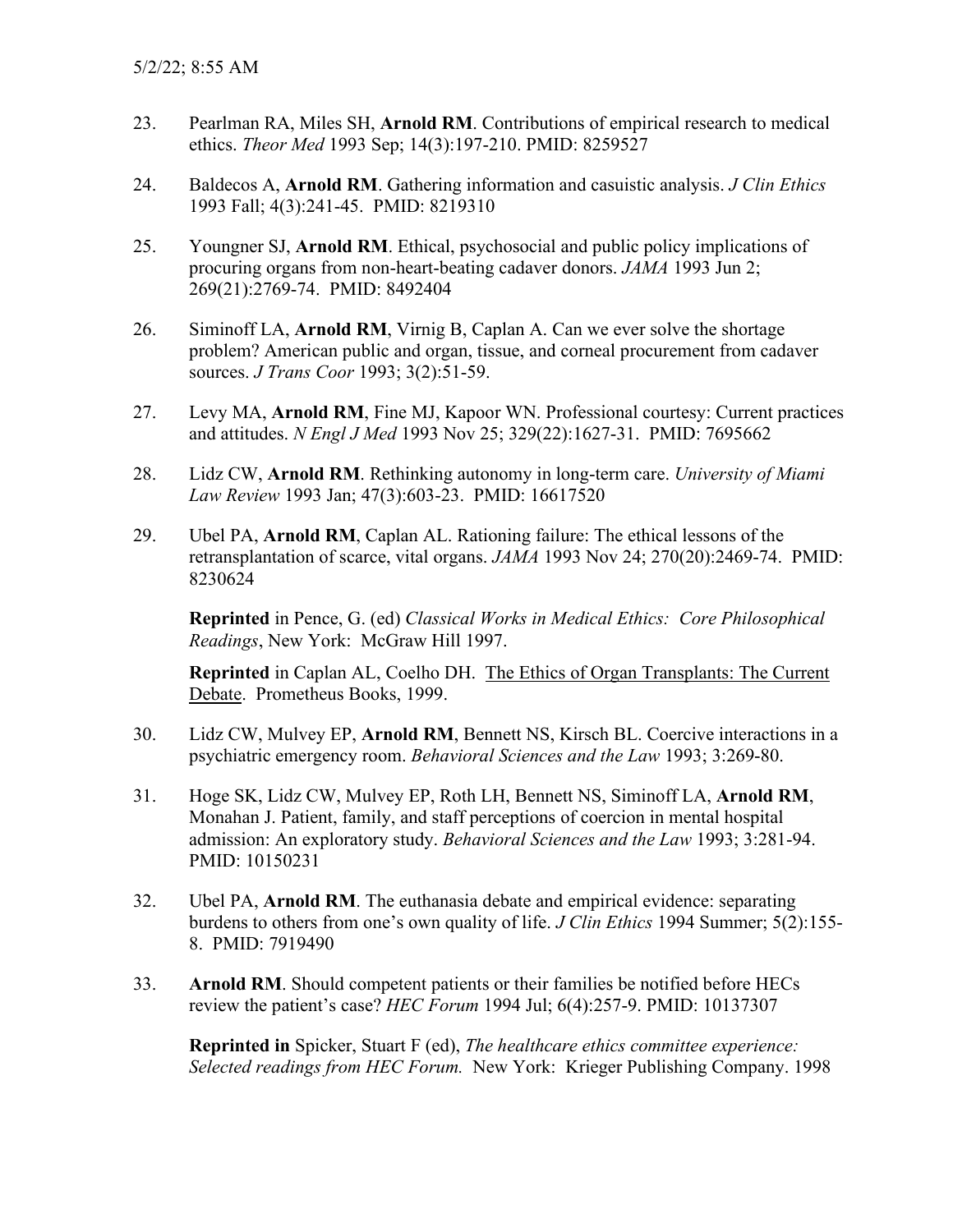- 34. Kuczewski MG, Wicclair MR, **Arnold RM** and Pinkus RL. Make my case: Ethics teaching and case presentations. *J Clin Ethics* 1994 Winter; 5(4):310-5. PMID:7749176
- 35. Siminoff LA, **Arnold RM**, and Miller DS. Differences in the procurement of organs and tissues by health care professionals. *Clin Transp* 1994; 8:460-465. PMID: 7819612
- 36. Ubel P, Zell MM, Miller DJ, Fischer GS, Peters-Stefani D, **Arnold RM**. Elevator talk: Observational study of inappropriate comments in a public space. *Am J of Med* 1995 Aug; 99(2):190-94. PMID: 7625424
- 37. Boehnlein JK, Parker RM, **Arnold RM**, Bosk CF and Sparr LF. Medical ethics, cultural values, and physician participation in lethal injections. *Bull Am Acad. Psych Law* 1995; 23(1):129-134. PMID: 7599365
- 38. Ubel P, **Arnold RM**. The unbearable rightness of bedside rationing. Physician duties in a climate of cost containment. *Arch Int Med* 1995 Sep 25; 155(17):1837-42. PMID: 7677549

**Reprinted in** Glaser JW, Hamel RP. *Three Realms of Managed Care*. Sheed and Ward. 1999

- 39. Fox E, **Arnold RM**, Brody B. Medical ethics education: past, present, and future. *Acad Med* 1995 Sep; 70(9):761-69. PMID: 7669152
- 40. Ubel PA, **Arnold RM**, Gramelspacher GP, Hoppe RB, Landefeld CS, et al. Acceptance of external funds by physician organizations: Issues and policy options. *J Gen Int Med* 1995 Nov; 10(11):624-30. PMID: 8583265
- 41. **Arnold, RM** and Youngner SJ. Time is of the essence: The pressing need for comprehensive non-heart-beating cadaveric donation policies. *Trans Proc* 1995 Oct;27(5) 2913-7; discussion 2917-21. PMID: 7482964
- 42. **Arnold RM**, Dresser R, Hefner P, Offner SK. Baboon-to-human transplants: should we proceed? *Making the Rounds in Health, Faith and Ethics* 1995 Oct 9; 1(3):1, 3-4, 8. PMID: 11653222
- 43. **Arnold RM**, Dresser R. Ethical Issues Associated With Xenotransplantation: The Case of Baboon Bone Marrow to Human Transplantation. *Molecular Diagnosis.* 1996 Sep: 1(3):239-42. PMID: 10462566

#### **Reprinted with revisions of Reference 42**

44. Siminoff LA, **Arnold RM**, Caplan A, et al. Public policy governing organ and tissue procurement in the U.S.: Results from the national organ and tissue procurement study. *Ann of Int Med* 1995; 123:10-17. PMID: 7762908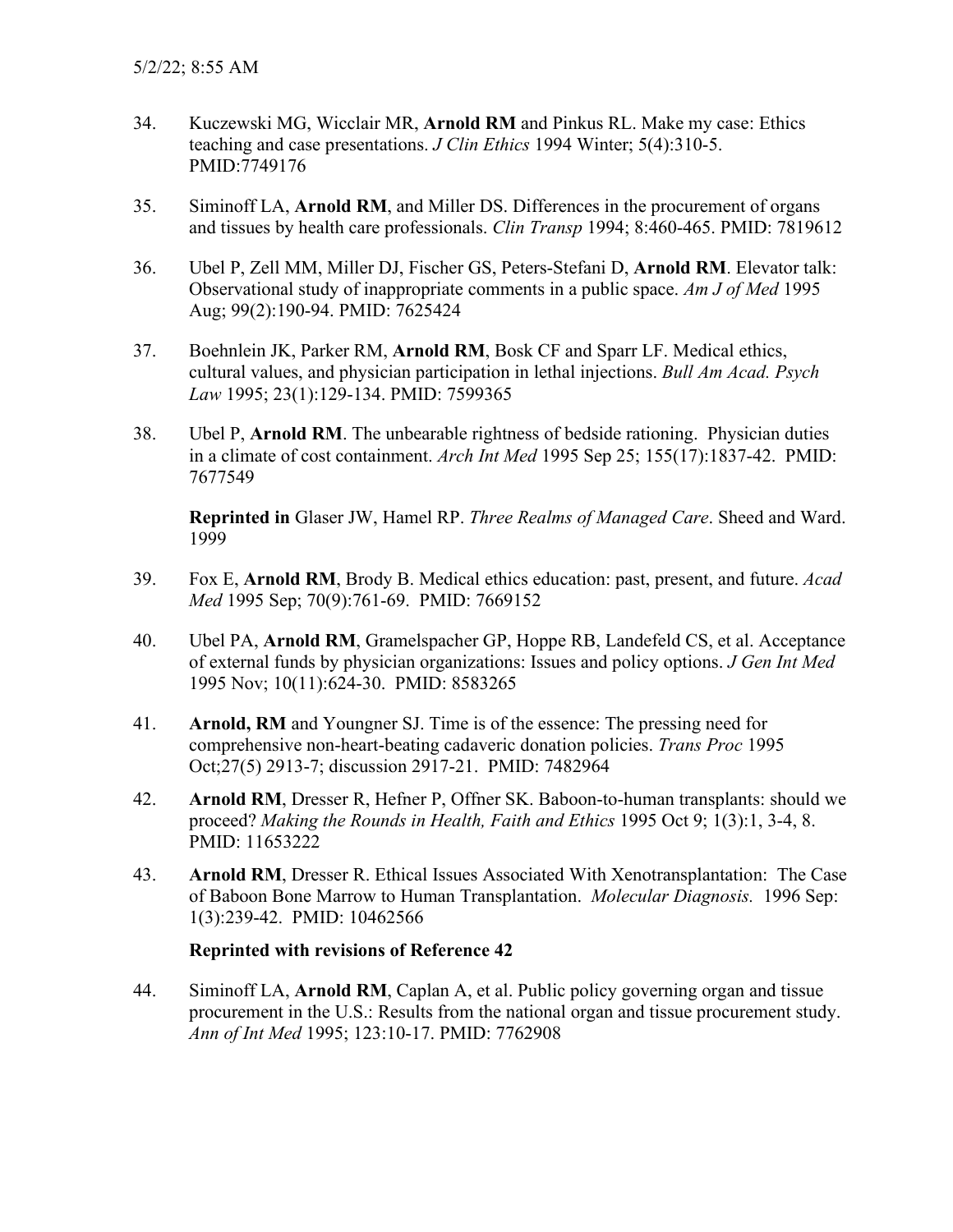- 45. Siminoff LA, **Arnold RM** and Caplan AL. Health care professional attitudes toward donation: Effect on practice and procurement. *J Trauma* 1995 Sep; 39(3):553-59. PMID: 7473923
- 46. **Arnold RM**, Siminoff, LA and Frader JE. Ethical issues in organ procurement: A review for intensivists. *Critical Care Clinics* January, 1996; 12(1):29-48. PMID: 8821008
- 47. Swigart V, Lidz C, Butterworth V and **Arnold RM**. Letting go: Family willingness to forgo life support. *Heart and Lung* 1996: 25(6), 483-494. PMID: 8950128
- 48. Adams J, Verdile V, **Arnold R**, Ayres J. Patient refusal of care in the out-of-hospital setting Academic ER Medicine 2(8) 19963(10):948-51. PMID: 8891042
- 49. Fox E, **Arnold RM**, Evaluating outcomes in ethics consultation research. *J Clin Ethics* 1996 Summer; 7(2):127-138. Review. PMID: 8889888
- 50. Siminoff LA, **Arnold RM**. Consent to donation: A review. *Tissue and Cell Report* 1996;3(1):19-26.
- 51. Aulisio MP, **Arnold RM**. Exclusionary criteria and suicidal behavior: A Comment on "Should a Patient Who Attempted Suicide Receive a Liver Transplant?" by Forster, Bartholome, and Delcore. *J Clin Ethics.* 1996 Fall;7(3):277-283. PMID: 8981199
- 52. **Arnold RM**. Is "cold calling" unethical research. *Monash Bioethics Review*. 1997: 15(4):S21-S25.
- 53. Siminoff LA, **Arnold RM**, Caplan AL. Asking for altruism when death occurs: Who asks for organ donation and why? *Trans Proc.* 1996 Dec: 28(6):3632-8. PMID: 8962401
- 54. **Arnold, RM**. Larry. (Personal reflections*) J of Palliative Med*. 1998: 1(1): 89-90.
- 55. Tulsky, JA, Fischer GS, Rose MR, **Arnold RM**. Opening the black box: How do physicians communicate about advance directives? *Ann Int Med* .1998 Sep 15: 129(6): 441-449. PMID: 9735081
- 56. Fischer GS, Tulsky JA, Rose MR, Siminoff LA, **Arnold RM**. Patient knowledge and physician predictions of treatment preferences after discussion of advance directives. *J Gen Int Med* 1998 Jul: 13(7):447-454. PMID: 9686710
- 57. Barnard D, Quill T, Hafferty FW, **Arnold R**, Plumb J, Bulger R, Field M. Preparing the Ground: Contributions of the Pre-Clinical Years to Medical Education for Care Near the End of Life. *Academic Med* 1999;74:499-505. PMID: 10353280
- 58. Parker, LS, **Arnold, RM**. Confidentiality: Revealing trends in bioethics. *Bioethics Forum* 1999: 14(3/4): 32-42. PMID: 11660725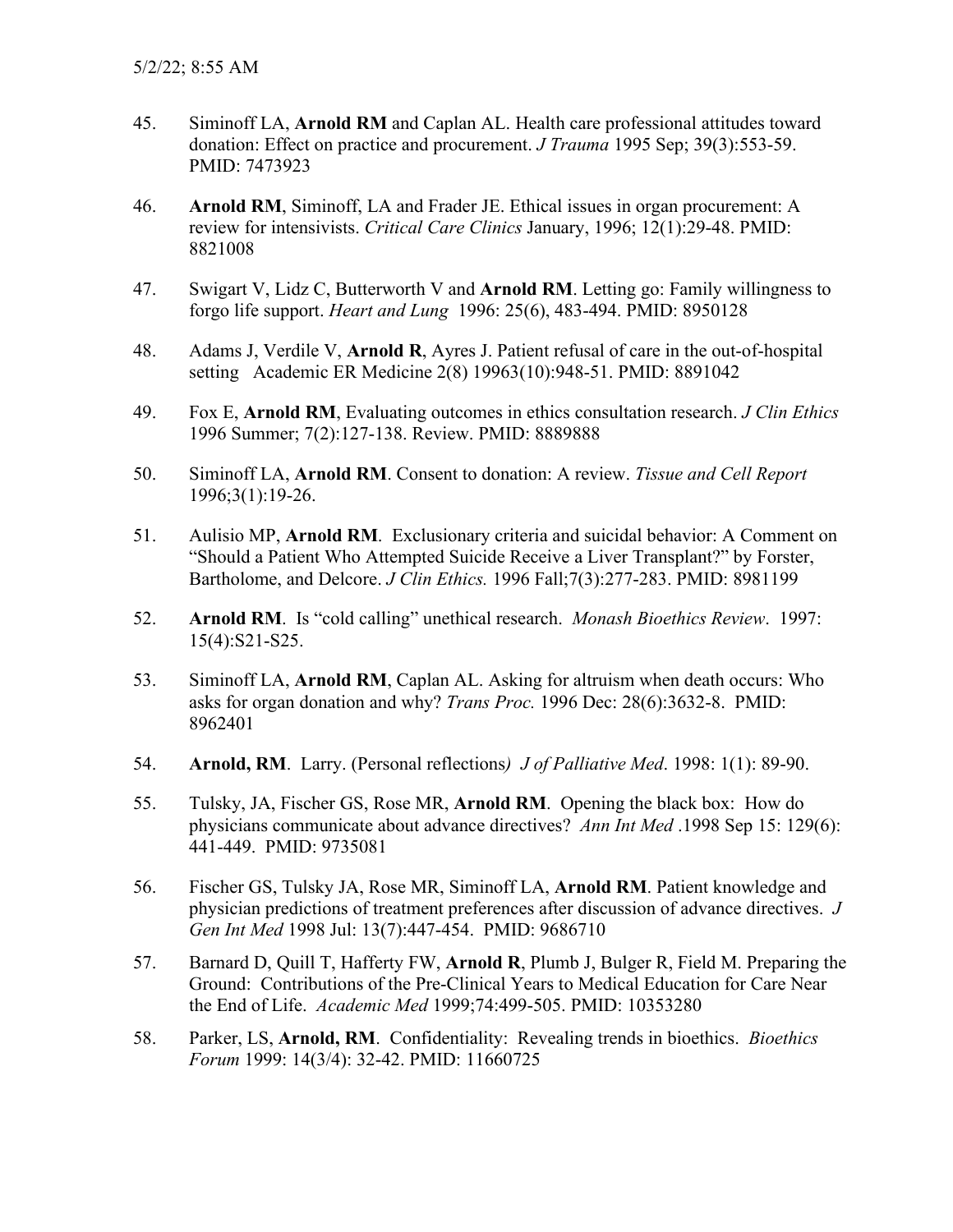- 59. Selwyn P, **Arnold RM**. From Fate to Tragedy: The changing meaning of life, death and AIDS. *Ann Int Med*. 1998:129(11):899-902. PMID: 9867733
- 60. Siminoff LA, **Arnold RM**. Increasing organ donation in the African-American community: Altruism in the face of an untrustworthy system. *Ann Int Med*. 1999:130(7): 607-609*.* PMID: 10189333
- 61. Goold S, Williams B, **Arnold RM**. Conflicts regarding decisions to limit treatment: a differential diagnosis. *JAMA*. 2000:283 (7):909-914. PMID: 10685716
- 62. Youngner SJ, **Arnold RM**, DeVita MA. When is "dead"?. *Hast Cent Rep*. 1999 Nov-Dec; 29:6:14-21. PMID: 10641239
- 63. Aulisio, MP, **Arnold RM**. Commentary: A consensus about "Consensus"?, *J Law Med Ethics* 1999 Winter; 27(4): 328-331, 294. PMID: 11067614
- 64. **Arnold, RM**. Ambivalence and ambiguity in hospitalized, critically ill patients and its relevance for palliative care. *J Pall Med.* 2000:3(1):17-22. PMID: 15859717
- 65. Devita MA, Snyder JV, **Arnold RM**, Siminoff, LA. Observations of withdrawal of life-sustaining treatment from patients who became non-heart-beating organ donors. *Critical Care Med.* 2000 Jun; 28(6): 1709-12. PMID: 10890607
- 66. Roter DL, Larson S, Fischer GS, **Arnold RM**, Tulsky JA. Experts practice what they preach: A descriptive study of best and normative practices in end of life discussion*. Arch Int Med* 2000 Dec 11-25; 160(22):3477-3485. PMID: 11112242
- 67. Green MJ, Farber NJ, Ubel PA, Mauger DT, Aboff BM, Sosman JM, **Arnold RM**. Lying to each other: when internal medicine residents use deception with their colleagues*. Arch Int Med* 2000 Aug 14-28;160(15):2317-2323. PMID: 10927729
- 68. Aulisio MA, **Arnold RM**, Younger SJ for The Society for Health and Human Values-Society for Bioethics Consultation Task Force on Standards for Bioethics Consultation. A position paper from the Society for Health and Human Values-Society for Bioethics Consultation Task Force on Standards for Bioethics Consultation. *Ann Int Med* 2000; 133 (1): 59-69. PMID: 10877742
- 69. Seltzer DL, **Arnold RM**, Siminoff LA. Are Non-Heart-Beating Cadaver Donors Acceptable to the Public? *J Clin Ethics.* 2000 Winter; 11(4):347-357. PMID: 11252918
- 70. Ubel, PA, Bryce CL, Siminoff LA, Caplan AL, **Arnold RM**. Pennsylvania's voluntary benefits program: Evaluating an innovative approach to increasing organ donation rates. *Health Affairs(Millwood).* 2000 Sep-Oct:19(5): 206-211. PMID: 10992670
- 71. Siminoff, LA, **Arnold RM**, Hewlett, J. The process of organ donation and its effect on consent. *Clin Transpl.* 2001 Feb; 15(1): 39-47. PMID: 11168314
- 72. Abecassis M, Adams M, Adams P, **Arnold RM**, Atkins CR, Barr ML, Bennett WM, Bia M, Briscoe DM, Burdick J, Corry RJ, Davis J, Delmonico FL, Gaston RS, Harmon W, Jacobs CL, Kahn J, Leichtman A, Miller C, Moss D, Newmann JM, Rosen LS, Siminoff L, Spital A, Starnes VA, Thomas C, Tyler LS, Williams L, Wright FH, Youngner S; Live organ donor consensus group. *JAMA*. 2000 Dec 13: 284 (22):2919- 2926. Review. PMID: 11187711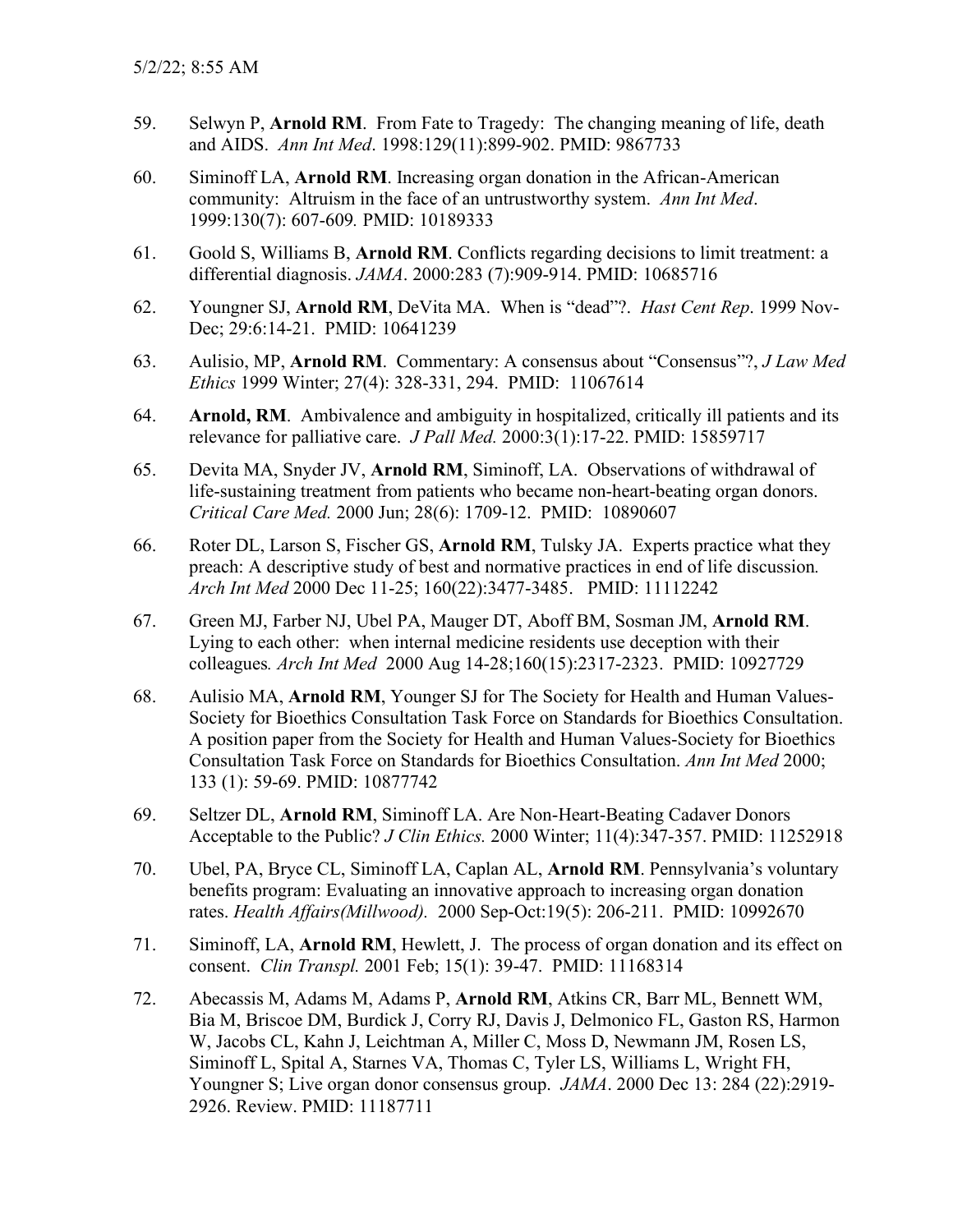- 73. Redinbaugh, E.M., Schuerger, J.M., Weiss, L.L., Brufsky, A., **Arnold, R.** Health care professionals' grief: a model based on occupational style and coping. *Psycho-Oncology* 2001: 10, (3) pp 187-198. PMID: 11351371
- 74. Han, P. **Arnold, B.** The challenge of chronic AIDS-related nausea and vomiting. *J Pall Med.* 2001:4: 65-68. PMID: 11291398
- 75. Quill TE, **Arnold RM**, Platt F. "I wish things were different." Expressing Wishes in Response to Loss, Futility, and Unrealistic Hopes. *Annals of Internal Medicine* 2001 Oct 2; 135(7): 551-555. PMID: 11578166
- 76. Redinbaugh EM, Baum A, DeMoss C, Fello M, **Arnold R.** Factors associated with the accuracy of family caregiver estimates of patient pain. *J Pain Symp Management*. 2002. 23(1):31-38. PMID: 11779666
- 77. Han P, **Arnold RM**, Bond G., Janson, D, Abu-Elmagd, K. Myoclonus secondary to withdrawal from transdermal fentanyl: A case report and literature review. *J Pain Symp Management*. 2002. 23(1): 66-72. PMID: 11779671
- 78. Siminoff LA, Gordon N, Hewlett J, **Arnold RM**. Factors influencing families' consent for donation of solid organs for transplantation. *JAMA*. 2001 Jul 4;286(1):71-77. PMID: 11434829
- 79. Yancy WS Jr, Macpherson DS, Hanusa BH, Switzer GE, **Arnold RM**, Buranosky RA, Kapoor WN. Patient satisfaction in resident and attending ambulatory clinics. JGIM. 2001 Nov; 16(11)755-762. PMID: 11722690 PMCID: PMC1495289
- 80. Han PK, **Arnold RM**. The right time for end-of-life care*. Am J Medicine* 2001 Oct 1; 111(5):414-6. PMID: 11583650
- 81. Muir, JC. **Arnold RM**. Palliative care and the hospitalist: An opportunity for crossfertilization. Am J Med. 2001 Dec 21; 111(9B): 10S-14S. Review. PMID: 12021753

**Reprinted** (with revisions) as Palliative care and the Hospitalist: An opportunity for cross-fertilization, in *Dis Month* 2002; 48:207-16.

- 82. Ury WA, **Arnold RM**, Tulsky JA. Palliative Care Curriculum Development: A Model for a Content and Process-Based Approach. *J Palliative Med* 2002 Aug; 5(4):539-548. PMID: 12243678
- 83. Lo B, Ruston D, Kate LW, **Arnold RM** et al. Discussing religious and spiritual issues at the end of life: A practical guide for physicians. *JAMA* 2002 Feb 13; 287(6):749- 754. PMID 11851542
- 84. Youngner SJ, **Arnold RM**. Philosophical debates about the definition of death: Who cares? *J Med Phil.* 2001 Oct; 26(5): 527-537. PMID: 11588658
- 85. King L, **Arnold**. Ethics and the standard of care*. Pain Medicine*. 2001, 2(4):357-58.
- 86. Kolarik R. **Arnold RM**, Fischer G, Tulsky J. Objectives for Advance Care Planning. *J Pall Med* 2002 Oct; 5(5): 697-704. Review. PMID: 12572968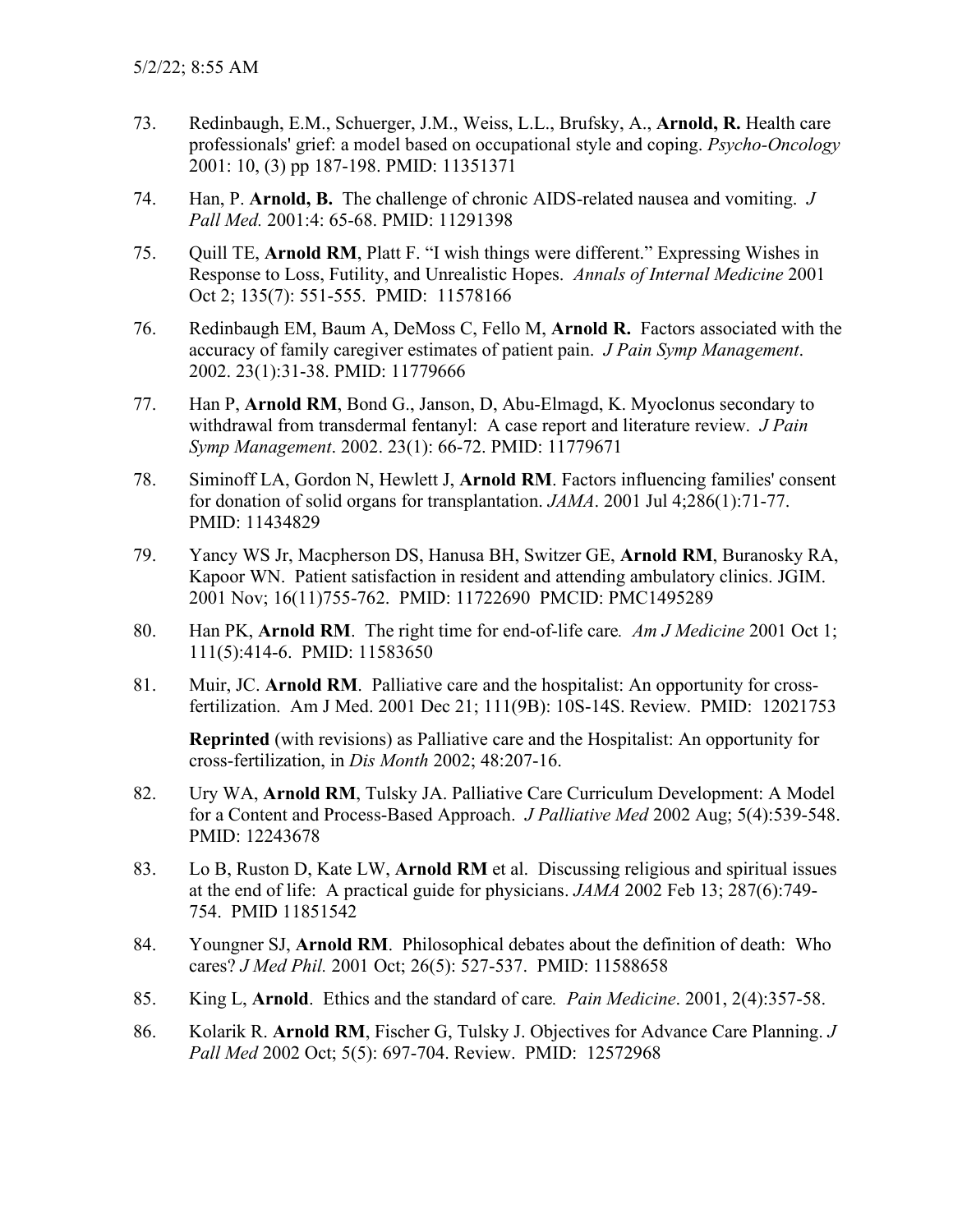- 87. **Arnold RM**, Bartlett S, Bernat J, Colonna J, Dafoe D, Dubler N et al. Financial compensation for cadaver organ donation: An ethical appraisal. *Transplantation.* 2002: 73(8): 2361-7.
- 88. Youngner SJ, **Arnold RM**. Who will watch the watchers? *Hast Cent Rep* 2002: 32(3):21-22. PMID: 12085510
- 89. Back AL, **Arnold RM**, Quill TE. Hope for the best, and prepare for the worst. *Ann Int Med.* 2003 Mar 4; 138(5):439-43. PMID: 12614110
- 90. Kolarik RC, **Arnold RM**, Fischer GS, Hanusa BH. Advance care planning. *J Gen Int Med* 2002 Aug; 17(8):618-624. PMID: 12213143 PMCID: PMC1495096
- 91. Degenholtz HB, **Arnold RM**, Meisel A, Lave JR. Persistence of racial disparities in advance care plan documents among nursing home residents. *JAGS*. 2002; 50(2): 378- 81. PMID: 12028224
- 92. Delmonico FL, **Arnold RM**, Scheper-Hughes N, Siminoff LA, Kahn J, Yougner SJ. Expanding organ donation by ethical incentives, not by organ sales *N Engl Med* 2002:346(25): 2002-2005.
- 93. Siminoff LA, Lawrence R., **Arnold RM**. Organ Donation Decisions: Experiences of African American and Non-African American Families. *Critical Care Medicine* 2002: 31(1): 146-151. PMID:12021753
- 94. Devita M, **Arnold RM**, Barnard D. Teaching Palliative care to Critical Care Medicine Trainees. *Crit Care Med*. 2003 Apr; 31(4): 1257-62. PMID: 12682501

**Reprinted** in the 2003 Year Book of Critical Care

95. **Arnold R**. The challenges of integrating palliative care into postgraduate training. Innovations in End-of-Life Care. 2002;4(5):www.edc.org/lastacts.

**Reprinted** in *J Pall Med.* 2003; 6(5):799-805

- 96. DevlVecchio Good MJ, Gadmer NM, Ruopp P, Lakoma M, Sullivan AM, **Arnold RM**, Block SD. Narrative nuances on good and bad deaths: internists' tales from hightechnology work places. *Soc Sci Med* 2004 Mar; 58(5): 939-53. PMID: 14732607
- 97. Lo B, Ruston, D, Kates, LW, Ruston D, **Arnold RM**, Cohen CB, Puchalski CM, Pantilat SZ, Rabow MW, Schreiber RS, Tulsky JA. Responding to requests regarding prayer and religious ceremonies by patients near the end of life and their families. *J Pall Med*. 2003 Jun; 6(3):409-15. PMID: 14509486
- 98. Weisbord, SD, Carmody, SS, Bruns FJ, Rotondi AJ, Cohen LM, Zeidel ML, **Arnold RM**. Symptom burden, quality-of-life, advance care planning, and the potential value of palliative care in severely ill hemodialysis patients*. Nephrology, Dial, Transpl*. 2003 Jul:18(7) 1345-52. PMID: 12808172
- 99. **Arnold RM**. A rose by any other name. (editorial) *J Pall Medicine.* 2002 Dec;5(6);807-11. PMID: 12688244
- 100. Siminoff LA, Mercer MB, **Arnold RM**. Families' understanding of brain death. *Progr in Transpl.*2003; 13(3): 218-24. PMID: 14558637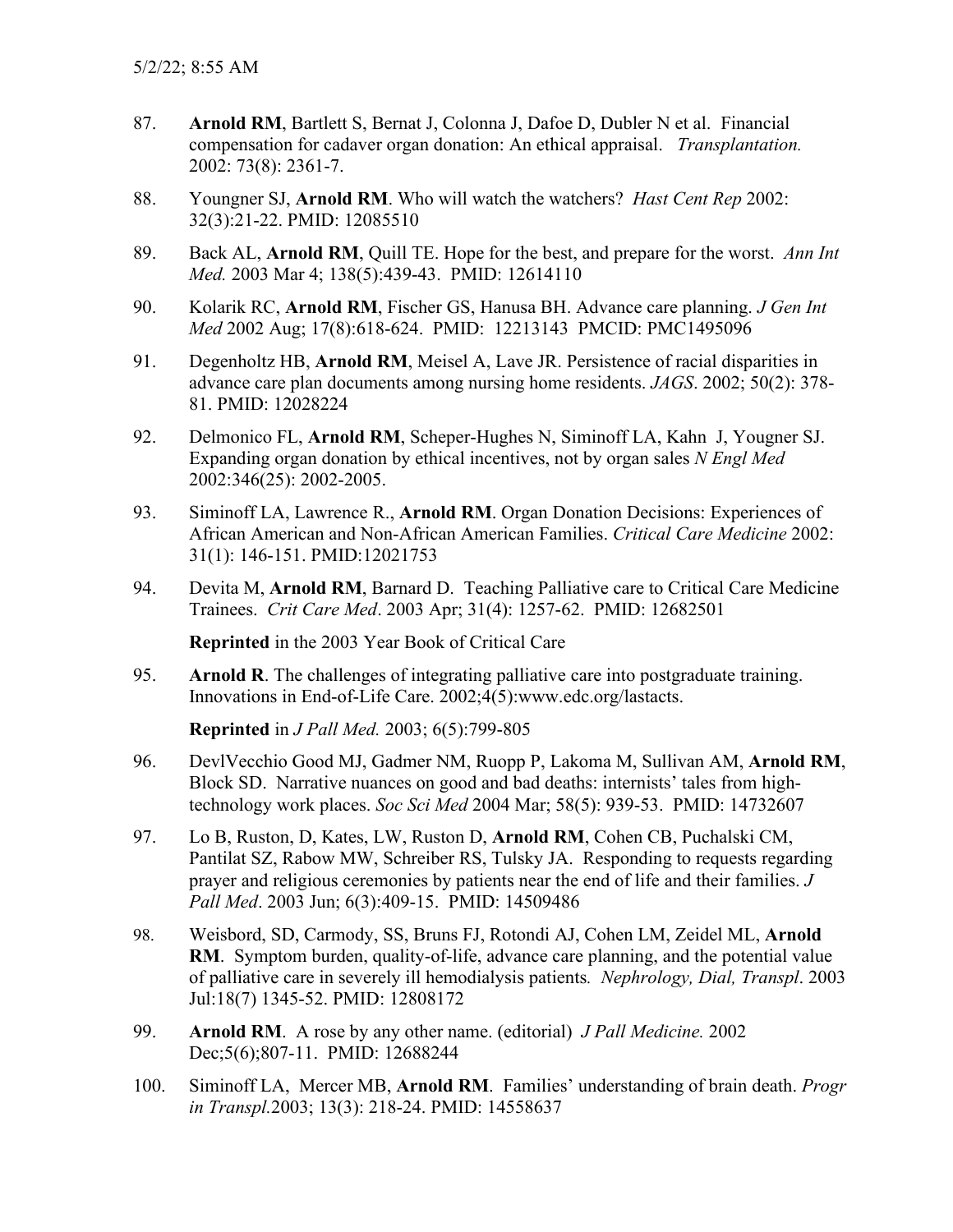- 101. **Arnold RM**. Do we really care about doctor-patient communication or is it just talk? (editorial) *J Pall Medicine.* 2003 April; 6(2):189-192. PMID: 12854934
- 102. **Arnold RM**, Kellum J. Moral justifications for surrogate decision making in the intensive care unit: Implications and limitations. *Crit Care Med* 2003 May;31(5 Suppl):S347-53. Review. PMID: 12771581
- 103. Holley JL, Carmody SS, Moss AH, Sullivan AM, Cohen LM, Block SD, **Arnold RM**. The Need for Palliative Care Training in Nephrology: National Survey Results of Nephrology Fellows. *Am J Kidney Dis*. 2003 Oct;42(4)813-20. PMID: 14520633
- 104. Back A, **Arnold RM**, Tulsky J, Baile W, Fryer-Edward K. Teaching communication skills to medical oncology fellows. *J Clin Onc*. 2003 Jun 15;21(12): 2433-2436. PMID: 12805343
- 105. Redinbaugh, EM, Baum, A, Tarbell, S, & **Arnold, R.** End-of-life caregiving: What helps family caregivers cope*? Journal of Palliative Medicine*, 2003 Dec;6(6):901-9. PMID: 14733682
- 106. Maynard, S, Whittle J, Chelluri L G, **Arnold RM**. Health related quality of life is unpredictable in survivors of acute renal failure requiring renal replacement therapy in the intensive care unit. *Intensive Care Med.* 2003*:* 29(9):1589-1593. PMID: 12819880
- 107. Redinbaugh, EM, Sullivan, AM, Block, SD, Gadmer, NM, Lakoma, M, Mitchell, AM, Seltzer, D, Wolford, J, **Arnold, RM**. Doctors' emotional reactions to recent death of a patient: cross-sectional study of hospital doctors. *Br Med J.* 2003 Jul 26;327(7408): 185. PMID: 12881257 PMCID: PMC166122
- 108. Weisbord SD, Fried LF, **Arnold RM**, Rotondi AJ, Fine MJ, Levenson DJ, Switzer GE. Development of a symptom assessment instrument for chronic hemodialysis patients: the Dialysis Symptom Index. *J Pain Symp Management.* 2004 Mar;27(3): 226-40. PMID: 15010101
- 109. Goodlin, SJ, Hauptman PH. **Arnold RM**. Grady K, Hershberger RE, Jutener J, Masoudi F, Spertus J, Dracup K, Cleary JF, Medak R, Crispell K, Pina I, Stuart B, Whitney C, Rector T, Teno J, Renlund D. Palliative and Supportive Care in Advanced Heart failure*. J Cardiac Failure.* 2004: 10(3)201-9. PMID: 15190529
- 110. Bryce CL, Loewenstein G, **Arnold RM**, Schooler J, Wax RS, Angus DC. Quality of death: Assessing the importance placed on end-of-life treatment in the intensive-care unit. *Med Care.* 2004 May; 42(5): 423-31. PMID: 15083102
- 111. Aulisio MP, Chaitin E, **Arnold RM**. Ethics and palliative care consultation in the intensive care unit. *Crit Care Clin.* 2004 Jul:20(3):505-23, x-xi. Review. PMID: 15183216
- 112. Crowley-Matoka, M, **Arnold RM**. The dead donor rule: How much does the public care…. And how much should *we* care? *Kenn Inst Ethics J*. 2004 Sep;14(3):319-332. PMID: 15497229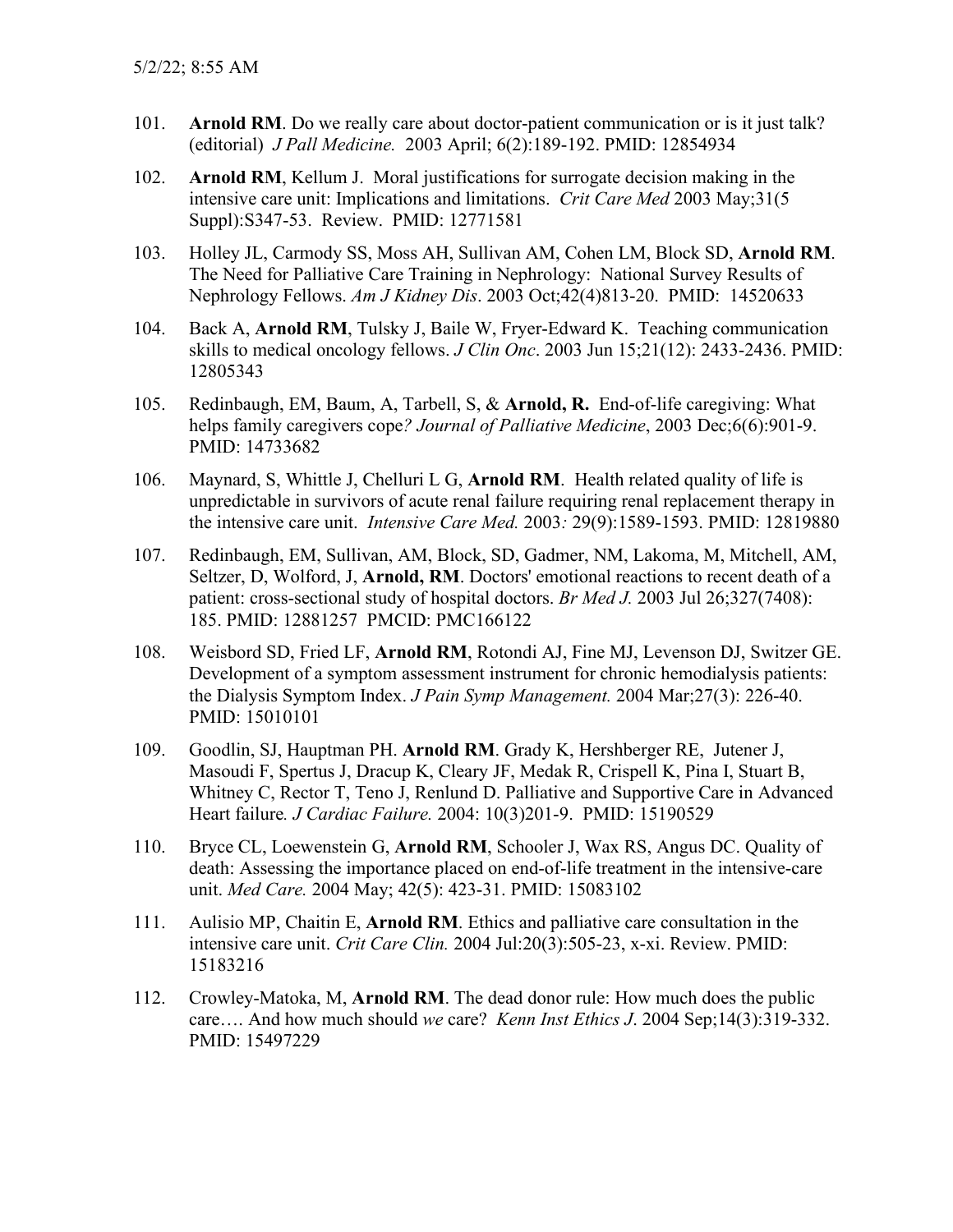- 113. Davis MP, **Arnold RM**, Weissman DE. Opioid Dose Titration for Severe Cancer Pain: A Systematic Evidence-Based Review. *J Pall Med*. 2004 Jun;7(3):462-8. Review. PMID: 15265356
- 114. Aulisio MP, **Arnold RM**. Ethics Consultation: In the service of practice. *J Clin Ethics.*  2003 Winter:14(4):276-281. PMID: 15112500
- 115. Garber M. **Arnold RM**. Rationing of intensive home dialysis. *AMA Virtual Mentor*. 2004 Apr 1;6(4). pii: virtualmentor.2004.6.4.ccas1-0404. doi: 10.1001/virtualmentor.2004.6.4.ccas1-0404. PMID: 23260472
- 116. Dengholtz HB, Rhee Y, **Arnold RM**. Brief communication: the relationship between having a living will and dying in place. *Annals of Int Med* 2004 Jul 20;141(2):113-7. PMID: 15262666
- 117. Buss MK, **Arnold, RM**. Challenges in palliative care research One experience. *J Pall Med.* 2004 Jun;7(3):405-7. PMID: 15265348
- 118. Mast KR, Salama M, Silverman GK, **Arnold RM**. End-of-life content in treatment guidelines for life-limiting diseases. *J Pall Med*. 2004 Dec;7(6):754-773. Review. PMID: 15684843
- 119. Emanuel L, Alexander C, **Arnold RM**, Bernstein R, Dart R, Dellasantina C, Dykstra L, Tulsky J; Palliative Care Guidelines Group of the American Hospice Foundation. Integrating palliative care into disease management guidelines. *J Pall Med*. 2004 Dec;7(6):774-837. PMID: 15684844
- 120. Garber M, Hunt SC, Arnold RM. Ask the ethicist: can an HIV-positive woman be forced to take medicine to protect her fetus? Medical ethics (Burlington, Mass.). 2004; 11(3):3, 12. PubMed [journal] PMID: 15868699
- 121. Pan CX, Carmody S, Leipzig RM, Granieri E, Sullivan A, Block SD, **Arnold RM**. There is hope for the future: National survey results reveal that geriatric medicine fellows are well-educated in end-of-life care. *J Am Geri Soc* 2005 Apr;53(4):705-10. PMID: 15817021
- 122. Jackson VA, Sullivan AM, Gadmer NM, Seltzer DL, Mitchell A, Lakoma MD, **Arnold RM**, Block SD. "It was haunting…": Physicians' descriptions of emotionally powerful patient deaths. *Acad Med*. 2005 Jul;80(7):648-56. PMID: 15980081
- 123. Jackson, VA, Mack, JM, Matsuyama, R, Lakoma, MD, Sullivan AM, **Arnold RM**, Weeks JC, Block SD. A qualitative study of oncologists' approaches to end-of -life care. *J Pall Med*. 2008 Jul; 11(8):893-906. doi: 10.1089/jpm.2007.2480. PMID: 18715182
- 124. Clayton JM, Butow PN, **Arnold RM**, Tattersall MH. Discussing end-of-life issues with terminally ill cancer patients and their carers: a qualitative study. *Supp Care Cancer*. 2005 Aug;13(8):589-99. Epub 2005 Jan 12. PMID: 15645187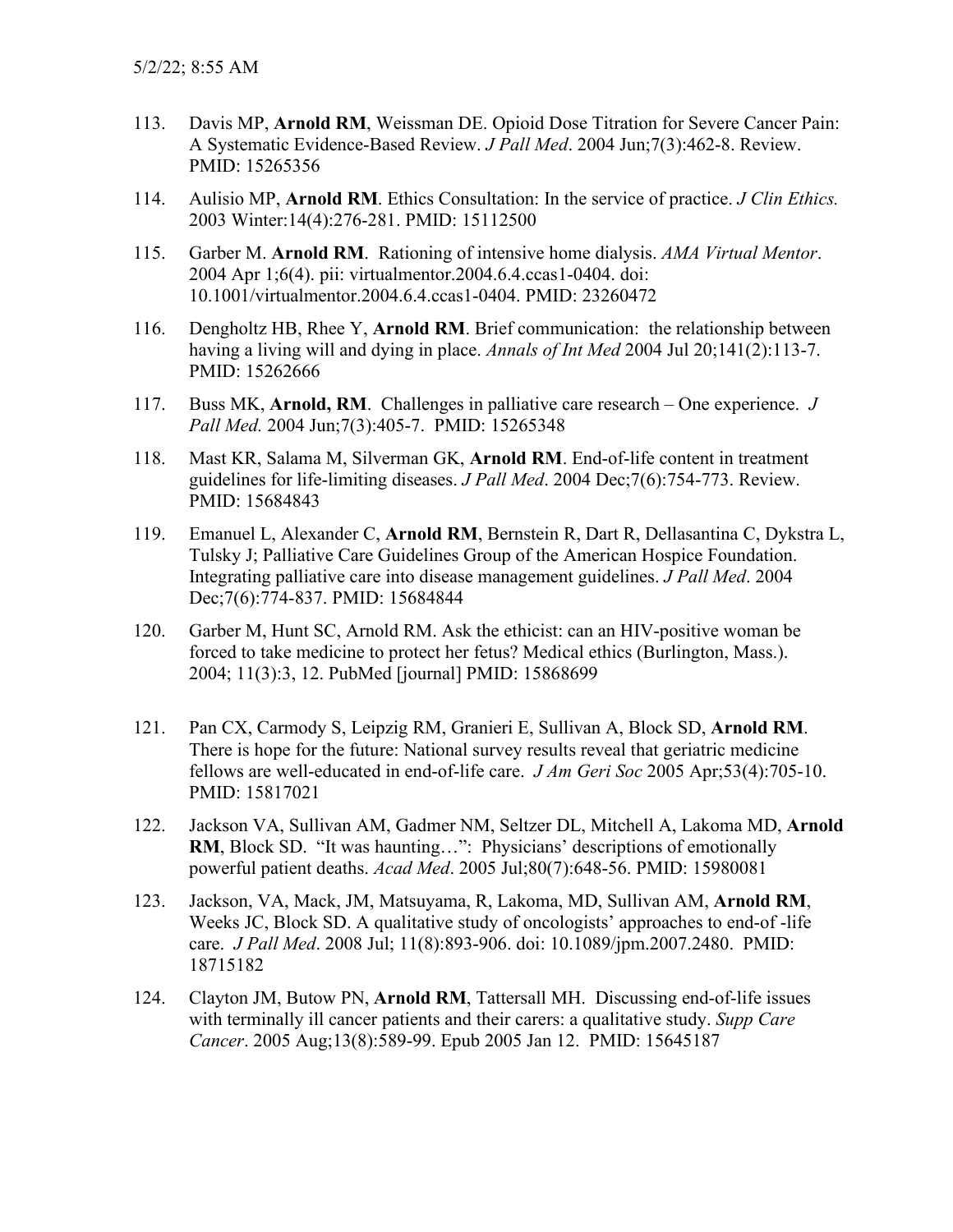- 125. Back, AL, **Arnold RM**, Baile, WF, Tulsky JA, Fryer-Edwards, K. Approaching difficult communication tasks in oncology. *Ca- A cancer journal* 2005: 55(3): 164-77 PMID: 15890639
- 126. Clayton JM, Butow PN, **Arnold RM**, Tattersall MH. Fostering coping and nurturing hope when discussing the future with terminally ill cancer patients and their caregivers. *Cancer* 2005 May 1;103(9):1965-75. PMID: 15789360
- 127. Ruopp, P., Good, M.J, Lakoma, M., Gadmer, NM, Sullivan, A., **Arnold, RM**, Block, S. Questioning care at the end of life. *J Pall Med.* 2005;8(3): 510-20. PMID: 15992192
- 128. Clayton JM, Butow PN, **Arnold RM**, Tattersall MHN. Discussing life expectancy with terminally ill cancer patients and their carers: a qualitative study. *Supportive Care in Cancer,* 2005 Sep;13(9):733-42. Epub 2005 Mar 11. PMID: 15761699
- 129. Carmody S, Meier D, Billings JA, Weissman DE, **Arnold RM**. Training of palliative medicine fellows: A report from the field. *J Pall Med* 2005;8(5):1005-15. PMID: 16238513
- 130. Rhodes-Kropf J, Carmody SS, Seltzer D, Redinbaugh E, Gadmer N, Block SD, **Arnold RM**. "*This is just too awful; I just can't believe I experienced that*…": Medical Students' Reactions to their "Most Memorable" Patient Deaths. *Acad Med* 2005 Jul;80(7):634-40. PMID: 15980079
- 131. Back, AL, **Arnold RM** Dealing with conflict in caring for the seriously ill: "It was just out of the question." *JAMA*. 2005 Mar 16;293(11)1374-81. PMID: 15769971

**Revised and reprinted** in McPhee S et al Care at the Close of Life: Evidence and Experience. McGraw Hill. New York. 2010: 35-45

- 132. Plonk WM Jr., **Arnold RM**. Terminal Care: The last weeks of life*. J Pall Med*. 2005 Oct;8 (5):1042-54. Review. PMID: 16238518
- 133. Han PK, Keranen LB, Lescisin DA, **Arnold RM**. The Palliative Care Clinical Evaluation Exercise (CEX): an experience-based intervention for teaching end-of-life communication skills. *Acad Med*. 2005 Jul;80(7):669-76. PMID: 15980083
- 134. Han PK, **Arnold RM**. Palliative care services, patient abandonment, and the scope of physicians' responsibilities in end-of-life care. *J Pall Med*. 2005 Dec;8(6):1238-45. PMID: 16351537
- 135. **Arnold RM**, Seltzer D, Han PM. Opioid contracts in chronic pain management: objectives, elements, and uncertainties, *Am J Med* 2006:119(4):292-6. PMID: 16564767
- 136. Candilis PJ, Lidz CW, **Arnold RM**. The Need to Understand IRB Deliberations, *IRB.*  2006 Jan-Feb;28 (1) 1-5. PMID: 16680872.
- 137. Back AL, **Arnold RM**, Tulsky JA, Baile WF, Fryer-Edwards KA. On saying goodbye: Acknowledging the end of the patient-physician relationship with patients who are near death. *Annals of Internal Med.* 2005 Apr 19;142(8): 682-685. PMID: 15838086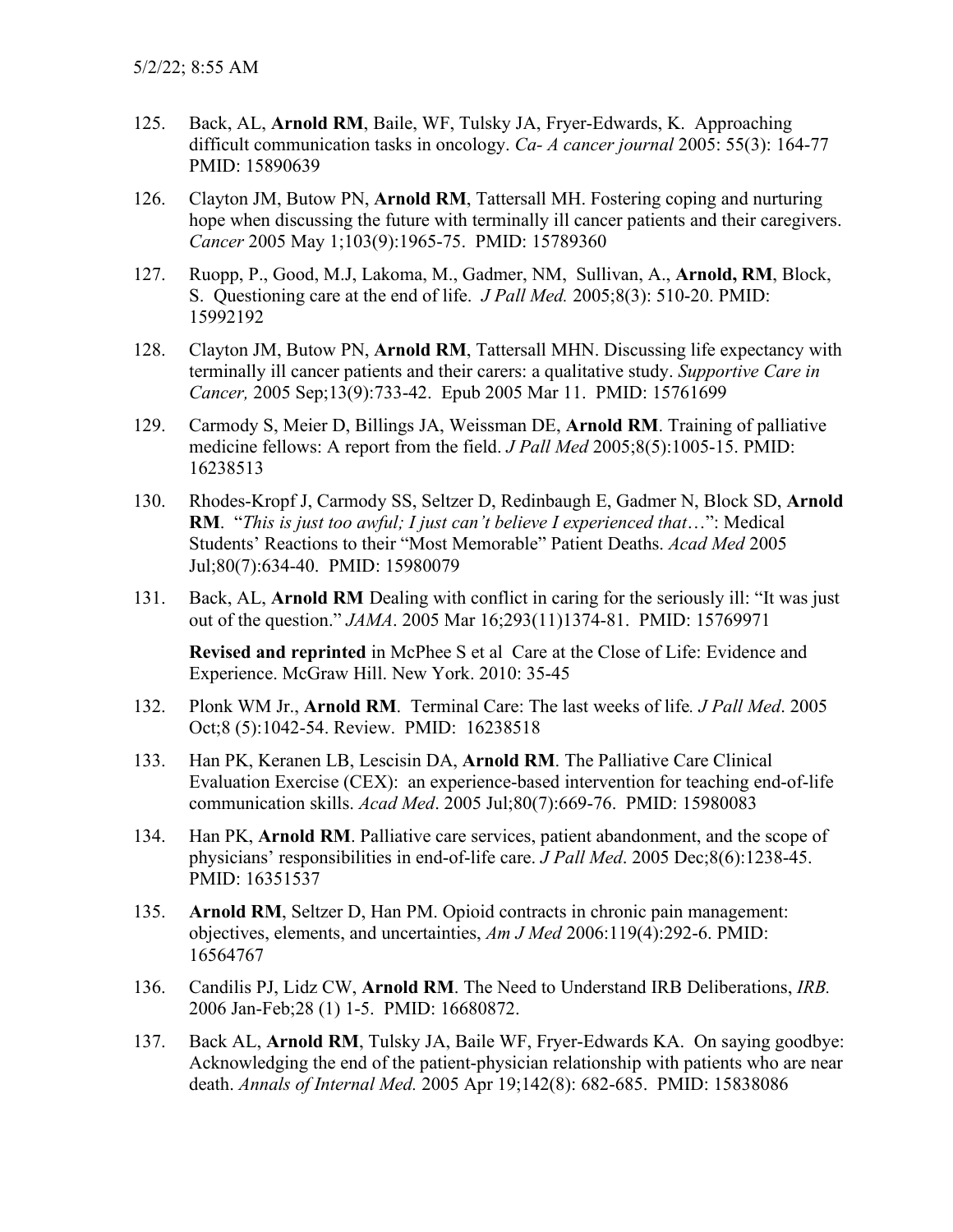- 138. Weisbord SD, Fried LF, **Arnold RM**, Fine MJ, Levenson DJ, Peterson RA, Switzer GE. Prevalence, severity, and importance of physical and emotional symptoms in chronic hemodialysis patients*. J Am Soc Nephr*. 2005 Aug;16(8):2487-94. Epub 2005 Jun 23. PMID: 15975996
- 139. Buss MK, Alexander GC, Switzer GE, **Arnold RM**. Assessing competence of residents to discuss end-of-life issues. *J Pall Med.* 2005 Apr;8(2): 363-71. PMID: 15890047
- 140. Bryce CL, Siminoff LA, Ubel PA, Nathan H, Caplan A, **Arnold RM**. Do incentives matter? Providing benefits to families of organ donors. *Am J Transplantation.* 2005 Dec;5(12):2999-3008. PMID: 16303016
- 141. Fryer-Edwards K, **Arnold RM**, Baile W, Tulsky JA, Petracca F, Back A. Reflective teaching practices: an approach to teaching communication skills in a small-group setting. *Academic Medicine* 2006: 81: 638-44. PMID: 16799286
- 142. Weiner JS, **Arnold RM**, Curtis JR, Back AL et al. Manualized Communication Interventions to Enhance Palliative Care Research and Training: Rigorous, Testable Approaches. *J Pall Med* 2006 Apr;9(2):371-81. PMID: 16629567
- 143. Zickmund SL, Bryce CL, Blasiole JA, Shinkunas L, LaBrecque DR, **Arnold RM**. Majority of Patients with Hepatitis C Express Physical, Mental, and Social Difficulties with Antiviral Treatment. *Eur J Gastro Hep*. 2006 Apr;18(4):381-8. PMID: 16538109
- 144. Garber M, **Arnold RM**. Promoting the participation of minorities in research*. Am J Bioethics*. 2006 May-Jun;6(3):W14-20. PMID: 16754431
- 145. Kolarik RC. Walker G, **Arnold RM**. Pediatric Resident Education in Palliative Care: A Needs Assessment *Pediatrics.* 2006 Jun;117(6): 1949-54. PMID: 16740835
- 146. Blasiole JA, Shinkunas L, Labrecque DR, **Arnold RM**, Zickmund SL. Mental and Physical Symptoms Associated with Lower Social Support for Patients with Hepatitis C. *World J of Gastroenterology*. 2006 Aug 7;12(29):4665-72. PMID: 16937437 PMCID: PMC4087831
- 147. Hebert RS, Prigerson HG, Schulz R, **Arnold RM**. Preparing Caregivers for the Death of a Loved One: A Theoretical Framework and Suggestions for Future Research. *J Pall Med* 2006 Oct;9(5): 1164-71. Review. PMID: 17040154
- 148. Rodriguez KL, Gambino FJ, Butow P, Hagerty R, **Arnold RM**. Pushing up daisies: Implicit and explicit language in oncologist-patient communication about death. *Supp Care Cancer.* 2007 Feb;15(2):153-61. Epub 2006 Sep 13. PMID: 16969631
- 149. **Arnold RM**. Focusing on education rather than clinical ethics*. Am J Bioethics.* 2006 Jul-Aug;6(4):18-19. PMID: 16885094
- 150. Rosenzweig M, Clifton M, **Arnold RM**. Development of Communication Skills Workshop for Oncology Advanced Practice Nursing Students. *J Clin Education.*  2007;22(3):149-53. PMID: 17760519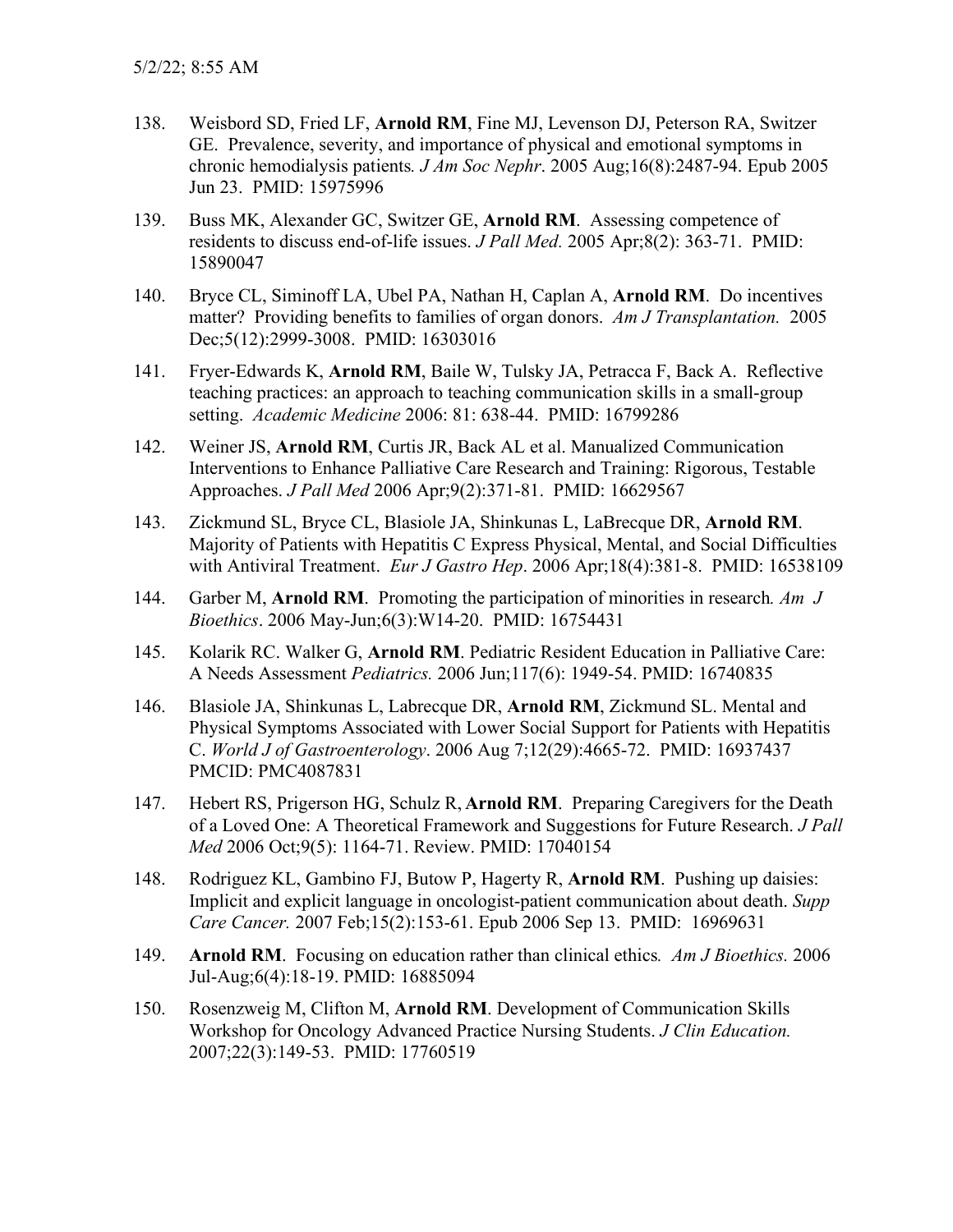- 151. Back AL, **Arnold RM**. Discussing Prognosis: "How much do you want to know?" Talking to patients who are prepared for explicit information. *J Clin Oncol* 2006 Sep 1;24(25):4209-13. PMID: 16943539
- 152. Back AL, **Arnold RM**. Discussing Prognosis: "How much do you want to know?" Talking to patients who do not want information or who are ambivalent. *J Clin Oncol* 2006 Sep 1;24(25):4214-7. PMID: 16943540
- 153. Hebert R, Koenig HG, **Arnold RM**, Schulz R. Caregiver Intervention Research. An Opportunity for Collaboration Between Caregiving Investigators and African-American Faith Communities. *Journal of the National Medical Association* 2006 Sep;98(9):1510-4. Review. PMID: 17019921 PMCID: PMC2569709
- 154. Zickmund SL, Blasiole JA, Brase V, **Arnold RM**. Congestive Heart Failure Patients Report Conflict with Their Physicians*, J Cardiac Failure*. 2006 Sep;12(7); 546-53. PMID: 16952789
- 155. Jeffreys A, **Arnold RM**, Rodriguez KL, Abernethy AP, Tulsky JA. Studying Communication in Oncologist-Patient Encounters: The SCOPE Trial. *Palliative Medicine.* 2006.20(8): 813-9. PMID: 17148536
- 156. Rodriguez KL, Barnato AE, **Arnold RM**. Perceptions and Utilization of Palliative Care Services in Acute Care Hospitals. *J Pall Med.* 2007 Feb;10(1): 99-110. PMID: 17298258 PMCID: PMC4070316
- 157. Fischer GS, **Arnold RM**. Feasibility of a Brief Workshop on Palliative Care Communication Skills for Medical Interns. *J Pall Med*. 2007 Feb;10(1):19-23. PMID: 17298247
- 158. Happ MB, Swigart VA, Tate JA, **Arnold RM**, Sereika SM, Hoffman LA. Family presence and surveillance during weaning from prolonged mechanical ventilation. *Heart and Lung* 2007 Jan-Feb;36(1):47–57. NIHMSID: NIHMS16783 PMID: 17234477 PMCID: PMC2077984
- 159. Weisbord SD, Fried LF, Unruh ML, Kimmel PL, Switzer GE, Fine MJ, **Arnold RM**. Associations of Race with Depression and Symptoms in Patients on Maintenance Hemodialysis. *Nephr Dialysis Transpl* . 2007 Jan;22(1):203-208. Epub 2006 Sep 23. PMID: 16998218
- 160. Buss MK, Lessen DS, Sullivan AM, Von Roenn J, **Arnold RM**. Block SD. A study of oncology fellows' training in end-of-life care. *J Supp Onc.* 2007 May;5(5): 237-42. PMID: 17564154
- 161. Garber M, Hanusa BH, Switzer GE, Mellors J, **Arnold RM**. HIV-Infected African Americans are Willing to Participate in HIV Treatment Trials. *J Gen Int Med.* 2007 Jan; 22(1):17-42. PMID: 17351837 PMCID: PMC1824784
- 162. Happ MB, Swiger VA, Tate JA, Hoffman LA, **Arnold RM**. Patient Involvement in Health-Related Decisions During Prolonged Critical Illness*. Research in Nursing and Health,* 2007 Aug;30(4):361-72. PMID 17654513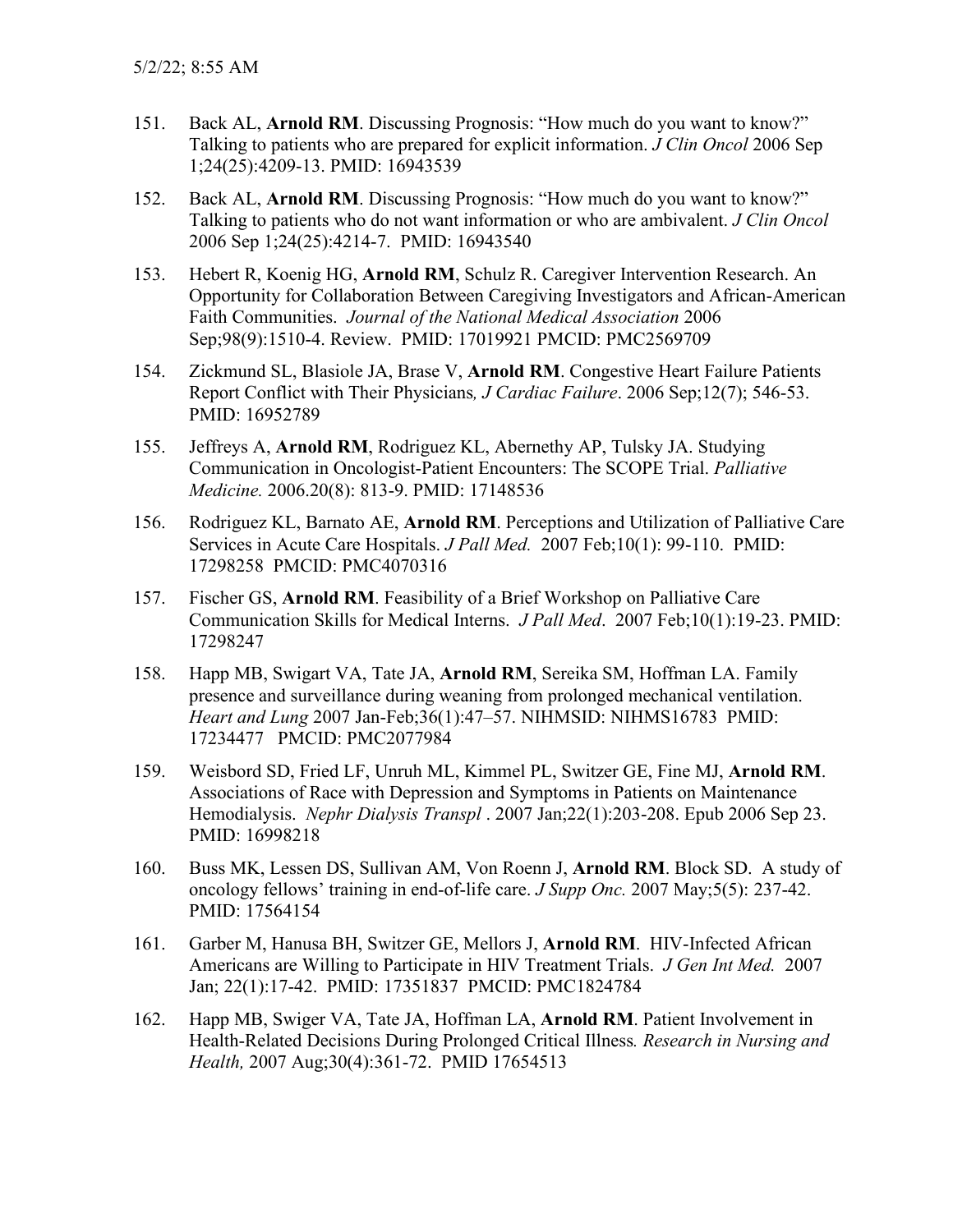- 163. Back AL, **Arnold RM**, Baile WF, Fryer-Edwards KA, Alexander SC, Barley GE, Gooley TA, Tulsky JA. Efficacy of communication skills training for giving bad news and discussing transitions to palliative care. *Arch Int Med.* 2007 Mar 12;167(5):453-60. PMID: 17353492
- 164. Korpchak CM, Pollak KI, **Arnold RM**, Alexander SC, Skinner CS, Olsen MK, Jeffreys AS, Rodriguez KL, Abernethy AP, Tulsky JA. Studying communication in oncologistpatient encounters: The SCOPE Trial. *Pall Med.* 2006 Dec;20(8): 813-9. PMID: 17148536
- 165. Hebert RS, **Arnold RM**, Schulz R. Improving Well-being in Caregivers of Terminally Ill Patients. Making the Case for Patient Suffering as a Focus for Intervention Research**.**  *J Pain Symptom Management.* 2007 Nov;34(5):539-46. Epub 2007 Jul 5. Review. PMID: 17616333 PMCID: PMC2195548
- 166. Sullivan AM, Lakoma MD, Matsuyama RK, Rosenblatt L, **Arnold RM**, Block SD. Diagnosing and discussing imminent death in the hospital; a secondary analysis of physician interviews. *J Pall Med.* 2007 Aug;10(4):882-93. PMID: 17803409
- 167. Steinhauser, KE, Clip EC, Hays JC, Olsen M; **Arnold RM**, Christakis NA, Lindquist, JH,Tulsky, JA. [Identifying, recruiting, and retaining seriously-ill patients and their](http://www.ingentaconnect.com/content/sage/pm/2006/00000020/00000008/art00004)  [caregivers in longitudinal research](http://www.ingentaconnect.com/content/sage/pm/2006/00000020/00000008/art00004)*. Palliative Medicine*. 2006 Dec;20(8):745-54.PMID: 17148529
- 168. Rosenzweig MQ, Wiehagen T, Brufsky A, **Arnold RM**. Challenges of illness in metastatic breast cancer: A low-income African American perspective *Pall and Supp Care* 2009: 7(2):143-152. PMID: 19538796
- 169. Barnato AE, Bost JE, Farrell MH, Lave JR, **Arnold RM**, Rubio DM, Angus DC. Relationship between staff perceptions of hospital norms and hospital-level end-of-life treatment intensity. *J Pall Med.* 2007 Oct;10(5):1093-1100*.* PMID:17985966 PMCID: PMC2880574
- 170. Fromme EK, Hughes M, Quill T, **Arnold RM**. Update in Palliative Medicine 2006. *J Pall Med.* 2007: 10(1): 30-36.
- 171. **Arnold R**, Back A, Billings JA, Block S, Meier D, Morrison S, Block S. Palliative Medicine Leadership Forum 2006. *J Pall Med.* 2007 2007: 10(5): 1029-30.
- 172. Rodriguez KL, Gambino FJ, Butow PN, Hagerty RG, **Arnold RM**. "It's going to shorten your life": Framing of oncologist-patient communication about prognosis. *Psychooncology.* 2008 Mar;17(3):219-25. PMID: 17575562
- 173. Hallenback J, **Arnold RM**. A request for non-disclosure Don't tell Mother. *J Clin Onc.* 2007:25 (31) 5030-34.
- 174. Weisbord SD, Fried LF, Mor MK, Resnick AL, Unruh ML, Palevsky PM, Levenson DJ, Cooksey SH, Fine MJ, Kimmel PL, **Arnold RM**. Renal Provider Recognition of Symptoms in Patients on Maintenance Hemodialysis. *Clinical Journal of the American Society of Nephrology*. 2007 Sep;2(5):960-67. Epub 2007 Aug 8. PMID: 17702730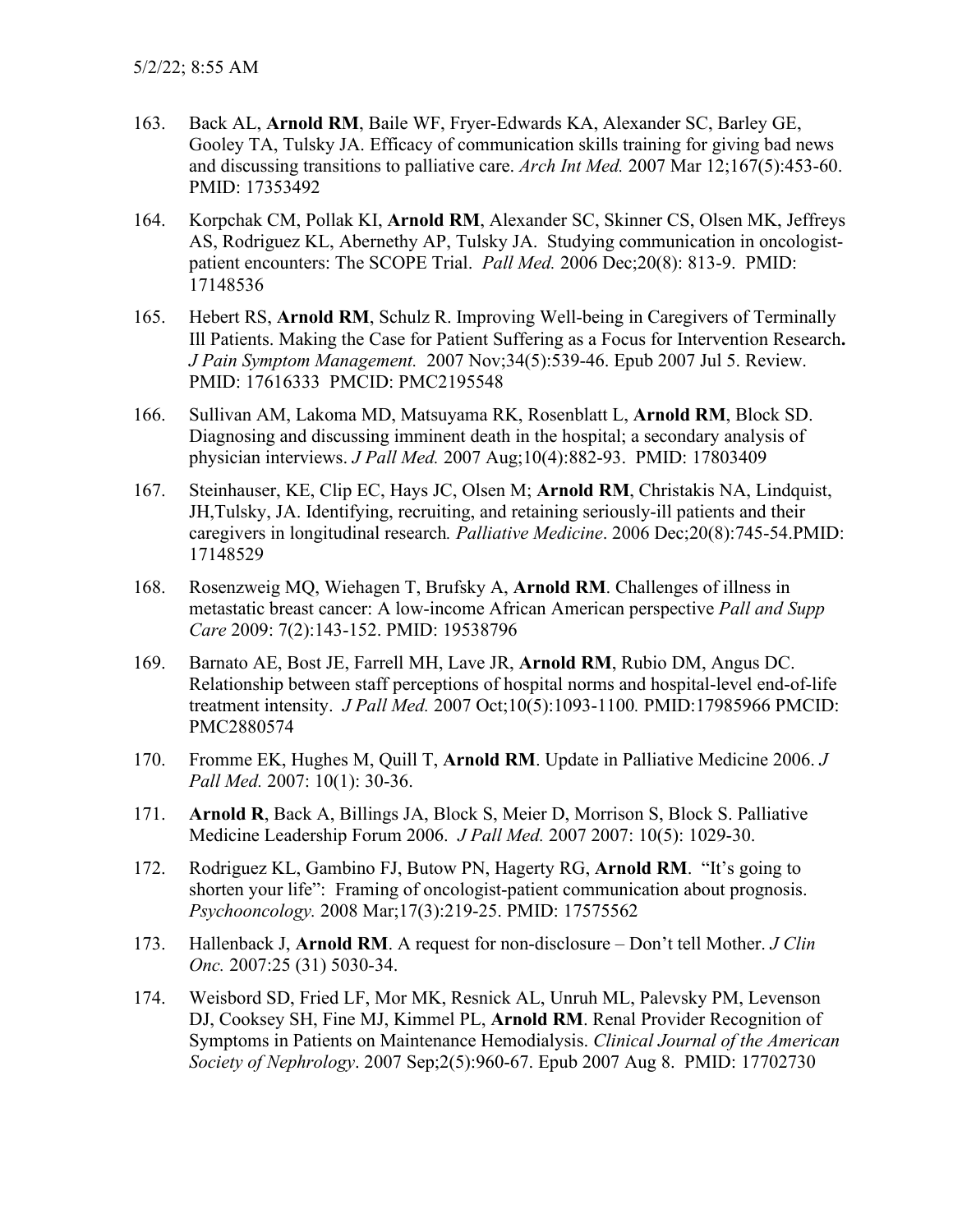- 175. Rodriguez KL, Appelt, CJ, Switzer GE, Sonel AF, **Arnold RM**. "They Diagnosed Bad Heart": A Qualitative Exploration of Patients' Knowledge About and Experiences With Heart Failure. *Heart Lung* 2008 Jul-Aug;37(4):257-65. doi: 10.1016/j.hrtlng.2007.09.001. PMID: 18620101
- 176. Hebert RS, Schulz R, Copeland V, **Arnold RM**. What Questions do Family Caregivers want to Discuss with Health Care Providers in Order to Prepare for the Death of a Loved One? An Ethnographic Study of Caregivers of Patients at End of Life. *J Pall Med.* 2008 Apr;11(3):476-483. doi: 10.1089/jpm.2007.0165. PMID: 18363491
- 177. Pollak KI, **Arnold RM**, Jeffreys AS, Alexander SC, Olsen MK, Abernethy AP, Sugg Skinner C, Rodriguez KL, Tulsky JA. Oncologist communication about emotion during visits with patients with advanced cancer. *J Clin Onc.* 2007 Dec 20;25(36):5748-5752. PMID: 18089870
- 178. Anderson WG, Alexander SC, Rodriguez KL, Jeffreys AS, Olsen MK, Pollak KI, Tulsky JA, **Arnold RM**. "What concerns me is..." Expression of emotion by advanced cancer patients during outpatient visits. *Support Care Cancer*. 2008 Jul;6(7):803-11. Epub 2007 Oct 25. PMID: 17960430 PMCID: PMC2838893
- 179. Goodlin SJ, Quill TE, **Arnold RM**. Communication and Decision-Making About Prognosis in Heart Failure Care. *J Cardiac Failure*. 2008 Mar;14(2):106-113. doi: 10.1016/j.cardfail.2007.10.022. PMID: 18325456
- 180. **Arnold RM**. Life Lessons in Palliative Care. *J Pall Med.* 2007 Oct;10(5):1050-53. PMID: 17985960
- 181. **Arnold RM**, Aulisio M, Begler A, Seltzer. A commentary on Caplan and Bergman: Ethics Mediation – Questions for the future. *J Clin Ethics.* 2008:18: (4):350-5. PMID: 18320991
- 182. Robinson RM, Alexander SC, Hays M, Jeffreys A, Olsen MK, Rogriguez KL, Pollak KI, Abernethy AP, **Arnold RM**, Tulsky JA. Patient oncologist communication in advanced cancer: Predictors of patient perceptions of prognosis. *Supportive Care in Cancer* 2008 Sep;16(9):1049-57. doi: 10.1007/s00520-007-0372-2. Epub 2008 Jan 15. PMID: 18196288 PMCID: PMC2864029
- 183. Rosenzweig, MQ, Hravnak T, Maddic KS, Beach MD, **Arnold RM**. Communication simulation laboratory for acute care nurse practitioner students. *Am J Crit Care.* 2008: 17 (4): 364-72. PMID: 18593836
- 184. Anderson WG, **Arnold RM**, Angus DC, Bryce CL. Passive decision-making preference is associated with anxiety and depression in relatives of patients in the intensive care unit. *Journal of Critical Care.* 2009 June;24(2):249-254. doi: 10.1016/j.jcrc.2007.12.010. Epub 2008 Apr 18. PMID: 19327283
- 185. Carreon M, Fried LF, Palevsky PM, Kimmel PL, **Arnold RM**, Weisbord SD. Clinical Correlates and Treatment of Bone/Joint Pain and Difficulty with Sexual Arousal in Patients on Maintenance Hemodialysis. *Hemodialysis International.* 2008 Apr;12(2): 268–274. doi: 10.1111/j.1542-4758.2008.00264.x. PMID: 18394062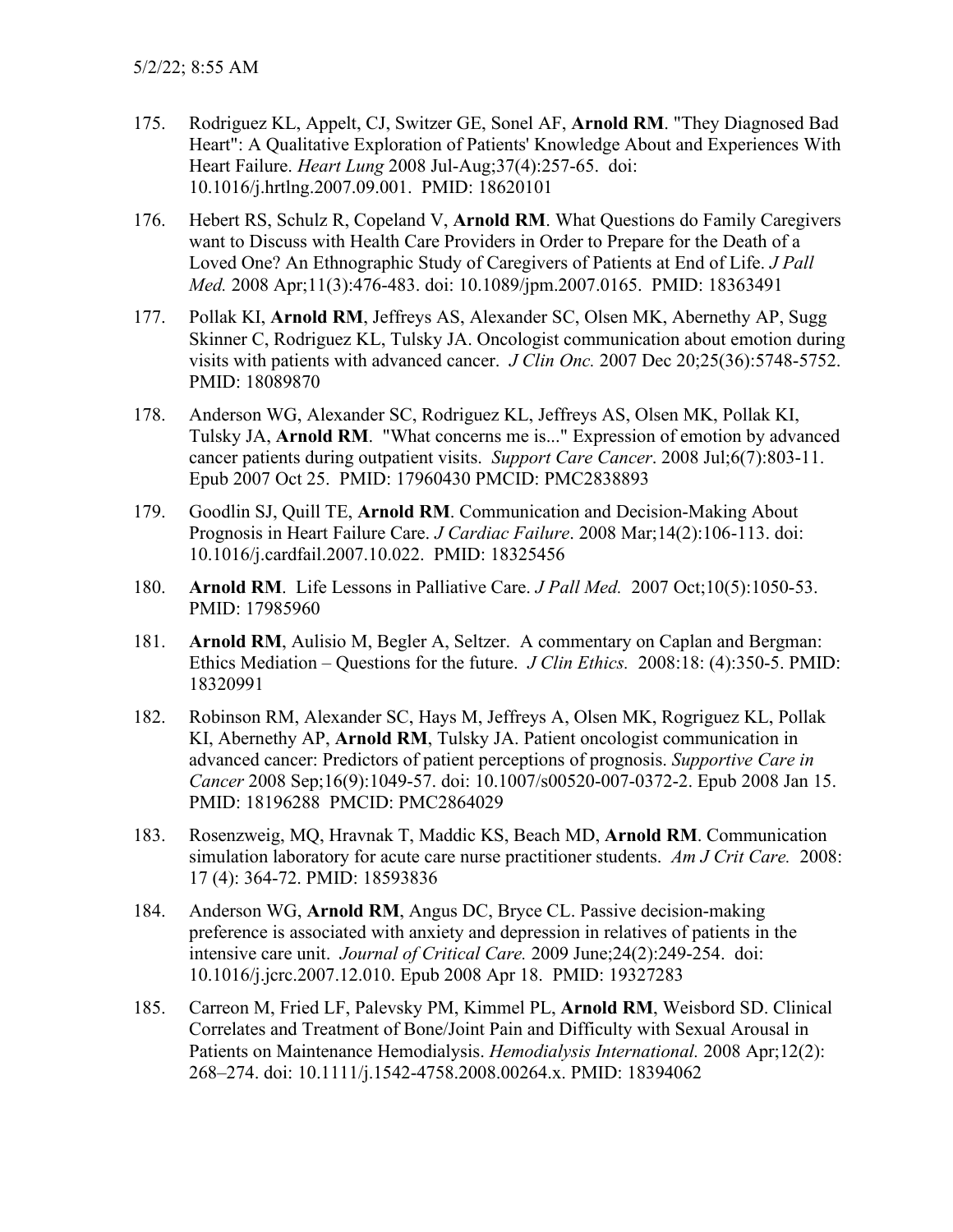- 186. Hebert, RS, Schulz R, Copeland VC, **Arnold RM**. Preparing Family Caregivers for Death and Bereavement. Insights from Caregivers of Terminally Ill Patients. *J Pain Symptom Management* 2009 Jan;37(1):3-12. doi: 10.1016/j.jpainsymman.2007.12.010. Epub 2008 Jun 6. PMID: 18538977
- 187. Rodriguez KL, Appelt CJ, Switzer GE, Sonel AF, **Arnold RM**. Veterans' Decision-Making Preferences and Perceived Involvement in Care for Chronic Heart Failure. *Heart & Lung.* 2008 Nov-Dec;37(6):440-8. Doi: 10.1016/j.hrtlng.2008.02.003. Epub 2008 Sep 30. PMID: 18992627
- 188. Hebert R, Schulz R, Copeland V, **Arnold RM**. Preparing family caregivers for the death of a loved one: Implications for hospital social workers. *J Soc Work in end-of-life and Pall Care* 2008; 4(4): 269-85
- 189. Weisbord SD, Bossola M, Fried LF, Giungi S, Tazza L, Palevsky PM, **Arnold RM**, Luciani G, Kimmel PL. Cultural comparison of symptoms in patients on maintenance hemodialysis. *Hemodialysis Int*. 2008 Oct;12(4):434-40. doi: 10.1111/j.1542- 4758.2008.00307.x. PMID: 19090866.
- 190. Sung AD, Collins ME, Smith A, Sanders A, Block S, **Arnold RM**. Crying: The experience and attitudes of 3rd year medical students and interns. *Teaching and Learning in Medicine*. 2009 Jul; 21():180-87. doi: 10.1080/10401330903014111. PMID: 20183336
- 191. Fromme EK, Hughes MT, Rosenfield KE, **Arnold RM**. Update in Palliative Medicine 2007. *J Pall Med.*2008: 11:5, 769-775.
- 192. Larochelle MR, Rodriguez KL, **Arnold RM**, Barnato AE. Hospital staff attributions of the causes of physician variation in end-of-life treatment intensity. *Pall Med.* 2009 Jul;23(5):460-70. doi: 10.1177/0269216309103664. Epub 2009 Mar 26. PMID: 19324922 PMCID: PMC2707029
- 193. Dimoska A, Butow PN, Dent E, **Arnold B,** Brown RF, Tattersall MHN An examination of the initial cancer consultation of medical and radiation oncologists using the Cancode interaction analysis system. *British Journal of Cancer*. (2008): 98: 1508–1514. PMID: 18454160 PMCID: PMC2391112
- 194. Back AL, Anderson WG, Bunch L, Marr LA, Wallace JA, Yang HB, **Arnold RM**. Communication about cancer near the end of life. *Cancer.* 2008 Oct 1;113(S7):1897- 1910. doi: 10.1002/cncr.23653. Review. PMID: 18798531 PMCID: PMC3123252
- 195. Aulisio MP, **Arnold RM**. Role of the Ethics Committee: Helping to Address Value Conflict or Uncertainty. *Chest.* 2008 Aug;134(2):417-424. doi: 10.1378/chest.08- 0136. PMID: 18682460
- 196. Hasley PB, **Arnold RM**. Summative Evaluation on the Hospital Wards. What Do Faculty Say To Learners? *Adv Health Sci Educ Theory Pract*. 2009 Aug;14(3):431-9. doi: 10.1007/s10459-008-9127-1. Epub 2008 Jun 5. PMID: 18528775
- 197. Barnato AE, Hsu HE, Bryce CL, Lave JR, Emlet LL, Angus DC, **Arnold RM**. Using simulation to isolate physician variation in intensive care unit admission decision making for critically ill elders with end-stage cancer: A pilot feasibility study. *Critical*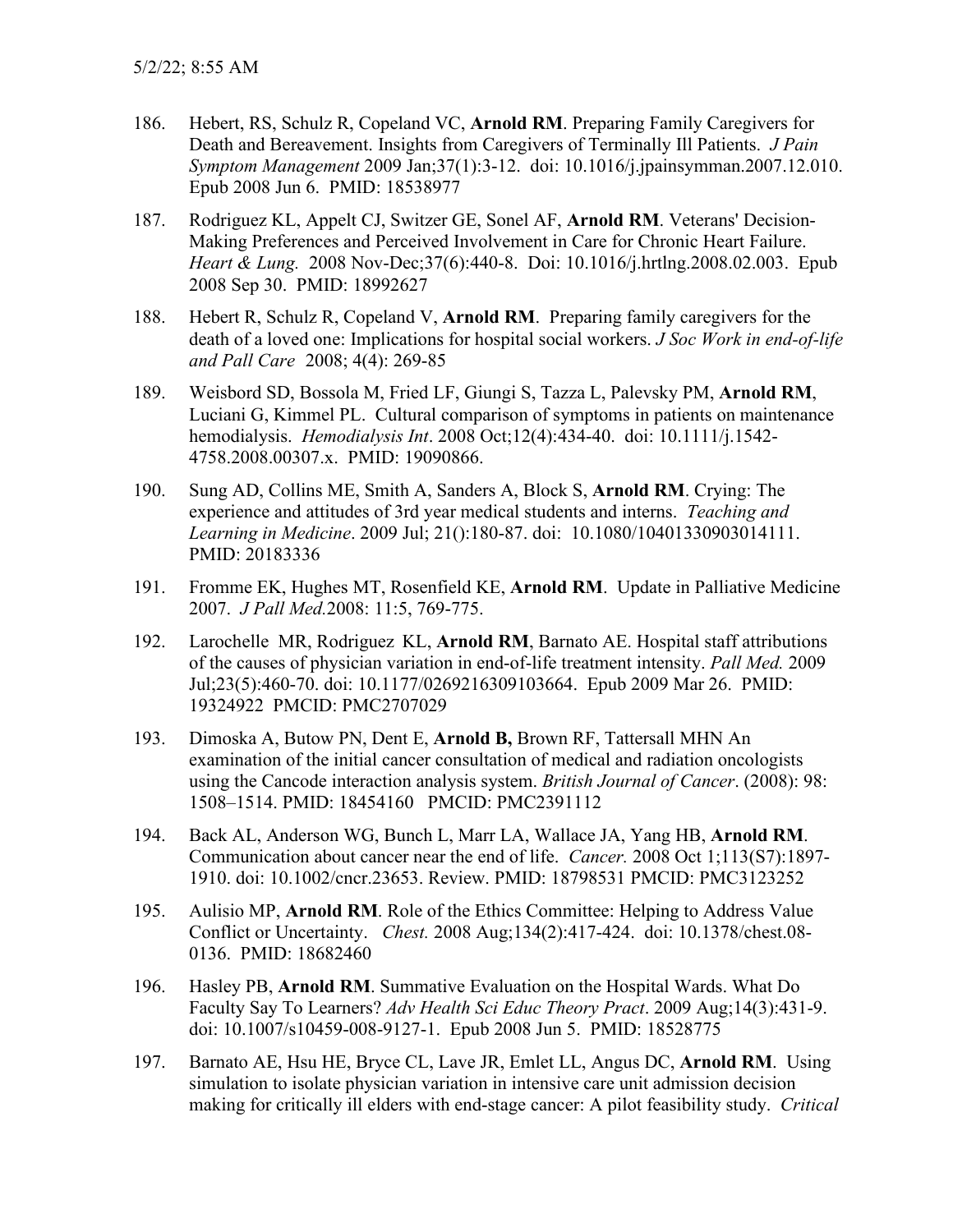*Care Med*. 2008 Dec;36(12):3156-63. doi: 10.1097/CCM.0b013e31818f40d2. PMID: 18936694. PMCID: PMC2853191

- 198. Chang JC, Dado D, Frankel RM, Rodriguez KL, Zickmund S, Ling BS, **Arnold RM**. When Pregnant Patients Disclose Substance Use: Missed Opportunities for Behavioral Change Counseling. *Pat Educ and Counselling.* 2008 Sep;72(3): 394-401. doi: 10.1016/j.pec.2008.06.001. Epub 2008 Jul 11. PMID: 18620835. PMCID: PMC2633127
- 199. Hebert RS, Schulz R, Copeland VC, **Arnold RM**. Pilot Testing of a Question Prompt Sheet to Encourage Family Caregivers of Cancer Patients and Physicians to Discuss End-of-Life Issues. *Am J Hospice and Pall Care* 2009 Feb-Mar;26(1):24-32. doi: 10.1177/1049909108324360. Epub 2008 Oct 8. PMID: 18843134.
- 200. Halpern J, **Arnold RM**. Affective Forecasting: An Unrecognized Challenge in Making Serious Health Decisions. *J Gen Int Med.* 2008 Oct;23(10):1708-12. doi: 10.1007/s11606-008-0719-5. Epub 2008 Jul 30. Review. PMID: 18665428. PMCID: PMC2533375
- 201. Anderson WG, **Arnold RM**, Angus DC, Bryce CL. Posttraumatic stress and complicated grief in family members of patients in the intensive care unit. *J Gen Int Med* 2008 Nov;23(11):1871-6. doi: 10.1007/s11606-008-0770-2. Epub 2008 Sep 9. PMID: 18780129 PMCID: PMC2585673
- 202. Rosenzweig, M**.,** Weihagen, T., Conroy, B., Sillaman, A. **Arnold, R**. Strengths and Challenges of Illness in Metastatic Breast Cancer according to Race and Income. *Journal of Hospice and Palliative Nursing*. 2009: 11, (1); 27-37.
- 203. Song MK, De Vito Dabbs A, Studer SM, **Arnold RM**. Palliative Care Referrals after Lung Transplantation in Major Transplant Centers in the United States. *Crit Care Med.*  2009 Apr;37(4):1288-1292. doi: 10.1097/CCM.0b013e31819cec62. PMID: 19242344
- 204. Back AL, **Arnold RM**, Baile WF, Tulsky JA, Barley GE, Pea RD, Fryer-Edwards KA. Faculty development to change the paradigm of communication skills teaching in oncology. *J Clin Onc* 2009 Mar 1;27(7):1137-41. doi: 10.1200/JCO.2008.20.2408. Epub 2009 Jan 26. PMID: 19171703
- 205. Wood GJ, **Arnold RM**. How can we be helpful? Triggers for palliative care consultation in the surgical intensive care unit. *Crit Care Med.* 2009 Mar;37(3):1147- 1148. doi: 10.1097/CCM.0b013e31819bb858. PMID: 19237941
- 206. Borrero S, Nikolajski C, Rodriguez KL, Creinin MD, **Arnold RM**, Ibrahim SA. "Everything I know I learned from my mother…or not": Perspectives of African-American and white women on decisions about tubal sterilization. *J Gen Int Med.* 2009 Mar;24(3):312-9. doi: 10.1007/s11606-008-0887-3. Epub 2008 Dec 19. PMID: 19107540 PMCID: PMC2642577
- 207. Collins ME, Block SD, **Arnold RM**, Christakis NA. On the Prospects for a Blame-Free Medical Culture. *Soc Sci Med.* 2009 Nov;69(9):1287-90. doi: 10.1016/j.socscimed.2009.08.033. Epub 2009 Sep 18. PMID: 19766373

Response to commentary. *Soc Sci Med.* 2009: 69 (9): 1294-1295.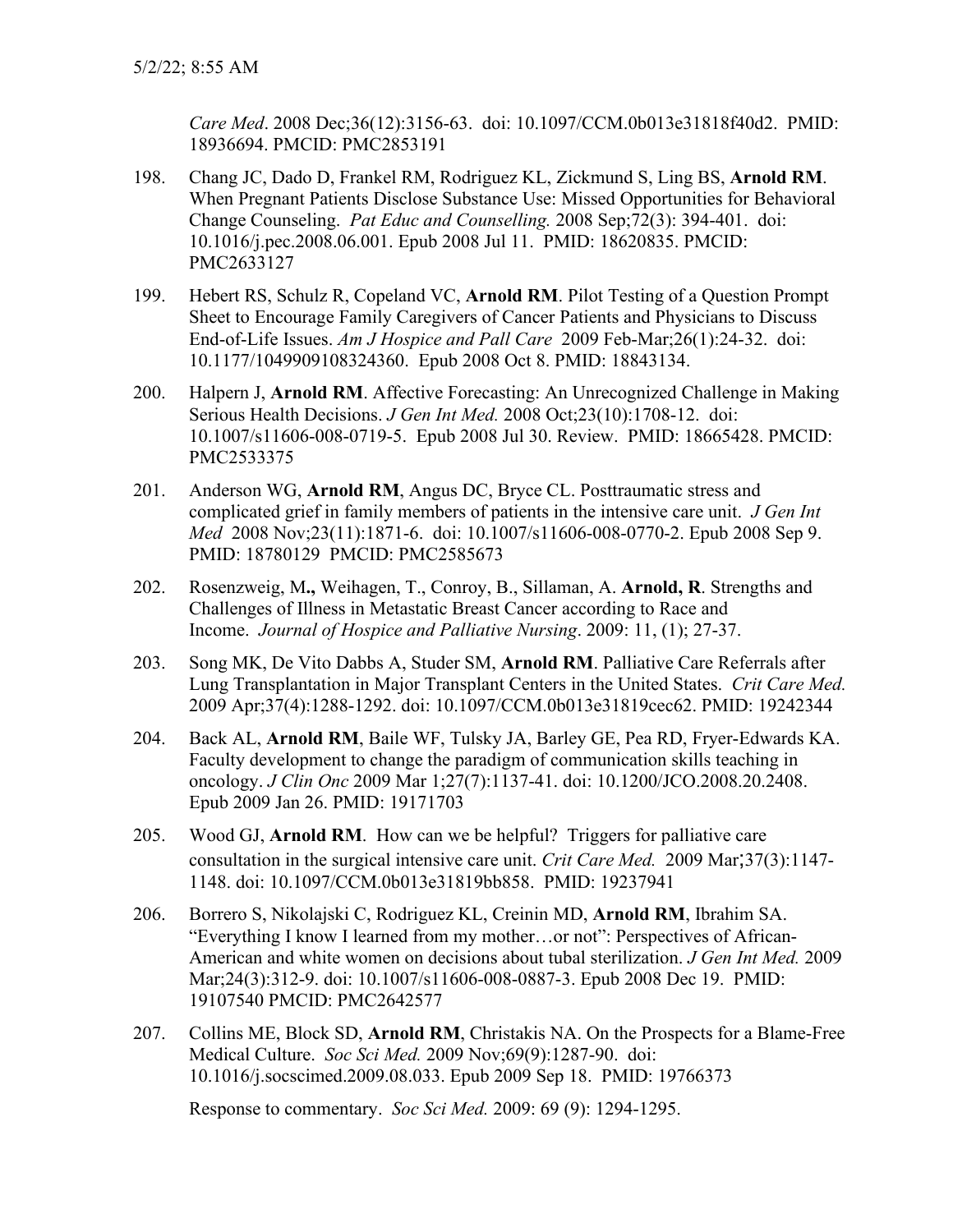- 208. Boss RD, Hutton N, Donohue PK, **Arnold RM**. Neonatologist Training to Guide Family Decision Making for Critically Ill Infants. *Arch Ped Adol Med*. 2009 Sep;163(9):783-788. doi: 10.1001/archpediatrics.2009.155. PMID: 19736330
- 209. Spagnoletti CL, Bui T, Fischer GS, Gonzaga AM, Rubio DM, **Arnold RM**. Implementation and evaluation of a web-based communication skills learning tool for training internal medicine interns in patient-doctor communication. *Journal of Communication on Healthcare.* 2009. 2(2): 159-172
- 210. **Arnold RM**, Back AL. 55 words: A perfect answer. *Acad Psych.* 2009:33 (5): 417.
- 211. Lin CY, **Arnold RM**, Farrell MH, Lave JR, Angus DC, Barnato AE. Acute-care practices relevant to end-of-life care: A survey of Pennsylvania hospitals. *Quality and Safety in Health Care.* 2010 Dec;19(6):e12. Epub 2010 Apr 27. PMID: 20427307 PMCID: PMC4070305
- 212. Skinner CS, Pollak KI, **Arnold RM**, Farrell D, Olsen MK, Jeffreys AS, Tulsky JA. Use of and reactions to a tailored CD-ROM designed to enhance oncologist-patient communication: the SCOPE trial intervention. *Pt Educ Couns* 2009;76; (1): 51-56.
- 213. Rodriguez KL, Bayliss N, Alexander SC, Jeffreys AS, Olsen MK, Pollak KI, Kennifer SL, Tulsky JA, **Arnold RM**. How Oncologists and Their Patients with Advanced Cancer Communicate about Health-Related Quality of Life. *Psycho-Oncology*. 2010 May;19(5):490-9. PMID: 19449348 PMCID: PMC3090079 (NIHMSID # 282560)
- 214. Bryce CL, Angus DC, **Arnold RM**, Chang CCH, Farrell M, Manzarbeitia C, Marnio I, Kozin E, Cambell M, Roberts MS. Sociodemographic differences in early access to liver transplantation services. *A J Transplant*. 2009 Sep;9(9):2092-2101. Epub 2009 Jul 23. PMID: 19645706 PMCID: PMC2880404
- 215. Quill T, **Arnold RM**, Back AL. Discussing Resuscitation Preferences With Patients Who Want "everything" "Tell Me What You Mean By 'everything'? *Ann Int Med.*  2009: 151; 345-9.
- 216. **Arnold RM**, Back AL. Principles guiding palliative care communication. *J Ped Hem/Onc.* 2010: 32:1:76-80.
- 217. Bonnema R, Gosman G, Moore R, **Arnold RM**. Teaching Error Disclosure to Residents: A Curricular Innovation and Pilot Study. *Journal of Graduate Medical Education.* 2009 Sep; 1(1):114-8. doi: 10.4300/01.01.0019. PMID: 21975717. PMCID: PMC2931195
- 218. Anderson WG, McNamara, MC, **Arnold RM**. User's Guide to Research in Palliative Care: Systematic Reviews and Meta-Analyses. *J Pall Med.* 2009 Oct;12(10): 937-946. doi: 10.1089/jpm.2009.9954. Review. PMID: 19807239
- 219. Hasley P, **Arnold RM**. Primary Care of the Transplant Patient. *Am J Med.* 2010 Mar; 123 (3): 205-12. doi: 10.1016/j.amjmed.2009.06.034. Review PMID: 20193824
- 220. **Arnold RM**, Zeidel M. Dialysis in Frail Elders A Role for Palliative Care (editorial). *N Engl J Med.* 2009 Oct 15; 361(16): 1597-98. doi: 10.1056/NEJMe0907698. PMID: 19828538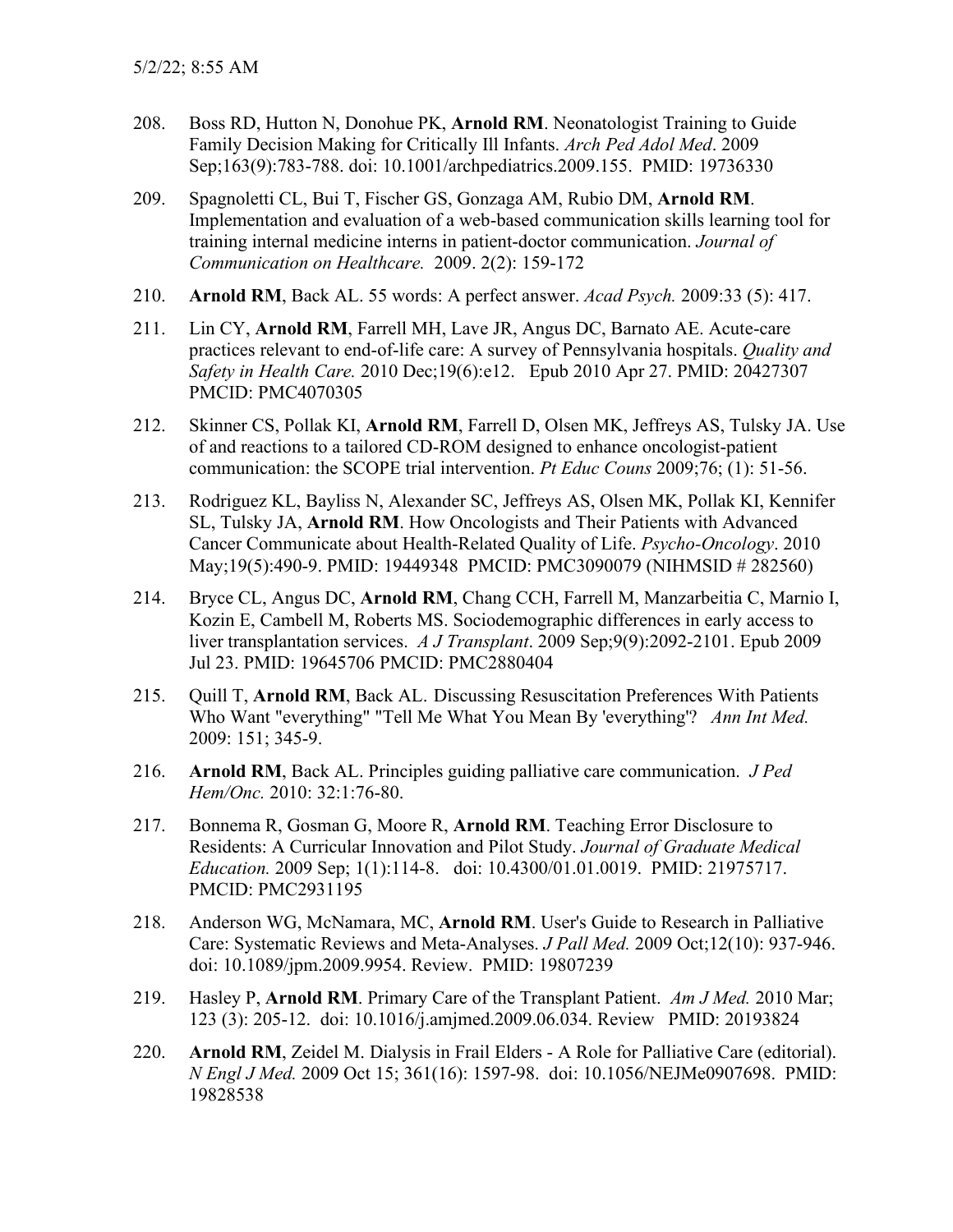- 221. Casarett DJ, Pickard A, Fishman JM, Alexander SC, **Arnold RM**, Pollak K, Tulsky JC. Can metaphors and analogies improve communication with seriously ill patients. *J Pall Med*. 2010 Mar;13(3): 255-260. doi: 10.1089/jpm.2009.0221. PMID: 19922170 PMCID: PMC2883475
- 222. Pollak, KI, **Arnold, RA**, Alexander, SC, Jeffreys, AS, Olsen, MK, Abernethy, AP, Rodriguez, KL, Tulsky, JA. Do patient attributes predict oncologist empathic responses and patient perceptions of empathy? *Journal of Supportive Care in Cancer*. 2010 Nov;18(11):1405-11. doi: 10.1007/s00520-009-0762-8. Epub 2009 Oct 18. PMID:19838742 PMCID: PMC3371388
- 223. Dubler ND, Weber MP, Swiderski DM, Faculty and National working group for the clinical ethics credentialing project. Charting the future" Credentialing, privileging, quality and evaluation in clinical ethics consultation. *Hasting Center Rep.* 2009 Nov-Dec; 39(6):23-33. PMID: 20050368
- 224. Back AL, Michaelsen K, Alexander S, Hopley E, Fryer-Edwards K, **Arnold RM**. How oncology fellows discuss transitions in goals of care: A snapshot of approaches employed prior to training. *J Pall Med.* 2010 Apr; 13(4): 395-400. doi: 10.1089/jpm2009.0249. PMID: 20307195 PMCID: PMC2883480
- 225. Back AL, **Arnold RM**, Baile W, Tulsky JA, Fryer-Edwards K. Humanism in Oncology: What Makes Education in Communication Transformative? *J Cancer Education*. 2009: 24(2): 160-2. PMID: 19431035 PMCID: PMC2697957
- 226. Boss RD, Donohue PK, **Arnold RM**. [Adolescent mothers in the NICU: how much do](http://www.ncbi.nlm.nih.gov/pubmed/search?term=19812590)  [they understand?](http://www.ncbi.nlm.nih.gov/pubmed/search?term=19812590) *Journal of Perinatology* 2010 Apr; 30(4): 286-90. Epub 2009 Oct 8. PMID: 19812590
- 227. Song MK, Dabbs AD, Studer S, **Arnold RM**, Pilewski J: Exploring the Meaning of Chronic Rejection after Lung Transplantation and Its Impact on Clinical Management and Caregiving. *J Pain Symptom Management.* 2010 Aug;40(2):246-55. PMID: 20541897
- 228. Back A, **Arnold RM**, Baile WF, Fryer-Edwards K, Tulsky JA. When Praise is worth considering in a difficult conversation. *The Lancet.* 2010 Sep 11:376(9744): 866-67. PMID: 20842769 PMCID: PMC4430080
- 229. Sullivan MD, Gaster B, Russo, J, Bowlby L, Rocco, N, Sinex N, Livovich J, Jasti H, **Arnold RM**. Web-based training about opioid therapy for chronic non-cancer pain: A randomized controlled trial. *J Clin Pain.* 2010; 26(6):512-7. PMID: 20551726
- 230. Mohan D, Alexander, SC, Garriques SK, **Arnold RM**, Barnato AE. Communication Practices in physician decision-making for an unstable critically ill patient with End-Stage Cancer. *J Pall Med.* 2010 Aug;13(8): 949-56. doi: 10.1089/jpm.2010.0053. PMID: 20642362 PMCID: PMC4047851
- 231. Fromme E, Smith A, Hughes M, Rosenfeld, KE, Brokaw, FG, **Arnold RM**. Update in Palliative Medicine. *Am J Hosp and Pall Med*. 2010 Sep;27(6):420-7. Epub 2010 Jun 16. PMID: 20555038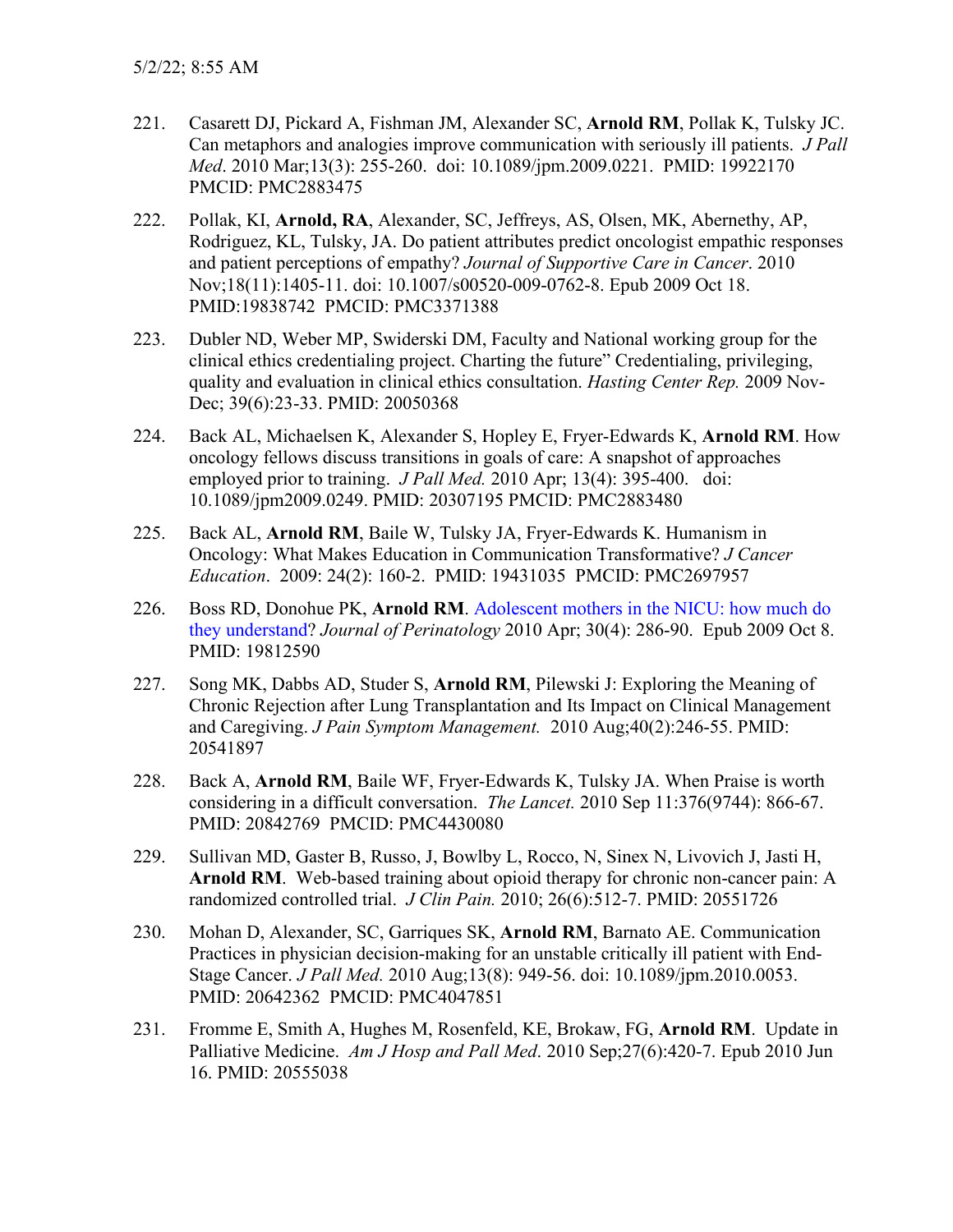- 232. Anderson WG, Winters K, **Arnold RM**, Puntillo KA, White DB, Auerbach AD. Studying Physician-Patient Communication in the Hospital Setting: The Hospitalist Rapport Study. *Patient Education and Counseling* . 2011 Feb; 82 (2):275–279. Epub 2010 May 4. PMID: 20444569 PMCID: PMC3025053
- 233. Morgan P, Strand J, Alexander S, Pollack K, **Arnold RM**, Tulsky J, Jeffreys A, Olsen M, Abernathy A, Manusov J. Comparing oncologist, nurse, and physician assistant attitudes towards discussions of negative emotions with patients. *Journal of PA Education* 2010; 21(3):1-173. PMID: 21141405 PMCID: PMC3377440
- 234. Back AL, **Arnold RM**, Tulsky JA, Bale WF, Edwards K. Could I Add Something?": Teaching Communication by Intervening in Real Time During a Clinical Encounter. *Acad Med.* 2010 Jun; 85(6): 1048-1051. doi: 10.1097/ACM.0b013e3181dbac6f. PMID: 20505408 PMCID: PMC3097516
- 235. Weisbord SD, Shields AM, Mor MK, Sevick MA, Homer M, Peternel J, Porter BL, Palevsky PM, **Arnold RM**, Fine MJ. Methodology of a Randomized Clinical Trial of Symptom Management Strategies in Patients Receiving Chronic Hemodialysis: The SMILE Study. *Contemporary Clinical Trials* 2010 Sep;31(5):491-7. Epub 2010 Jul 1. PMID: 20601163.
- 236. Campbell T, Jackson V, Carey E, Saraiya B, Back T, **Arnold RM**. Discussing Prognosis: Balancing Hope and Realism. *The Cancer J.* 2010 Sep-Oct;16(5):461-6. PMID: 20890141
- 237. Rodriguez KL, Bayliss N, Alexander SC, Jeffreys AS, Olsen MK, Pollak KI, Kennifer SL, Tulsky JA, **Arnold RM**. Effect of patient and patient-oncologist relationship characteristics on communication about health-related quality of life. *Psycho-Oncology*. 2011 Sep; 20(9): 935-42. Epub 2010 Aug 25. PMID: 20737643 PMCID: PMC3605884
- 238. Saraiya B, **Arnold RM**, Tulsky JA. Communication Skills for Discussing Treatment Options when Chemotherapy Has Failed. *The Cancer J.* 2010 Sep-Oct;16(5):521-3. Review. PMID: 20890150
- 239. Payne R, Anderson E**, Arnold R**, Duensing L, Gilson A, Green C, Haywood C, Passik S, Rich B, Robin, L Shuler N, Christopher M. A Rose by Any Other Name: Pain Contracts/Agreements. *AJOB* 2010:11; 5-12. PMID: 21104545
- 240. Alexander SC, Pollak KI, Morgan PA, Strand J, Abernathy, AP, Jeffreys AS, **Arnold RM**, Olsen M, Rodriguez KL, Garrigeus SK, Manusov JR, Tulsky. How Do Non-Physician Clinicians Respond to Advanced Cancer Patient's Negative Expressions of Emotions? *Supp Cancer Care* 2011 Jan;19(1): 155-9. doi: 10.1007/s00520-010-0996- 5. Epub 2010 Sep 4. PMID: 20820814 PMCID: PMC3377476
- 241. Meiksin R, Chang JC, Bhargava T, **Arnold R,** Dado D, Frankel R, Rodriguez KL, Ling B, Zickmund S. Now is the Chance: Patient-Provider Communication about Unplanned Pregnancy During the First Prenatal Visit. *Patient Education and Counseling*. 2010 Dec;81(3):462-7. doi: 10.1016/j.pec.2010.09.002. Epub 2010 Sep 29. PMID: 20884161 PMCID: PMC3006669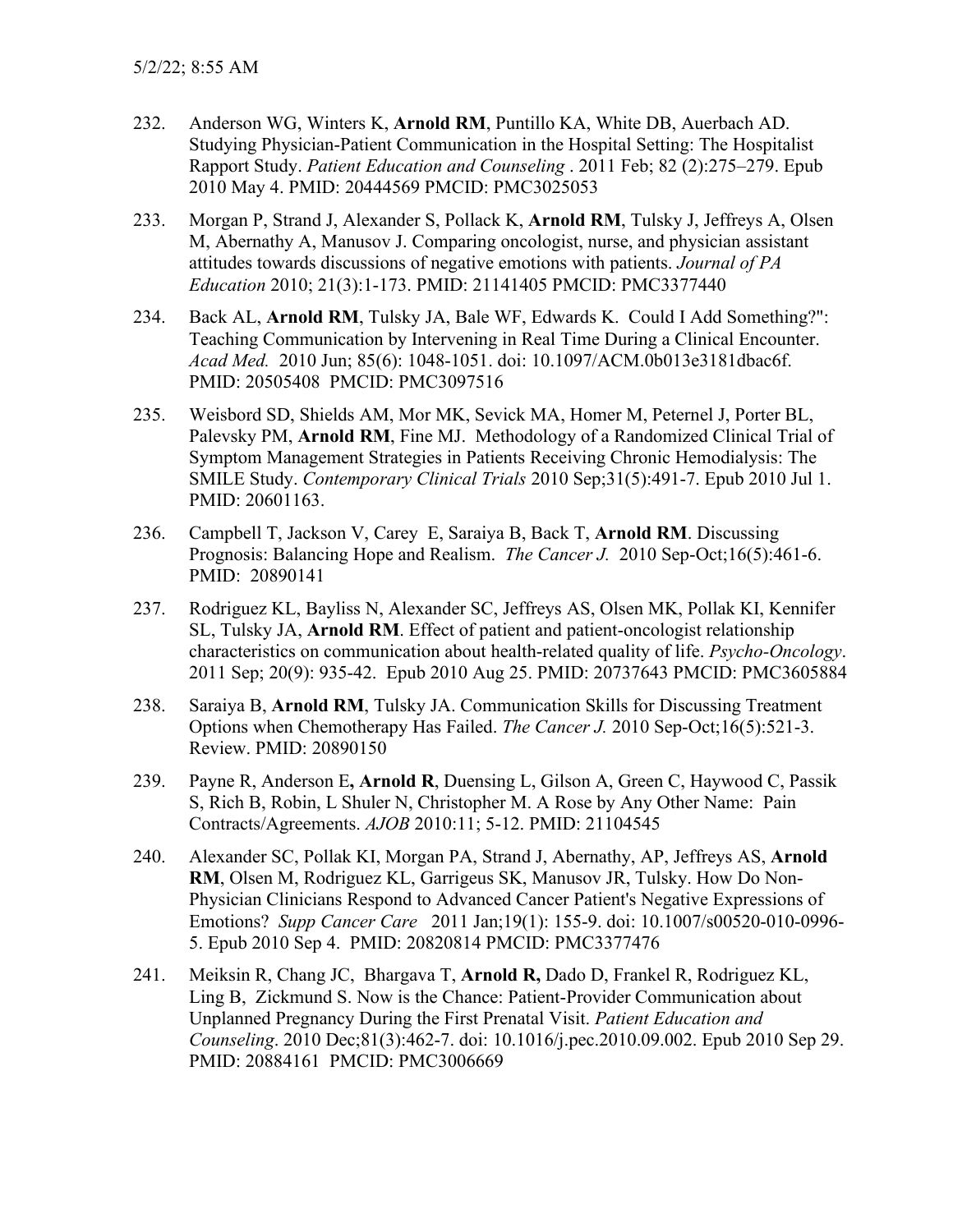- 242. Bryce CL, Chung CCH, Angus DC, **Arnold RM**, Farrell M, Roberts MS The effect of race, sex and insurance status on time-to-listing decisions for liver transplantation," *J of Transplantation.* 2010, 2012: 467976. doi:10.1155/2010/467976. Epub 2010 Dec 23. PMID: 21234099 PMCID: PMC3014672
- 243. Purnell C, **Arnold RM**. Retrospective Analysis of Communication with Patients Undergoing Radiological Breast Biopsy. *J Supp Oncology.* 2010 Nov-Dec; 8(6): 259- 263. PMID: 21265393
- 244. Claxton R, Marks S, Rosielle D, **Arnold RM**. The Educational Impact of Weekly Emailed Fast Facts and Concepts. *J Pall Med.* 2011 Apr;14(4): 475-81. doi: 10.1089/jpm.2010.0418. Epub 2011 Mar 12. PMID: 21395446
- 245. Steinhauser KE, **Arnold RM**, Olsen MK, Lindquist J, Hays, J, Wood LL, Burton AM, Tulsky JA. Comparing Three Life-Limiting Diseases: Does Diagnosis Matter or Is Sick, Sick? *J Pain Symp Manage.* 2011 Sep;42(3):331-41. doi: 10.1016/j.jpainsymman.2010.11.006. Epub 2011 Jan 28. PMID: 21276704 PMCID: PMC3597229
- 246. Back AL, Trinidad, SB, Hopeley EK, **Arnold RM**, Baile WF, Edwards KA. What patients value when physicians give news of cancer recurrence: commentary from 'atrisk' patients on specific moments in physician audio-recorded conversations. *The Oncologist*. 2011;16 (3): 342-350. [\(http://theoncologist.alphamedpress.org/cgi/content/short/16/3/342\)](http://theoncologist.alphamedpress.org/cgi/content/short/16/3/342) Epub 2011 Feb 24. PMID: 21349951
- 247. Buss M, Lessen DS, Sullivan AM, Von Roenn, J, **Arnold RM**. Block SD. Hematology/Oncology Fellows' Training in Palliative Care: Results of a National Survey. *Cancer.* 2011 Sep 15; 117 (18): 4304-11. doi: 10.1002/cncr.25952 . Epub 2011 Mar 1. PMID: 21365618
- 248. Pollak K, Wilson-Childers J, **Arnold RM**. Applying motivational interviewing techniques to palliative care communication. *J Pall Med.* 2011 May;14(5):587-92. doi: 10.1089/jpm.2010.0495. Epub 2011 Feb 3. PMID: 21291329 PMCID: PMC3089740
- 249. Johnson KS, Tulsk JA, Hays JC, **Arnold R,** Olsen MK, Lindquist JH, Steinhauser K, Which domains of spirituality are associated with anxiety and depression in patients with advanced illness? *J Gen Int Med.* 2011 Jul; 26(7):751–8. doi: 10.1007/s11606- 011-1656-2. Epub 2011 Feb 19. PMID: 21336669 PMCID: PMC3138578
- 250. Green JA, Mor MK, Shields AM, Sevick MA, Palevsky PM, Fine MJ, **Arnold RM**, Weisbord SD. Prevalence and Demographic and Clinical Associations of Health Literacy in Patients on Maintenance Hemodialysis. *Clinical Journal of the American Society of Nephrology.* 2011 Jun;6(6):1354-60. doi: 10.2215/CJN.09761110. Epub 2011 May 5. PMID: 21551025 PMCID: PMC3109932
- 251. Patterson PD, **Arnold RM**, Abebe K, Lave JR, Krackhardt D, Carr M, Weaver MD, Yealy DM. Variation in Emergency Medical Technician Partner familiarity. *Health Sev Res.* 2011 Aug;46(4):1319-31. doi: 10.1111/j.1475-6773.2011.01241.x. Epub 2011 Feb 9. PMID:21306367 PMCID: PMC3112292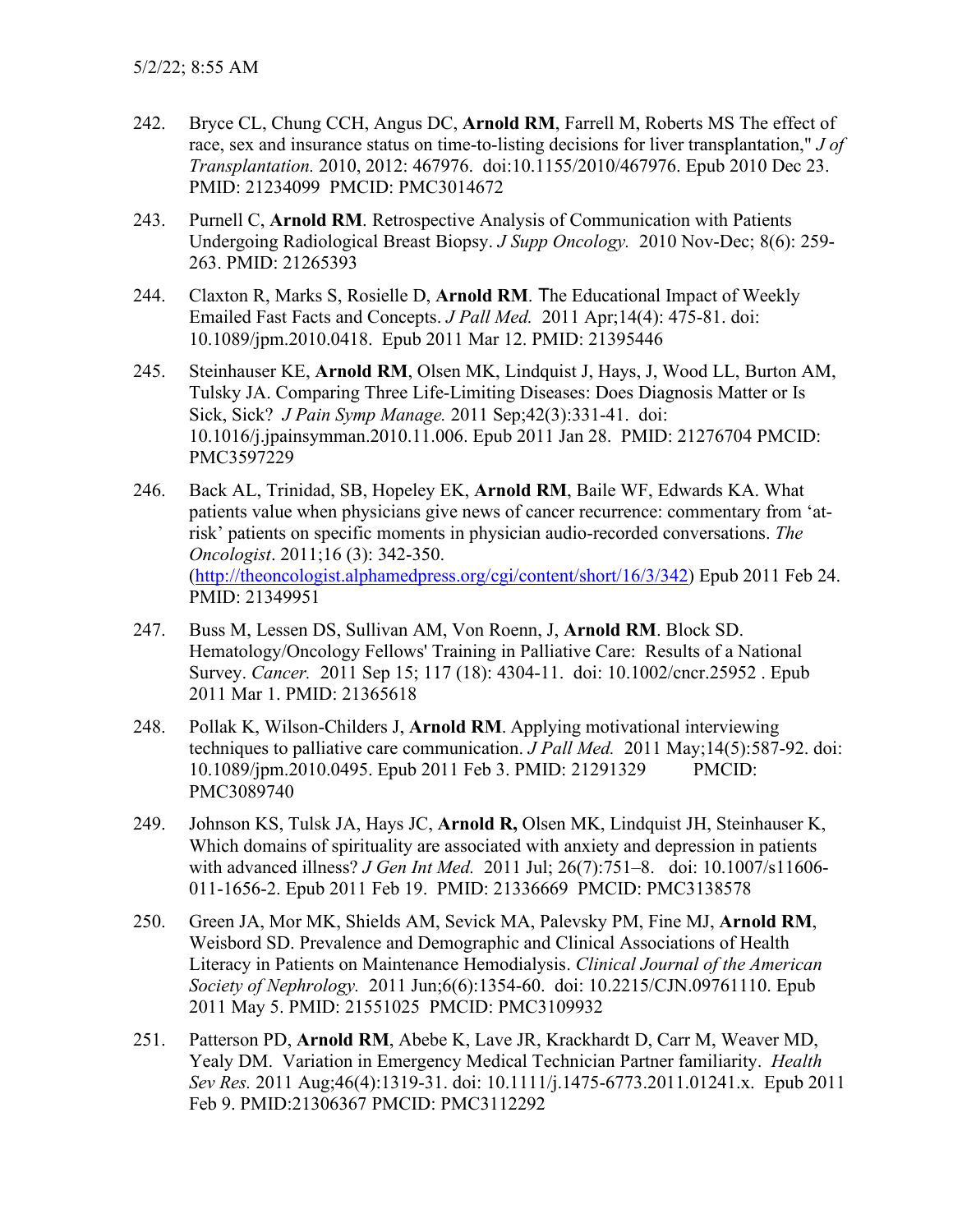- 252. Thomas JD, **Arnold RM**. Giving Feedback. *J Pall Med.* 2011 Feb; 14(2): 233-239. doi: 10.1089/jpm.2010.0093. PMID: 21314576
- 253. Barnato AE, Mohan D, Downs J, Bryce CL, Angus DC, **Arnold RM**. A randomized trial of the effect of patient race on physician ICU and life-sustaining treatment decisions for an acutely unstable elder with end-stage cancer. *Crit Care Med*. 2011 Jul; 39(7):1663-1669. doi: 10.1097/CCM.0b013e3182186e98m PMID: 21460710 PMCID: PMC3119368
- 254. Wildera E, Rosenfeld KE, Fromme EK, Sulmasy DP, **Arnold RM**. Approaching Patients and Family Members Who Hope for a Miracle. *J Pain and Symptom Management.* 2011 Jul; 42 (1): 119-25. Doi:10.1016/j.painsymman.2011.03.008. Epub 2011 Jun 8. PMID: 21641763
- 255. Childers JW, **Arnold RM**. I Feel Uncomfortable 'Calling a Patient Out'": Educational Needs of Palliative Medicine Fellows in Managing Opioid Misuse. *J Pain Symp Management.* 2012 Feb;43(2):253-60. doi: 10.1016/j.painsymman.2011.03.009. Epub 2011 Jun 15. PMID: 21680141
- 256. Hall DE, Hanusa B, Switzer G, Fine M, **Arnold RM**. The impact of iMedConsent™ on patient decision making regarding cholecystectomy and inguinal herniorrhaphy. *Journal of Surgical Research*. 2012 June 15;175(2):227-33. doi: 10.1016/j.jss.2011.04.056. Epub 2011 May 23. PMID: 21704336
- 257. Patterson PD, Weaver MD, Abebe K, Martin-Gill C, Roth R, Guyette FX, Rittenberger J, Krackhardt D, **Arnold R,** Yealy DM, Lave J. Identification of adverse events in ground transport EMS. *Am J Med Quality*. 2012 Mar-Apr;27(2):139-46. doi: 10.1177/1062860611415515. Epub 2011 Aug 4. PMID: 21816967
- 258. Schenker Y, Smith A, Fernandez A, **Arnold RM**. Her Husband Doesn't Speak Much English": Conducting a Family Meeting with an Interpreter. *J Pall Med.* 2012 Apr;15(4): 494-8. doi: 10.1089/jpm.2011.0169. Epub 2011 Nov 22. PMID: 22107068 PMCID: PMC3647542
- 259. Patterson PD, Weaver MD, Weaver S, Rosen M, Todorova G, Weingart L, Krackhardt D, Lave J**, Arnold R**, Yealy D, Salas E. Measuring teamwork and conflict among Emergency Medical Technician personnel. *Prehosp Emerg Care*. 2012 Janmar;16(1):98-108. doi: 10.3109/10903127.2011.616260. PMID: 22128909 PMCID: PMC3233978
- 260. Vig EK, Sudore RL, Berg KM, Fromme EK, **Arnold RM**, Responding to surrogate requests that seem inconsistent with a patient's living will. *Journal of Pain and Symptom Management.* 2011 Nov;42 (5): 477-82. doi: 10.1016/j.jpainsymman.2011.08.003. PMID: 22045374
- 261. Harris PF, **Arnold RM**. Update in Palliative Medicine. *JGIM.* 2012 May; 27(5):582- 7. [http://www.springerlink.com/openurl.asp?genre=article&id=doi:10.1007/s11606-](http://www.springer.com/alert/urltracking.do?id=L4f5b0bM92f9b4Saf735cc) [011-1929-9](http://www.springer.com/alert/urltracking.do?id=L4f5b0bM92f9b4Saf735cc) Epub 2011 Nov 30. PMID: 22127796 PMCID: PMC3326102
- 262. Goldstein NE, Cohen LM, **Arnold RM**, Goy E, Arons Sk, Ganzini L. Prevalence of formal accusations of murder and euthanasia against physicians. *Journal of Palliative*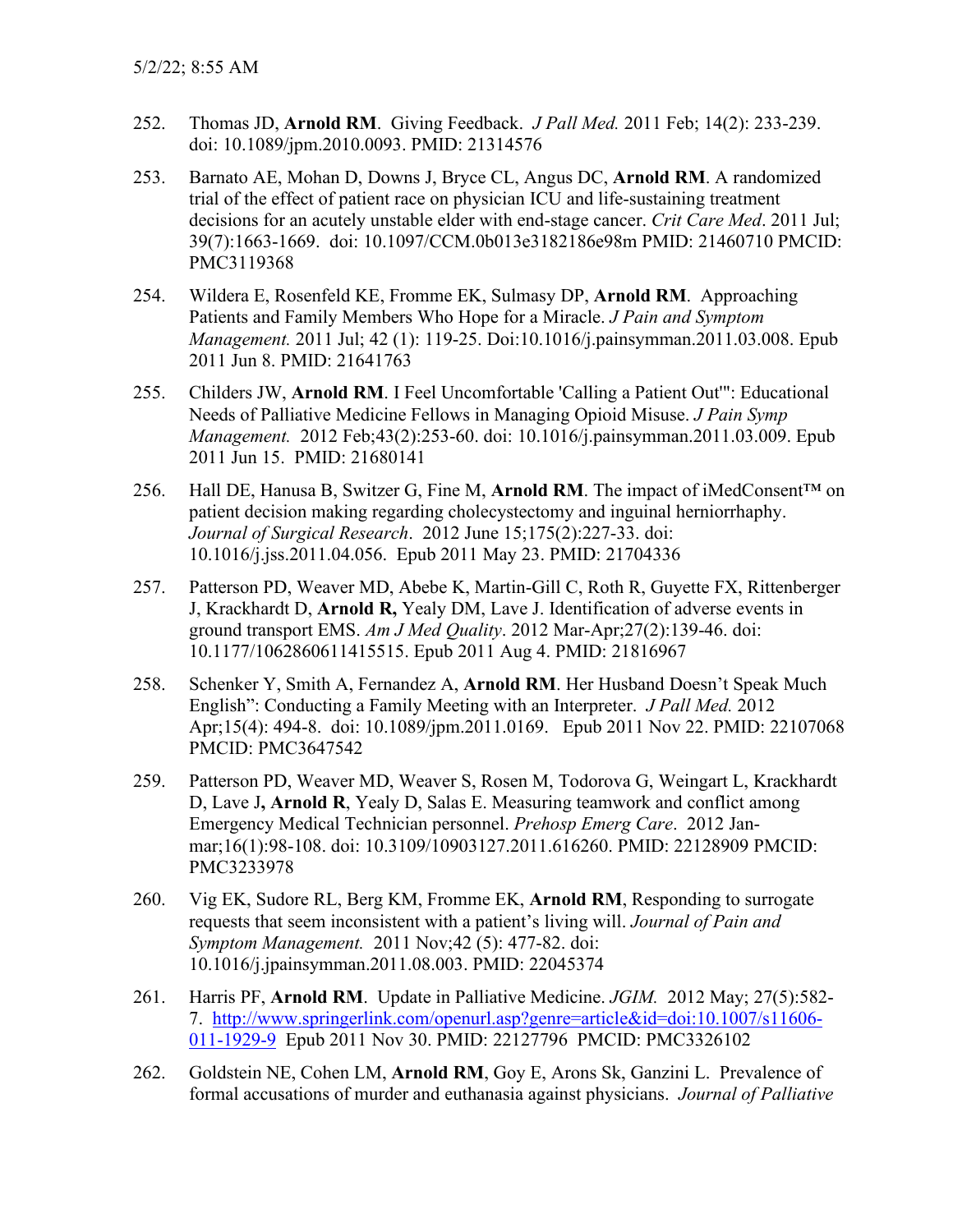*Medicine*. 2012 Mar;15(3): 334 -339. doi: 10.1089/jpm.2011.0234. PMID: 22401355 PMCID: PMC3295854

- 263. Candilis PH, Lidz CW, Appelbuam PS, **Arnold RM**, Gardner W, Myers S, Grudzinskas AJ Jr., Simon LJ. The silent majority: Who speaks at IRB meetings? *IRB.*  2012 Jul-Aug; 34(4): 15-20. PMID: 22893993 PMCID: PMC3673020
- 264. Tulsky JA, **Arnold RM**, Alexander SC, Olsen MK, Jeffreys AS, Rodriguez KL, Skinner CSS, Farrell D, Abernethy AP, Pollak KI. Enhancing Communication Between Oncologists and Patients With a Computer-Based Training Program: A Randomized Trial *Ann Intern Med* . 2011 Nov 1;155(9):593-601. doi: 10.7326/0003- 4819-155-9-20111010-00007. PMID: 22041948 PMCID: PMC3368370
- 265. Clayton JM, Adler JL, O'Callaghan A, Martin P, Hynson J, Butow PN, Powell PN, **Arnold RM**, Tulsky JA, Back AL. Intensive communication skills teaching for specialist training in palliative medicine: Development and evaluation of an experiential workshop. *J Pall Med.* 2012 May;15(5):585-91. doi: 10.1089/jpm.2011.0292. Epub 2012 Mar 20. PMID: 22433021
- 266. Chang JC, Alexander S, Holland CL, **Arnold RM**, Tulsky J, Pollak K. "Smoking is bad for babies": Obstetrical care providers' use of best practice smoking cessation counseling techniques. *Am J of Health Promotion.* 2013 Jan-Feb;27(3):170-6. doi:10.4278/ajhp.110624-QUAL-265. PMID: 23286593 PMCID: PMC3733346
- 267. Lidz CW, Simon LJ, Seligowski AV, Myers S, Gardner W, Candilis PJ, **Arnold R,** Appelbaum PS. The Participation of Community Members on Institutional Review Boards. *Journal of Empirical Research in Human Research Ethics*, 2012 Feb;7(1):1-6. doi: 10.1525/jer.2012.7.1.1. PMID: 22378129
- 268. Lidz CW, Simon LJ, Seligowski AV, Myers S, Gardner W, Candilis PJ, **Arnold R,** Appelbaum PS. IRBs: How closely do they follow the Common Rule. *Acad Med*. 2012 Jul;87(7):969-74. doi: 10.1097/ACM.0b013e3182575e2e. Epub 2012 May 22. PMID: 22622205 PMCID: PMC3386463
- 269. White DB, Cua SM, Walk R, Pollice L, Weissfeld L, Hong SE, Landefeld CS, **Arnold R**. Feasibility, Acceptability, and Perceived Effectiveness of a Multifaceted, Nurse-led Intervention to Improve Surrogate Decision Making for Patients with Advanced Critical Illness. *Am J Crit Care*. 2012 Nov;21(6):369-409. PMID: 23117903 PMCID: PMC3547494
- 270. Allen LA, Stevenson LW, Grady KL, Goldstein NE, Matlock DD, **Arnold RM**, Cook, NR, Felker M, Francis GS, Hauptman PJ, Havranek EP, Krumholz HM, Mancini D, Riegel B, Spertus JA on behalf of the American Heart Association Council on Quality of Care and Outcomes Research Council on Cardiovascular Nursing Council on Clinical Cardiology Council on Cardiovascular Radiology and Intervention, and Council on Cardiovascular Surgery and Anesthesia Decision Making in Advanced heart failure: Scientific Statement From the American Heart Association. *Circulation.* 2012 Apr 17;125(15):1928-1952. doi: 10.1161/CIR.0b013e31824f2173. Epub 2012 Mar 5. PMID: 22392529 PMCID: PMC3893703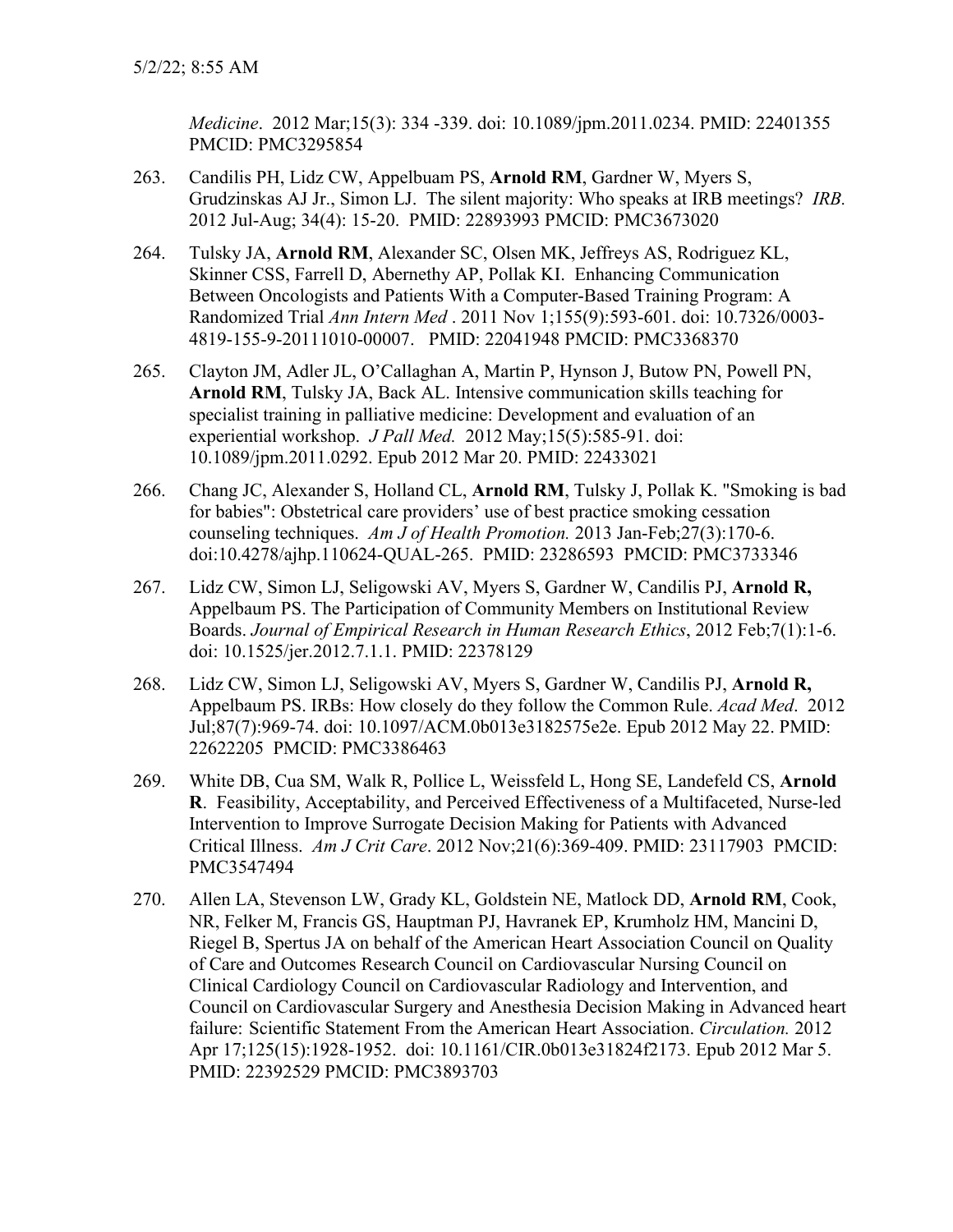- 271. Green JA, Mor MK, Shileds AM, Sevik MA, Palevsky PM, Fine MJ, **Arnold RM**, Weisbord SD. Renal provider perceptions and practice patterns regarding the management of pain, sexual dysfunction and depression in hemodialysis patients. *J Pall Med.* 2012 Feb; 15(2): 163-7. doi: 10.1089/jpm.2011.0284. PMID: 22339326
- 272. Kelley AS, Back AL, **Arnold RM**, Goldberg GR, Lim BB, Litrivis E, Smith Cb, O'Neill LB. Geritalk: Communication skills training for geriatric and palliative medicine fellows. *J Am Geriatr Soc.* 2012 Feb; 60(2):332-7. doi: 10.1111/j.1532- 5415.2011.03787.x. Epub 2011 Dec 28. PMID: 22211768 PMCID: PMC3288955
- 273. Report of the Geriatrics Hospice and Palliative Medicine Work Group: American Geriatrics Society and American Academy of Hospice and Palliative Medicine Leadership Collaboration. *JAGS.* 2012 Mar;60(3):583-7. doi: 10.1111/j.1532- 5415.2011.03864.x. Epub 2012 Feb 13. PMID: 22329491
- 274. Geriatrics Hospice and Palliative Medicine Work Group. An AAHPM & AGS Leadership Collaboration: The Geriatrics—Hospice and Palliative Medicine Work Group. *J Pain and Symp Management.* 2012 Mar;43(3):e1-2 . PMID: 22337354 *[http://dx.doi.org/10.1016/j.jpainsymman.2012.01.001,](http://dx.doi.org/10.1016/j.jpainsymman.2012.01.001)*
- 275. Childers JW, Bost JE, Kraemer KL, Cluss PA, Spagnoletti CL, Gonzaga AM, **Arnold RM**. Giving residents tools to talk about behavior change: A motivational interviewing curriculum description and evaluation. *Pat Educ Counselling.* 2012 Nov;89(2):281-7. doi: 10.1016/j.pec.2012.08.001. Epub 2012 Aug 19. PMID: 22910139
- 276. Schuster R, **Arnold RM**, White D. Do physicians disclose uncertainty when discussing prognosis in grave critical illness. *Narrative Inquiry in Bioethics.* 2012 Fall;2(2): 125- 35. doi:10.1353/nib.2012.0033. PMID: 24406834 PMCID: PMC4132874
- 277. Adams K, Cimino JEW, **Arnold RM**, Anderson WG. Why Should I Talk about Emotion? Communication Patterns Associated with Physician Discussion of Patient Expressions of Negative Emotion in Hospital Admission Encounters. *Patient Education and Counseling*, 2012; 89(1):44-50. NIHMSID: NIHMS378857 PMID: 22575434 PMCID: PMC3462304
- 278. Clayton JM, Butow PN, Waters A, Laidsaar-Powell RC, O'Brien A, Boyle F, Back AL, **Arnold RM**, Tulsky JA, Tattersall MHN. Evaluation of a novel individualized communication-skills training intervention to improve doctors' confidence and skills in end-of-life communication. *Palliative Medicine*. 2013 Mar;27(3):236-43. doi: 10.1177/0269216312449683. Epub 2012 Jun 18. PMID: 22711714
- 279. Morris DA, Johnson KS, Ammarell N, **Arnold RM**, Tulsky JA, Steinhauser KE. What is Your Understanding of Your Illness? A Communication Tool to Explore Patients' Perspectives of Living with Advanced Illness. *JGIM*. 2012 Nov;27(11):1460-6. doi: 10.1007/s11606-012-2109-2. Epub 2012 May 26. PMID: 22638605 PMCID: PMC3475827
- 280. Merlin JS, Childers JW, **Arnold RM**. Chronic Pain in the Outpatient Palliative Care Clinic. *Am J Hosp Palliat Care*. 2013 Mar;30(2):197-203. doi: 10.1177/1049909112443587. Epub 2012 May 2. PMID: 22556285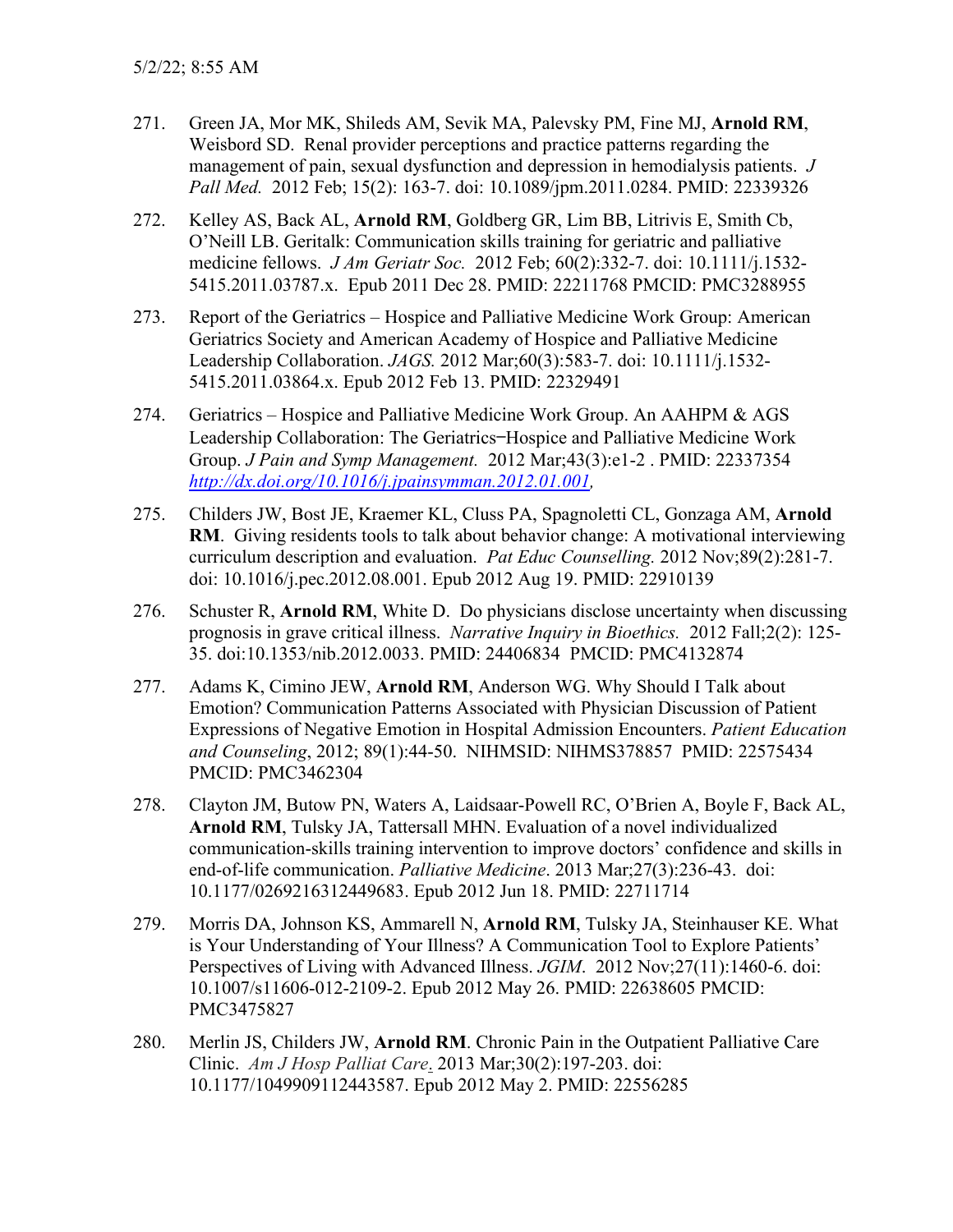- 281. Barnato AE, Tate JA, Rodriguez KL, Zickmund SL, **Arnold RM**. Norms of decision making in the ICU: A case study of two academic medical centers at the extremes of end-of-life treatment intensity. *Intensive Care Med*. 2012 Nov; 38 (11): 1886-96. Epub 2012 Sep 1. PMID: 2294075 PMCID: PMC3684418
- 282. Scheunemann LP, **Arnold RM**, White DB. The Facilitated Values History: Helping Surrogates Make Authentic Decisions for Incapacitated Patients with Advanced Illness. *Am J Respir Crit Care Med*. 2012 Sept 15;186(6): 480-86. doi: 10.1164/rccm.201204- 0710CP. Epub 2012 Jul 19. PMID: 22822020 PMCID: PMC3480534
- 283. Hall DE, Morrison P, Nikolajski C, Fine MJ, **Arnold RM**, Zickmund SL. Informed consent for inguinal herniorrhaphy and cholecystomy: Describing how patients make decisions to have surgery. *Am J Surg*. 2012; 204(5): 619-25. doi: 10.1016/j.amjsurg.2012.07.020. PMID: 22944389
- 284. Jayes R, **Arnold RM**, Fromme E. Does this dementia patient meet the prognosis eligibility requirements for hospice enrollment? *J Pain Symp Management.* 2012 Nov;44: (5) 750-756. doi: 10.1016/j.jpainsymman.2012.08.004. PMID: 23131703
- 285. Weisbord SD, Mor MK, Green JA, Sevick MA, Shields AM, Zhao X, Rollman BL, Palevsky PM, **Arnold RM**, Fine MJ. Comparison of symptom management strategies for pain, erectile dysfunction, and depression in patients receiving chronic hemodialysis: A cluster randomized effectiveness trial. *Clinical Journal of the American Society of Nephrology.* 2013 Jan;8(1):90-99 Epub 2012 Sep 27. PMID: 23024159 PMCID: PMC3531656
- 286. Mougalian SS, **Arnold RM**. Block S, Buss M. Palliative Care Training and Associations with Burnout in Oncology Fellows*. J Support Oncol.* 2013 Jun;11(2): 95- 102. PMID:23967496
- 287. Schell JO, Green JA, Tulsky JA, **Arnold RM**. Communication Skills Training for Dialysis Decision-Making and End-of-Life Care in Nephrology. *Clinical Journal of the American Society of Nephrology*. 2013 Apr;8(4):675-80. doi: 10.2215/CJN.05220512. Epub 2012 Nov 8. PMID: 23143502
- 288. Schell JO, **Arnold RM**. NephroTalk: Communication Tools to Enhance Patient-Centered Care. *Seminars in dialysis.* 2012 Nov-Dec;25(6):611-616. doi: 10.1111/sdi.12017. Epub 2012 Oct 19. PMID: 23078102
- 289. Uy J, White DB, Mohan D, **Arnold RM**, Barnato AE. Physicians' decision roles for an acutely unstable, critically and terminally ill elderly. *Crit Care Med.* 2013 Jun;41(6): 1511-17. doi: 10.1097/CCM.0b013e318287f0dd. PMID: 23552510
- 290. Schenker, Y, Crowley-Matoka, MC, Dohan, D, Tiver GA, **Arnold RM**, White DB. I Don't Want to Be the One Saying 'We Should Just Let Him Die': Intrapersonal Tensions Experienced by Surrogate Decision Makers in the ICU. *J Gen Int Med.* 2012 Dec;27(12):1657-65. doi: 10.1007/s11606-012-2129-y. Epub 2012 Jul 28. PMID: 23011253 PMCID: PMC3509291
- 291. Green JA, Mor MK, Shields AM, Sevick MA, **Arnold RM**, Palevsky PM, Fine MJ, Weisbord SD. Associations of Health Literacy with Dialysis Adherence and Health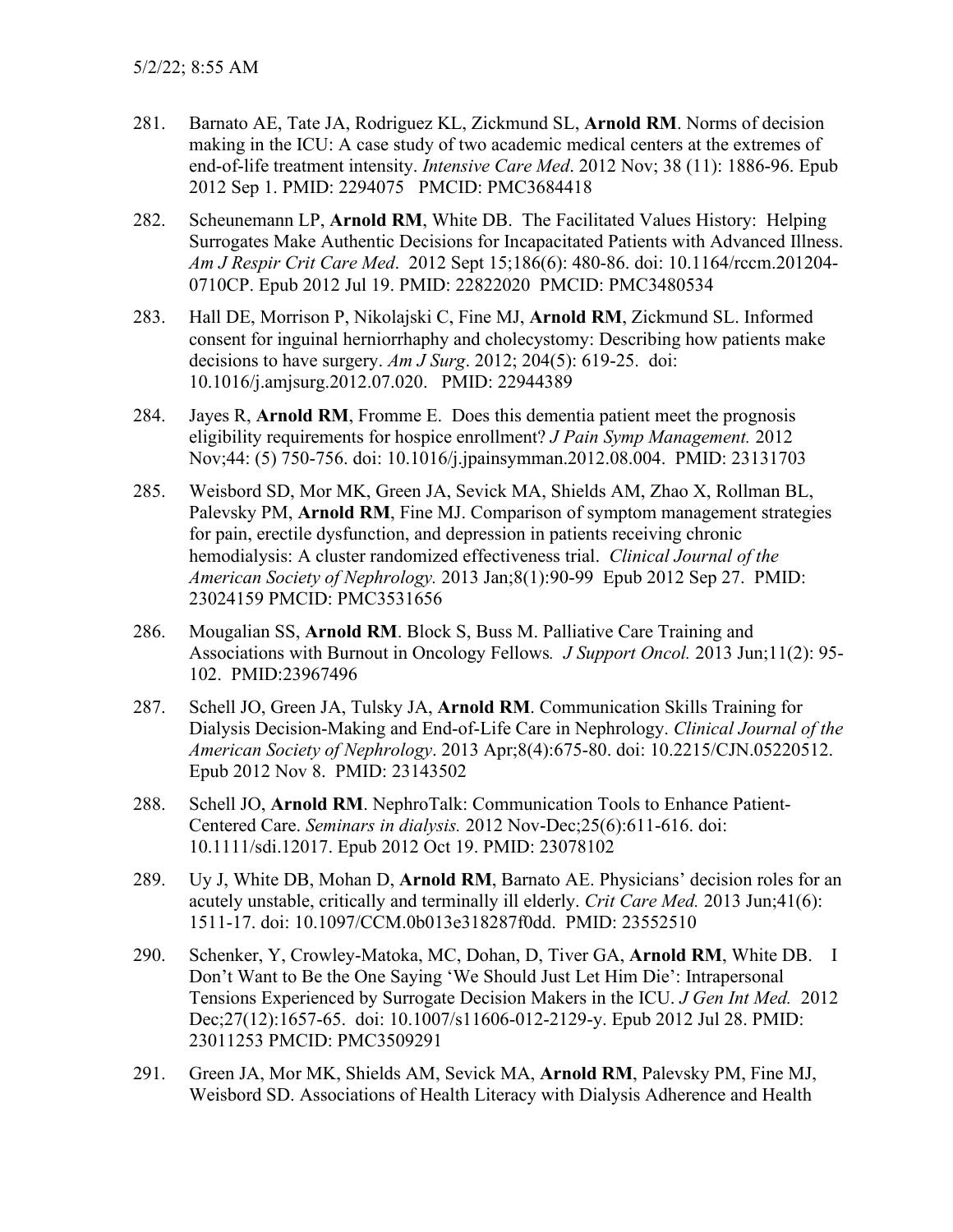Resource Utilization in Patients Receiving Chronic Hemodialysis. *Am J Kidney Dis***.** 2013: 62(1):73-80. PMID: 23352380

- 292. Boss R, Urban A, Barnett M, **Arnold RM**. Neonatal Critical Care Communication (NC3): Training NICU physicians and nurse practitioners. *J Perinatology* . 2013 Aug;33(8):642-6. doi: 10.103//jp.2013.22. Epub 2013 Feb 28. PMID: 23448940
- 293. Tarzian AJ, and ASBH CORE competencies Update Task force. Health Care Ethics Consultation: An Update on Core Competencies and Emerging Standards from the American Society for Bioethics and Humanities' Core Competencies Update Task Force. *Am J Bioeth.* 2013;13(2)3-13. doi: 10.1080/15265161.2012.750388. PMID: 23391049
- 294. Schenker, Y, Crowley-Matoka, MC, Dohan, D, Tiver GA, White DB, **Arnold RM**. "It hurts to know.... And it helps: exploring how surrogates in the ICU cope with prognostic information." *J Pall Med.* 2013 Mar;16(3): 243-9. doi: 10.1089/jpm.2012.0331. Epub 2013 Jan 31. PMID: 23368978 PMCID: PMC3583249
- 295. Halpern SD, Lowewenstein G, Volpp KG, Cooney E, Vranas K, Quill CM, McKenzie MS, Harhay MO, Gabler NB, Silva T, **Arnold RM**, Angus D, Bryce, C. THE CARE SPAN: Default Options In Advance Directives Influence How Patients Set Goals For End-Of-Life Care. *Health Aff*. 2013; 32(2):408-417. PMID: 23381535 PMCID: PMC4445426
- 296. White DB, Ernecoff N, Billings JA, **Arnold R**. Is dying in an ICU a sign of poor quality end-of-life care? *AJCC.* 2013: 22 (3): 263-6. PMID: 23635937
- 297. Patterson PD, Lave JR, Martin-Gill C, Weaver MD, Wadas RJ, **Arnold RM**, Roth R, Mosesso V, Guyette FX, Rittenberger J, Yealy DM. Measuring adverse events in helicopter Emergency Medical Services: Establishing Content Validity. *Prehospital Emergency Care*. 2014 Jan-Mar;18(1):35-45. doi: 10.3109/10903127.2013.818179. Epub 2013 Sep 4. PMID: 24003951 PMCID: PMC4402941
- 298. Smith A, White DB, **Arnold RM**. Uncertainty: The Other Side of Prognosis*. N Eng J Medicine*. 2013: 368(26):2448-2450. PMID: 23802514 PMCID: PMC3760713
- 299. Gallagher TH, Mello MM, Levison W, Wynia, MK, Sachdeva AK, Sulmasy LS, Truog RD, Conway J, Mazor K, Lembitz A, Bell SK, Sokol-Hessner L, Shapiro J, Puopolo AL, **Arnold RM**. Talking with Patients and Colleagues about Errors: Taking the Next Steps. *N Eng J Medicine*. 2013: 369: 18: 1752-5.
- 300. Lesnock JL, **Arnold RM**, Meyn L, Buss M, Quimper M, Krivak T, Edwards R, Chang JC. Palliative Care Education in Gynecologic Oncology: A Survey of the Fellows. Gynecol Oncol. 2013 Sep;130(3):431-5. doi: 10.1016/j.ygyno.2013.05.012. Epub 2013 May 18. PMID: 23694719
- 301. Patterson PD, Pfeiffer AJ, Weaver MD, Krackhardt D, **Arnold RM**, Yealy DM, Lave JR. Network analysis of team communication in a busy emergency department. *BMC Health Serv Res.* 2013 Mar 22;13(1):109. doi: 10.1186/1472-6963-13-109. PMID: 23521890 PMCID: PMC3637459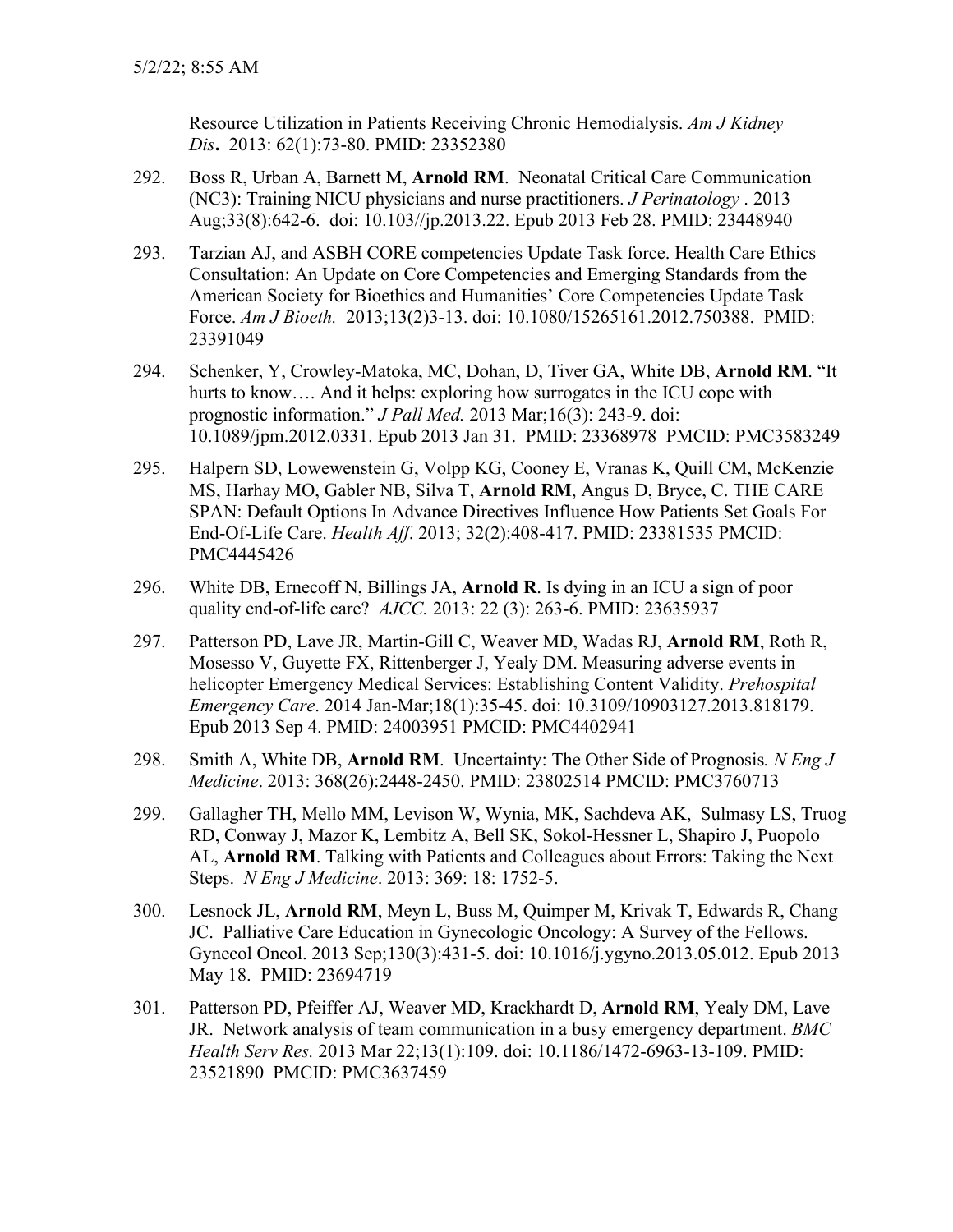- 302. Schuster, RA; Hong, SY; **Arnold RM**; White DB. Investigating conflict in ICUs Is the clinicians' perspective enough? *Crit Care Med*. 2014 Feb; 42(2):328-35. doi:10.1097/CCM.0b013e3182a27598. PMID: 24434440 http://journals.lww.com/ccmjournal/Abstract/2014/02000/Investigating Conflict in IC Us Is the Clinicians .12.aspx
- 303. Patterson K, Croom A, **Arnold RM**. Current state of psychiatric involvement of palliative care services: Result of a National survey. *J Pain Symptom Manage.* 2014 Jun;47(6):1019-27. doi: 10.1016/j.jpainsymman.2013.06.015. Epub 2013 Oct 2. PMID: 24095286
- 304. Maciasz R, **Arnold RM**, Chu E, Young Park S, White D, Borgenheimer L, Schenker Y. Does it matter what you call it? A randomized trial of language used to describe palliative care services. *J Supp Care Cancer.* 2013 Dec; 21(12):3411-19. doi: 10.1007/s00520-013-1919-z. Epub 2013 Aug 14. PMID: 23942596 PMCID: PMC3823760
- 305. Barnato A, **Arnold RM**, Loewenstein G. The effect of emotion and physician communication behaviors on surrogates' life sustaining treatment decisions: A randomized simulation experiment. *Crit Care Med.* 2013 July;41(7): 1686-91. doi:10.1097/CCM.0b013e31828a233d. PMID: 23660727 PMCID: PMC3687021
- 306. Schenker Y, **Arnold RM**, London A. The ethics of advertising for healthcare services. *Am J of Bioethics.* 2014 Mar;14(3): 34-43. doi: 10.1080/15265161.2013.879943.PMID: 24592839
- 307. Schenker Y, Crowley-Matoka M, Dohan D, Rabow M, Smith C, White DB, Chu E, Tiver GA, Einhorn S, and **Arnold RM**. Oncologist Factors that Influence Referral to subspecialty palliative care clinics. *Journal of Oncology Practice*. 2014 Mar;10(2):e37-44. doi: 10.1200/JOP.2013.001130. Epub 2013 Dec 3. PMID: 24301842 PMCID: PMC3948709
- 308. Back AL, **Arnold RM**. Yes, it's sad, but what should I do? Moving from Empathy to Action in discussing goals of care. *J Palliat Med.* 2014 Feb;17(2):141-4. doi: 10.1089/jpm.2013.0197. Epub 2013 Dec 21. PMID: 24359216
- 309. Back AL, **Arnold RM**. Isn't There Anything More You Can Do?" When Empathic Statements Work, and When They Don't. *J Palliat Med.* 2013 Nov;16(11): 1429- 32.doi: 10.1089/jpm.2013.0193. Epub 2013 Sep 28. PMID: 24073721
- 310. Mularski RA, Reinke LF, Carrieri-Kohlman V, Fischer MD, Campbell ML, Rocker G, Schneidman A, Jacobs SS, **Arnold RM**, Benditt JO, Booth S, Byock I, Chan GK, Curtis JR, Donesky DA, Hansen-Flaschen J, Heffner J, Klein R, Limberg TM, Manning HL, Morrison RS, Ries AL, Schmidt GA, Selecky PA, Truog RD, Wang ACC, White DB. "An Official American Thoracic Society Workshop Report: Assessment and Palliative Management of Dyspnea Crisis", *Annals of the American Thoracic Society*, Vol. 10, No. 5 (2013), pp. S98-S106. PMID: 24161068
- 311. Schenker Y, Maciasz R, Park SY, **Arnold RM**. Do patients with advanced cancer and unmet palliative care needs have an interest in receiving palliative care services? *J Pall Med.*2014 Jun;17(6):667-72. doi: 10.1089/jpm.2013.0537. Epub 2014 Mar 27. PMID: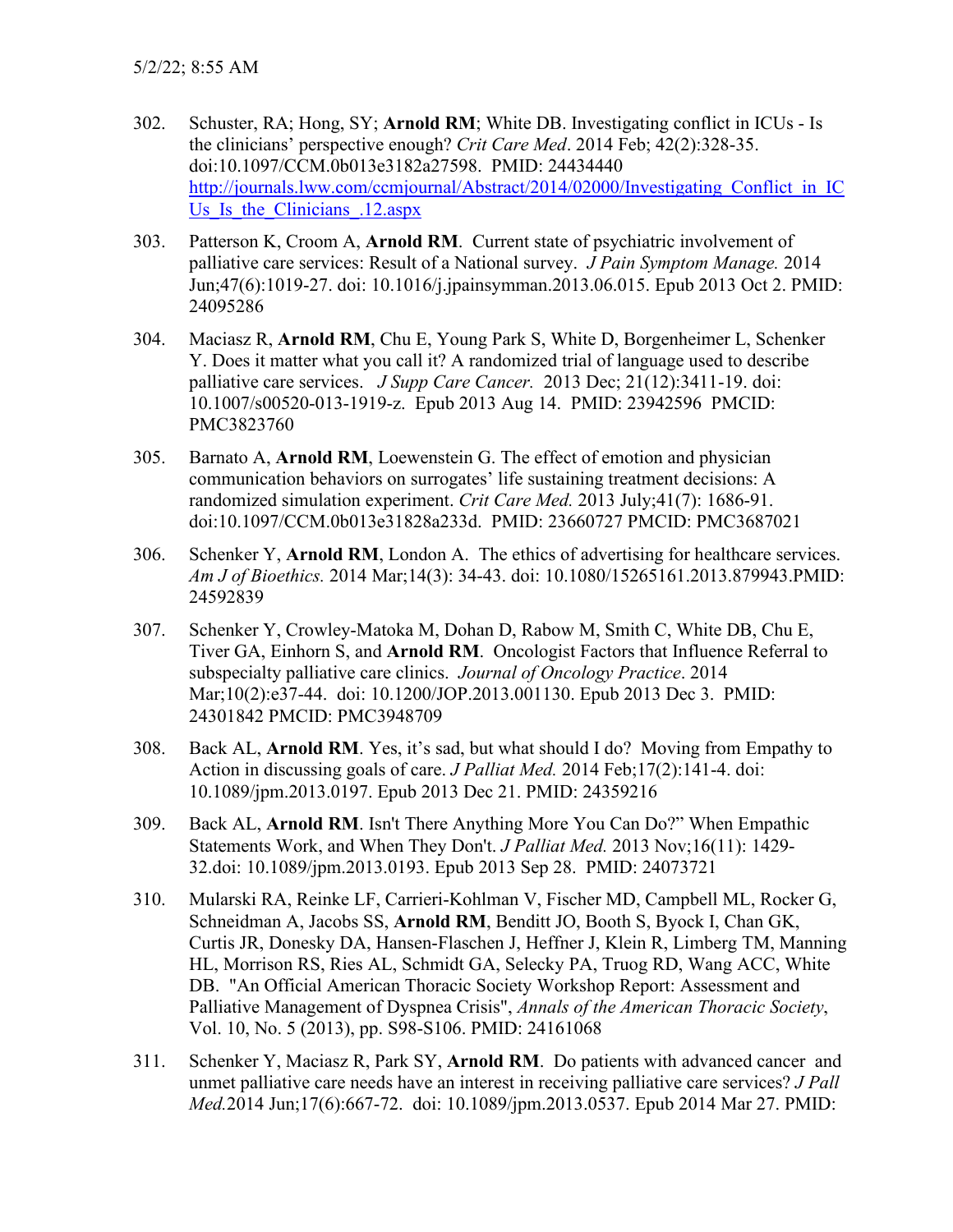## 24673544 MCID: PMC4039000

- 312. Barnato AE, Mohan D, Lane RK, Huang YM, Angus DC, Farris C, **Arnold RM**. Advance care planning norms may contribute to hospital variation in end-of-life ICU use: a simulation study. *Med Decis Making*. 2014 May;34(4):473-84. doi: 10.1177/0272989X14522099. Epub 2014 March 10. PMID: 24615275 PMCID: PMC4026761
- 313. Hall D, Hanusa BH, Stone RA, Ling BS, **Arnold RM**. The time required for IRB review at one Veterans Affairs Medical Center. *JAMA Surg* 2015 Feb;150 (2):103-9. doi:10.1001/jamasurg.2014.956. PMID: 25494359
- 314. Schell J, **Arnold RM**. What are the ill effects of chronic dialysis? The benefits of a second conversation: How experience influences decision-making. *Semin Dial.* 2014 Jan-Feb; 27(1):21-2. doi: 10.1111/sdi.12166. Epub 2013 Nov 22. PMID: 24261333
- 315. Patterson PD, Pfeiffer AJ, Lave JR, Weaver MD, Abebe K, Krackhardt D, **Arnold RM**, Yealy DM. How familiar are clinician teammates in the emergency department*? Emerg Med J*. 2015 Apr; 32(4):258-62. doi:10.1136/emermed-2013- 203199. Epub 2013 Dec 3. PMID: 24301842
- 316. Schenker Y, Dew MA, Reynolds CF, **Arnold RM**, Tiver GA, Barnato AE. Development of a post-intensive care unit storytelling intervention for surrogates involved in decisions to limit life-sustaining treatment. *Palliat Support Care.*2015 Jun;13 (3):451-63. doi: 10.1017/S1478951513001211. Epub 2014 Feb 13. PMID: 24524736 PMCID: PMC4133317
- 317. Jordon AE, Malhotra S, Maree RD, Schenker Y, **Arnold RM**, Reynolds CF. Depression and grief at the end of life: A palliative medicine approach. *Harvard Review of Psychiatry.* 2015.
- 318. Childers JW, King L, **Arnold RM**. Chronic Pain and Risk Factors for Opioid Misuse in a Palliative Care Clinic. *A J Hosp Paliat Care*. 2015 Sep;32(6):654-9. doi: 10.1177/1049909114531445. Epub 2014 Apr 16. PMID: 24744398
- 319. Holloway RG, **Arnold RM**, Creutzfeldt CJ, Lewis EF, Lutz BJ, McCann RM, Rabinstein AA, Saposnik G, Sheth KN, Zahuranec DB, Zipfel GJ, Zorowitz RD; on behalf of the American Heart Association Stroke Council, Council on Cardiovascular and Stroke Nursing, and Council on Clinical Cardiology. Palliative and end-of-life care in stroke: a statement for healthcare professionals from the American Heart Association/American Stroke Association [published online ahead of print March 27, 2014]. *Stroke*. 2014 Jun; 45(6):1887-916. doi: 10.1161/STR.0000000000000015. Epub 2014 Mar 27. Review. [\(http://stroke.ahajournals.org/lookup/doi/10.1161/STR.0000000000000015\)](http://stroke.ahajournals.org/lookup/doi/10.1161/STR.0000000000000015) PMID: 24676781
- 320. Vater L, Donnelly J, **Arnold RM**, White DB, Chu E, Schenker Y. What Are Cancer Centers Advertising to the Public?: A Content Analysis. *Ann Int Med.* 2014. Published online 27 May 2014 doi:10.7326/M14-0500. PMID: 24863081 PMCID: PMC4356527
- 321. Patterson PD, Lave JR, Weaver MD, Guyette FX, **Arnold RM**, Martin-Gill C,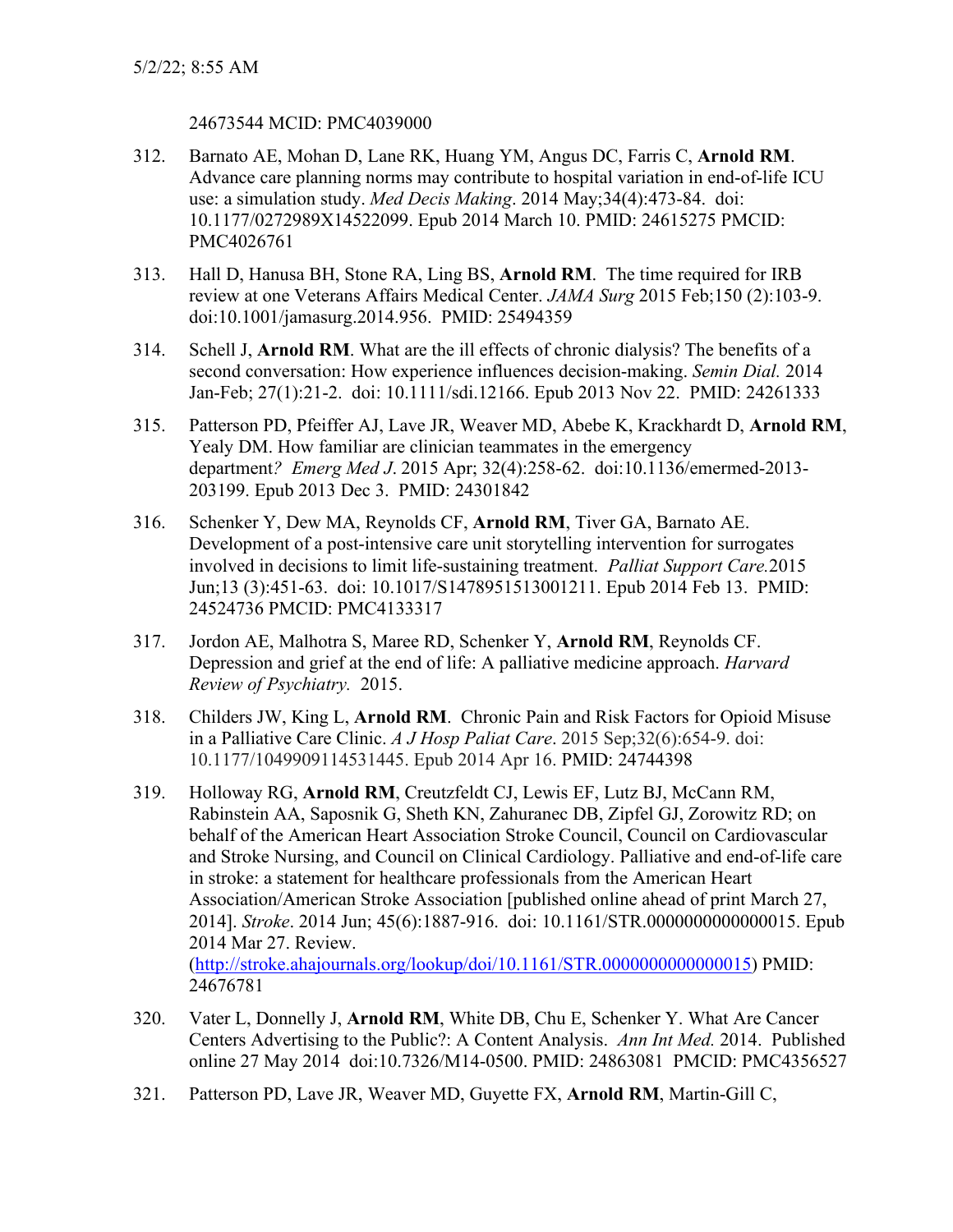Rittenberger JC, Krackhardt D, Mosesso VN, Roth RN, Wadas JR, Yealy DM. A comparative assessment of adverse event classification in the out-of-hospital setting. *Prehospital Emergency Care*. 2014 Oct-Dec;18(4)L495-504. doi: 10.3109/10903127.2014.916022. Epub 2014 May 30. PMID: 24878451 PMCID: PMC4410777

- 322. Schenker Y, White DB, **Arnold RM**. Commentary: What should be the goal of advance care planning? *JAMA Int. Med*. 2014 July;174(7):1093-4. doi:10.1001/jamainternmed.2014.1887. PMID: 24861458
- 323. Lupu D, Ivanski B, White P, **Arnold RM**. Hospice innovation Impediments: can halfway efforts tame the terrible choice? *J Pall Med.* 2014 Oct;17(10):1088-90. doi: 10.1089/jpm.2014.0268. Epub 2014 Sep 16. PMID: 25225847
- 324. Weisbord SD, Mor MK, Sevick MA, Shields AM, Rollman BL, Palevsky PM, Arnold RM, Green JA, Fine MJ. Associations of depressive symptoms and pain with dialysis adherence, health resource utilization, and mortality in patients receiving chronic hemodialysis. Clinical journal of the American Society of Nephrology CJASN. 2014; 9(9):1594-602. PubMed [journal] PMID: 25081360, PMCID: PMC4152801
- 325. Klein-Fedyshin, Ketchum AM, **Arnold RM**, Fedyshin PJ. Evaluating the MEDLINE Core Clinical Journals filter: data-driven evidence assessing clinical utility. *J Eval Clin Pract*. 2014 Dec'20(6):837-43. doi: 10.1111/jep.12190. Epub 2014 Jun 6. PMID: 24904958
- 326. Chiarchiaro J, Buddadhumaruk P, **Arnold RM**, White DB. Quality of Communication in the ICU and Surrogate's Understanding of Prognosis. *Crit Care Med*. 2015 Mar; 43(3):542-8. doi: 10.1097/CCM.0000000000000719. PMID: 25687030 PMCID: PMC4336600
- 327. Scheunemann LP, Cunningham TV, **Arnold RM**, Buddadhumaruk P, White DB. "How Clinicians Discuss Critically Ill Patients' Preferences and Values with Surrogates: An Empirical Analysis." *Critical Care Medicine*. 2015 Apr;43(4):757-64. doi: 10.1097/CCM.0000000000000772. PMID: 25565458
- 328. Belaye VL, Mor M, Sevick M, Shields AM, Rollman BL, Palevsky R, **Arnold RM**. Fine MJ, Weisbord, SD. Longitudinal Associations of Depressive Symptoms and Pain with Quality of life in Patients receiving chronic hemodialsysis. *Hemodialysis Interntl.*  2015 Apr;19 (2):216-24. doi: 10.1111/hdi.12247. Epub 2014 Nov 18. PMID: 25403142 PMCID: PMC4383700
- 329. Jordan A, Malhotra S, Maree R, Korzon D, **Arnold RM**, Schenker Y, Reynolds C. Depression in Older Adults: A Palliative Medicine Perspective. *Harvard Review of Psychiatry.* 2015 Sep-Oct; 23(5): 343-53. Doi: 10.1097/HRP.0000000000000069. Review. PubMed PMID: 26332217
- 330. **Arnold RM**, Back AL, Barnato AE, Prendergast TJ, Emlet LL, Kapov I, White PH, Nelson JE. The Critical Care Communication Project: Improving Fellows' Communication Skills. *J Crit Care.* 2015 Apr;30(2):250-4. doi: 101.1016/j.jcrc.2014.11.016 Epub 2014 Dec.2. PMID: 25535029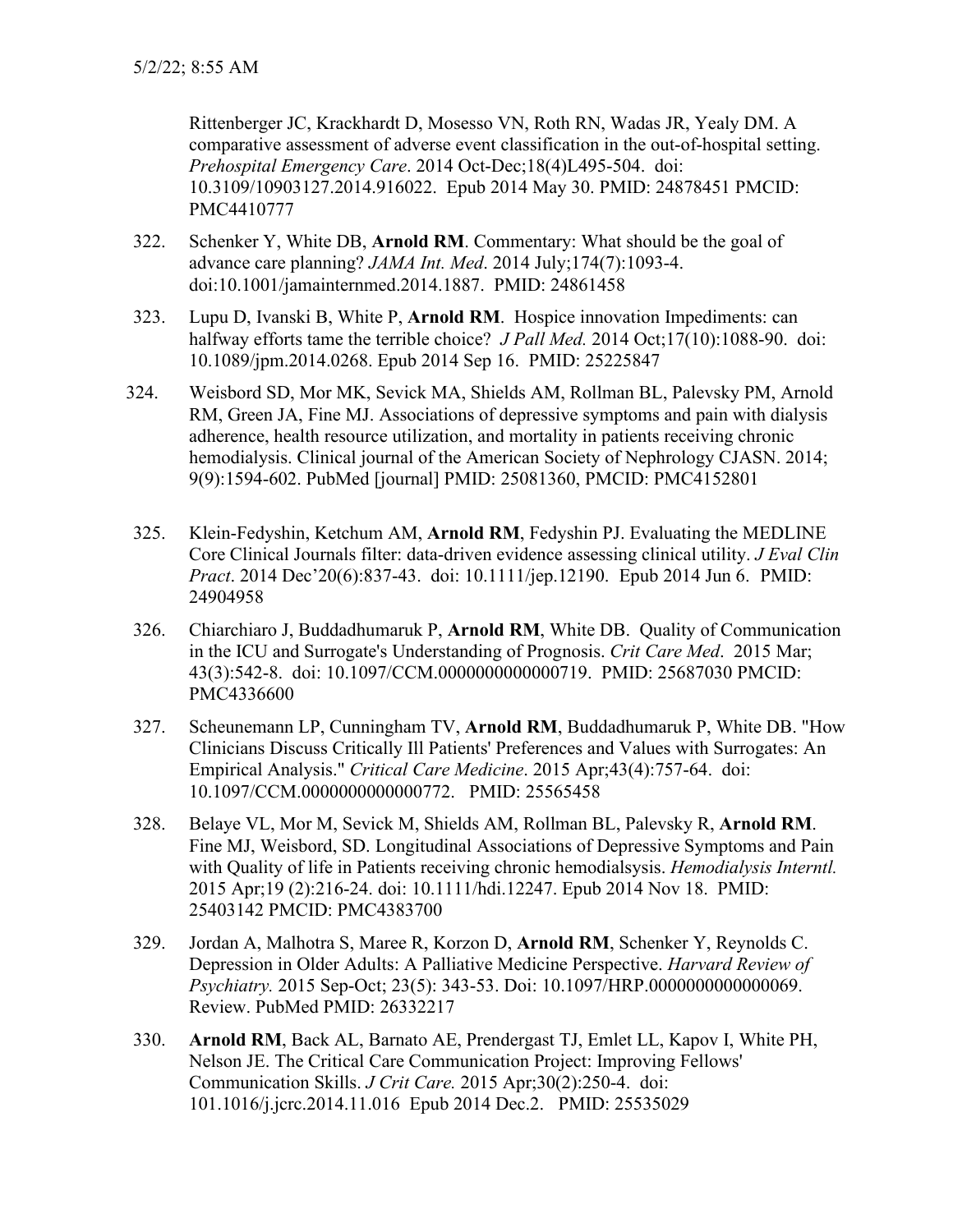- 331. Chiarchiaro J, Schuster RA, Ernecoff NC, Barnato AE, **Arnold RM**, White DB. Developing a simulation to study conflict in ICUs. *Annals of Am Thorac Soc.* 2015 Apr; 2(4):526-32. [\(http://www.atsjournals.org/doi/abs/10.1513/AnnalsATS.201411-](http://www.atsjournals.org/doi/abs/10.1513/AnnalsATS.201411-495OC?ai=vj&ui=ftl&af=H) [495OC?ai=vj&ui=ftl&af=H\)](http://www.atsjournals.org/doi/abs/10.1513/AnnalsATS.201411-495OC?ai=vj&ui=ftl&af=H) PMID: 25643166 PMCID: PMC4418329
- 332. LeBlanc TW, O'Donnell JD, Crowley-Makota M, Rabow MW, Smith CB, White DB, Tiver GA, **Arnold RM**, Schenker Y. Perceptions of palliative care among hematologic malignancy specialists: a mixed-methods study. *Journal of Oncology Practice*. 2015 Mar;11(2): e230-8. doi: 10.1200/JOP.2014.001859 PMID: 25784580
- 333. Schenker Y, White DB, Rosenzweig M, Chu E, **Arnold RM**. Care management by oncology nurses to address palliative care needs: A pilot trial to assess feasibility, acceptability and perceived effectiveness of the CONNECT intervention. *J Pall Med.* 18 (3):232-40. doi: 10.1089/jpm.2014.0325. Epub 2014 Dec 17. PMID: 25517219 PMCID: PMC4347888<http://online.liebertpub.com/doi/abs/10.1089/jpm.2014.0325>
- 334. Chiarchiaro J, **Arnold RM**, White DB. Reengineering Advance Care Planning to Create Scalable, Patient- and Family-Centered Interventions. *JAMA.* 2015; Mar 17; 313(11):1103-1104. doi:10.1001/jama.2015.0569. PMID: 25781435
- 335. Hall DE, Hanusa BH, Fine MJ, **Arnold RM**. Do surgeons and patients discuss what they document on consent forms? *Journal of Surgical Research*. 2015 July; 197(1):67- 77. doi: 10.1016/j.jss.2015.03.058. Epub 2015 March 25. PMID: 25891679
- 336. Chang J, Day N, Kraemer K, Rubio D, **Arnold RM**. Perinatal Marijuana Use: An Observational Study Examining Prevalence, Screening, and Disclosure. *American Journal of Health Promotion*. DOI: 10.4278/ajhp.141215-QUAL-625.
- 337. Byran J, **Arnold RM**. Case discussion; Affair, Car accident and surrogacy. *Physical Med. Rehab.* ( in press)
- 338. Nunez ER, Schenker Y, Joes ID, Reynolds CF, Dew MA, Tiver GA, **Arnold RM**, Barnato AE. Acutely-bereaved surrogates' stories about the decision to limit life support in the ICU. *Critical Care Medicine*. 2015, 43 (11): 2387-93.
- 339. Chiarchiaro J, Buddadhumaruk P, **Arnold RM**, White DB. Prior Advance Care Planning is Associated with Less Decisional Conflict in Surrogates for the Critically Ill. Ann Am Thorac Soc. 2015 Oct;12(10):1528-33. doi: 10.1513/AnnalsATS.201504- 253OC. PubMed PMID: 26240996; PubMed Central PMCID: PMC4627426.
- 340. Schenker Y, **Arnold RM**. The next era of palliative care. *JAMA.* 2015; :1-2. doi: 10.1001/jama.2015.11217.
- 341. Chiarchiaro J, Ernecoff NC, Buddadhumaruk P, Rak KJ, **Arnold RM**, White DB. Key Stakeholders' Perspectives on a Web-Based Advance Care Planning Tool for Advanced Lung Disease. J Crit Care. 2015 Dec;30(6):1418.e7-1418.e12. doi: 10.1016/j.jcrc.2015.09.001. Epub 2015 Sep 3. PubMed PMID: 26404957; PubMed Central PMCID: PMC4628837
- 342. Porter LS, Pollak KI, Farrell D, Cooper M, **Arnold RM**, Jeffreys AS, Tulsky JA. Development and implementation of an online program to improve how patients communicate emotional concerns to their oncological providers. *Supp Care Cancer*.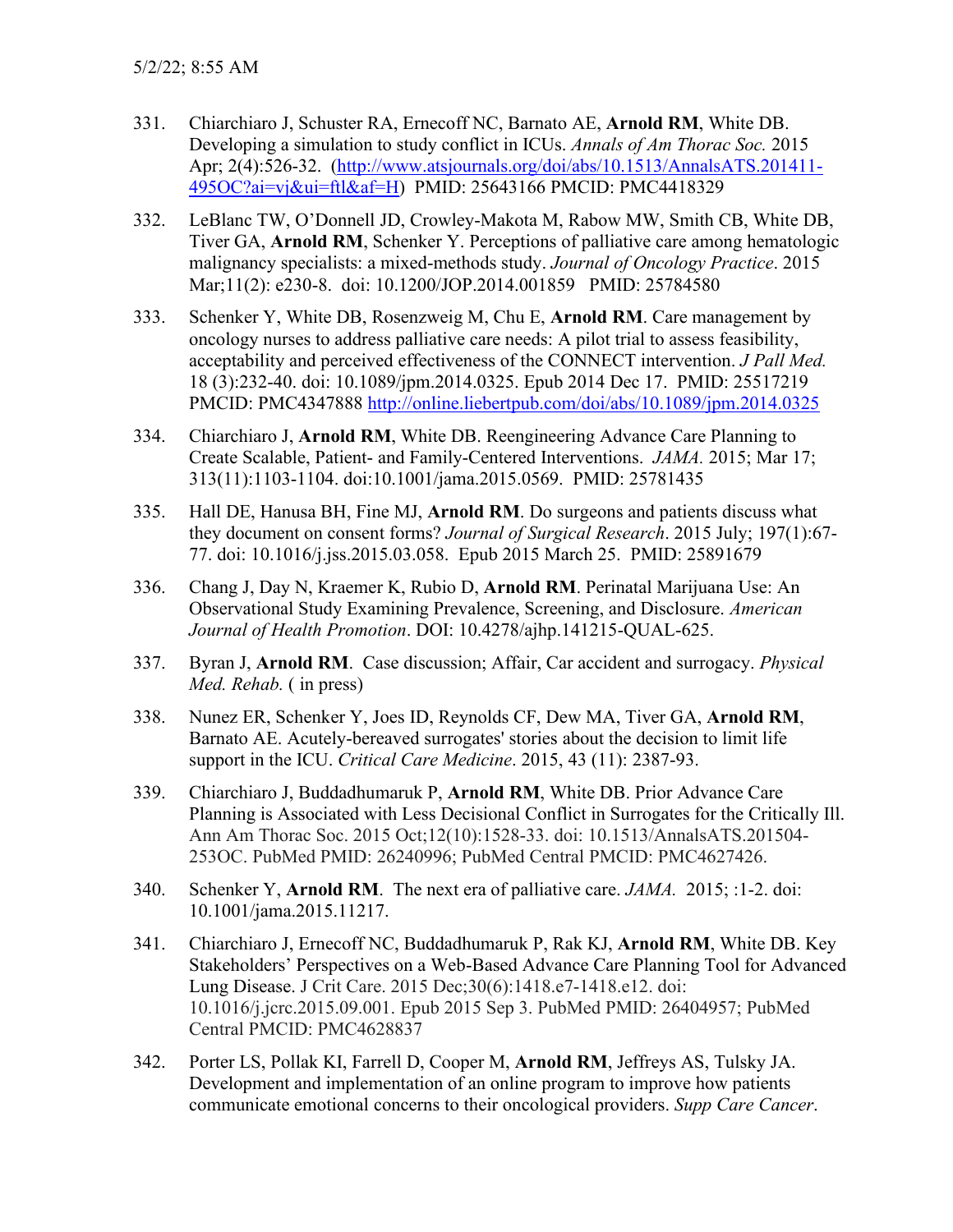2015: 23 (10): 2907-16.

- 343. Hall DE, Hanusa, BH, Ling, BS, Stone, RA, Switzer, GE, Fine, MJ, **Arnold, RM**. Using the IRB Researcher Assessment Tool to Guide Quality Improvement. *Journal of Empirical Research on Human Research Ethics*. Dec 2015; 10(5):460-9. Doi: 10.1177/1556264615612195. Epub 2015 Nov 2. PMID: 26527369; PubMed Central PMCID: PMC4644456.
- 344. Rock L, Gadmer N, **Arnold R**, Roberts D, Anandaiah A, Pogach M, Clardy P, Schwartzstein R, Sullivan A. Critical Care Communication Skills Training for Internal Medicine Residents. MedEdPORTAL Publications; 2015. Available from: <https://www.mededportal.org/publication/10212> [http://dx.doi.org/10.15766/mep\\_2374-](http://dx.doi.org/10.15766/mep_2374-8265.10212) [8265.10212](http://dx.doi.org/10.15766/mep_2374-8265.10212)
- 345. Schenker Y, **Arnold RM,** Bauman JE, Heron DE, Johnson J. An enhanced role for palliative care in the multidisciplinary approach to high-risk head and neck cancer. *Cancer.* 2016 Feb 1;122(3):340-3. doi: 10.1002/cncr.29754. Epub 2015 Oct 27. PubMed PMID: 26505177
- 346. Schwarze ML, Campbell T, Cunningham T, White DB**, Arnold RM**. You Can't Get What You Want: Innovation for End-Of-Life Communication in the ICU. *Am J Respir Crit Care Med.* 2016 Jan 1;193(1):14-6. doi: 10.1164/rccm.201508-1592OE. PubMed PMID: 26474354; PubMed Central PMCID: PMC4731618.
- 347. Chang JC, Holland CL, Tarr JA, Rubio D, Rodriguez KL, Kraemer KL, Day N, **Arnold RM.** Perinatal Illicit Drug and Marijuana Use: An Observational Study Examining Prevalence, Screening, and Disclosure Am J Health Promot. 2017 Jan;31(1):35-42. doi: 10.4278/ajhp.141215-QUAL-625. Epub 2016 Nov 17. PubMed PMID: 26559718; PubMed Central PMCID: PMC4864182.
- 348. Grudzen C, Emlett L, **Arnold RM**. EM Talk: Communication Skills Training for Emergency Medicine Patients with Serious Illness *BMJ Supportive & Palliative Care.*  2016 Jun;6(2):219-24. doi: 10.1136/bmjspcare-2015-000993. Epub 2016 Jan 12.
- 349. Boss RD, Donohue PK, Larson SM, **Arnold RM**, Roter DL. Family Conferences in the Neonatal ICU: Observation of Communication Dynamics and Contributions *Pediatric Critical Care Medicine.* 2016 Mar;17(3):223-30. doi: 10.1097/PCC.0000000000000617. PubMed PMID: 26684988; PubMed Central PMCID: PMC4779670.
- 350. **Arnold RM**. Review: Cannabinoids May Improve Symptoms for Some Indications But Increase Adverse Events *Annals of Inernal Medicine* 2015 Sep 15; 163(6): JC4. doi: 10.7326/ACPJC-2015-163-6-004. No abstract available. PMID: 26370031 [PubMed – in process]
- 351. Nunez ER, Schenker Y, Joel ID, Reynolds CF 3rd, Dew MA, **Arnold RM**, Barnato AE. Acutely Bereaved Surrogates' Stories About the Decision to Limit Life Support in the ICU *Critical Care Medicine* 2015 Nov;43(11):2387-93. doi: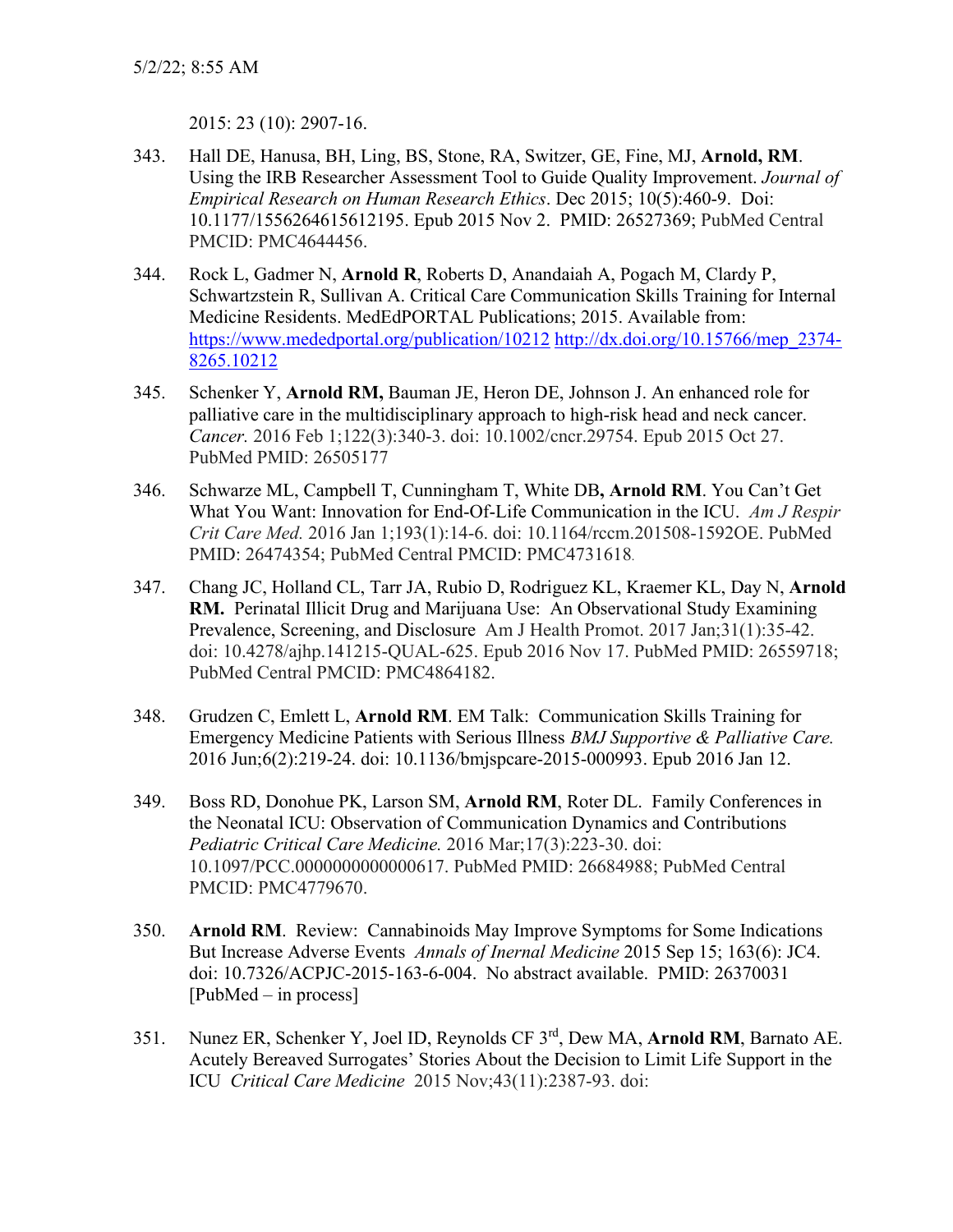10.1097/CCM.0000000000001270. PubMed PMID: 26327201; PubMed Central PMCID: PMC4607641.

- 352. Chiarchiaro J, White DB, Ernecoff NC, Buddadhumaruk P, Schuster RA, **Arnold RM**. Conflict Management Strategies in the ICU Differ Between Palliative Care Specialists and Intensivists. *Crit Care Med.* 2016 May;44(5):934-42. doi: 10.1097/CCM.0000000000001583. PubMed PMID: 26765500; PubMed Central PMCID: PMC5209635
- 353. Rogal SS, **Arnold R,** Chapko M, Hanusa BV et al. The patient-provider relationship is associated with Hepatitis C treatment eligibility: A Prospective Mixed-Methods Cohort Study. *PLOS One*. 2016 Feb 22; 11(2):e0148596. Doi: 10.1371/journal.pone.0148596. eCollection 2016. PMID: 26900932 PubMed Central PMCID: PMC4763474.
- 354. Hall DE, Feske U, Hanusa BH, Ling BS, Stone RA, Gao S, Switzer GE, Dobalian A, Fine MJ, **Arnold RM***.* Prioritizing Initiatives for Institutional Review Board (IRB) Quality Improvement*. American Journal of Bioethics-Empirical Bioethics 2016 May 13; doi: 10.1080/23294515.2016.1186757.*
- 355. Ernecoff NC, Witteman HO, Chon K, Chen YI, Buddadhumaruk P, Chiarchiaro J, Shotsberger KJ, Shields AM, Myers BA, Hough CL, Carson SS, Lo B, Matthay MA, Anderson WG, Peterson MW, Steingrub JS, **Arnold RM**, White DB. Key stakeholders' perceptions of the acceptability and usefulness of a tablet-based tool to improve communication and shared decision making in ICUs*. J Crit Care*. 2016 Jun;33:19-25. doi: 10.1016/j.jcrc.2016.01.030. Epub 2016 Mar 8. PubMed PMID: 27037049.
- 356. Barnato AE, Schenker Y, Tiver G, Dew MA, **Arnold RM**, Nunez ER, Reynolds CF. Storytelling in the early bereavement period to reduce emotional distress among surrogates involved in a decision to limit life support in the ICU: A pilot feasibility trial. *Crit Care Med.* 2017, 45 (1): 35-46.
- 357. Holland CL, Rubio D, Rodriguez KL, Kraemer KL, Day N, **Arnold RM**, Tarr JA, Chang JC. Obstetric Health Care Providers' Counseling Responses to Pregnant Patient Disclosures of Marijuana Use. *Obstet Gynecol*. 2016 Apr;127(4):681-7. Doi: 10.1097/AOG.0000000000001343. PMID: 26959210; PubMed Central PMCID: PMC4805441.
- 358. Jordan AE, White PH, Patterson KR, **Arnold RM**. A Survey of Home Hospice Staff Knowledge of Suicide Risk Factors, Evaluation, and Management*. J Palliat Med*. 2016 Jul;19(7):694-5. doi: 10.1089/jpm.2016.0127. Epub 2016 Apr 19. PubMed PMID: 27093134.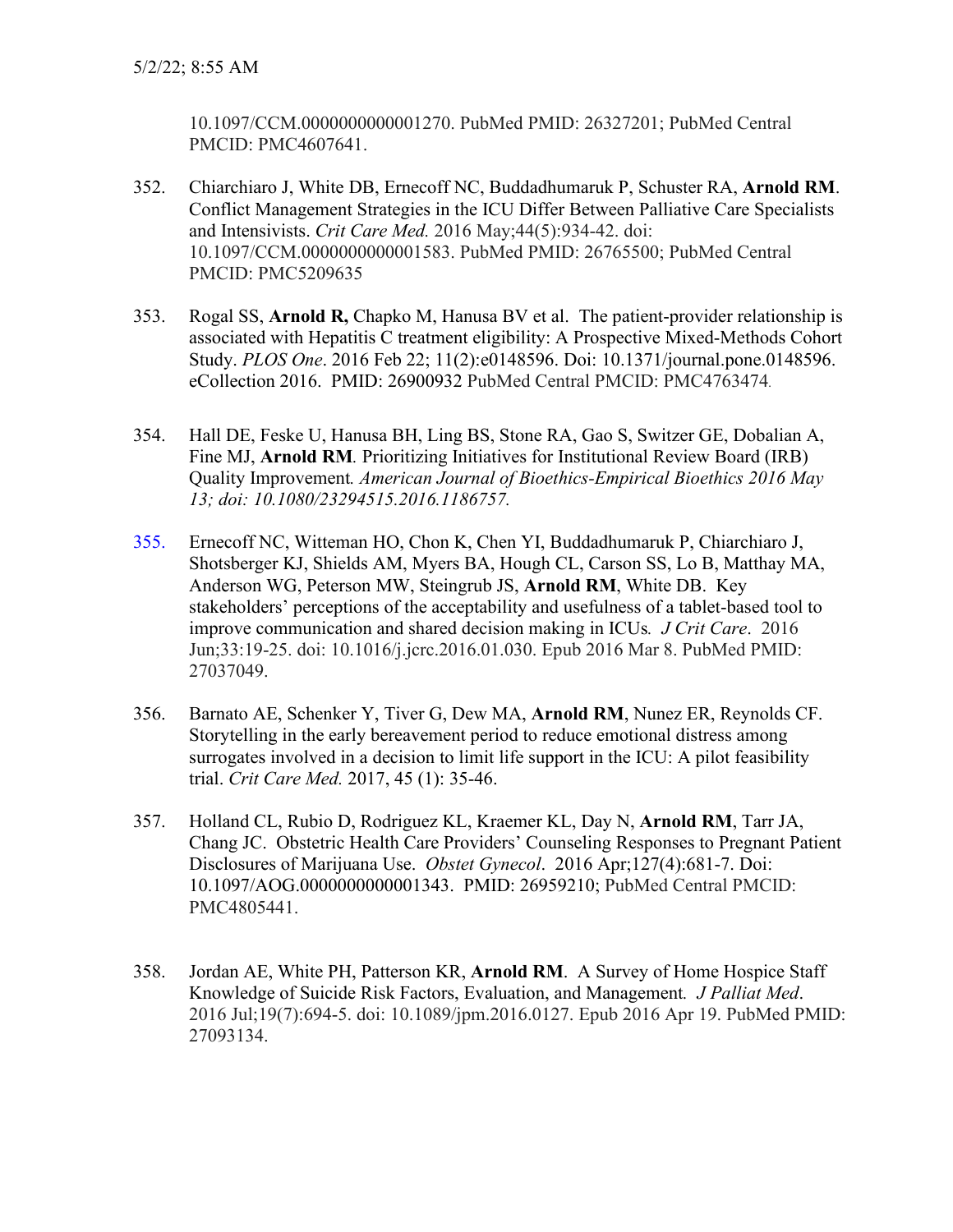- 359. Pruskowski J, **Arnold RM.** Opioid Pharmacokinetics #307. *J Palliat Med*. 2016 Jun;19(6):668-70. doi: 10.1089/jpm.2016.0024. Epub 2016 May 25. PubMed PMID: 27223681
- 360. Holland CL, Nkumasah MA, Morrison P, Tarr JA, Rubio D, Rodriguez KL, Kraemer KL, Day N, **Arnold RM**, Chang JC. "Anything above marijuana takes priority": Obstetric providers' attitudes and counseling strategies regarding perinatal marijuana use. *Patient Educ Couns*. 2016 Sep;99(9):1446-51. doi: 10.1016/j.pec.2016.06.003. Epub 2016 Jun 4. PubMed PMID: 27316326; PubMed Central PMCID: PMC5007170
- 361. Gabler NB, Cooney E, Small DS, Troxel AB, **Arnold RM**, White DB, Angus DC, Loewenstein G, Volpp KG, Bryce CL, Halpern SD. Default options in advance directives: study protocol for a randomized clinical trial. *BMJ Open*. 2016 Jun 6;6(6):e010628. Doi: 10.1136/bmjopen-2015-010628. PMID: 27266769; PubMed Central PMCID: PMC4908890.
- 362. Varley PR, Feske U, Gao S, Stone RA, Zhang S, Monte R, **Arnold RM**, Hall DE. Time required to review research protocols at 10 VA IRBs. *Journal of Surgical Research*. doi:10.1016/j.jss.2016.06.004
- 363. Thurston A, Arnold R. Commentary on Masel *et al*. Predicting discharge of palliative care inpatients by measuring their heart rate variability. *Ann Pall Medicine*. 4 (1): doi: 10.3978/j.issn.2224-5820.2014.11.02
- 364. Kavalieratos D, Corbelli JA, Zhang D, Dionne-Odom JN, Ernecoff NC, Hanmer J, Hoydich ZP, Ikejiani DZ, Klein-Fedyshin M, Zimmermann C, Morton SC, **Arnold RM**, Heller L, Schenker Y. Association Between Palliative Care and Patient and Caregiver Outcomes: A Systematic Review and Meta-Analysis. *JAMA*. 2016;316(20):2104-2114
- 365. Chiarchiaro J, Ernecoff NC, Scheunemann LP, Hough CL, Carson SS, Peterson MW, Anderson WG, Steingrub JS, **Arnold RM**, White DB. Physicians Rarely Elicit Critically Ill Patients' Previously Expressed Treatment Preferences in ICUs. Am J Respir Crit Care Med. 2017. 196: (20) 242-5.
- 366. Kavalieratos D, Siconolfi DE, Steinhauser KE, Bull J, **Arnold RM**, Swetz KM, Kamal AH. "It's like heart failure. It's chronic…and it will kill you": A qualitative analysis of burnout among hospice and palliative care clinicians. J Pain Symptom Manage. 2017: 53:901-10.
- 367. Pruskowksi J, **Arnold RM**, Skledar SJ. Development of a health-system palliative care clinical pharmacist. *Am J Health Syst Pharm*. 2016: 74:e6-e8 doi:10.2146/ajhp160055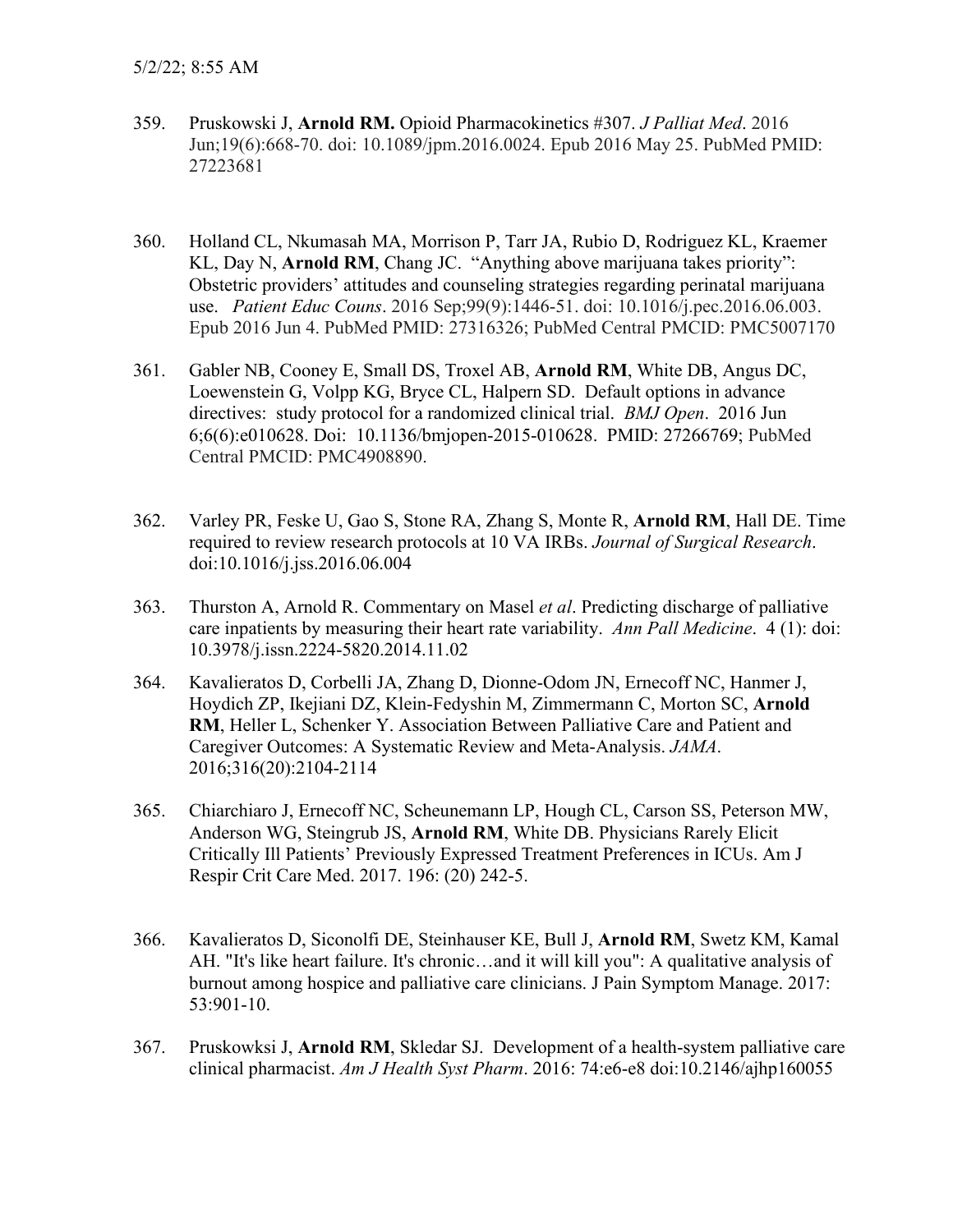- 368. Berlacher K, **Arnold RM**, Cross ER, Teuteberg J, Teuteberg WG. [The Impact of](https://www.liebertpub.com/doi/full/10.1089/jpm.2016.0509)  [Communication Skills Training on Cardiology Fellows' and Attending Physicians'](https://www.liebertpub.com/doi/full/10.1089/jpm.2016.0509)  [Perceived Comfort with Difficult Conversations.](https://www.liebertpub.com/doi/full/10.1089/jpm.2016.0509) J Pall Med. 1 Jul 2017 <https://doi.org/10.1089/jpm.2016.0509>
- 369. McFarlin, J, Tulsky JA Back AL, **Arnold RM**. A talking map for family meetings in the intensive care. *J of Clin Outcomes Management*. 2017: 24: (1): 15-22
- 370. Becker CL, **Arnold RM**, Park SY, Rosenzweig M, Smith TJ, White DB, Smith KJ, Schenker Y. A Cluster Randomized Trial of a Primary Palliative Care Intervention (CONNECT) for Patients with Advanced Cancer: Protocol and Key Design Considerations. *Contemp Clin Trials*. Contemp Clin Trials. 2017 Mar;54:98-104. doi: 10.1016/j.cct.2017.01.005. Epub 2017 Jan 16. PubMed PMID: 28104470; PubMed Central PMCID: PMC5331884..
- 371. Schenker Y, **Arnold RM**. Commentary: Problems with precision and neutrality in EOL preference elicitation. *J Med Ethic* Schenker Y, **Arnold RM**. Commentary: Problems with precision and neutrality in EOL preference elicitation. *J Med Ethics.*  <http://dx.doi.org/10.1136/medethics-2017-104143>
- 372. Meisel K, **Arnold RM**, Cenzer IS, Boscardin J, Smith AK. Survival, functional status and eating ability following gastrostomy placement for acute stroke*. J Am Geriatric Society.* [http://dx.doi.org/10.1111/jgs.14908.](http://dx.doi.org/10.1111/jgs.14908) PMID: 28449220 DOI: [10.1111/jgs.14908](https://doi.org/10.1111/jgs.14908)
- 373. Seaman JB, **Arnold RM**, Scheunemann LP, White DB. An Integrated Framework for Effective and Efficient Communication with Families in the Intensive Care Unit. *Ann Am Thorac Soc*. 2017;14(6): 1015-1020. PMID: 28282227 PMCID: [PMC5566311](http://www.ncbi.nlm.nih.gov/pmc/articles/pmc5566311/)  DOI: [10.1513/AnnalsATS.201612-965OI](https://doi.org/10.1513/annalsats.201612-965oi)
- 374. Schenker Y, **Arnold RM**. Palliative care for all. *JAMA Oncology*. Published online May 18, 2017. doi:10.1001/jamaoncol.2017.105
- 375. Cunningham, T.V., Scheunemann L.P., Arnold, R.M., White D. (2018). How do clinicians prepare family members for the role of surrogate decision-maker? *Journal of Medical Ethics 44*, 21-26. doi: 10.1136/medethics-2016-103808. PMID: 28716978
- 376. Schenker Y, Bahary N, Claxton R, Childers J, Chu E, Kavalieratos D, King L, Lembersky B, Tiver G, **Arnold RM**. A pilot trial of early specialty palliative care for patients with advanced pancreatic cancer: challenges encountered and lessons learned. *Journal of Palliative Medicine.* 2018: 21(1): 28-36. PMID: 28772092 PMCID: [PMC5757080 D](http://www.ncbi.nlm.nih.gov/pmc/articles/pmc5757080/)OI: [10.1089/jpm.2017.0113](https://doi.org/10.1089/jpm.2017.0113)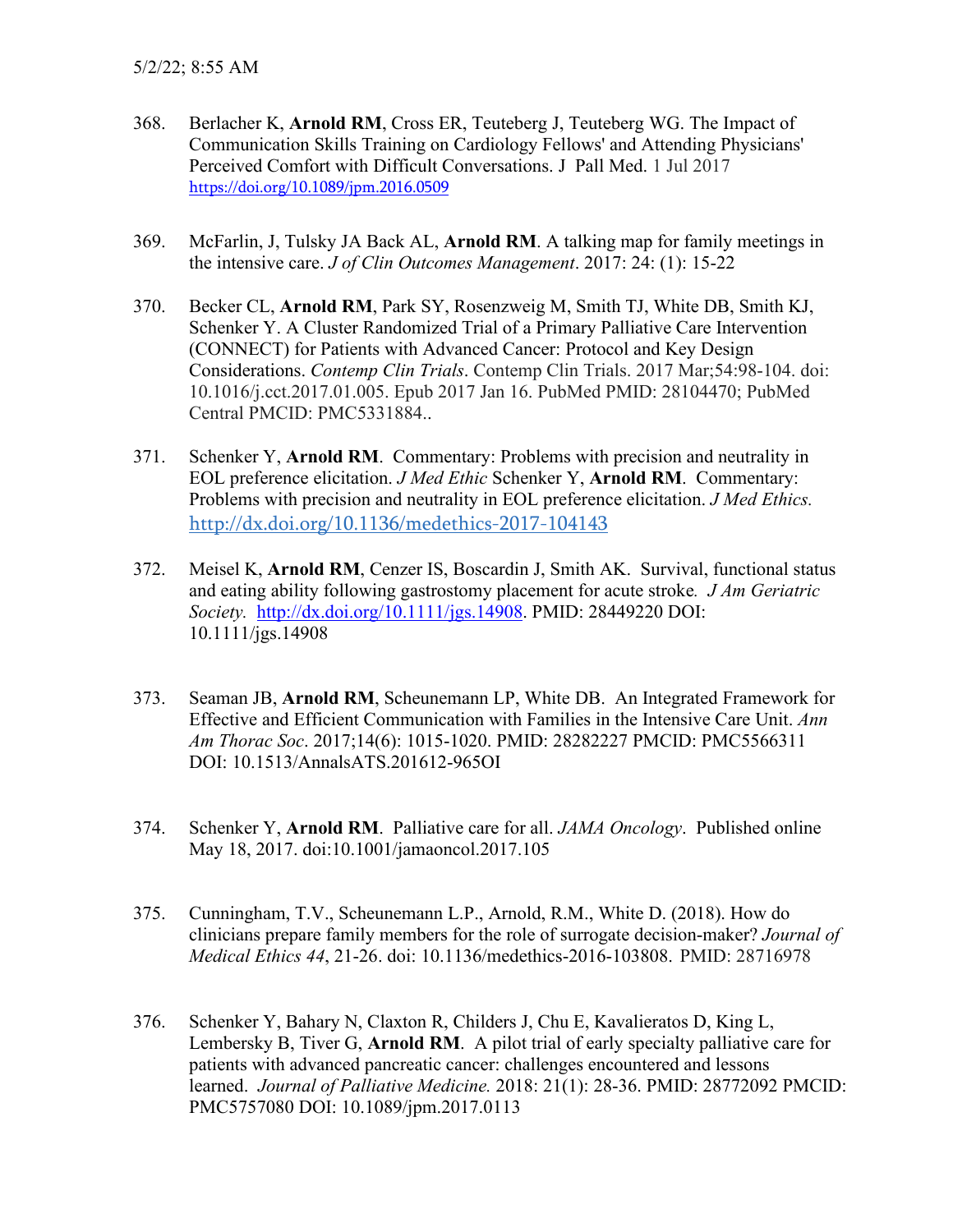- 377. Quill TE, **Arnold RM,** Youngner SJ. Physician Assisted Death: Finding a path forward in a changing legal environment. *Ann Int Med.* 2017 Oct 17;167(8):597-598. doi: 10.7326/M17-2160. Epub 2017 Sep 19. PubMed PMID: 28975245.
- 378. Weiss, R, Vittinghoff E, Fang MC, Cimino JEH, Chasteen KA, **Arnold RM**, Auerbach AD, Anderson WG. Associations of Physician Empathy with Patient Anxiety and Ratings of Communication in Hospital Admission Encounters. *J. Hosp. Med*. doi:10.12788/jhm.2828 .PMID: 28991945
- 379. Kavalieratos D, Gelfman LP, Tycon LE, Riegel B, Bekelman DB, Ikejiani DZ, Goldstein N, Kimmel SE, Bakitas MA, **Arnold RM**. Palliative Care in Heart Failure: Rationale, Evidence, and Future Priorities. *Journal of the American College of Cardiology*. 2017; 70(15): 1919-30. PMID: 28982506 PMCID: [PMC5731659 D](http://www.ncbi.nlm.nih.gov/pmc/articles/pmc5731659/)OI: [10.1016/j.jacc.2017.08.036](https://doi.org/10.1016/j.jacc.2017.08.036)
- 380. Spagnoletti C, Merriam S, Milberg L, **Arnold RM**. Teaching Medical Educators How to Teach Communication Skills: Over a Decade of Experience. *SMJ.* 2018: 111: (5): 246-53.
- 381. Soodalter J, Siegle GJ, Klein-Fedyshin M, **Arnold RM.** Schenker Y. Affective science and avoidant end-of-life communication: can the science of emotion help oncologists talk with their patients about the end of life?" *Pt Educ and Counselling*. 2017 Dec 11. pii: S0738-3991(17)30654-7. doi: 10.1016/j.pec.2017.12.008. 2018: 101(5):960-7. PMID: 29290330
- 382. Haliko S, Downs J, Mohan D, **Arnold RM**, Barnato. Hospital-Based Physicians' Intubation Decisions and Associated Mental Models when Managing a Critically and Terminally Ill Older Patient. *Medical Decisionmaking.* 2017. DOI: 10.1177/0272989X17738958. PMID: 29166565 PMCID: [PMC5871540](http://www.ncbi.nlm.nih.gov/pmc/articles/pmc5871540/)
- 383. October TW, Dizon ZB, **Arnold RM**, Rosenberg AR. Impact of Physician Empathy on Family Responses during Pediatric Intensive Care Conferences: A Qualitative Study. *JAMA Peds*. *JAMA Network Open.* 2018;1(3):e180351. doi:10.1001/jamanetworkopen.2018.0351. PMID: 30646015 PMCID: [PMC6324292](http://www.ncbi.nlm.nih.gov/pmc/articles/pmc6324292/)
- 384. Childers JW, Back AL, Tulsky JA, **Arnold RM.** REMAP: A Framework for Goals of Care Conversations. *J Onc Pract*. 2017: 2017 Oct;13(10):e844-e850. doi: 10.1200/JOP.2016.018796. Epub 2017 Apr 26. PMID: 28445100
- 385. Robbins-Welty, GA, Mueser L, Mitchell C, Pope N, **Arnold R**, Park S, White D, Smith KJ, Reynolds CF 3rd, Rosenzweig M, Bakitas M, Schenker Y. Interventionist Training and Intervention Fidelity Monitoring and Maintenance for CONNECT, a Nurse-led Primary Palliative Care in Oncology Trial. *Contemporary Clinical Trials*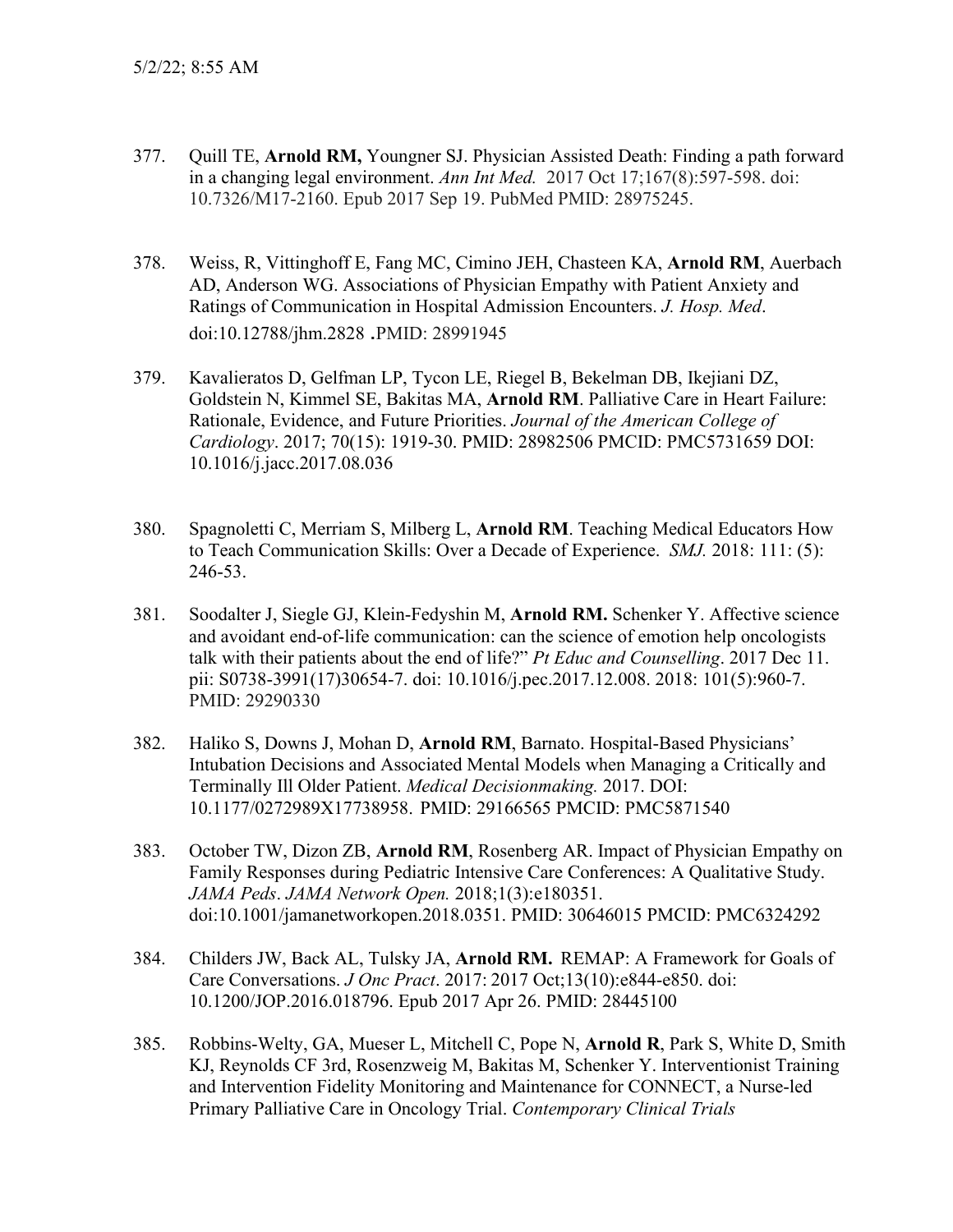*Communications*. 2018 June. Vol 10: 57-61. PMID: 29696159 PMCID: [PMC5898502](http://www.ncbi.nlm.nih.gov/pmc/articles/pmc5898502/) DOI: [10.1016/j.conctc.2018.03.006](https://doi.org/10.1016/j.conctc.2018.03.006)

- 386. Christenson A, Cook T, **Arnold RM.** How Should Clinicians Respond to Requests from Patients to Participate in Prayer *AMA J of Ethics*. [July 2018,](http://journalofethics.ama-assn.org/2018/07/toc-1807.html) Volume 20, Number 7: 621-629. doi: 10.1001/amajethics.2018.621. PMID: 30007022
- 387. White, DB, Angus DC, Shields AM, Buddadhumaruk P, Pidro C, Paner C, Chatlin E, Chun-Cho, HC, Pike F, Weissfield L, Kah RM, Darby JM, Kowinsky A, Martin S, **Arnold RM** on behalf of the **P**airing **R**e-engineered Intensive Care **T**eams with **N**urse-Drive-driven **E**motionalSupport and **R**elationship building (PARTNER) Investigators. A Randomized Trial of a Family-Support Intervention in Intensive Care Units *N Engl Med J*. DOI: 10.1056/NEJMoa1802637. PMID: 29791247
- 388. Johnson EM, Hamilton MF, Watson RS, Claxton R, Barnett M, Thompson AE, **Arnold RM.** An Intensive, Simulation-Based Communication Course for Pediatric Critical Care Medicine Fellows. *Ped Crit Care Medicine.* 2017 Aug;18(8):e348-e355. doi:10.1097/PCC.0000000000001241. PMID: 28796716; PMCID: PMC5648007
- 389. October T, Dizon Z, Hamilton M, Madrigal V. **Arnold RM.** Communication training: inter-specialty clinicians. *The clinical teacher*. [https://rdcu.be/4R0E.](https://na01.safelinks.protection.outlook.com/?url=https%3A%2F%2Furldefense.proofpoint.com%2Fv2%2Furl%3Fu%3Dhttp-3A__em.rdcu.be_wf_click-3Fupn-3DlMZy1lernSJ7apc5DgYM8aPfArDRGml41sCMIl9tuUA-2D3D-5F9HLkNsbbdTMF5p05GUKE21bzo2OOjbNakowHma8LNgiV0BsEQKq9Y1sPMm3i07eUyaPDheOt1KNmuxywddyMJr-2D2B4tWGecf5WPgHWwhfK7oD-2D2Bz7uPFc5KyJ8RIrsGUOTMORPEwGyXghWx34bEXucOY-2D2Foah5F8PUozXLQiXKMM-2D2BtK7-2D2By3INNbcCJIiR6L5-2D2BGsASmTdXbinEVz0R8H2vGhYFpjj33kxAlNpvAKQAs7DUGe1k0HdwwBxiAYtQsquZsWar89Atl2RQ7VfzQbQa-2D2FUgYQ-2D3D-2D3D%26d%3DDwMFaQ%26c%3DZoipt4Nmcnjorr_6TBHi1A%26r%3DFzBvlH1VSYDKfwufX0r2WbOZMLQpyYiUx5SvS31OASs%26m%3Dffoa3Hg9tUy-DC6zf3IU48Yx9UhydL-6b0DH6rhm_Sc%26s%3DqPLXJQYTtLuDTC6sgyZwvXXctIHmBeSlxJuTpXyUZ84%26e%3D&data=02%7C01%7Crabob%40pitt.edu%7Ce12777e498ff406b774408d606cdd3f0%7C9ef9f489e0a04eeb87cc3a526112fd0d%7C1%7C0%7C636703878428747835&sdata=QHWH3aTwqQKofC9LKMeLNIdm4Wk%2Fcp5vY33dtiBo3EQ%3D&reserved=0) PMID: 30117285 PMCID: [PMC6377861 D](http://www.ncbi.nlm.nih.gov/pmc/articles/pmc6377861/)OI: [10.1111/tct.12927](https://doi.org/10.1111/tct.12927)
- 390. Seaman JB, **Arnold RM**, Buddadhumaruk P, Shields A-M, Gustafson RM, Felman K, Newdick W, SanPedro R, Mackenzie S, Morse JQ, Chang C-CH, Happ MB, Song M-K, Kahn JM, Reynolds CF, Angus DC, Landefeld S, White DB. Protocol and fidelity monitoring plan for Four Supports: A multicenter trial of an intervention to support surrogate decision makers in ICUs. *An Am Thorac Soc*. 2018 Sep;15(9):1083-1091. doi: 10.1513/AnnalsATS.201803-157SD. PMID: 30088971 PMCID: [PMC6322040](http://www.ncbi.nlm.nih.gov/pmc/articles/pmc6322040/)
- 391. Carey, EC Paniagua M, Morrison LM, Levin SK, Klick JC, Buckholz GT, Rotell G, Bruno J, Liao S, **Arnold RM**. Palliative Care Competencies and Readiness for Independent Practice: A Report on the American Academy of Hospice and Palliative Medicine Review of the United States Medical Licensing Step Examinations. *[J Pain](https://na01.safelinks.protection.outlook.com/?url=https%3A%2F%2Fwww.ncbi.nlm.nih.gov%2Fpubmed%2F29935969&data=01%7C01%7Crabob%40pitt.edu%7C8f132aeb5019431793dc08d5ddc2ce76%7C9ef9f489e0a04eeb87cc3a526112fd0d%7C1&sdata=iJBV%2BJQvl77IJ6Zta9GqBcfwshXaAuHl7xxl2dietAc%3D&reserved=0)  [Symptom Manage.](https://na01.safelinks.protection.outlook.com/?url=https%3A%2F%2Fwww.ncbi.nlm.nih.gov%2Fpubmed%2F29935969&data=01%7C01%7Crabob%40pitt.edu%7C8f132aeb5019431793dc08d5ddc2ce76%7C9ef9f489e0a04eeb87cc3a526112fd0d%7C1&sdata=iJBV%2BJQvl77IJ6Zta9GqBcfwshXaAuHl7xxl2dietAc%3D&reserved=0) 2018 Jun 21. pii: S0885-3924(18)30311-7. doi: 10.1016/j.jpainsymman.2018.06.006.* PMID: 29935969
- 392. Childers JW, **Arnold RM.** I Know I'm Going to Beat This": When Patients and Doctors Disagree About Prognosis. *AJOB.* 2018: 18(9): 16-18 | DOI: 10.1080/15265161.2018.1498951. PMID: 30235096
- 393. Childers JW, **Arnold RM** Expanding Goals of Care Conversations Across a Health System: The Mapping the Future Program. *Journal of Pain and Symptom Management.* 018 Jul 23. pii: S0885-3924(18)30366-X. doi: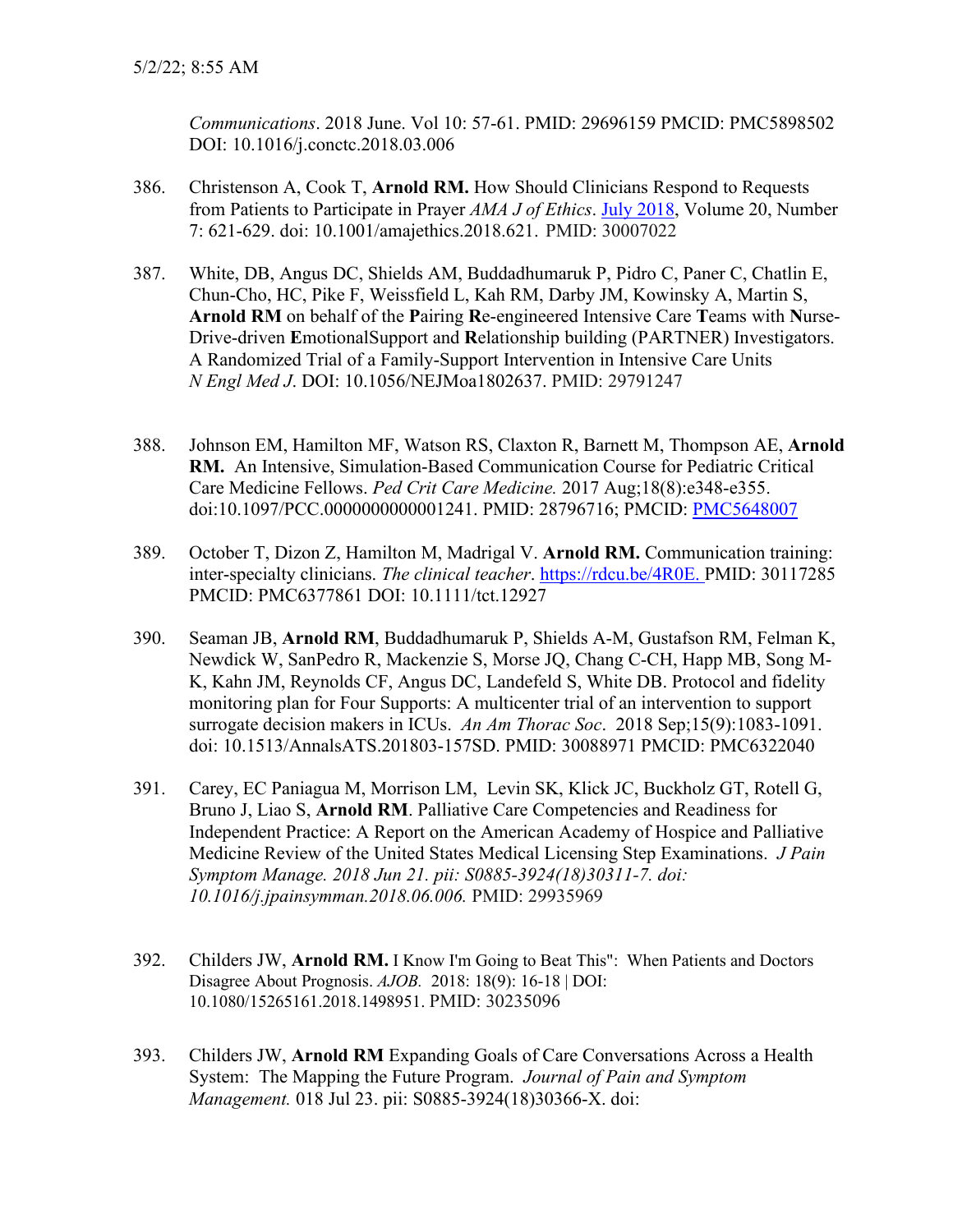10.1016/j.jpainsymman.2018.07.013. PMID: 30048766

- 394. Schell JO, Cohen RA, Green JA, Rubio D, Childers JW, Claxton R, Jeong K, **Arnold RM** NephroTalk: Evaluation of a Palliative Care Communication Curriculum for Nephrology Fellows. *JPSM*, 2018 Aug 14. pii: S0885-3924(18)30399-3. doi: 10.1016/j.jpainsymman.2018.08.002. PMID: 30118758
- 395. Chang JC, Tarr JA, Holland CL, DeGenna NM, Richardson GA, Rodriguez KLm Sheeder J, Kraemer KL, Day NL, Rubio D, Jarlenski M,**Arnold RM**, Beliefs and Attitudes Regarding Prenatal Marijuana Use: Perspectives of Pregnant Women Who Report Use, *Drug and Alcohol Dependence.* 019 Mar 1;196:14-20. doi: 10.1016/j.drugalcdep.2018.11.028. Epub 2019 Jan 11. PMID: 30658220 PMCID: [PMC6756431](http://www.ncbi.nlm.nih.gov/pmc/articles/pmc6756431/)
- 396. Scheunemann LP, Khalil R, Rajagopal PS, **Arnold RM**. Development and Pilot Testing of a Simulation to Study How Physicians Facilitate Surrogate Decision-Making Based on Critically Ill Patients' Values and Preferences. *Journal of Pain and Symptom Management.* 2019;57(2):216-223. PMID: 30408496 PMCID: [PMC6348012 D](http://www.ncbi.nlm.nih.gov/pmc/articles/pmc6348012/)OI: [10.1016/j.jpainsymman.2018.10.513](https://doi.org/10.1016/j.jpainsymman.2018.10.513)
- 397. Podgurski L, Croomp A, Greco C, **Arnold RM,** Claxton RM**.** A Brief Mindfulness-Based Self-Care Curriculum for an Interprofessional Group of Palliative Care Providers. *J Pall Med.* 2019 Jan 9. doi: 10.1089/jpm.2018.0550. PMID: 30625018 DOI: [10.1089/jpm.2018.0550](https://doi.org/10.1089/jpm.2018.0550)
- 398. Hadler R, Goldstein N, Bekelman D, Riegel B, Allen L, **Arnold RM**, Harinstein M, Kavalieratos D. "Why Would I Choose Death?": A Qualitative Study of Patient Understanding of the Roles and Limitations of Cardiac Devices*. J Cardiovasc Nursing* 2018. May/Jun 2019;34(3):275-282. doi: 10.1097/JCN.0000000000000565. PMID: 30789490 PMCID: PMC6527421
- 399. Scheunemann LP, Ernecoff NC, Buddadhumaruk P, Carson SS, Hough CL, Curtis JR, Anderson AG, Steingrub J, Lo B, Matthay M, **Arnold RM**, White DB. Clinician-Family Communication About Patients' Values and Preferences in Intensive Care Units. *JAMA Internal Medicine.* 2019;179(5):676-684. PMID: 30933293 PMCID: [PMC6503570 D](http://www.ncbi.nlm.nih.gov/pmc/articles/pmc6503570/)OI: [10.1001/jamainternmed.2019.0027](https://doi.org/10.1001/jamainternmed.2019.0027)
- 400. Bannon M, Ernecoff NC, Dionne-Odom JN, Zimmermann C, Corbelli J,Klein-Fedyshin M, **Arnold RM**, Schenker Y, Kavalieratos D. Comparison of Palliative Care Interventions for Cancer versus Heart Failure Patients: A Secondary Analysis of a Systematic Review. J Palliat Med. 2019 Feb 14. doi: 10.1089/jpm.2018.0513. PubMed PMID: 30762462.
- 401. Lefkowits C, Bevis K, Carey EC, Sheeder J, **Arnold RM**, Podgurski L. Gynecologic Oncology Providers Endorse Practice-Changing Impact of Communication Skills Training. *Gynecol Oncol*. 2019 Apr 9. pii: S0090-8258(19)30435-4. [https://doi.org/10.1089/jpm.2018.0550.](https://doi.org/10.1089/jpm.2018.0550) PMID: 30979590
- 402. Steinberg A, Callaway CW, **Arnold RM,** Cronberg T, Naito H, Dadon K, Chae MK, Elmer KJ. Prognostication after cardiac arrest: Results of an international, multiprofessional survey. *Resuscitation.*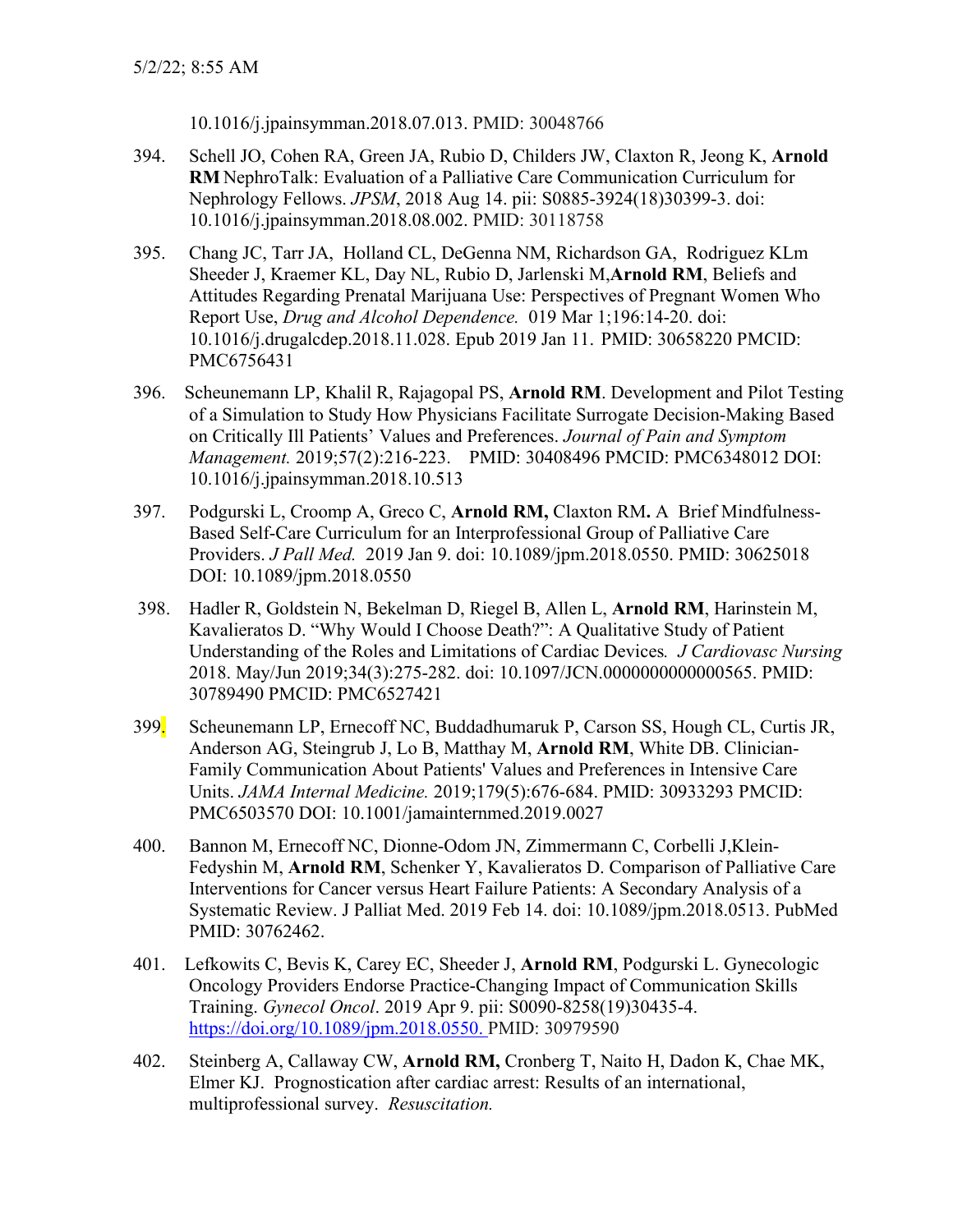[https://doi.org/10.1016/j.resuscitation.2019.03.016.](https://doi.org/10.1016/j.resuscitation.2019.03.016) PMID: 30902688 PMCID: [PMC6504567](http://www.ncbi.nlm.nih.gov/pmc/articles/pmc6504567/) 

- 403. Walter JK, Schall TE, Dewitt AG, Faerber J, Griffis H, Galligan M, Miller V, **Arnold RM**, Feudtner C. Interprofessional Team Member Communication Patterns, Teamwork, and Collaboration in Pre-Family Meeting Huddles in a Pediatric Cardiac Intensive Care Unit." *Journal Pain and Symptom Management: 2019 Jul;58(1):11-18. doi: 10.1016/j.jpainsymman.2019.04.009.* PMID: 31004773 PMCID: PMC6800217
- 404. Walter JK, **Arnold RM**, Curley MAQ, Feudtner C. Teamwork when Conducting Family Meetings: Concepts, Terminology, and the Importance of Team-Team Practices *Journal of Pain and Symptom Management:* 2019 Aug;58(2):336-343. doi: 10.1016/j.jpainsymman.2019.04.030. PMID: 31051202 PMCID: PMC6800049
- 405. Walter JK, Sachs E, Schall TE, Dewitt AG, Miller VA, **Arnold RM**, Feudtner C Interprofessional Teamwork During Family Meetings in the Pediatric Cardiac Intensive Care Unit. In: *J Pain Symptom Manage.* United States: 2019 pii: S0885- 3924(19)30112-5. doi: 10.1016/j.jpainsymman.2019.03.002. PMID: 30876957 PMCID: [PMC6800054](http://www.ncbi.nlm.nih.gov/pmc/articles/pmc6800054/)
- 406. Trandel E, Pilewski J, Dellon E, Moreines L, Yabes J, Jeong K, **Arnold RM**, Kavalieratos D. (In press) Symptom burden and unmet existential needs in adults with cystic fibrosis. *West J Nurs Res. 2019 Jul 3. PMID: 31267835.*
- 407. Garcia CA, Bhatnagar M, Rodenbach R, Chu E, Marks S, Graham-Pardus A, Kriner J, Winfield M, Minnier C, Leahy J, Hanchett S, Baird E, **Arnold RM,** Levinson JE. Standardization of inpatient CPR status discussions and documentation within the Division of Hematology-Oncology at UPMC Shadyside: Results from PDSA Cycles 1 and 2. *J Oncology Practice. [https://ascopubs.org/doi/pdf/10.1200/JOP.18.00416.](https://ascopubs.org/doi/pdf/10.1200/JOP.18.00416)* PMID: 31206337
- 408. Rodenbach R, Kavalieratos D, Tamber A, Tapper C, Resick J, **Arnold R**, Childers J. Coaching palliative care conversations: Evaluating the impact on resident preparedness and goals of care conversations. *J Pall Med.* 2020:23 (2): 220-225. [https://doi.org/10.1089/jpm.2019.0165.](https://doi.org/10.1089/jpm.2019.0165) PMID: 31460823
- 409. Ernecoff NC, Check D, Bannon M, Hanson LC, Dionne-Odom JN, Corbelli J, Klein-Fedyshin M, Schenker Y, Zimmermann C, **Arnold RM**, Kavalieratos D. Comparing specialty and primary palliative care interventions: Analysis of a systematic review. Journal of Palliative Medicine: 2020 Mar;23(3):389-396. doi: 10.1089/jpm.2019.0349. Epub 2019 Oct 23. PMID: 31644399
- 410. [Yuen JK,](https://f1000.com/prime/search/evaluatedpubmed?query=Yuen+JK&queryField=exactAuthor&filterBy=EVALUATED_ARTICLES) [Kelley AS,](https://f1000.com/prime/search/evaluatedpubmed?query=Kelley+AS&queryField=exactAuthor&filterBy=EVALUATED_ARTICLES) [Gelfman LP,](https://f1000.com/prime/search/evaluatedpubmed?query=Gelfman+LP&queryField=exactAuthor&filterBy=EVALUATED_ARTICLES) [Lindenberger EE,](https://f1000.com/prime/search/evaluatedpubmed?query=Lindenberger+EE&queryField=exactAuthor&filterBy=EVALUATED_ARTICLES) [Smith CB,](https://f1000.com/prime/search/evaluatedpubmed?query=Smith+CB&queryField=exactAuthor&filterBy=EVALUATED_ARTICLES) **[Arnold RM](https://f1000.com/prime/search/evaluatedpubmed?query=Arnold+RM&queryField=exactAuthor&filterBy=EVALUATED_ARTICLES)**, [Calton](https://f1000.com/prime/search/evaluatedpubmed?query=Calton+B&queryField=exactAuthor&filterBy=EVALUATED_ARTICLES)  [B,](https://f1000.com/prime/search/evaluatedpubmed?query=Calton+B&queryField=exactAuthor&filterBy=EVALUATED_ARTICLES) [Schell J,](https://f1000.com/prime/search/evaluatedpubmed?query=Schell+J&queryField=exactAuthor&filterBy=EVALUATED_ARTICLES) [Berns SH.](https://f1000.com/prime/search/evaluatedpubmed?query=Berns+SH&queryField=exactAuthor&filterBy=EVALUATED_ARTICLES) Development and Validation of the ACP-CAT for Assessing the Quality of Advance Care Planning Communication. J Pain Symptom Manage. 2019 Sep 11; [https://doi.org/10.1016/j.jpainsymman.2019.09.001.](https://doi.org/10.1016/j.jpainsymman.2019.09.001) PMID: 31520727 PMCID: [PMC7189328](http://www.ncbi.nlm.nih.gov/pmc/articles/pmc7189328/)
- 411. Merlin JS, Young SR, **Arnold R**, Bulls HW, Childers J, Gauthier L, Giannitrapani KF, Kavalieratos D, Schenker Y, Wilson D, Liebschutz J. Managing opioids, including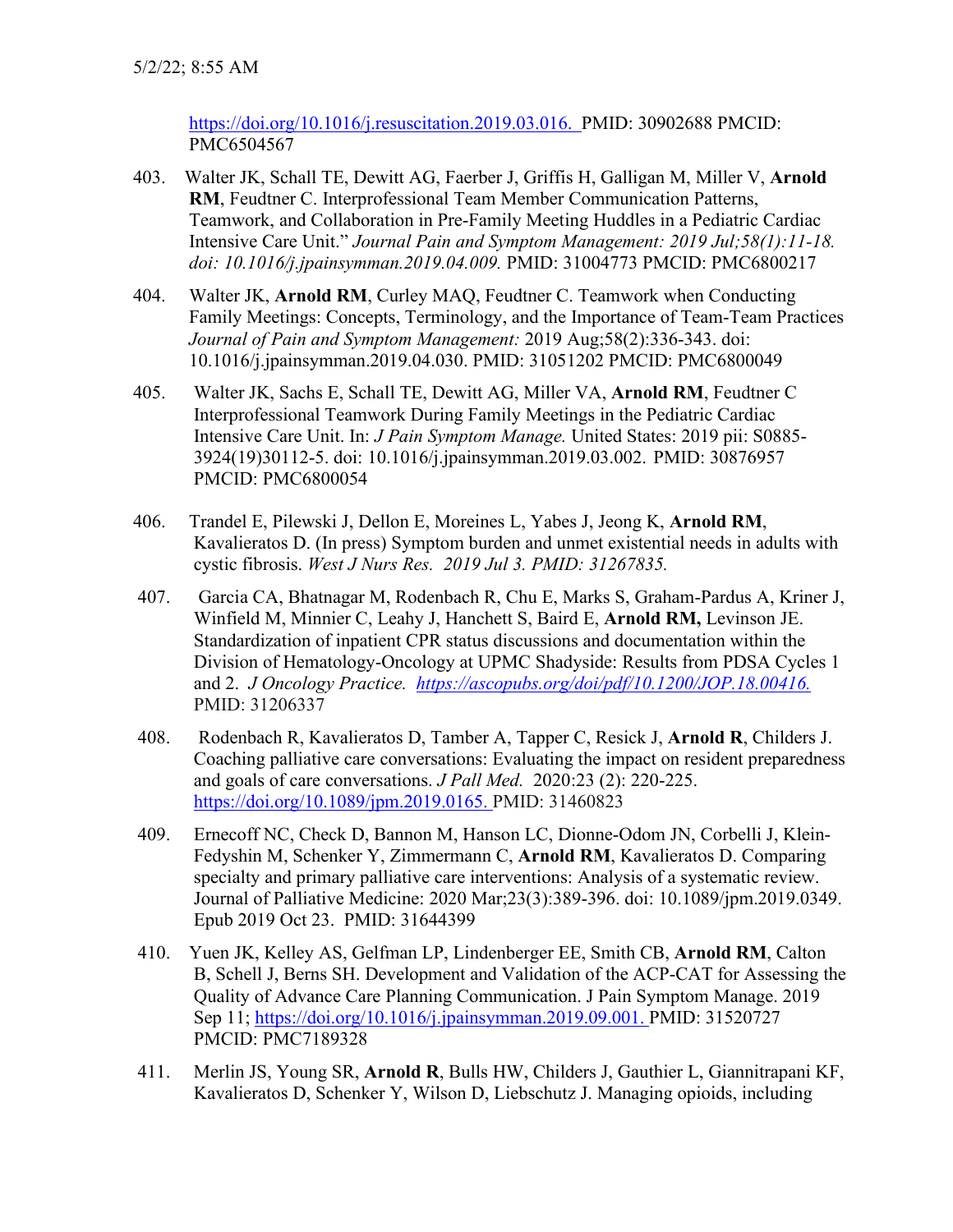misuse and addiction, in patients with serious illness in ambulatory palliative care: a qualitative study. *Am J Hosp Palliat Care*, 2020 Jul;37(7):507-513. doi: 10.1177/1049909119890556. PMID: 31763926.

- 412. Pollak, KI, Gao, X, **Arnold, RM**, Arnett, K, Felton, S, Fairclough, DL, Kutner, JS. Feasibility of using communication coaching to teach palliative care clinicians Motivational Interviewing. *J Pain Sym Mgmt*. 2020 Apr;59(4):787-793. PMID: 31765759
- 413. Vergo M, **Arnold RM.** Learning to discuss resuscitation preferences: As important as learning to resuscitate? *J Pall Med.* [https://doi.org/10.1089/jpm.2019.0620.](https://doi.org/10.1089/jpm.2019.0620) PMID: 31821068
- 414. Trandel ET, Pilewski JM, Dellon EP, Jeong K, Yabes JG, Moreines LT, **Arnold RM**, Hoydich ZP, Kavalieratos D. Prevalence of unmet palliative care needs in adults with cystic fibrosis. *Journal of Cystic Fibrosis*. 2020 May;19(3):394-401. doi: 10.1016/j.jcf.2019.11.010. PMID: 31862306
- 415. Hadler R, Curtis BR, Ikejiani DZ, Bekelman DB, Harinstein ME, Bakitas MA, Hess R, **Arnold RM**, Kavalieratos D. "I'd have to basically be on my deathbed": Heart failure patients' preferences for and perceptions of palliative care. *Journal of Palliative Medicine.* **:**9 Jun 202[0https://doi.org/10.1089/jpm.2019.0451](https://doi.org/10.1089/jpm.2019.0451)
- 416. Suen AO, Butler RA, **Arnold R**, Myers B, Witteman HO, Cox CE, Argenas A, Buddadhumaruk P, Bursic A, Ernecoff NC, Shields AM, Tan DK, White DB. Developing the Family Support Tool: an Interactive, Web-based Tool to Help Families Navigate the Complexities of Surrogate Decision Making in ICUs. *Journal of Critical Care*. 2020 Apr;56:132-139. doi: 10.1016/j.jcrc.2019.12.002. PMID: 31896447
- 417. Lincoln T, Shields AM, Buddadhumaruk P, Chang CC, Pike F, Chen H, Brown E, Kozar V, Pidro C, Kahn JM, Darby JM, Martin S, Angus DC**, Arnold RM**, White DB. Protocol for a Randomized Trial of an Interprofessional Team-delivered Intervention to Support Surrogate Decision Makers in ICUs. *BMJ Open*. 2020 Mar 29;10(3):e033521. doi: 10.1136/bmjopen-2019-033521. PMID: 32229520 PMCID: PMC7170558
- 418. Halpern SD, Small DS, Troxel AB, Cooney E, Bayes B, Chowdhury M, Tomko HE, Angus DC, Arnold RM, Loewenstein G, Volpp KG, White DB, Bryce CL. Default Options in Advance Directives on Hospital-Free Days and Care Choices Among Seriously Ill Patients: A Randomized Clinical Trial. *JAMA Network Open* 2020; 3(3): e201742. PMID: 32227179 PMCID: [PMC7315782](http://www.ncbi.nlm.nih.gov/pmc/articles/pmc7315782/)
- 419. Back AL, Tulsky J, **Arnold RM.** Communication in the time of COVID. *Annals of Int Med. [Epub ahead of print 2 April 2020]. doi:<https://doi.org/10.7326/M20-1376>*
- 420. Cohen MG, Althouse AD, **Arnold RM**, Bulls HW, White D, Chu E, Rosenzweig M, Smith K, Schenkder Y*.* Is Advance Care Planning Associated with Decreased Hope in Advanced Cancer? *Journal of Clinical Oncology, Oncology Practice*. 2020: OP-20. DOI https://doi.org/10. 1200/OP.20.00039 . PMID: 32530807 PMCID: PMC8258003
- 421. Knoepke C, Chaussee E, Matlock D, Thompson J, McIlvennan C, Ambardekar A,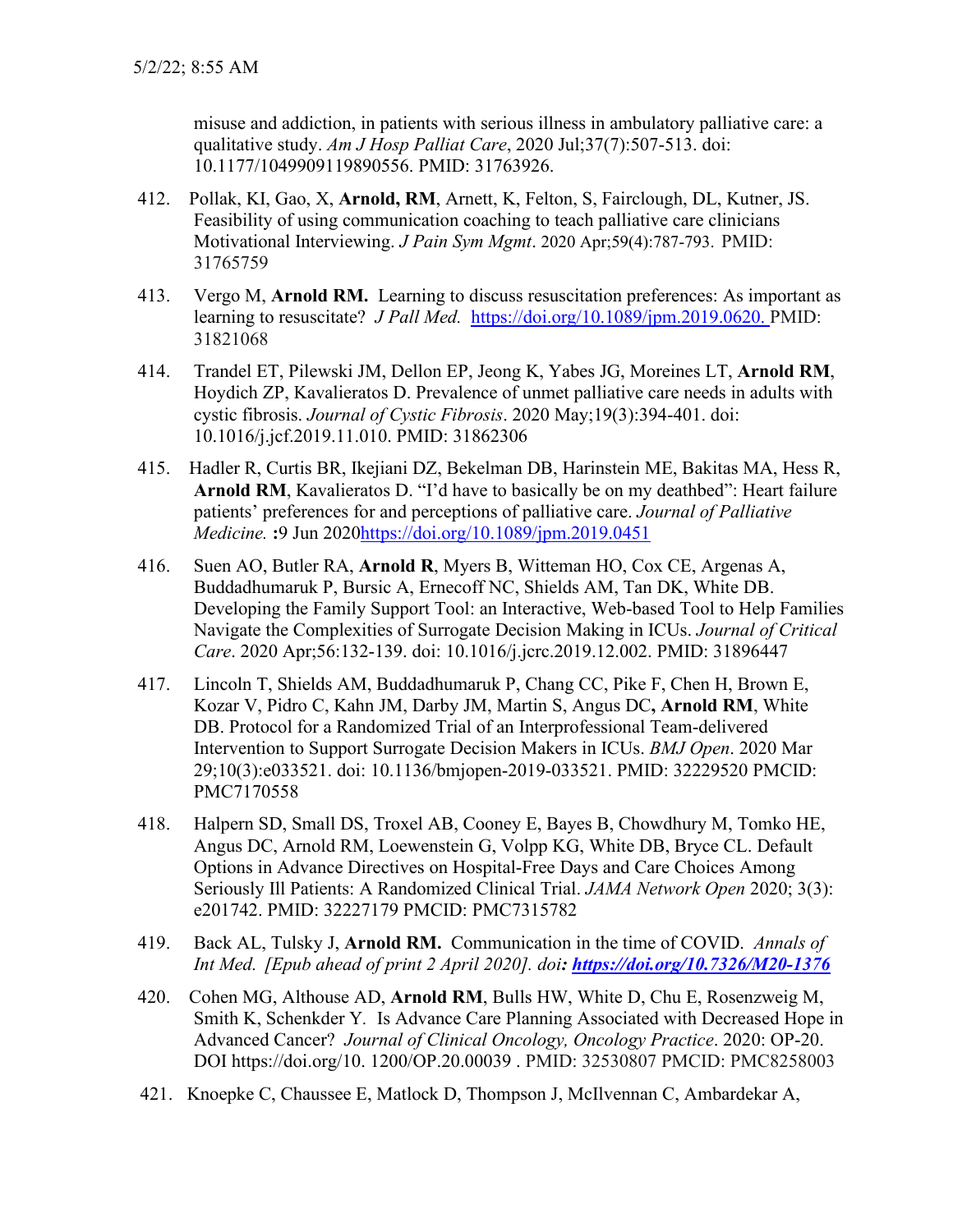Schaffer E, Khazanie P, Scherer L, **Arnold, RM**, Allen L. Changes Over Time in Patient Values and Treatment Preferences Regarding Aggressive Therapies: Insights from the DECIDE-LVAD Trial. *Med Dec Making. [https://doi.org/10.1177/0272989X211028234.](https://doi.org/10.1177%2F0272989X211028234)* PMID: 34296623

- 422. Boss RD, Hirschfeld R, Barone, S, Johnson E, **Arnold RM**. Pediatric Chronic Critical Illness: Training teams to address the communication challenges of patients with repeated and prolonged hospitalizations. *J Pain and Symp Manag.* 2020 Nov;60(5):959-967. doi: 10.1016/j.jpainsymman.2020.06.005. PMID: 32540469
- 423. Resick J, **Arnold RM,** Sudore R, Farrell D, Belin S, Althouse A, Park SY, Ferrell B, Hammes B, Chu E, White DB, Rak KJ, Schenker Y. Patient-centered and efficacious advance care planning in cancer: protocol and key design considerations for the PEACe-compare trial. *Contemp Clin Trials. 2020 Jul 31 [Epub ahead of print]. [https://doi.org/10.1016/j.cct.2020.106071.](https://doi.org/10.1016/j.cct.2020.106071)* PMID: 32739493 PMCID: PMC7510772
- 424.Tsan M, Ling B, Freske U, Zickmund S, Stone R, Sonel A, **Arnold RM,** Fine M, Hall D. Assessing the quality and performance of institutional review boards: levels of initial reviews. *J Emp Research on Hum Res Ethics.*  [https://doi.org/10.1177/1556264620956795.](https://doi.org/10.1177/1556264620956795) PMID: 32917103
- 425. October T, Schell J, **Arnold RM.** There is no I in Team: Building health care teams for goals of care conversations. *J Pall Med.* 2020: 23(8): 1002-3. PMID: 32790569
- 426. Rodenbach RA, Althouse AD, Schenker Y, Smith TJ, Chu E, White DB, Bakitas M, **Arnold RM**. Relationships between advanced cancer patients' worry about dying and illness understanding, treatment preferences, and advance care planning. *Journal of Pain and Symptom Management*. https://doi.org/10.1016/j.jpainsymman.2020.09.004 PMID: 32926962 PMCID: PMC7952460
- 427. Resick JM, Sefcik C, **Arnold RM**, LeBlanc TW, Bakitas M, Rosenzweig MQ, Smith TJ, Dorritie KA, Sehga A, Im A, Folino R, Tarr N, Bress D, Schenker Y. [Primary](https://www.liebertpub.com/doi/full/10.1089/jpm.2020.0407)  [Palliative Care for Patients with Advanced Hematologic](https://www.liebertpub.com/doi/full/10.1089/jpm.2020.0407) Malignancies: A Pilot Trial of [the SHARE Intervention.](https://www.liebertpub.com/doi/full/10.1089/jpm.2020.0407) *J Pall Med.* 2020: 23(6): 816-19. [https://doi.org/10.1089/jpm.2020.0407.](https://doi.org/10.1089/jpm.2020.0407) PMID: 33074775
- 428. Childers JW, White D, **Arnold RM.** Has Anything Changed Since Then?" A framework to incorporate prior goals of care conversations into decision making for acutely ill patients. *J Pain and Symp Manag. 2020.*  [https://www.jpsmjournal.com/article/S0885-3924\(20\)30859-9/fulltext.](https://urldefense.com/v3/__https:/www.jpsmjournal.com/article/S0885-3924(20)30859-9/fulltext__;!!NHLzug!cisi5rVdmiuE7Gr3oeeJY548z5ipCu23XonBkY5EthX3riZNlKPCVcoYx6oHtR1u$) PMID: 33152442
- 429. Kennedy NR, Steinberg A, **Arnold RM**, Doshi AA, White DB, DeLair W, Nigra K, Elmer J. Perspectives on telephone and video communication in the ICU during COVID-19. *Ann Am Thorac Soc.* 2021: 18 (5):838-47. PMID: 33181033 PMCID: [PMC8086546](http://www.ncbi.nlm.nih.gov/pmc/articles/pmc8086546/)
- 430. Morrison LJ, Periyakoil VS, **Arnold RM,** Chittenden Ev, Sanchez-Reilly S, Carey EC. Launching the Next Steps to Improve Hospice and Palliative Medicine Fellow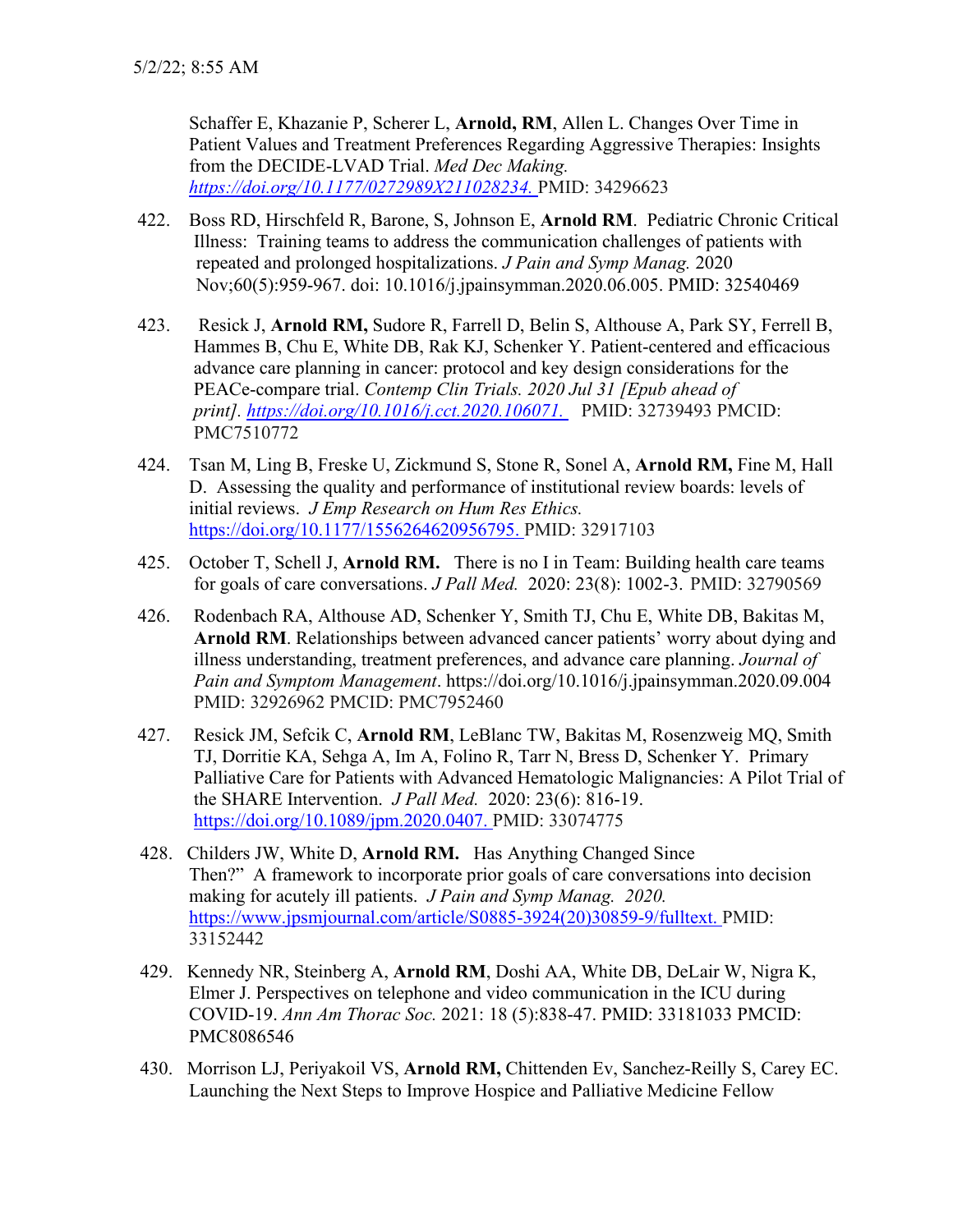Performance Assessment: A Look Back To the Initial Toolkit of Assessment Methods. *J Pain and Symp Manag. DOI[:https://doi.org/10.1016/j.jpainsymman.2020.10.014.](https://doi.org/10.1016/j.jpainsymman.2020.10.014)*  PMID: 33091584 PMCID: [PMC7569474](http://www.ncbi.nlm.nih.gov/pmc/articles/pmc7569474/)

- 431. Bell LF, Livingston J, **Arnold RM,** Schenker Y, Kelsey RC, Ivonye C, October T. Lack of exposure to palliative care training for black residents: A study of schools with highest and lowest percentage of black enrollments. *J Pall and Symp Manag.*  [https://authors.elsevier.com/a/1cB1s39K9yimRz.](https://urldefense.com/v3/__https:/nam12.safelinks.protection.outlook.com/?url=https*3A*2F*2Fauthors.elsevier.com*2Fa*2F1cB1s39K9yimRz&data=04*7C01*7Clfb8*40pitt.edu*7C79c039ef1ddf44cc2ee108d897d4f323*7C9ef9f489e0a04eeb87cc3a526112fd0d*7C1*7C1*7C637426288157599901*7CUnknown*7CTWFpbGZsb3d8eyJWIjoiMC4wLjAwMDAiLCJQIjoiV2luMzIiLCJBTiI6Ik1haWwiLCJXVCI6Mn0*3D*7C1000&sdata=wK14o4EfS0cPJCt7TDJmYTyyU*2F4pGKTZ*2Bneq05hQY7w*3D&reserved=0__;JSUlJSUlJSUlJSUlJSUlJSUlJSU!!NHLzug!Y5aGo7xzdemQ8f34TZcjqNqI4WjTcwDpj5cdgopOpfyxPPiPIJ7FvhNs2DTZByZC$) PMID: 33189856
- 432. Rosenzweig, MQ., Althouse, AD., Sabik, L., **Arnold, R**., Chu, E., Smith, T., Smith, K., White, D., Schenker, Y. The Association Between Area Deprivation Index and Patient Reported Outcomes in Patients with Advanced Cancer. *Heatlh Equity.* PMID: 33564735 PMCID: [PMC7868579](http://www.ncbi.nlm.nih.gov/pmc/articles/pmc7868579/)
- 433. Suen AO, Butler RA, **Arnold RM**, Myers B, Witteman HO, Cox CE, McComb JG, Buddadhumaruk P, Shields AM, Morse N, Argenas A, White DB. A pilot randomized trial of an interactive web-based tool to support surrogate decision-makers in the ICU. *Ann Am Thorac Soc*. PMID: 33326348
- 434. Cohen R, Bursic A, Chan E, Norman MK, **Arnold RM**, Schell J. NephroTalk Multimodal Conservative Care Curriculum for Nephrology Fellows. *CJASN*. doi: https://doi.org/10.2215/CJN.11770720 . PMID: 33579742 PMCID: PMC8216616
- 435. Ketterer B, Childers J, **Arnold RM**. An Innovative Application of Online Learning for Hospice Education in Medicine Trainees. *J Pall Med.* 2021: 24(6): 919-23. [https://www.liebertpub.com/doi/abs/10.1089/jpm.2020.0746.](https://www.liebertpub.com/doi/abs/10.1089/jpm.2020.0746) PMID: 33646055
- 436. Witteman HO, Ndjaboue R, Vaisson G, Chipenda Dansokho S, Arnold RM, Bridges JFP, Comeau S, Fagerlin A, Gavaruzzi T, Marcoux M, Pieterse A, Pignone M, Provencher T, Racine C, Regier D, Rochefort-Brihay C, Thokala P, Weernink M, White DB, Wills CE, Jansen J. Clarifying Values: An Updated and Expanded Systematic Review and Meta-Analysis. Preprint available: [medrxiv.org/content/10.1101/2021.01.21.21250270v1](https://urldefense.com/v3/__http:/medrxiv.org/content/10.1101/2021.01.21.21250270v1__;!!NHLzug!f82lZ3URnKgrZur3bXQVHvX5DNVePqg2BixOg4bl_RrIEb_v8_oL9_Qere018vXf$) (Submitted)
- 437. Thomas T, Althouse A, Sigler L, **Arnold RM,** Chu E, White DB, Rosenzweig M, Smith K, Smith TJ, Schenker Y. Stronger Therapeutic Alliance is Associated with Better Quality of Life among Patients with Advanced Cancer . *Psycho-oncology. In press.* PMID: 33547717
- 438. Ernecoff NC, Bilderback A, Bellon J, **Arnold RM,** Boninger M, Kavalieratos D. Associations between reason for inpatient palliative care consultation, timing, and cost savings. *J Pall Med.* 23 Mar 202[1https://doi.org/10.1089/jpm.2020.0636.](https://doi.org/10.1089/jpm.2020.0636) PMID: 33761279. 24;20: 1525-38
- 439. Wolfe A, **Arnold RM,** October T. Putting Prognosis First: A Pilot Study to Develop and Test an ICU Team Pre-meeting Training Program. *ATS Scholar.* In press.
- 440. Callahan ME, Brant EB, Mohan D, Norman MK, **Arnold RM**, White DB. Leveraging Technology to Overcome the "Scalability Problem" in Communication Skills Training Courses. ATS Scholar. 2021 Aug [https://doi.org/10.34197/ats-scholar.2020-0164PS.](https://urldefense.com/v3/__https:/doi.org/10.34197/ats-scholar.2020-0164PS__;!!NHLzug!YywbWiFVIdmIjNYoL18Y0XjgfM5LUGG92dVKDsIP13JIesKYmnSaoG8MUbugK4Is$)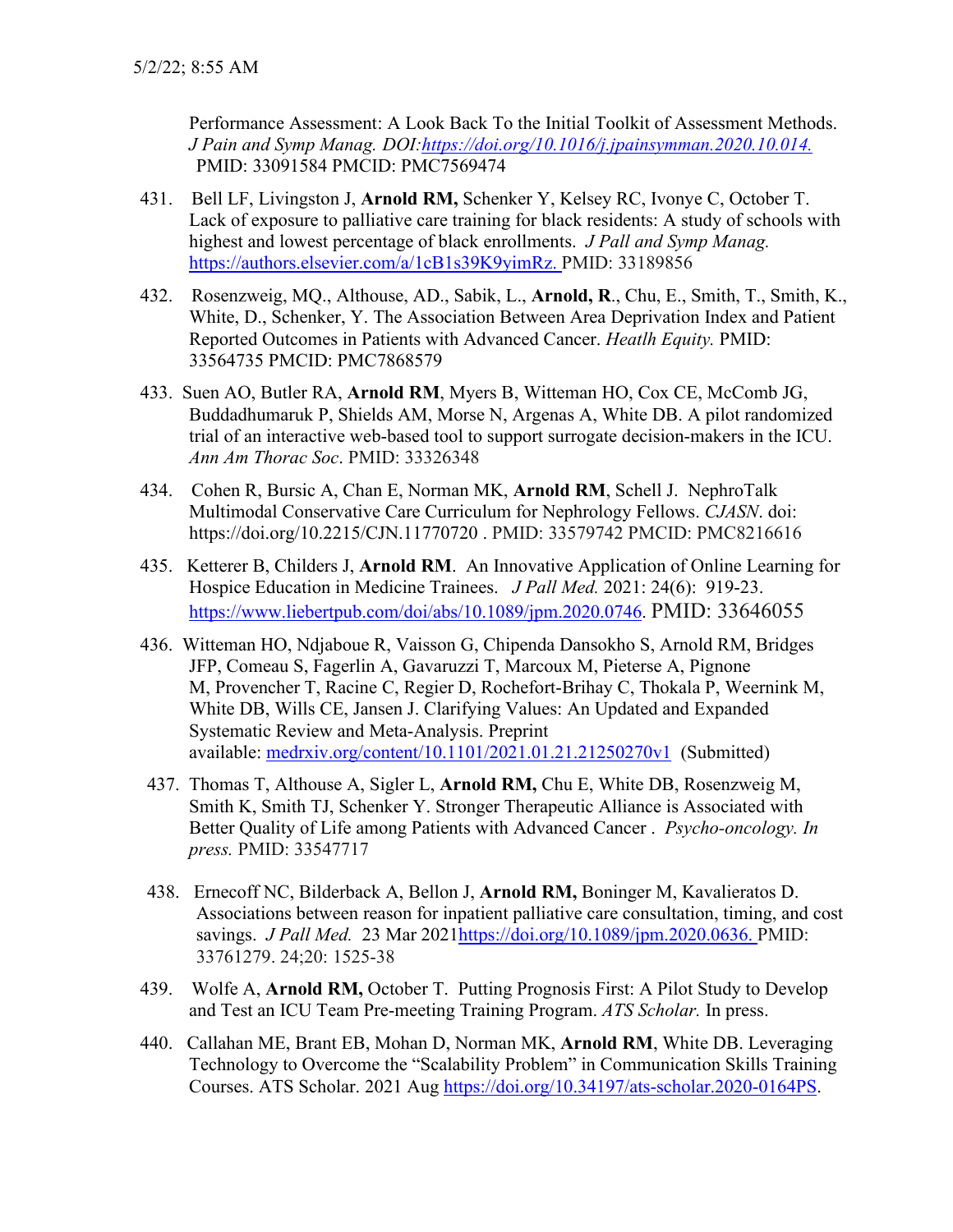- 441. Caroline King C, **Arnold RM,** Dao E, Kapo J, Liebschutz J, Meier DE, Pace J, Ritchie C, Khodyakov D, Merlin J. Consensus-based approaches to managing opioids, including opioid misuse and addiction, for patients with serious illness: protocol for a modified Delphi process to generate guidance. *BMJ Open. [http://bmjopen.bmj.com/cgi/content/full/bmjopen-2020-045402.](http://bmjopen.bmj.com/cgi/content/full/bmjopen-2020-045402)* PMID: 34011593 PMCID: [PMC8137210](http://www.ncbi.nlm.nih.gov/pmc/articles/pmc8137210/)
- 442. Ernecoff NC, Altieri-Dunn S, Bilderback A, Wilson CL, Saxon S, Ahuja Yende N, **Arnold RM**, Boninger M. Evaluation of a Home-Based, Nurse Practitioner-Led Advanced Illness Care Program. *The Journal of Post-Acute and Long-Term Medicine. In press*. 2021 Jun 8;S1525-8610(21)00477-1. doi: 10.1016/j.jamda.2021.05.013. PMID: 34115993
- 443. Childers JC, **Arnold RM.** "She's not ready to give up yet!": When a Family Member Overrides the Patient's Medical Decisions Journal of Pain and Symptom Management. *J Pall Symp Manag.* 2021 Jun 9;S0885-3924(21)00375-4. doi: 10.1016/j.jpainsymman.2021.06.002. Online ahead of print. PMID: 34118368
- 444.Knoepke, CE, Chaussee EL, Matlock DD, Thompson JS, McIlvennan CK, Ambardekar AV, Schaffer E, Khazanie, P, Scherer L, **Arnold RM**, Allen LE. Stability of Patient Values and Treatment Preferences in the Face of Invasive Therapies for Life-Threatening Illness: Insights from the DECIDE-LVAD Trial. *Med Dec Making.* In press.
- 445. Bushunow V, Alamgir L, **Arnold RM,** Bell LF, Ivonye C, Johnson M, Kelsey R, Larbi D, Schenker Y. Palliative Care Attitudes and Experiences among Resident Physicians at Historically Black Colleges and Universities. *J Pain Symp Management.* 2021 Jul 14;S0885-3924(21)00432-2. doi:10.1016/j.jpainsymman.2021.07.005.PMID: 34273523
- 446. Pruskowski JA,Kane-Gill SL, Kavalieratos D, Wilson BK, **Arnold RM**. Handler SM. Feasibility of an academic detailing intervention to support deprescribing in the nursing home. *J Am Med Dir Assoc.* 2021 Jul 27:S1525-8610(21)00596-X. doi: 10.1016/j.jamda.2021.06.025. Epub ahead of print. PMID: 34324872*.*
- 447. Rosenberg AR**, Arnold RM**, Shenker Y. Holding Hope for Patients with Serious Illness. *JAMA*, 2021. Published online September 16, 2021. doi:10.1001/jama.2021.14802. 2021: 326: (13): 1259-60.
- 448. Morrison RS, Meier DE, **Arnold RM.** What's wrong with advance care planning. *JAMA.*  Published online October 8, 2021. doi:10.1001/jama.2021.16430
- 449*.* Cohen MG, Althouse AD, **Arnold RM,** Bulls HW, White D, Chu E, Rosenzweig M, Smith K, Schenker YL Hope and Advance Care Planning in Advanced Cancer: Is there a Relationship? *Cancer*.2001: **<https://doi.org/10.1002/cncr.34034>**
- 450.Schenker Y, Althouse AD, Rosenzweig M, White DB, Chu E, Smith KJ, Resick JM, Belin S, Young-Park, S, Smith TJ, Bakitas MA*, Arnold RM.* Effect of an Oncology Nurse–Led Primary Palliative Care Intervention on Patients With Advanced CancerThe CONNECT Cluster Randomized Clinical Trial. *JAMA Intern Med.* Published online September 13, 2021. doi:10.1001/jamainternmed.2021.5185.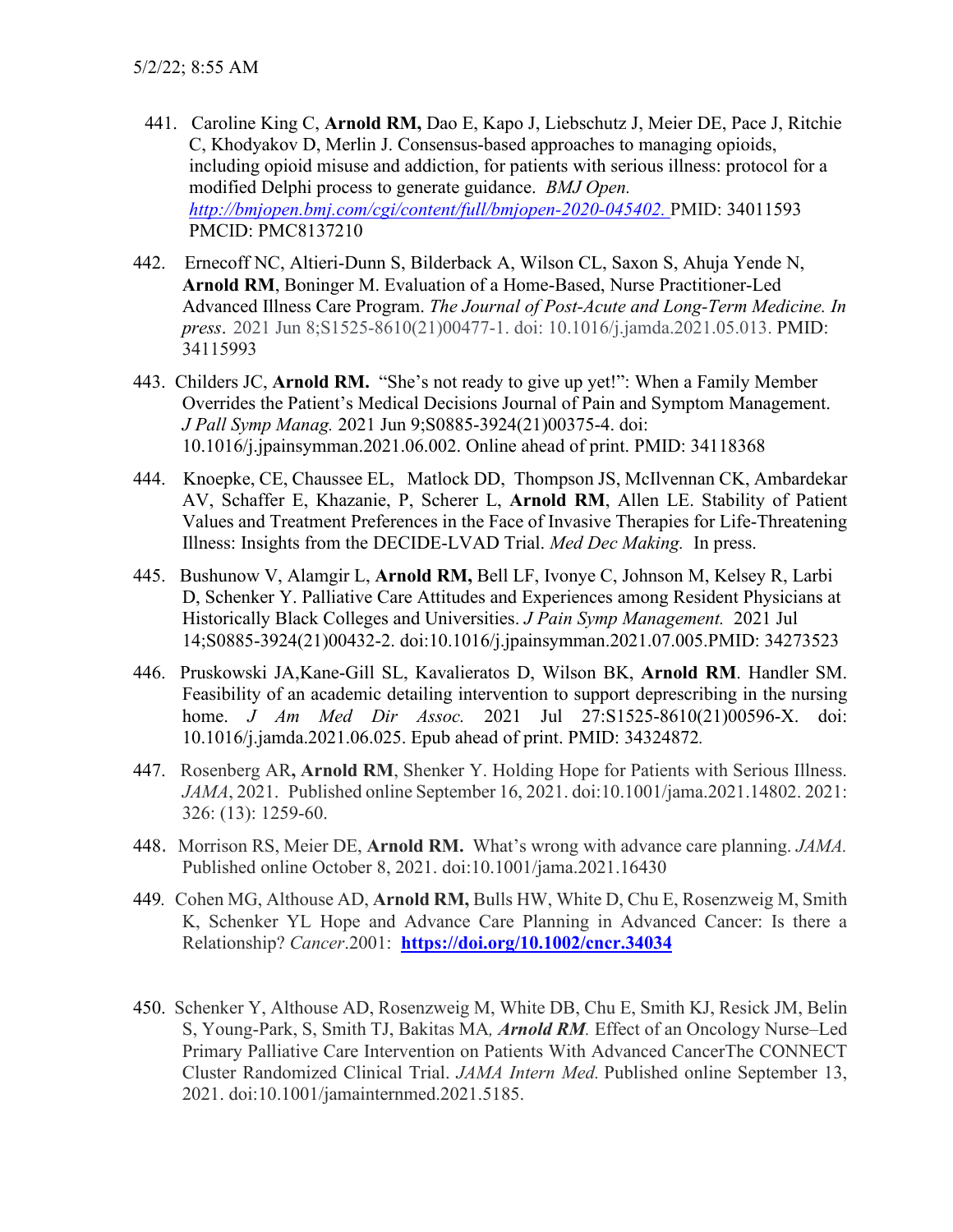- 451. Chiarchiaro J, **Arnold RM**, Ernecoff NC, Claxton R, Childres JW, Schell JO. Serious Illness Comunicatoin Skills Traning During a Global Pandemic. *ATS Scholar*. 2021 (inpress)
- 452. Cook T, **Arnold RM,** Jeong K, Childers J. Opinion and Special Article: Next Steps in Palliative Care Education for Neurology Residents. *Neurology.*  https://doi.org/10.1212/WNL.0000000000012911
- 453. Seaman JB, Rak KJ, Carpenter AK, **Arnold RM**, & White DB. ICU clinicians' perspectives on achieving proactive, interprofessional family meetings: Barriers, facilitators, and intervention ideas *Am J Crit Care* doi:https://doi.org/10.4037/ajcc2022719.
- 454. Gautier WC, Abaye M, Dev S, Seaman JB, Butler RA, Norman MK, **Arnold RM,** Witteman HO, Cook TE, Mohan D, & White DB. Developing and User Testing a Scalable Web- and Videoconference-based Training Platform to Improve Clinicians' Serious Illness Communication Skills. *Am J Crit Care* (in press).
- 455. Merlin JS, Khodyakov D, **Arnold RM**, Bulls HW, Dao E, Kapo J, King C, Meier D, Paice J, Ritchie CS, Liebschutz JM. Expert panel consensus on management of advanced cancer-related pain in individuals with opioid use disorder*. JAMA Netw Open*, PMID: 34962565. DOI: [10.1001/jamanetworkopen.2021.39968](https://doi.org/10.1001/jamanetworkopen.2021.39968)
- 456. Sigler, LE, Althouse AD, Thomas TH, **Arnold RM**, White D, Smith TJ, Chu E, Rosenzweig M, Smith KJ, Schenker Y. Effects of an Oncology Nurse-Led, Primary Palliative Care Intervention (CONNECT) on Illness Expectations Among Patients With Advanced Cancer. *JCO Oncology Practice*. 2021 doi: 10.1200/OP.21.00573
- 457. Vergo MT, Klassen-Landis M, Li Z, Jiang M, **Arnold RM**. Getting Creative: Pilot Study of a Coached Writing Intervention in Patients with Advanced Cancer at a Rural Academic Medical Center. *J Palliat Med*. (in press).
- 458. Steinberg A, Grayek E, **Arnold RM**, Callaway C, Fischhoff B, Krishnamurti T, Mohan D, White DB, Elmer J. Physicians' cognitive approach to prognostication after cardiac arrest. *Resuscitation.* In Press
- 459. Weill SR, Layden AJ, Nabozny MJ, Leahy J, Claxton R, Zelenski AB, Zimmermann C, Childers J, **Arnold RM**, Hall DE. Applying VitalTalk<sup>TM</sup> techniques to Best Case/Worst Case training to increase scalability and improve surgeon confidence in shared decisionmaking. *J Surg Educ*. (in press)
- 460. Mroz EL, McDarby M, **Arnold RM,** Bylund CL, Kutner JS, Pollak KI. Empathic Communication in Specialty Palliative Care Encounters: An Analysis of Opportunities and Responses. *J of Palliative Medicine* 202[2https://doi.org/10.1089/jpm.2021.0664](https://doi.org/10.1089/jpm.2021.0664)
- 461. Andersen SK, Grace V, Butler RA, Brown EHP, Maloney D, Khalid S, Oanesa R, Yun J, Pidro C, Davis VN, Resick J, Richardson A, Rak K, Barnes J, Bezak KB, Thurston A, Reitschuler-Cross E, King LA, Barbash I, Al-Khafaji A, Brant E, Bishop J, McComb J, Chang C, Seaman J, Temel JS, Angus DC, **Arnold RM**, Schenker Y, White DB. ProPACC: Protocol for a Trial of Integrated Specialty Palliative Care for Critically Ill Older Adults. *Journal of Pain and Symptom Management.* In press.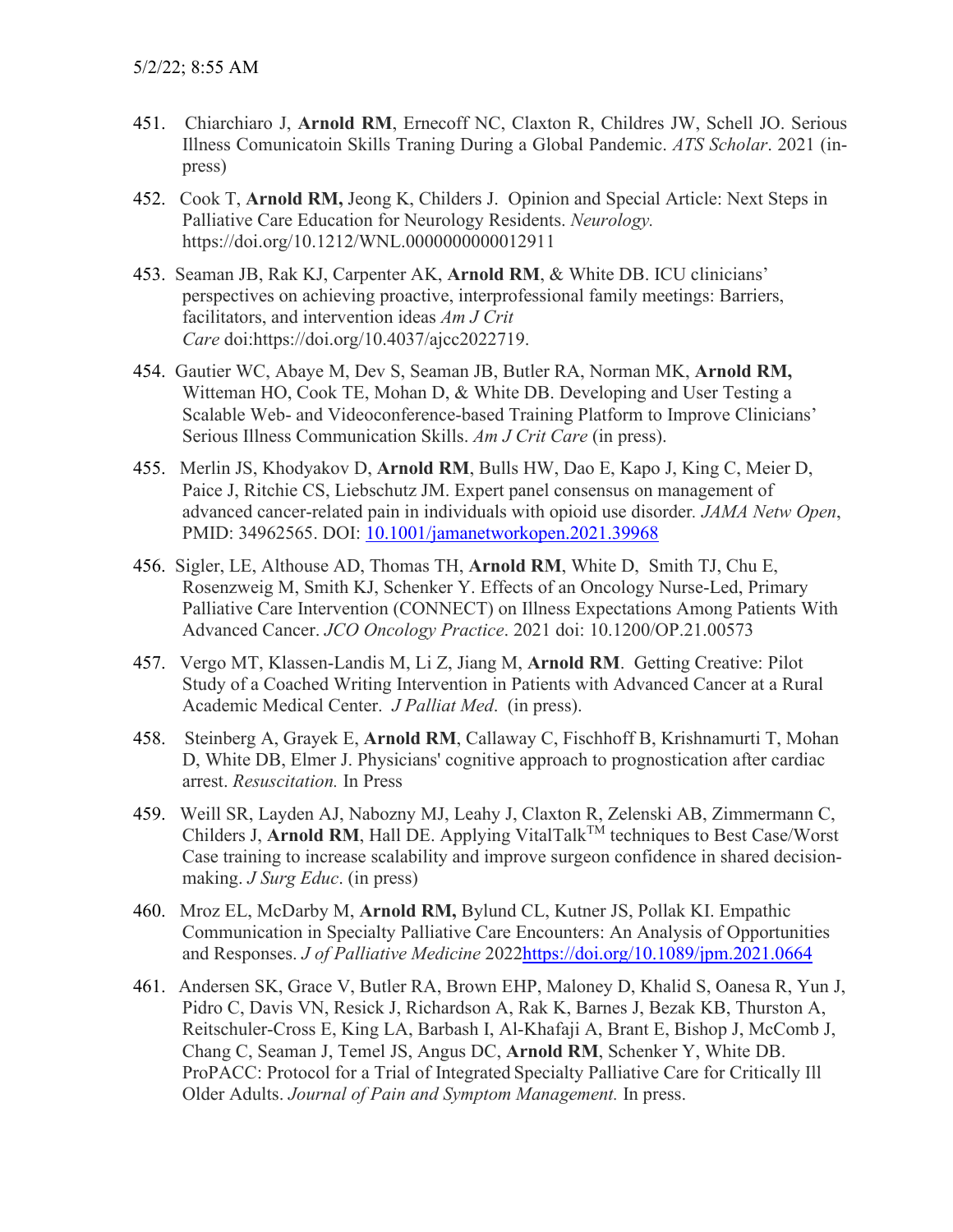- 462. Trandel ET, Lowers J, Bannon M, Moreines L, Dellon EP, White P, Cross SH, Quest TE, Lagnese K, Krishnamurti T, **Arnold RM**, Harrison KL, Patzer RE, Wang L, Zarrabi AJ, Kavalieratos D. Barriers of acceptance to hospice care: a randomized vignette-based experiment. *J Gen Intern Med*. In press.
- 463. Periyakoil VS, von Gunten CF, **Arnold RM,** Hickman S, Morrison S, Sudore, R. Caugt in a loop with Advance care Plannign and Advance Directives: How to move forward. *J Pall Med.* 2022: 25 (3): 355-360.
- 464. Sands R, Das A, **Arnold RM.** The impact of virtual interviews on recruitment in hospice and palliative medicine fellowship training. *J Pain Symp Management. [https://authors.elsevier.com/a/1eiiC39K9ylQnO](https://urldefense.com/v3/__https:/authors.elsevier.com/a/1eiiC39K9ylQnO__;!!NHLzug!ZrZo_PNJCSGmr3UTbrtqWYe9x9LY4lTn_8YeOFnVQx48zVhrzEe__kikxWlS-mY$)*
- 465.Walter JK, Hill D, Drust WA, Lisanti AJ, DeWitt AG, Seelhorst A, Hasiuk ML, **Arnold R**, Feudtner C. In press. "Intervention Codesign in the Pediatric Cardiac Intensive Care Unit to Improve Family" *J Pain Symp Management.* In press
- 466. Baggett ND, Schulz K, Buffington A, Marka N, Hanlon BM, Zimmermann C, Tucholka J, Fox D, Clapp JT, **Arnold RM,** Schwarze ML**.** . Surgeon Use of Shared Decisionmaking for Older Adults Considering Major Surgery: A Secondary Analysis of a Randomized Clinical Trial. *JAMA Surg.* Published online March 23, 2022. doi:10.1001/jamasurg.2022.0290
- 467. Mroz, E. L., McDarby, M., **Arnold, RM**., Bylund, C., Kutner, J., Pollak, K. (in press). Empathic communication in specialty palliative care encounters: An analysis of opportunities and responses. *Journal of Palliative Medicine*. In press.
- 468. Wolfe AHJ, Hind PS, **Arnold RM**, Soghier L, Tompkins R. Vulnerability of Inexperience: A Qualitative Exploration of Physician Grief and Coping after Impactful Pediatric Patient Deaths. *Journal of Palliative Medicine*. 2022. **Published Online:**25 Mar 202[2https://doi.org/10.1089/jpm.2022.0050](https://doi.org/10.1089/jpm.2022.0050)
- 469. Butler RA, White DB, **Arnold RM**, Cook T, Klein-Fedyshin M, Mohan D, Seaman JB. Delphi-endorsed communication skills clinicians need to care for incapacitated hospitalized patients. *ATS Scholar*. In press.

## **REVIEWS, INVITED PUBLISHED PAPERS, PROCEEDINGS OF CONFERENCE AND SYMPOSIA, MONOGRAPHS, AND BOOK CHAPTERS:**

1. **Arnold RM**, Forrow L. MD group continues to work to end arms race. ACP Observer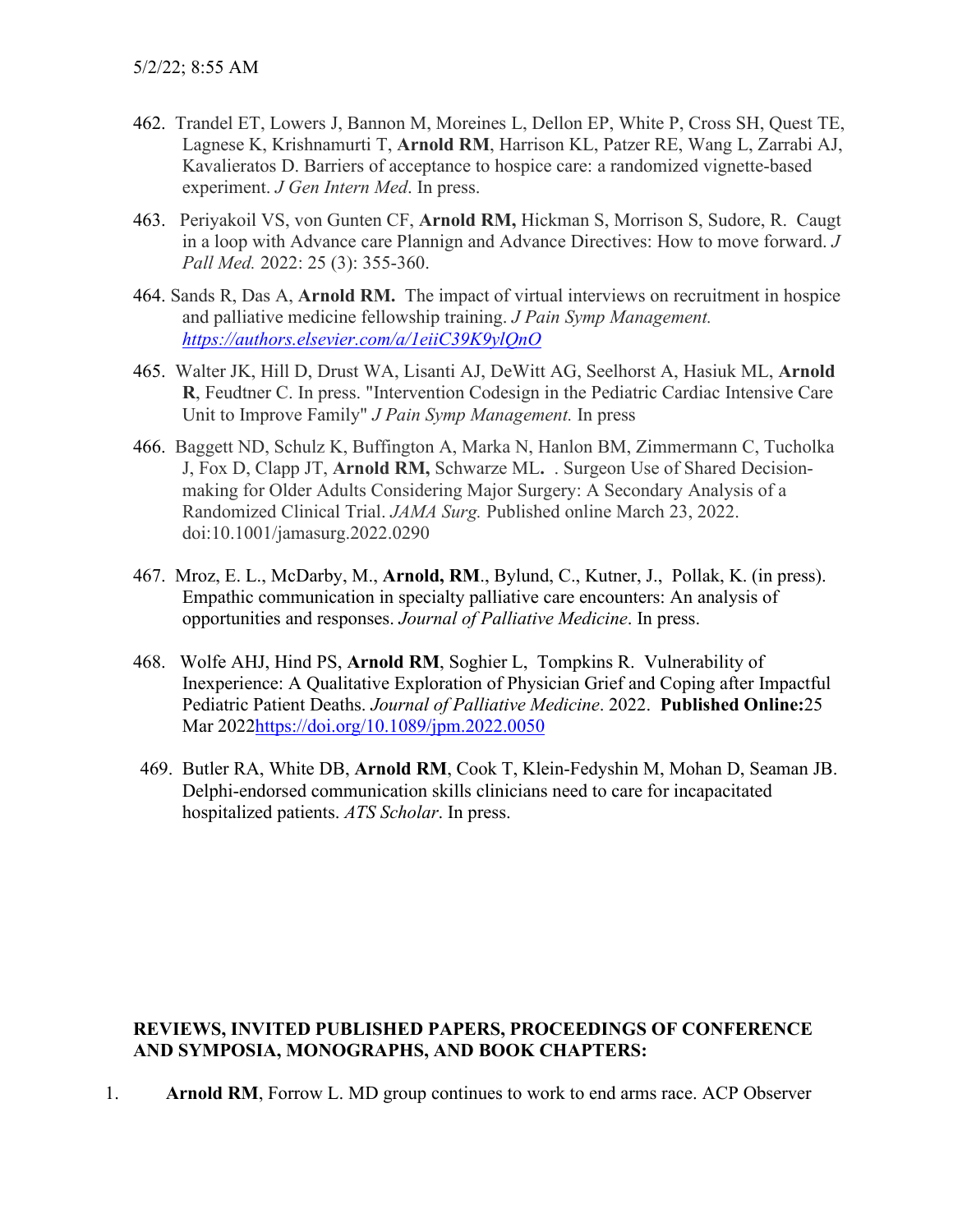1986; May:16-18.

- 2. **Arnold RM**. Review of Jonsen A, Seigler M, Winslade W. and Napadano R. Clinical ethics values in medical practice. Ann Intern Med 1986; 105(6):988.
- 3. Forrow L, **Arnold RM**. A model program in medical ethics. Medical Encounters 1987; 4:7.
- 4. **Arnold RM**, Smith M. Medicine: Business or profession A review of Gray B. (Ed.) For profit enterprise in health care. Medical Humanities Review 1987; 1:40-2.
- 5. Forrow L, **Arnold RM**. Ethics and preparation for nuclear attack: A review of British Medical Association's Nuclear attacks, ethics and casualty selection. Medical Humanities Review 1988; 3(1):90-95.
- 6. **Arnold RM**. Review of Elliot Mishler's, The discourse of medicine: Dialectics of medical interviews. Lang Soc 1989; 18:116-21. Reprinted with revisions Medical Encounter, 1988;  $4:4-5.$
- 7. Lidz C, **Arnold RM.** Institutional constraints on autonomy. Generations 1990; 14 (supp):65-68. PMID: 11651075
- 8. **Arnold RM**, Forrow L. Incompetent patients and surrogate decision-making: A review of Buchanan AE, Brock DW. Deciding for others: The ethics of surrogate decision-making. J Leg Med 1990; 11:121-30.

Reprinted with revisions, Bioethics Books, 1991; 2:29-33.

- 9. **Arnold RM**. Review of E. Emanual The ends of human life. J Gen Int Med 1992; 7:469- 70.
- 10. Parker L, Beldecos A, Wettick L, Manolakis M, **Arnold RM.** Bioethics in the United States In: Brody B, Lusting BA, Engelhardt HT, et al (Ed.) Bioethics Yearbook: Regional Developments in Bioethics 1989-91. Dordrecht: Kluwer Academic Publishers 1992.
- 11. Caplan A, Siminoff LA, **Arnold RM,** Virnig B. Increasing organ and tissue donation: What are our options? In Novella A (Ed.) Surgeon General's Workshop on Increasing Organ Donation. Washington DC: Department of Health and Human Services. 1992; 199- 232.
- 12. Frader J, **Arnold RM.** Standards for clinical ethics consultation. Society for Bioethics Consultation Newsletter Winter. 1992; 93:2-3.
- 13. **Arnold RM**, Forrow L. Assessing competence in clinical ethics: Are we measuring the right behaviors (Editorial). J Gen Int Med 1993; 8(1):52-4. PMID: 8419565
- 14. **Arnold RM**, Forrow L. Empirical research in medical ethics: An introduction. Theor Med 1993; 14(3):195-7. PMID: 11643189
- 15. **Arnold RM**, Youngner SJ. Back to the future: Psychosocial, ethical, and public policy implications of procuring organs from non-heart beating cadaver donors. Kennedy Institute Journal of Ethics 1993; 2(3):103-11. PMID: 10126523
- 16. **Arnold RM**, Youngner SJ. The dead donor role: Should we stretch it, bend it, or abandon it? Kennedy Institute Journal of Ethics 1993; 2(3):263-78. PMID: 10126538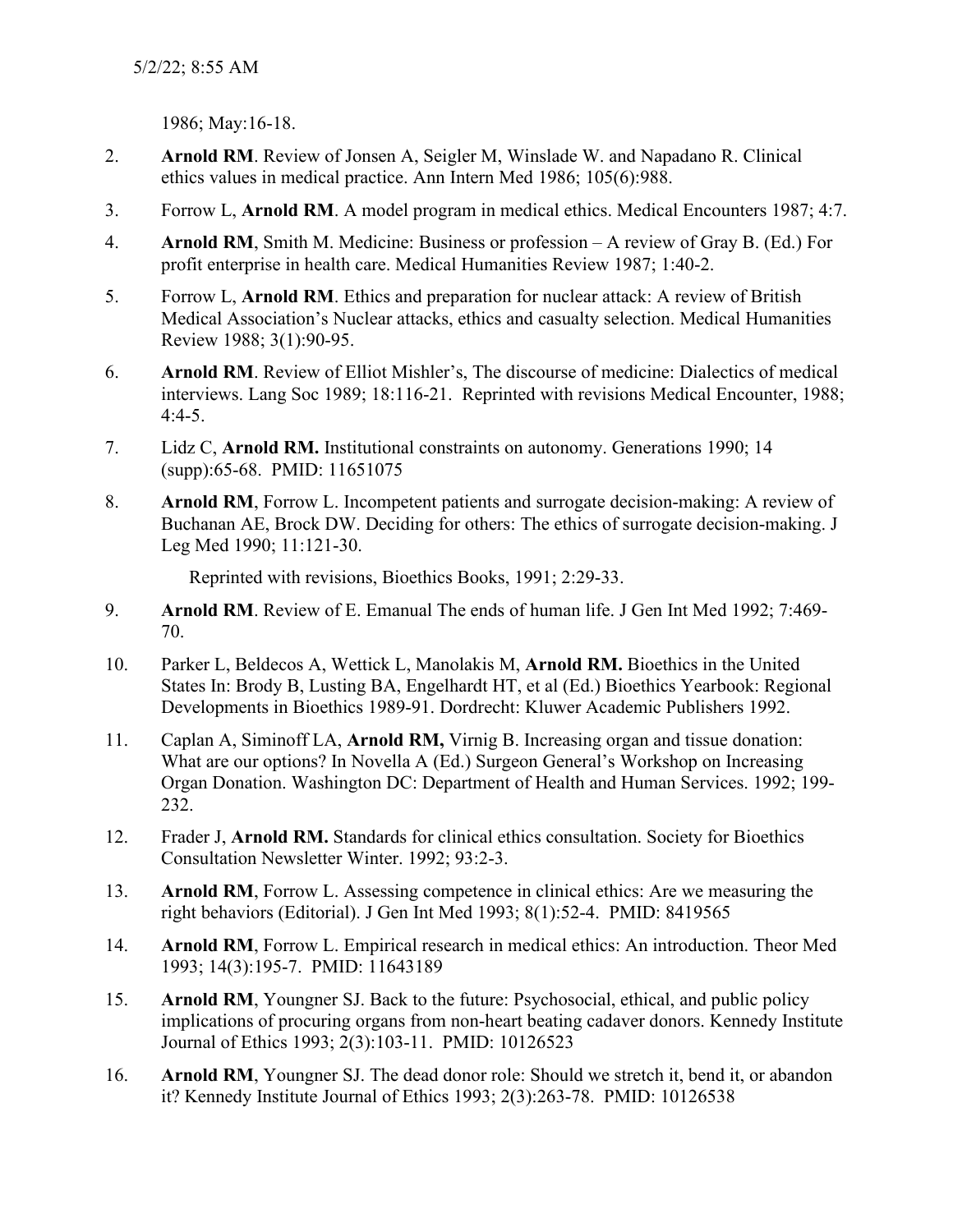Reprinted in Hoffmaster CB, Health Care Ethics. Harcort Brace & Co., 1995.

Reprinted in Battin, M, Francis, L, Landesman, BM Death, dying and the end of life. Ashgate Publishing Co

- 17. **Arnold RM.** University of Pittsburgh Medical Center's Protocol: Policy for the management of terminally ill patients who may become organ donors after death. In: Mongale J, Thomasma D. Medical Ethics Policies, Protocols, Guidelines, and Programs. Aspen Publication. 1993.
- 18. **Arnold RM**, Youngner SJ. Do organ donors have to be dead? Harper's Magazine. December 1993; 22, 24, 26.
- 19. Fischer GS, **Arnold RM**. Measuring the effectiveness of ethics education. (Editorial) J Gen Int Med 1994; 9(11):655-56. PMID: 7853077
- 20. Fischer GS and **Arnold RM**. Death and Dying. In: Steinmann WC, Weldon C. Introduction to Clinical Medicine. Philadelphia, PA. WB Saunders. 1995.
- 21. **Arnold RM,** Lidz CW. Informed consent In: Reich W (Eds.) Encyclopedia of Bioethics. Oxford: Oxford University Press, 1995;1250-1256.

Revised in Encyclopedia of Bioethics. Oxford: Oxford University Press, 2003.

Hall D, **Arnold** Revised in Jenning B, Encyclopedia of Bioethics 4th edition. Framington Hills, MI: Macmillian Reference USA. 2014.

- 22. Lidz C and **Arnold RM.** The medical model and its effect on autonomy: A comparison of two long term care settings. In: Gamroth LM, Semradek J and Tornquist EM (Eds.) Enhancing Autonomy in Long Term Care: Concepts and Strategies. New York: Springer Publishing Co., 1995; 87-109.
- 23. Fischer GS, **Arnold RM**. Referral to a specialist at another hospital. In: Iserson KV, Sanders AB, Mathieu D (Eds.) Ethics in Emergency Care, 2nd edition. Tucson, Arizona: Galen Press, Ltd. 1995; 279-84.
- 24. **Arnold RM,** Forrow L, Barker R. Medical ethics and doctor-patient communications. In: Lipkin M, Putnam SM, Lazarre A (Eds.), The Medical Interview, New York: Springer.1995; 345-367.
- 25. UPMC Ethics Committee, Non-heart beating organ donation. In Thompson, DC, Monagle JF. Medical Ethics Policies, Protocols, Guidelines, and Programs. Gaithersburg, MD: An Aspen Publication, 1995; (6):1-51.
- 26. **Arnold RM**, Forrow L. Teaching medical ethics In Reich W (Eds.) Encyclopedia of Bioethics. Oxford: Oxford University Press 1995; 259-263.

Revised in Encyclopedia of Bioethics. Oxford: Oxford University Press, 2003.

- 27. Youngner SJ, **Arnold RM**. Non-heart beating cadavers: The beat goes on. In: Spielman B (Eds.) Organ and Tissue Donor. Ethical, Legal and Policy Issues. Carbondale IL: Southern Illinois University Press;1996: 69-78.
- 28. Siminoff LA, **Arnold RM,** Sear M. Death. In: Blank RH, Merrick JC (Eds.) Encyclopedia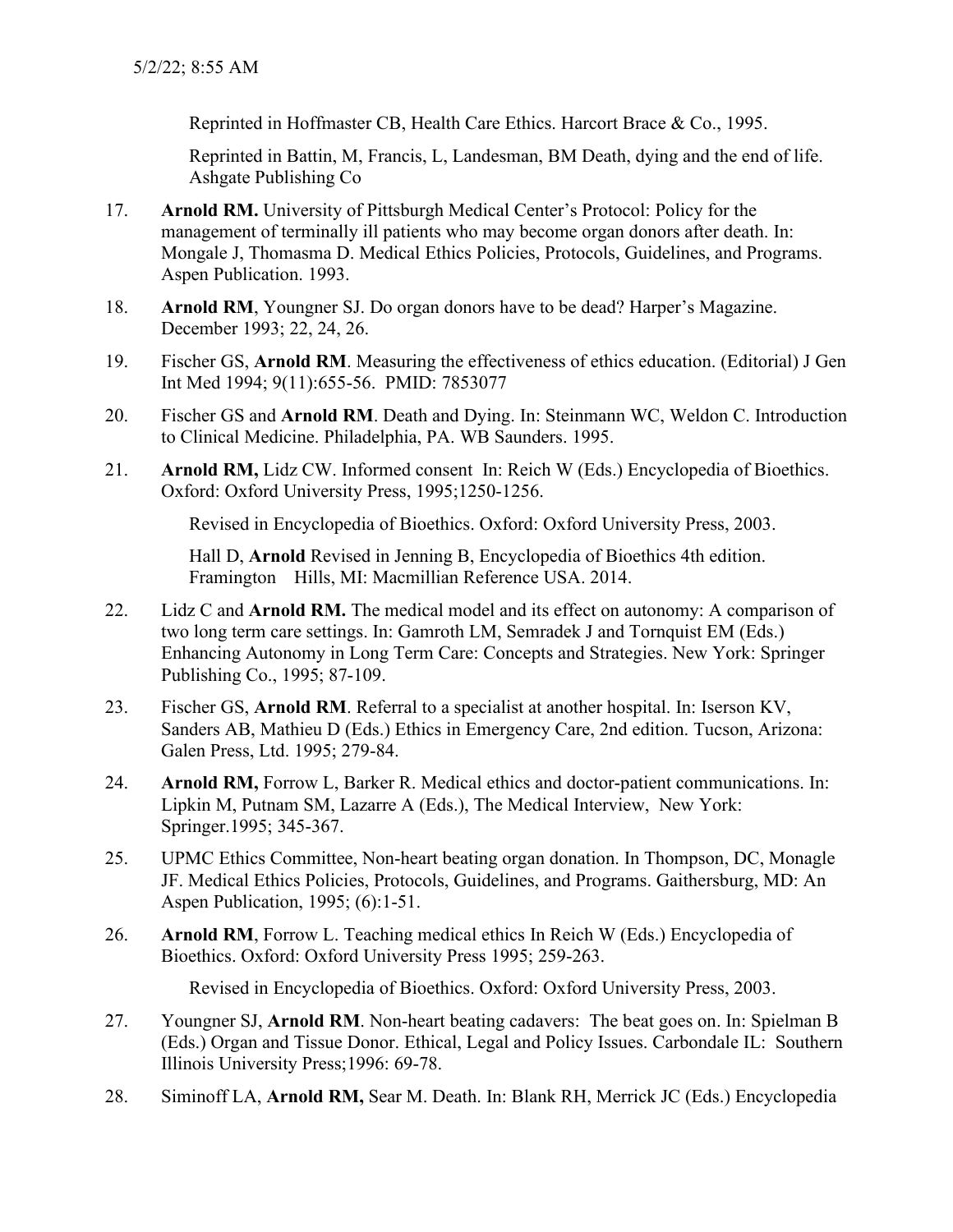of U.S. Biomedical Policy, Westport, CT: Greenwood Press, 1996; 51-53.

- 29. Siminoff LA, **Arnold RM**, Sear M. Organ procurement. In: Blank RH, Merrick JC (Eds.) Encyclopedia. of U.S. Biomedical Policy. Westport, CT: Greenwood Press, 1996; 215- 221.
- 30. Siminoff LA, **Arnold RM**, Sear M. Organ transplantation. In: Blank RH, Merrick JC (Eds.) Encyclopedia of U.S. Biomedical Policy. Westport, CT: Greenwood Press, 1996; 221-223.
- 31. Siminoff LA, **Arnold RM**, Sear M. Uniform Anatomical Gift Act. In: Blank RH, Merrick JC (Eds.) Encyclopedia of U.S. Biomedical Policy. Westport, CT: Greenwood Press, 1996; 311-12.
- 32. Siminoff LA, **Arnold RM**, Sear M. Artificial heart. In: Blank RH, Merrick JC (Eds.) Encyclopedia of U.S. Biomedical Policy. Westport, CT: Greenwood Press, 1996; 15-16.
- 33. **Arnold, RM**. Task Force on Ethics Consultation. On Value.1995;25(2):1, 4-5.
- 34. **Arnold, RM**. President's column. On Value.1996;26(1):1.; 1997; 27:(1/2):1-2; (3):2.
- 35. **Arnold, RM**. Ethics of retransplantation in a context of organ shortage IN: Touraine, JL, Traeger, J, Betuel, H, Dubernard, JM, Revillard, JP, Dupuy, C (ed). Retransplatation: Proceedings of the 29th conference on transplantation and clinical immunology. Dordrecht: Kuwer Academic Publishers. 1997: 275-276.
- 36. Aulisio, MP, **Arnold RM**, Youngner SJ. Can there be educational and training standards for those conducting health care ethics consultation? In Mongagle JF, Thomasma, DC. Health care ethics: Critical issues for the 21st century. Gaithersburg, MD: An Aspen Publication. 1998: 484-496
- 37. Green M, Schiori M, Fox E, **Arnold RM**, et al. Clinical medical ethics. In: Jensen NM, VanKirk J (Eds.) A Curriculum for Internal Medicine Residency. Philadelphia, PA: American College of Physicians (in press).
- 38. **Arnold RM**, Forrow, LF. Caring for the dying, One at a time (A review of Quill, T. A midwife through the dying process and Byock, I. Dying well). Med Hum Rev. 1998: 12(1): 48-59.
- 39. **Arnold RM**, Shaw, BW, Purtilo R. Acute, high-risk patients: The case of transplantation. McCullough LB, Jones JW, Brody BA (eds) Surgical ethics. New York: Oxford University Press. 1998: 97-115.
- 40. Purtilo R, Shaws BW, **Arnold RM**. Obligations of surgeons to non-physician team members and trainees. McCullough LB, Jones JW, Brody BA (eds) Surgical ethics. New York: Oxford University Press. 1998: 302-21.
- 41. **Arnold, B.** Who does an ethics consultant really work for? AMA News. 1998: 41:33:11- 12.
- 42. **Arnold, RM**. Review of Buckman R, Korsch B, Baile W. A practical guide to communication skills in clinical practice. J Palliative Med. 1998: 1(4):420-422.
- 43. **Arnold, RM**. A review of Suchman AL, Botelho RJ, Hinton-Walker P Partnership in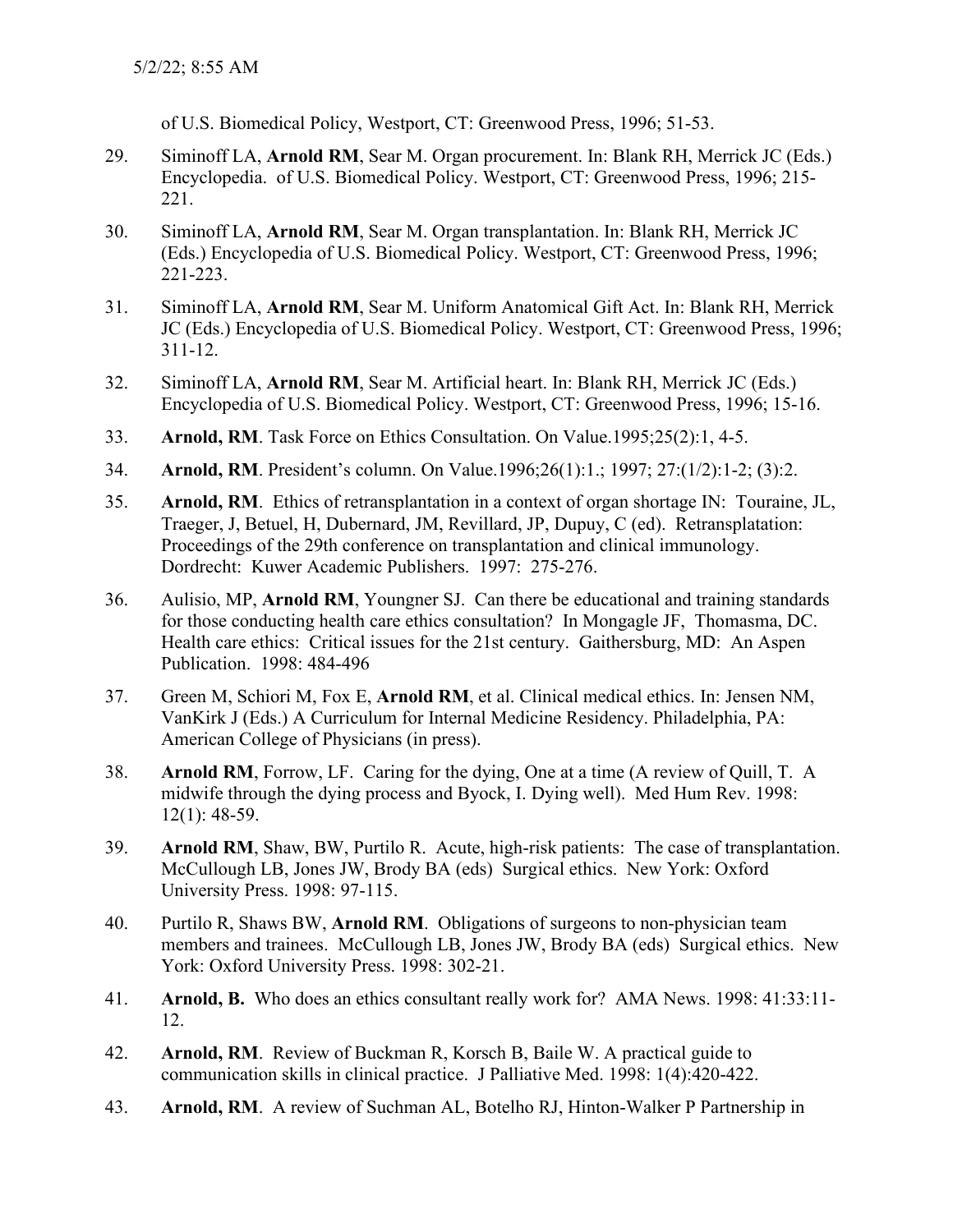healthcare. Ann Int Med 1999; 130(1):87-88.

44. Devita M, **Arnold RM**. The concept of brain death. Medical ethics newsletter. 1999: Winter: 6-7.

> Reprinted in Steinberg, D. Medical Ethics: A multidisciplinary approach to moral issues in medicine and biology. (in press)

- 45. Fischer GS, Tulsky JA, **Arnold RM**. Communicating a Poor Prognosis. In: Portenoy RK, Bruera E, eds. Topics in Palliative Care, Volume 5, 2000: 75-94.
- 46. Aulisio MP, **Arnold RM**, Youngner SJ. An ongoing conversation: The Task Force report and bioethics consultation. J Clin Ethics. 1999:10(1): 3-4. PMID: 11645165
- 47. Aulisio MP, **Arnold RM**, Youngner SJ. Moving the conversation forward. J Clin Ethics. 1999:10(1): 49-55. PMID: 10394538
- 48. King L, **Arnold RM**. Review of Communication Teaching Modules for the End-of-Life Educator by Weissman, David, Biernat, Kathy. J Gen Int Med. 1999: 14 (9): 584-585.
- 49. **Arnold RM**, Fello M. Hospice and home care In Sugarman J. Twenty common ethical problems in medical care.New York: McGraw Hill. 2000:117-129.
- 50. Fischer, G., **Arnold, RM**. Tulsky. Talking to the Older Adult about Advance Directives. Clin Ger Med. 2000;16 (2): 239-255. PMID: 10783427
- 51. **Arnold RM**. Comprehensive Palliative Care Service, University of Pittsburgh-UPMC. In Milbank Memorial Fund/Robert Wood Johnson Foundation. Pioneer programs in palliative care. Nine case studies. Milbank Memorial Fund: New York. 2001
- 52. Chaitin B, **Arnold RM**. A case of family disagreement in Heffner JE, Byock IR End of life pearls. Hanley and Belfus. 2002:99-102.
- 53. King L, **Arnold RM**. Chapter on Palliative care In Kirkwood J (ed) Clinical Oncology. Clinical Therapeutics series. 2001.
- 54. King, L, **Arnold RM**. Pain and suffering in older adults approaching end of the end of life, In Weiner D, Herr K, Ruddy T. (eds) Improving the lives of older adults with persistent pain. New York: Springer Publishing Co. 2002: 295-316.
- 55. Fox M, **Arnold RM**. Review of R Veatch's Transplantation Ethics. N Eng J Med. 2001: 344(25):1953.
- 56. Conigliaro R, **Arnold RM**. Review of Platt and Gordon's Field guide to the difficult patient interview. JAMA. 2001; 285: (17): 2257.
- 57. Kolarik R, **Arnold RM** . Review of Stone D, Patton B, Heen. S. Difficult Conversations. J Pall Med. 2001; 4(2): 237-8.
- 58. King L., **Arnold RM**. Review of Enck's The Medical Care of Terminally Ill Patients. J Pain and Sympt Management. 2002:24 (6):621-622.
- 59. Tulsky J, **Arnold RM**. Communication at end of life. In Berger AM, Portenoy RK, Weissmn DE.(eds) Principles and practice of supportive oncology Edition 2. 2002: 673- 684.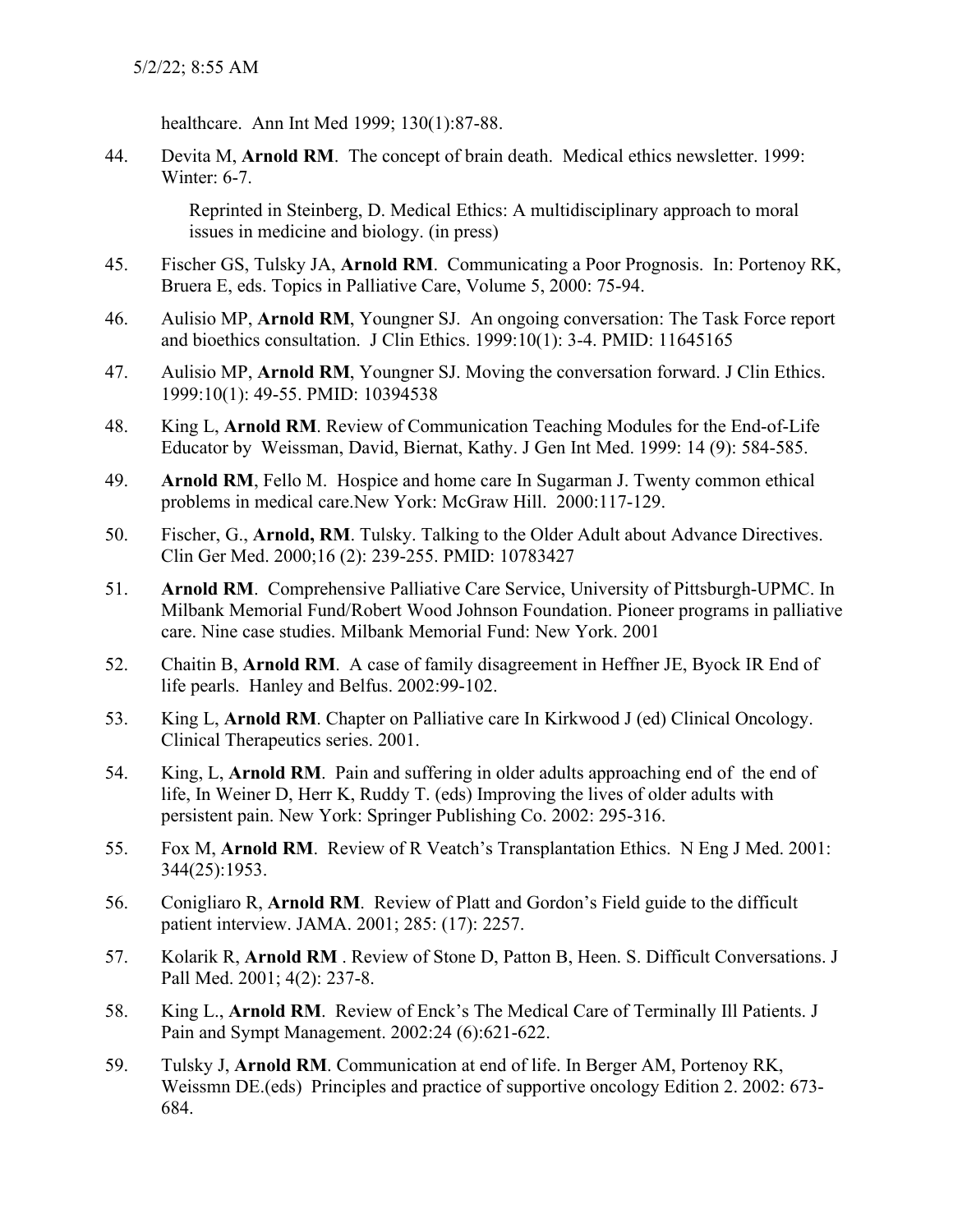Revised and updated in In Berger AM, Shuster, JL, Von Roenn, JH.(eds) Principles and practice of supportive oncology, Ed. 3.2006:527-36. And Ed 4, 2013: 624-35.

- 60. Chaitin E, **Arnold RM**. Communication in the ICU: Holding a family meeting In Rose, B. Uptodate. Boston MA. 2003:11.2; revised 2005; revised 2007, 2008, 2009 (G Wood added as author)
- 61. Chaitin E, **Arnold RM**. Communication in the ICU: Holding a family meeting . II In Rose, B. Uptodate. Boston MA. 2003: 11.2; revised 2005; revised 2007; d 2008 (G Wood added as author), 2009.
- 62. Fischer, G, **Arnold RM**, Tulsky, J. Advance care planning In: Reich W (Eds.) Encyclopedia of Bioethics. Oxford: Oxford University Press, 2003.
- 63. **Arnold RM**, Silver MW. Chapter on training for the competent ethics consultants in Aulisio M, **Arnold RM**, Youngner, S. (eds). Ethics consultation: Theory and practice. Baltimore, MD: Johns Hopkins University Press. 2003
- 64. Liao, S, **Arnold RM**. Introducing the "Palliative Care Reviews" series. J Pall Med. 2005: 8(2): 390-91
- 65. Portenoy R, Lupu D, **Arnold RM**, Cordes A. Storey, P. The road to formal recognition. The end is in sight. J Pall Med 2005: 8(2): 266-68. PMID: 15890035
- 66. **Arnold RM**. Half full or half empty: Making the message of palliative care palatable J Pall Med. 2005:8(3): 474-476. PMID: 15992183
- 67. Hebert R, Fowler N, **Arnold RM**. Palliative care in acute care hospitals. Blank AE, O'Mahoney, S (ed). Choices in Palliative Care: Issues in health care delivery. New York: Springer Press. 2007: 1-18.
- 68. **Arnold RM**. Mentoring the next generation: A critical task for palliative medicine. J Pall Med. 2005; 4 (8):694-696. PMID: 16128637
- 69. **Arnold RM**. A snapshot of the Academy's wide ranging activities. AAHPM Bulletin. 2005: 8-9.
- 70. Liao S, **Arnold RM**. The Nature of an Ethics and Law Review Article: The Challenges of a Paper on Physician-Assisted Dying. J Pall Med. 2005; 8 (3): 484-5. PMID: 5992187
- 71. Liao S and **Arnold RM**. The palliative care specialist in the intensive care unit: Opportunities for impact. J Pall Med. 2005; 8(4):838-40.
- 72. **Arnold RM**. Expanding the tools used to promote palliative care. J Pall Med. 2005; 8(6):1806-8.
- 73. **Arnold RM**, Liao, S The growing evidence base. J Pall Med. 2006: 9(2):389-90
- 74. Portenoy R, Lupu D, **Arnold RM**, Cordes A, Storey P. Formal ABMS and ACGME Recognition of Hospice and Palliative Medicine Expected in 2006. J Pall Med. 2006: 9(1): 21-23
- 75. Abernethy A, **Arnold RM**. PC-FACS: A real-time evidence resource for busy palliative care clinicians. J Pall Med. 2006. 9 (1):24-8. PMID: 16430341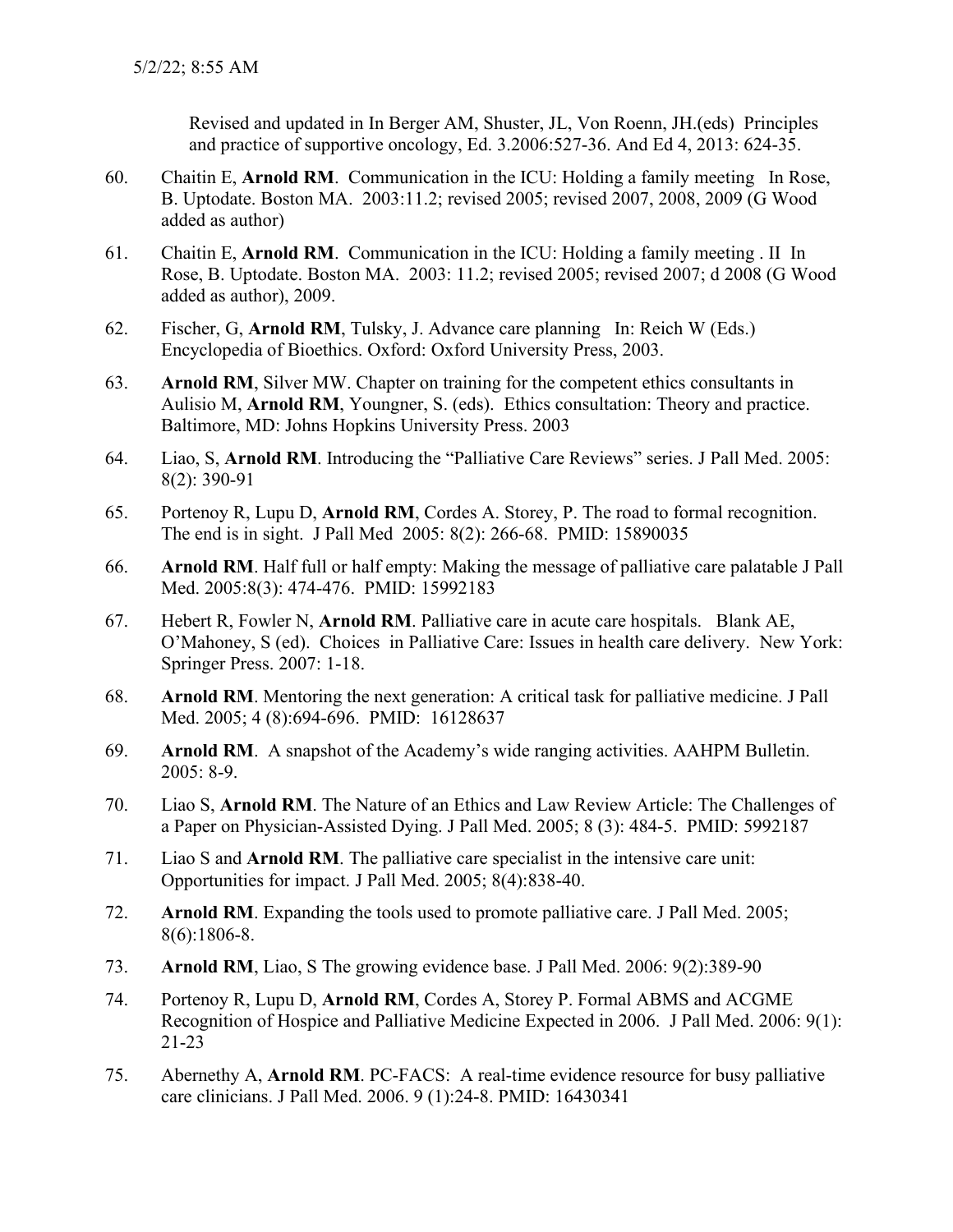- 76. **Arnold RM**. Lessons learned. J Pall Med. 2006: 9(1): 4-6. PMID: 16430332
- 77. Liao S, **Arnold RM**. Influencing Physician Behavior: The Reason to Engage in Health Policy. J Pall Med. 2006 Jun; (9):3:729-30. PMID: 16752978
- 78. Liao S, **Arnold RM**. The importance of psychological issues in palliative medicine. J Pall Med. 2006 Jun; (9)3:749-50. PMID: 16752980
- 79. **Arnold RM**, Liao S. The challenges of HIV: A model for palliative care. J Pall Med. 2005: 8(6):1246-7. PMID: 16351538
- 80. Liao S, **Arnold RM**. Supporting pediatric palliative care. J Pall Med. 2006 Feb; 9(1): 161- 2. PMID: 16430355
- 81. **Arnold RM**. Peer Commentary for the AJOB Target Article, "Ethics and Professionalism: What Does a Resident Need to Learn?" Am J Bioethics. 2006:6 (4): 18-19
- 82. **Arnold RM**, Liao S. Renal Palliative Care: Supporting our Colleagues, Patients, and Family. J Pall Med. 2006 Aug; 9(4):975-6. PMID: 16910812
- 83. **Arnold RM**, Liao S. Symptom Management: The Growing Evidence Base. J Pall Med. 2006 Apr; 9(2): 389-90. PMID: 16629569
- 84. Weinstein E, Evans W, **Arnold RM**. Withholding and withdrawing treatment In Walsh, D. (eds) Palliative Medicine. 2008:104-110.
- 85. **Arnold RM**. The good (philosophy), the bad (public policy) and the ugliness of blaming families for ineffectual treatments. In Cherry M, Iltis A (eds). Pluralistic Casuistry: Moral Arguments, Economic Realities, and Political Theory A tribute to Baruch Brody. The Netherlands: Springer. 2008:133-49.
- 86. Evans W, Tulsky J, Back A, **Arnold RM**. Communication at Times of Transitions: How to Help Patients Cope with Loss and Re-Define Hope. The Cancer Journal. 2006 Sep-Oct; 12(5): 417-24. PMID: 17034677
- 87. Evans WG, Hunt SC, Chaitin E, **Arnold RM**. Withholding and withdrawing lifesustaining therapies. In Emanuel L, Librach SL (eds) Palliative Care: Core skills and competencies. Saunders Elsevier. New York. 2007: 249-266

a) Mehta R, Anderson WG, Hunt SC, Chaitin E, **Arnold RM**. 2011: 300-19. Second Edition

- 88. Liao S, **Arnold RM**. Caring for the caregivers The essence of palliative care. J Pall Med 2006 Oct; 9 (5):1172-73. PMID: 17040155
- 89. Back AL, **Arnold RM**. Taking your communication skills to the next level. Virtual Mentor. 2006; 8:582-585. Available at: [http://www.ama](http://www.ama-assn.org/ama1/pub/upload/mm/384/meded1_16646.pdf)[assn.org/ama1/pub/upload/mm/384/meded1\\_16646.pdf.](http://www.ama-assn.org/ama1/pub/upload/mm/384/meded1_16646.pdf) Accessed September 5, 2006.
- 90. Liao S, **Arnold RM**. The Bricks and Mortar of Cancer Pain Management: Building a Strong House. J Pall Med 2006: 9(6):1412-4
- 91. **Arnold RM**, Jaffe E. Why palliative care needs geriatrics. J Pall Med 2007 Feb; 10(1): 182-3. PMID: 17298267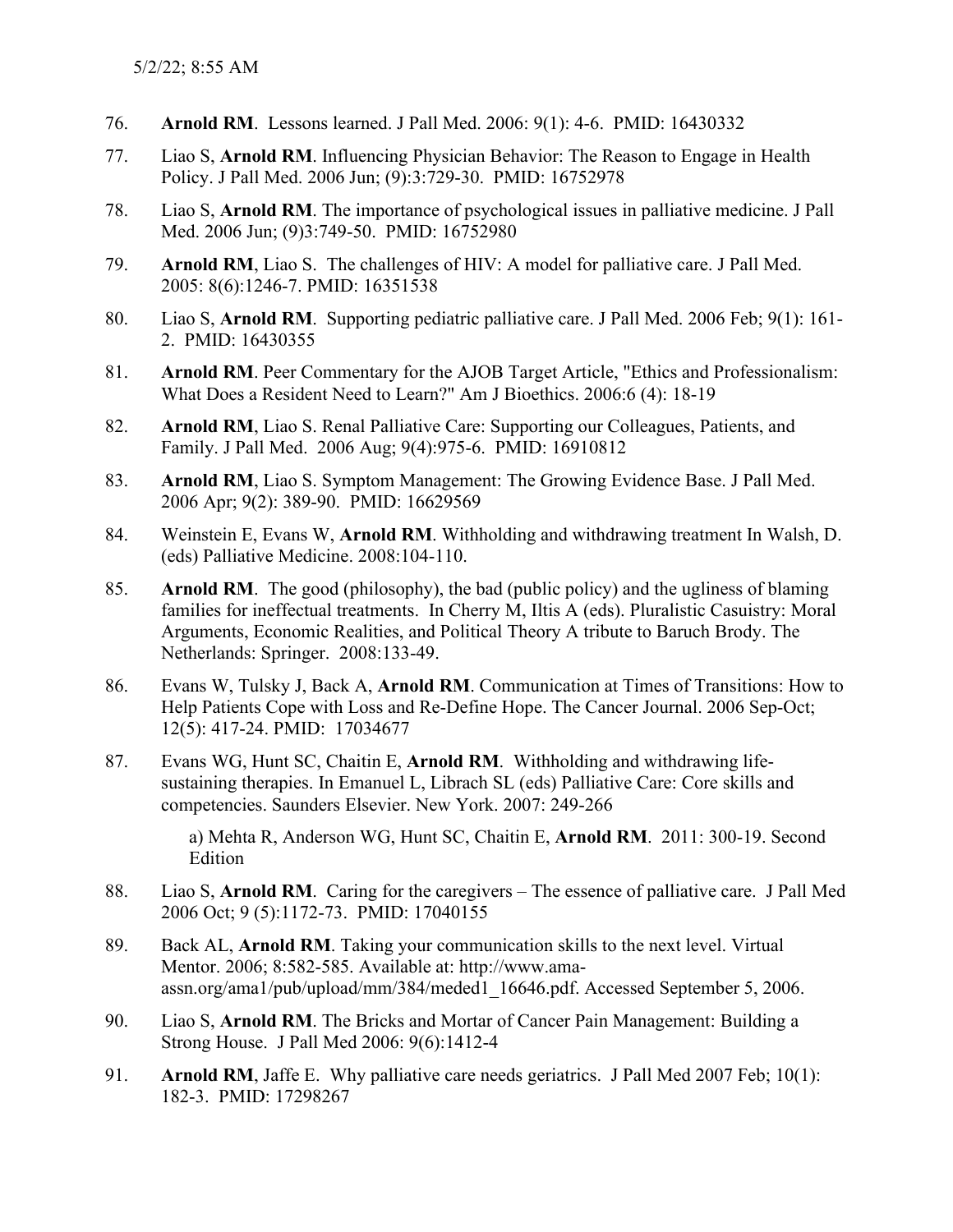- 92. Liao S, **Arnold RM**. Heart failure and the future of palliative care. J Pall Med. 2007 Feb; 10(1): 184. PMID: 17298268
- 93. **Arnold RM**, Salama MB. Review of Textbook of Palliative Medicine, edited by Eduardo Bruera, Irene J. Higginson, Carla Ripamonti, and Charles von Gunten. JAMA (in press-January 23, 2008)
- 94. Spagnoletti C, **Arnold RM**. R-E-S-P-E-C-T: Even More Difficult To Teach Than To Define. J Gen Int Med. 2007 May; 22(5): 707-09. PMID: 17372786 PMCID: PMC1852924
- 95. **Arnold RM**. Formal, informal and hidden curriculum in the clinical years: Where is the problem? J Pall Med. 2007 June; 10(3):646-8. PMID: 17592972
- 96. Liao S, **Arnold RM**. Attitudinal differences in neurodegenerative disorders. J Pall Med. 2007 Apr; 10(2):430-2. PMID: 17472515
- 97. Liao S, **Arnold RM**. Wound Care in Advanced Illness: Application of Palliative Care Principles. J Pall Med. 2007 Oct;10(5): 1159-60. PMID: 17985973
- 98. Liao S, **Arnold RM**. Chronic Obstructive Pulmonary Disease: Thinking outside the opioid box. J Pall Med. 2007 June; 10 (3): 781-2. PMID: 17592990
- 99. Liao S, **Arnold RM**. Analgesic Usage in Cancer: The Evolution of a Palliative Medicine Physician. J Pall Med 2007 Dec; 10(6): 1367-8. PMID: 18095816
- 100. Liao S, **Arnold RM**. Good communication: The essence and reward of Palliative Medicine. J Pall Med. 2007 Aug; 10(4):956-57. PMID: 17803419
- 101. **Arnold RM**. Healthcare providers' contribution to the "problem of futility" in Crippen D. End of life communication in the ICU.New York: Springer. 2007:101-06.
- 102. Liao S, **Arnold RM**. Prognosticating: The end of a series. J Pall Med. 2008 Jan-Feb;11(1): 82-83. PMID: 18370897
- 103. Goold S, Williams B, **Arnold RM**. Conflicts in end-of-life care. In Singer P, Viens E (eds) Cambridge Textbook of Bioethics. New York: Cambridge University Press. 2008: 78-84.
- 104. **Arnold RM**, Back AT, Baile WF, Fryer-Edwards, KA, Tulsky JA. Oncotalk: Lessons learned. In Kissane D, Bultz B, Butow P, Finlay I. (eds) Handbook of communication in Cancer and Palliative Care. Oxford University Press. 2010.
- 105. Childers JW, King L, **Arnold RM**. Pain and palliative care in oncology. In Bartlett D et al. Pittsburgh Manual of Surgical Oncology (in press).
- 106. Claxton R, **Arnold RM**. "Do not resuscitate orders and respect for deceased persons: Wit" Picture of Health: Medical Ethics and the Movies. Chapter 7, Section 6: Edited by Colt, Friedman and Quadrelli. 2011.
- 107. **Arnold RM** (contributing author on communication section). Renal Physicians of America. Clinical Practice Guideline Shared Decision-Making in the Appropriate Initiation of and Withdrawal from Dialysis, revised ed. Oct 2010.
- 108. Jackson V, **Arnold RM**. Using Grand Round as an instrument of culture change. J Pall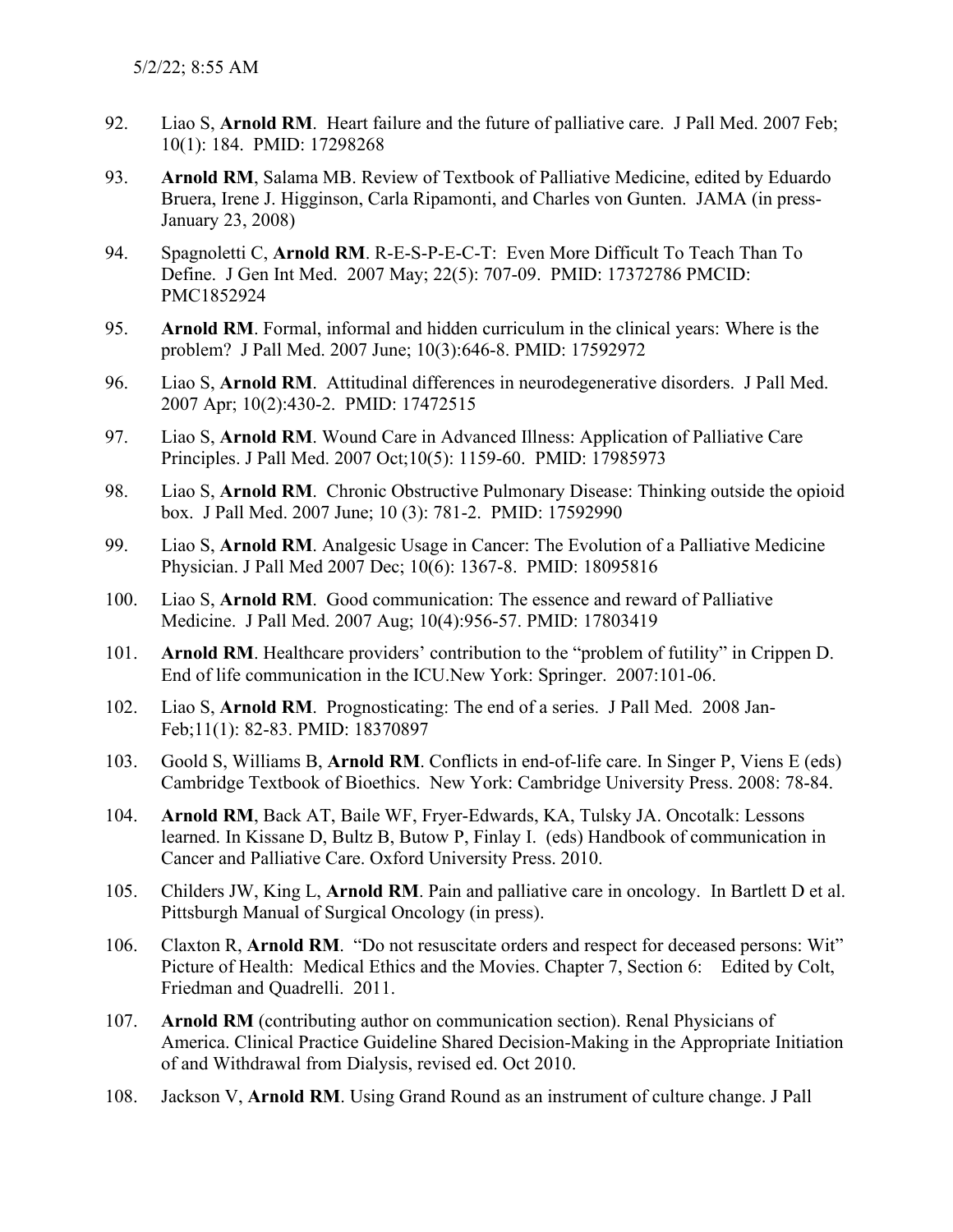Med. 2010 Dec;13(12): 1475. PMID: 21155642

- 109. Jackson V, **Arnold RM**. Introduction to Clinical Educator Series. J Pall Med. 2010 Sep;13(9): 1139. PMID: 20836639
- 110. Jackson V, **Arnold RM**. Model of Mosaic Mentoring. J Pall Med. 2010 Nov;13(11): 1371. PMID: 21091021
- 111. Claxton R, **Arnold RM**. Do-not-resuscitate orders: Wit. In Colt H, Quadrelli S, Friedman L. The picture of health: Medical ethics and the movies. Oxford University Press: New York. 411-16
- 112. Jackson V, **Arnold RM**. The art of curriculum development. J Pall Med. 14(4): 501-2.
- 113. Pope T, **Arnold RM**, Barnato AE. Introduction: Caring for the seriously ill: cost and public safety. J Law, Medicine, and ethics. 2011 Summer; 39(2): 111-3. PMID: 21561506
- 114. Jackson V, **Arnold RM**. The joys and complications of working in a team. J Pall Med. 2011 May;14(5): 649. PMID: 21592032
- 115. Jackson V, Arnold RM. Using small groups to promote self-awareness. Journal of palliative medicine. 2011; 14(1):89. PubMed [journal] PMID: 21244258
- 116. **Arnold RM**. Teaching communication skills: Remembering what it is like to be a novice. J Pall Med. 2011 Jun;14(6): 774. PMID: 21651365
- 117. White DB, **Arnold RM**. The Evolution of Advance Directives. JAMA. 2011 Oct;306(13):1485-1486. PMID: 21972313
- 118. Jackson V, **Arnold RM**. The importance of curricular evaluation. J Pall Med. 2012 Jan;15(1): 115. PMID: 22268407
- 119. Wood G, **Arnold RM**. What are advance care plans and how are they different from advance directives in Goldstein N, Morrison RS. Evidence Based practice of palliative medicine. Elsevier 2012:258-62
- 120. Wood G, **Arnold RM**. What is the evidence that advance care plans change patient outcomes? in Goldstein N, Morrison RS. Evidence Based practice of palliative medicine. Elsevier 2012: 262-269
- 121. Wood G, **Arnold RM**. What are advance care plans and how aer they different from advance directives in Goldstein N, Morrison RS. Evidence Based practice of palliative medicine. Elsevier 2012: 270-275.
- 122. Childers JW, **Arnold**. Management of acute pain in the patient who has been receiving chronic opiate therapy. Up-to-date. 2014.
- 123. Carey E, **Arnold RM**. The Impact of Physician Feelings, Awareness, Attitudes and Values on Patient Care. In S.R. Waldstein, M.F. Muldoon, J.M. Satterfield, D.H. Novack, & S. Cole (Eds). Behavioral and Social Science in Medicine: Principles and Practice of Biopsychosocial Care. New York: Springer. (in press)
- 124. Thurston A, Fettig L, **Arnold R.** The Acute Care Setting. In: Wittenberg-Lyles E, Ferrell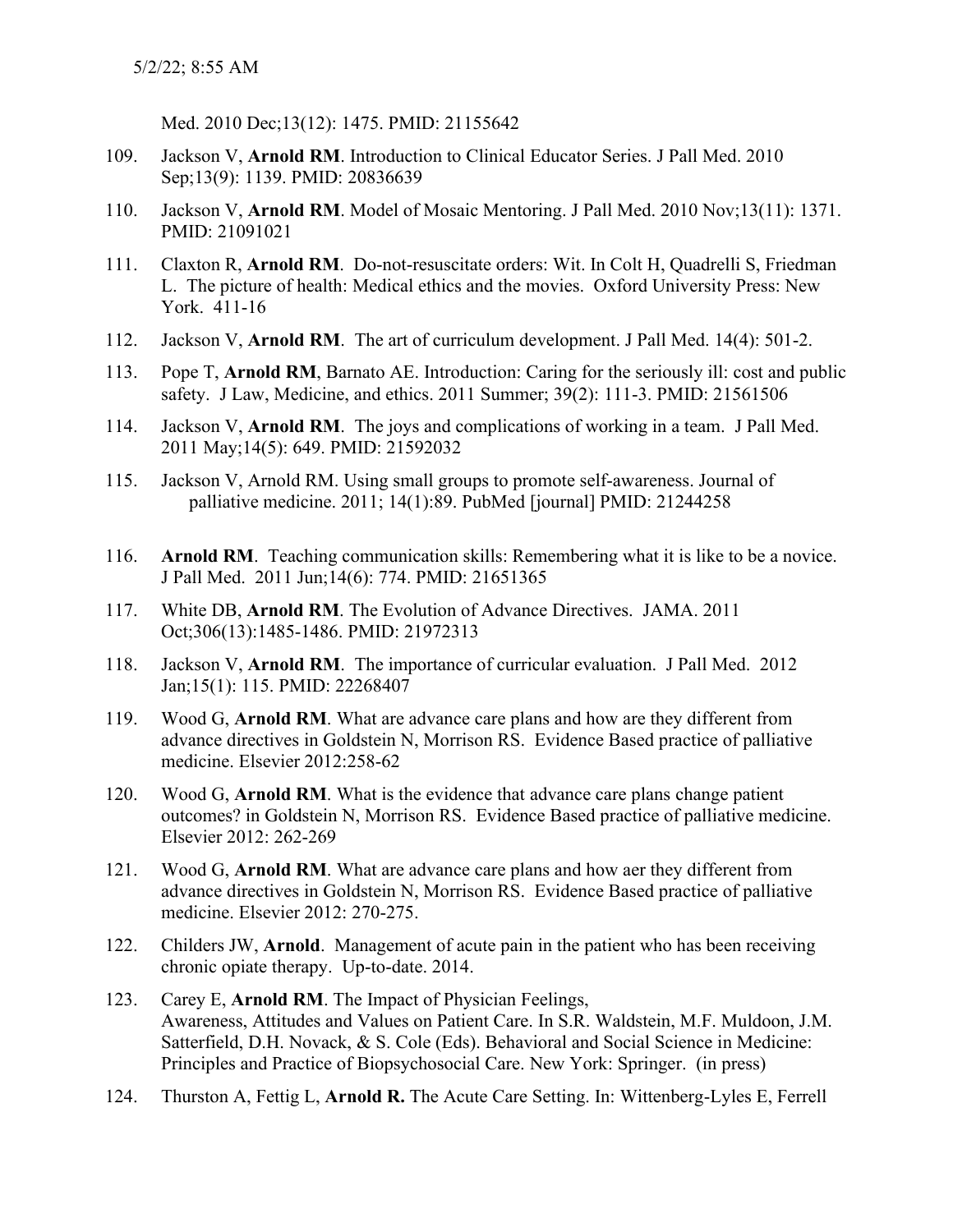B, Goldsmith J, Smith T, Ragan S, Glajchen M, Handzo G, eds. *Textbook of Palliative Care Communication.* New York, NY: Oxford University Press. 2015: 321-29.

- 125. Crowley-Matoka, Megan and **Robert M. Arnold**. Review of The Bioethics of Pain Management: Beyond Opioids, by Daniel S. Goldberg. *American Journal of Bioethics* (online). (in press).
- 126. Harman S, **Arnold RM**. Giving Serious news. In Rose, B. *Uptodate*. Boston MA 2014.
- 127. Schell J, **Arnold RM**. Conservative management of end-stage renal disease. In Rose, B. *Uptodate*. Boston MA. 2014
- 128. **Arnold RM**. Potential Perils to the Promise of Specialty Palliative Care In Youngner SJ, Arnold RM. *The Oxford Handbook of Ethics at the End of Life.* Oxford University Press. 2016:409-24.
- 129. Kavalieratos D, Rollman BL, **Arnold RM**. Homeward Bound, not hospital rebound: how transitional palliative care can reduce readmission. *Heart*. 2016 Apr 11. Pii: heartjnl-2016-309385. Doi: 10.1136/heartjnl-2016-309385. [Epub ahead of print] No abstract available. PMID: 27067361 [PubMed – as supplied by publisher]
- 130. Youngner SJ, **Arnold RM.** Introduction. In Youngner SJ, Arnold RM (eds). *The Oxford Handbook of Ethics at the End of Life.* Oxford University Press. 2016: 1-6.
- 131. **Arnold RM.** Mr and Mrs Wheeler: Life on the brink. In Mollner DW (eds). *Dying at the Margins: Reflections on Justice and Healing.* Oxford University Press. 2018:109-122
- 132. Bhatnagar M**, Arnold RM.** Palliative care. In Cohen L (ed). *Wiley Encyclopedia of Health Psychology*. In Press
- 133. **Arnold RM.** Care of the dying patients and their family. In Goldman L, Schafer AI. *Goldman-Cecil Medicine*. 24th Edition. Elsevier Saunders. Chapter 3. 2011.

Reprinted 26<sup>th</sup> Edition 2015

Reprinted 26<sup>th</sup> Edition, 2019

Reprinted 27th Edition 2021

134. Reitschuler-Cross E, **Arnold. RM.** Palliative Care in South-Paul S, Matheny SC, Lewis EL. *Current diagnosis and treatment in family medicine*. 4rth Edition. Chapter 67 McGraw-Hill: New York. 2015

Reprinted in 5<sup>th</sup> Edition, In Press.

- 135. Seynnaeve B, Mauer S, **Arnold RM.** Giving serious news In **Ethical Issues in Pediatric Hematology/Oncology** Springer: New York, NY. 2020: 39-56.
- 136. **Arnold RM.** Lifelong Learning and being more aware of yourself. *J Pain Symp Management.*  <https://doi.org/10.1016/j.jpainsymman.2020.09.029>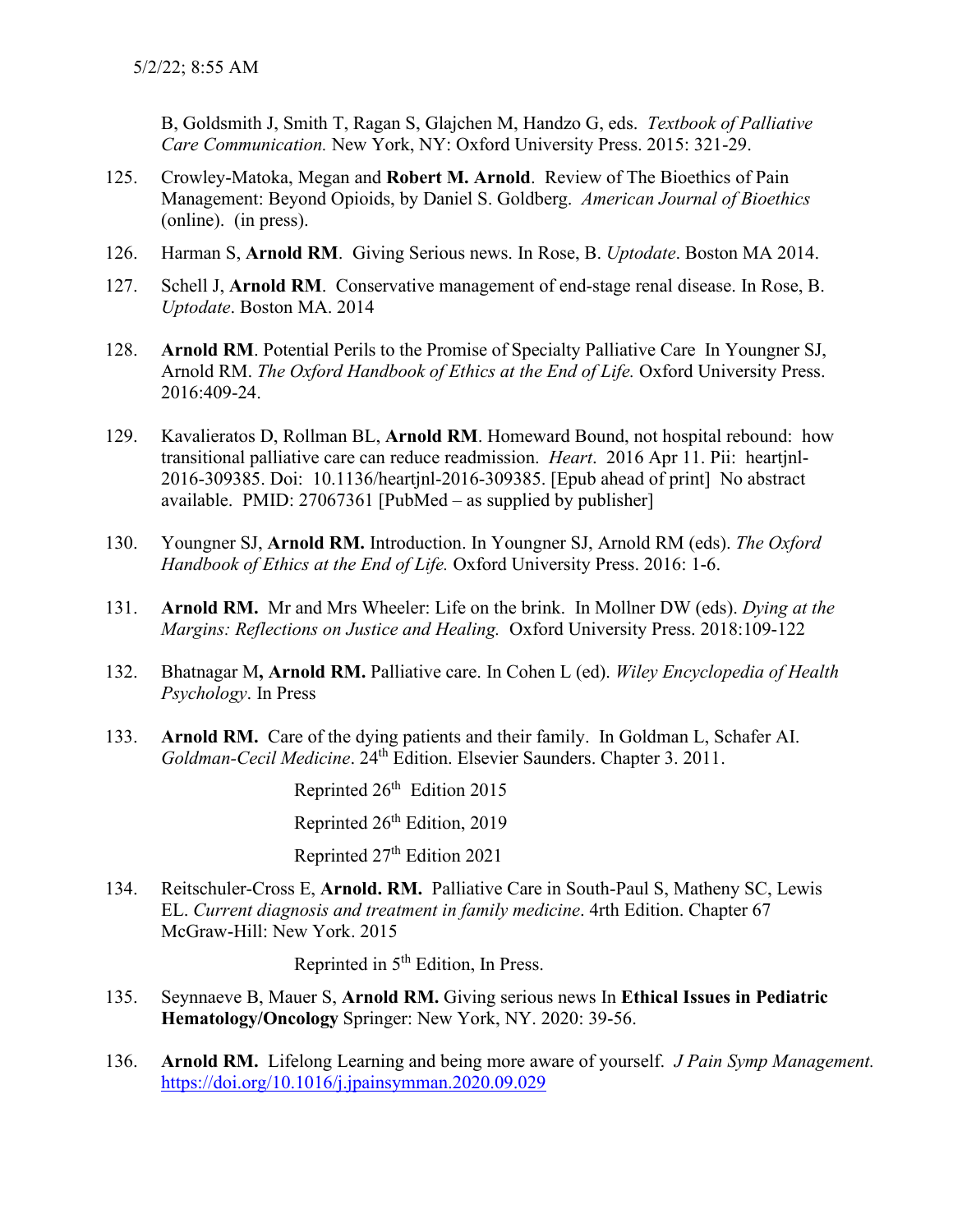- 137. Childers JW, **Arnold RM,** Carey EC. Striving and Thriving: Challenges and opportunities for clinician emotional well-being. In Schwartz R, Hall JA, Osterberg LG, *Emotion in the clinical encounter.* McGraw Hill: New York City. 2021: 401-26
- 138. Silverman EJ, Wood G. **Arnold RM**. Advance care planning. In Goldstein NE, MorrisonRS (eds). *Evidence-Based Practice of Palliative Medicine*. 2nd edition. 2022. In Press
- 139. Silverman EJ. Bhatnagar M, **Arnold RM**. Elder Care and Palliative Care In ZigmondMJ, Wiley C, Chesselet M (eds) *Neurobiology of Brain Disorders: Biological Basis of Neurological and Psychiatric Disorders*. 2nd edition. Academic Press, Cambridge MA 2022. In Press.
- 140. Silverman EJ, **Arnold RM**. Lessons from Vital Talk In MacKenzie Need to fill this in(eds) . *Communication in Oncology: Candid Conversations About Death and Dying.* 2022. PUT IN PUBLISHER AND CITY In Press

## **BOOKS AND JOURNALS:**

- 1. Lidz CW, Fischer L, **Arnold RM**. The Erosion of Autonomy in Long-Term Care. Oxford University Press 1992.
- 2. **Arnold RM**, Youngner SJ (Ed.). Special issue on procuring organs from non-heart beating cadaver donors. Kennedy Institute Journal of Ethics 1993; 2(3).
- 3. **Arnold RM**, Forrow L (Ed.). Special issue on the role of empirical research in medical ethics. Theor Med 1993; 14(3).
- 4. **Arnold RM**, Youngner SJ, Spicer CM, Schapiro R. (Eds.). Procuring Organs For Transplant: The Debate Over Non-heart Beating Cadaver Protocols. Baltimore: Johns Hopkins University, 1995.
- 5. Youngner SJ, **Arnold RM**, Schapiro R (Eds.) The Definition of death: Contemporary Controversies. Baltimore: Johns Hopkins University, 1999.
- 6. **Arnold RM**, Youngner SJ, Aulisio M. for the SHHV/SBC Task force on standards for bioethics consultation. Core competencies for health care ethics consultation. Glenview, IL: American Society for Bioethics and Humanities. 1998
- 7. Aulisio MP, **Arnold RM**, Youngner SJ. Commentary on the ASBH Core Competencies for health care ethics consultation. J Clin Ethics. 1999: 10; 1: 1-56
- 8. Back, T. and **Arnold RM.** (eds). Medical Encounter on Communication at the end of life. 2000: 15 (3): 1-20.
- 9. Aulisio, MP, **Arnold, RM**, Youngner, SJ (eds). Ethics consultation: From theory to practice. Baltimore, MD: Johns Hopkins University Press. 2003.

a) 2009- Second edition

10. Back AL, **Arnold RM**, Tulsky JA. Mastering communication with seriously ill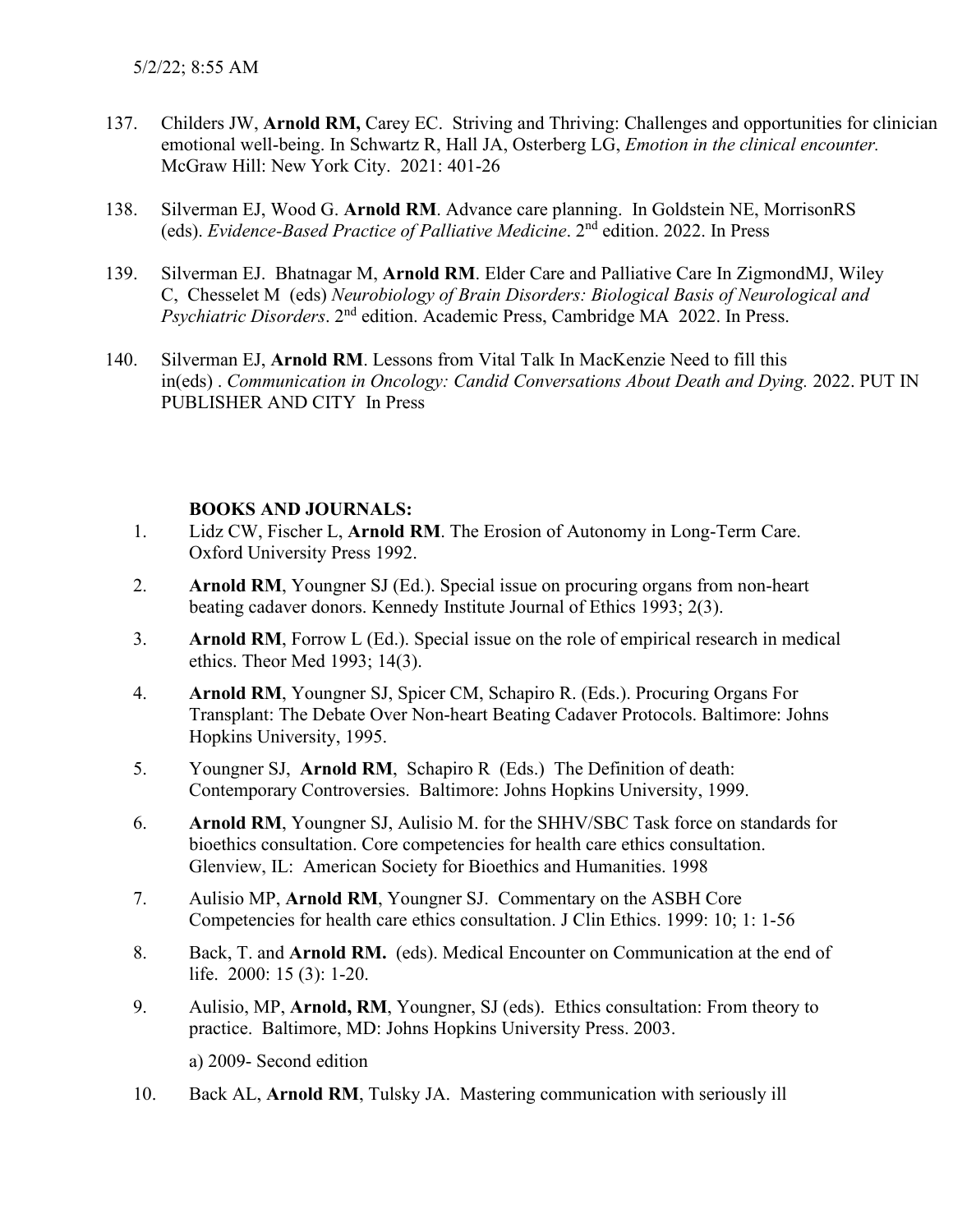patients: Balancing honesty with empathy and hope. Cambridge University Press. 2009

- 11. American Society for Bioethics and Humanities Clinical Ethics Task Force. Improving competencies in clinical ethics consultation: An education guide. Glenview, IL: American Society for Bioethics and Humanities. 2009.
- 12. American Society for Bioethics & Humanities' Core Competencies Update Task Force (2011). Core Competencies for Health Care Ethics Consultation: The Report of the American Society for Bioethics and Humanities (2nd Ed.). Glenview, IL: American Society for Bioethics and Humanities.
- 13. Pope T, **Arnold RM**, Barnato Ae. (eds). Cost and end-of-life care. J Law, Medicine and ethics. 2011: 39 (2): 114-234.
- 14. Youngner SJ, **Arnold RM**. *The Oxford Handbook of Ethics at the End of Life*. Oxford University Press. New York. 2016

## **PUBLISHED ABSTRACTS:**

- 1. Novack DH, Detering B, Ladinsky M, **Arnold, RM**, Forrow L, Wartman SA. Physicians' use of deception in medical practice. *Clin Res* 1986; 34(2):830A. (Presented at the 1986 Society of General Internal Medicine National Meeting.)
- 2. Wachtel R, Forrow L, **Arnold, RM,** Brock D. The use of prognostic information by physicians. *AGS* 1987. (Presented at the 1987 American Geriatric Society Meeting.)
- 3. **Arnold RM**, Nissen JC, Landau C, Wartman SA, et al. Partners' role in medical students' selection of a residency. *Clin Res* 1988; 36(3):735A. (Presented to the 1988 Society of General Internal Medicine National Meeting)
- 4. Forrow L, Taylor WC, **Arnold RM**. Manner of summarizing study results affects physicians' reported treatment decisions. *Clin Res* 1988; 36(3):11A. (Poster at the 1988 Society of General Internal Medicine Meeting.)
- 5. **Arnold RM**, Forrow L, Parker L. Preventive ethics and the promotion of ethical decision-making. *Clin Res* 1990; 38(2):736A. (Poster – 13th Annual Society of General Internal Medicine National Meeting.)
- 6. Miller DS, Siminoff LA, **Arnold RM**. The process of organ, tissue and cornea procurement. *Clin Res* 1990; 38 (2):740A.
- 7. Landau C, O'Sullivan P, Hardy E, Stanfield L, Nissen J, **Arnold RM**. Satisfaction with residency among residents and their partners. *Clin Res* 1991; 39:619A. (Presented at 1991 Society for General Internal Medicine National Meeting.)
- 8. Goold SD, **Arnold RM**, Siminoff LA. Discussions about limiting treatment in a geriatric clinic. *Clin Res* 1991; 32(3):792A.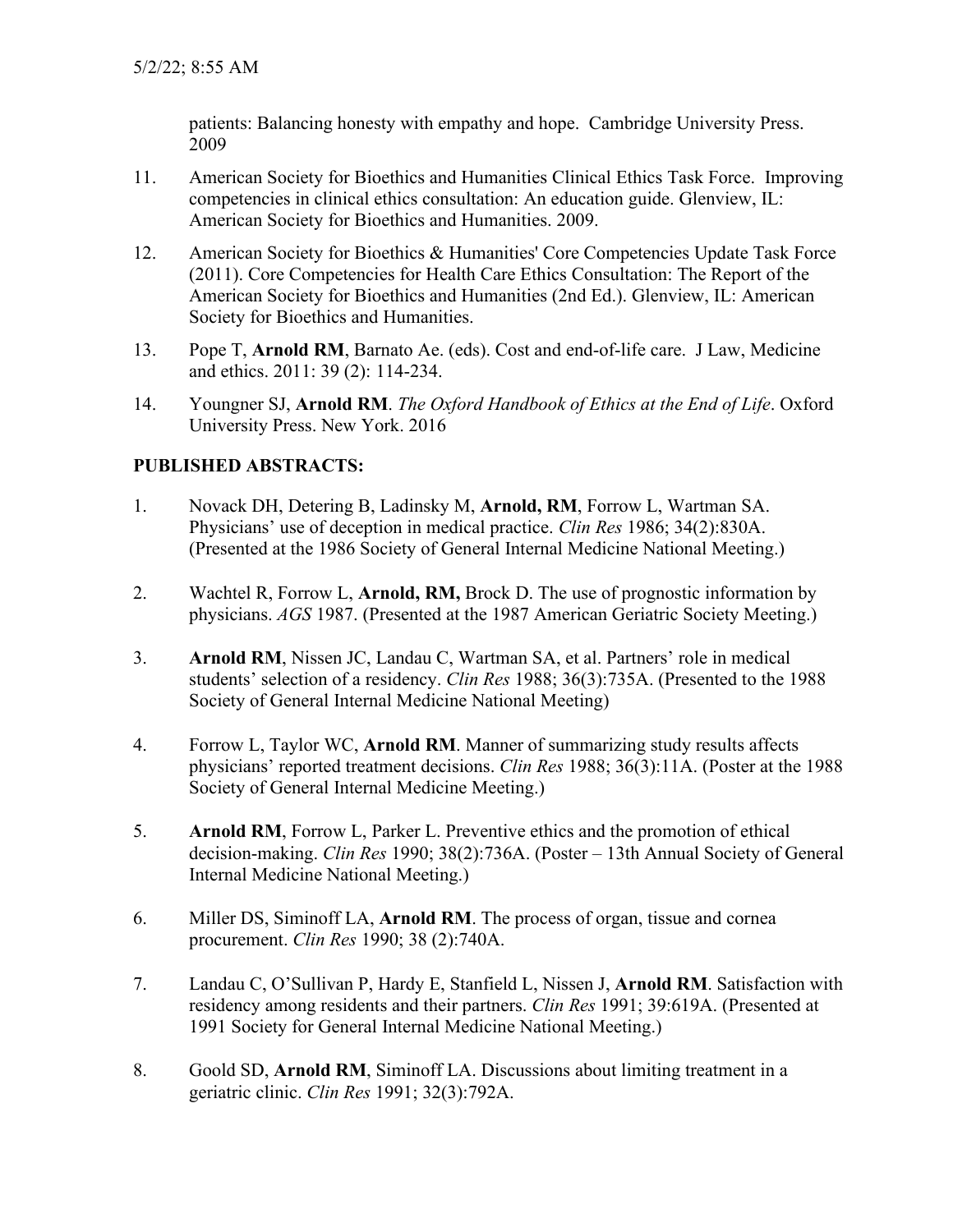- 9. Levy M, **Arnold RM**, Fine MJ, Kapoor WN. Professional courtesy: Current practices and attitudes. *Clin Res* 1992; 40(2):615A. (Poster presentation at Society of General Internal Medicine National Meeting. 1992.)
- 10. Wagner MM, **Arnold RM**, Cooper GF. Document utility: An alternative measure of document relevance. 18th Annual Symposium on Computer Applications in Medical Care (SCAMC), 1994.
- 11. Tulsky JA, Fischer GS, Rose MR, **Arnold RM**. Patient knowledge after advance directive discussions. *J Gen Int Med* 1995 (4S):114.
- 12. Tulsky JA, Fischer GS, Rose MR, **Arnold RM**. Patient preference for "futile" treatments after advance directive discussions. *J Gen Int Med* 1995 (4S):115.
- 13. Fischer GS, Tulsky JA, **Arnold RM**. Ability of physicians to predict patient treatment wishes after advance directive discussions. *J Gen Int Med* 1995 (4S):108.
- 14. Tulsky JA, Fischer GS, Rose MR, and **Arnold RM**. Do advance directive discussions inform patients? VA/University of Pittsburgh and Duke University Medical Centers, Pittsburgh, PA, Durham, NC. Accepted into Robert Wood Johnson national meeting. November, 1995.
- 15. Fischer GS, Tulsky JA, Rose M and **Arnold RM**. Do actual advance directives conversations fit an ideal "informed consent" based model? University of Pittsburgh, Pittsburgh, PA, Duke University, Durham, NC. American Association of the Doctor/Patient. 1995.
- 16. Fischer GS, Tulsky JA, Rose M, **Arnold RM**. Opening the black box: an analysis of outpatient discussions about advance directives. *J Gen Int Med* 1996;11(supplement 1):115.(Poster presentation at Society of General Internal Medicine National Meeting. 1996.)
- 17. C.D.Ellis, CD, **Arnold RM**, Granieri, R, et al. Telemedicine: A Call for Attention. American College of Physician National meeting. New Orleans LA 1996.
- 18. Fischer, G.S., Arnold, R.M., Tulsky, J.A. How do experts do it differently? A comparison of internists' and experts' advance directive discussions*. J Gen Int Med* 1998: 13:S1:92.
- 19. Tulsky, JA, Fischer GS, Rose MR, **Arnold RM**. Patient knowledge after advance directive discussions. *J Pain and Symp Manag*. 1998:15 (4): S8.
- 20. Fischer GS, Tulsky, JA, Rose MR, **Arnold RM**. Ability of physicians to predict patient treatment wishes after advance directive discussions. *J Pain and Symp Manag*. 1998:15 (4): S8.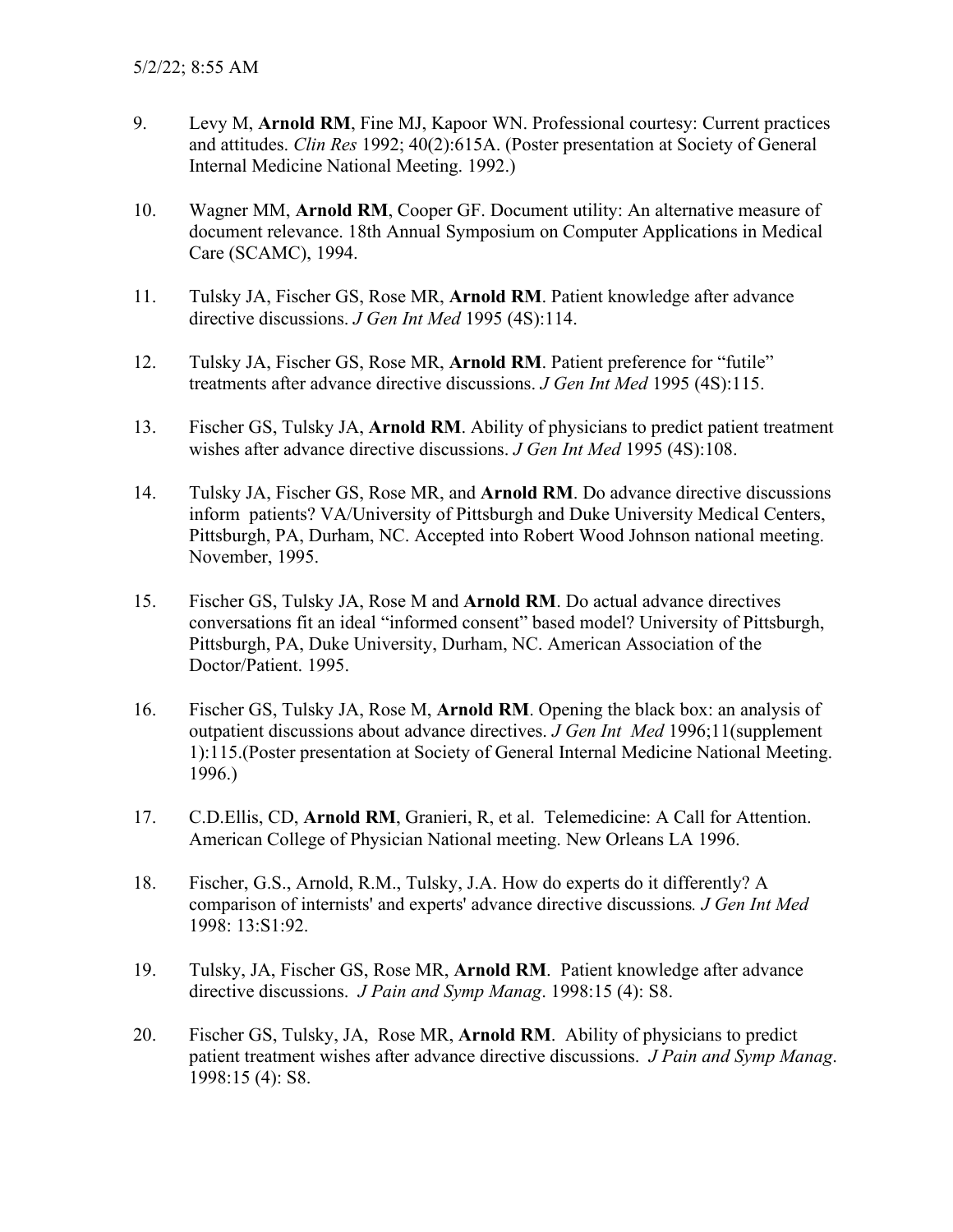- 21. Green MJ, Farber NJ, **Arnold RM**, Aboff BM, Sosman JM, Ubel PA Lying to each other: When physicians use deception with their colleagues. *J Gen Int Med* 1999; 14 (supp2): 135
- 22. Yancy WS, Macpherson D, Burnosky R, Hanusa BH, **Arnold R,** Kapoor WN. Patient satisfaction in resident and attending ambulatory clinics. *. J Gen Int Med* 1999; 14 (supp2): 160
- 23. **Arnold, RM** The report of the ASBH Task Force on Standards for bioethics consultation and its releveance for palliative care. *J Pall Med* 1999; 2:2:266-7.
- 24. **Arnold RM**. Teaching health care providers to communicate with patients at the end of life. *J Pall Med* 1999; 2:2:268.
- 25. DeVita M, Sirio CA, Paronish R, Michalee D, Welfer K**, Arnold R**: ICU patients Are Unlikely to Receive Council Regarding Levels of Support. *Chest* 1999;116(4):239S.
- 26. Sirio CA, DeVita M, Michalec D, Welfer K, Paronish R, **Arnold R**: Potential Value of Using Probability Estimates and Clinical Events to Identify Patients at High Risk for Hospital Mortality. *Chest* 1999;116(4):368S.
- 27. Degenholtz H, Lave J, Meisel A, **Arnold RM**. Predictors of advance directives among nursing home residents. *The Gerontologist*. 1999:29(S):454
- 28. Devita M, **Arnold RM**, Rodgers P. Critical Care Medicine Fellowship Rotation in Palliative Care. Society for Critical Care Medicine National Meeting.2000 (Poster) *Critical Care Medicine* 2000; 28(12)A59/103/M9
- 29. Kolarik R. **Arnold RM**, Fischer, G. Advance care planning: A comparison of two methods. [Abstract] Society of General Internal Medicine. 2001 (accepted)
- 30. Gadmer, NM, Ruopp PG, **Arnold RM**, Redinbaugh, EM et al. Grief, Gratitude and chaos: Strangers at the bedside. *JGIM*. *2000: 15S: 161*
- 31. Redinbaugh, ED, Block SD, Seltzer D, Gadmer N, Mitchell A, **Arnold R.** Experience makes a difference in physicians' grief reactions to their patient death*. JGIM*. *2000: 15S:*
- 32. Buss MK, Switzer GC, Alexander GC, Brufsky A, **Arnold RM**. The education of house staff on end of life issues. ASCO meeting. 2001.
- 33. Rhodes-Kropf J, Carmody S, Redinbaugh E, Gadener N, Seltzer D, Wolford J, Sharma S, Block S, **Arnold RM**. Medical Students Learning to Care for Dying Patients. *JAGS*.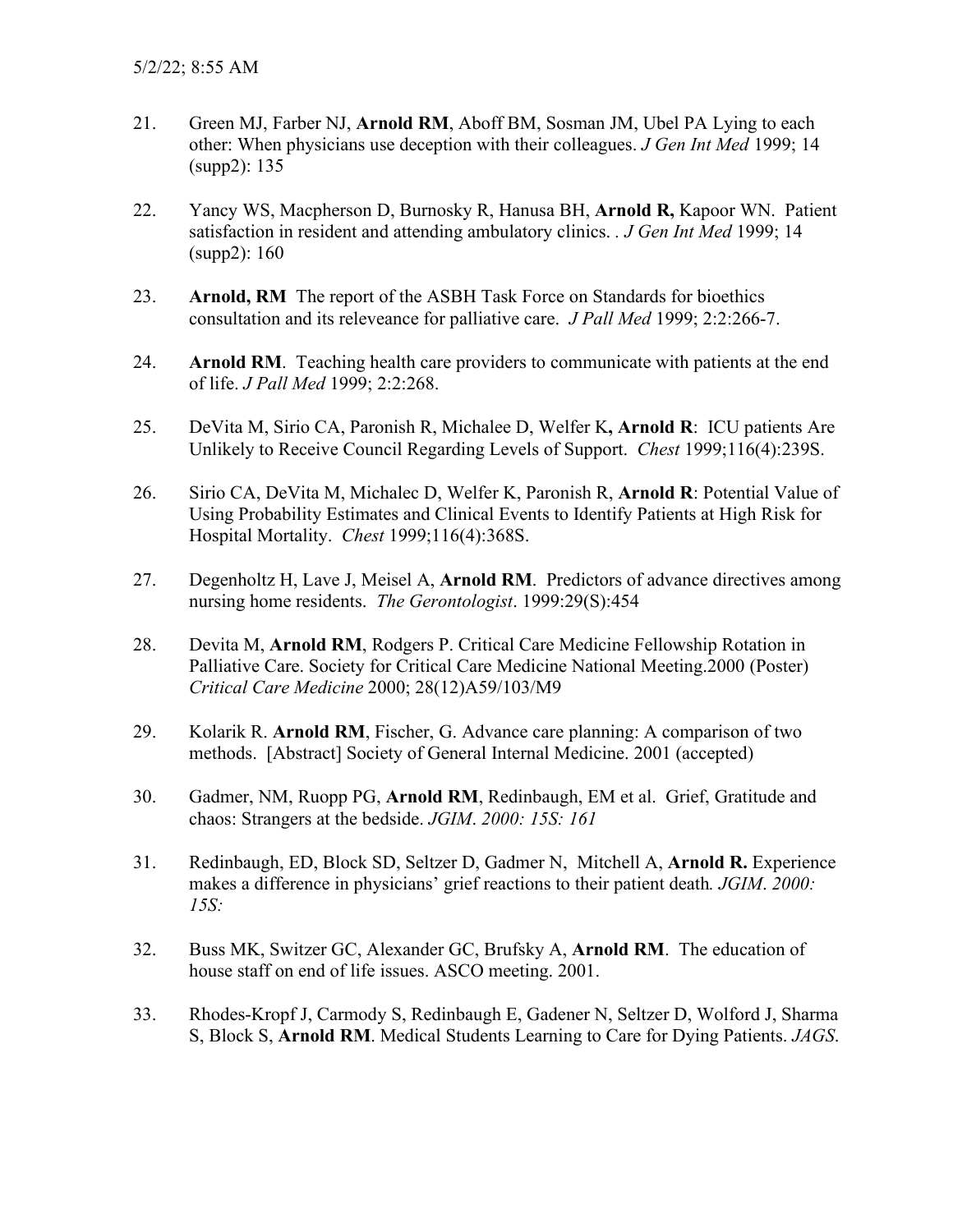2003:

- 34. Fischer, GS, **Arnold RM**. Effectiveness of a brief workshop for residents on delivering bad news and discussing advance care planning. JGIM. *JGIM* 2002; 17(S1):223
- 35. Fultz S, **Arnold RM**. Safe Reproduction in an HIV discordant couple. *JGIM* 2002; 17(S1):40
- 36. Jackson V, Sullivan Gadmer N, Seltzer D, Block S, **Arnold RM**. The physicians descriptions of the most memorable patient death. *J Pall Med*. 2002: 5(1): 200
- 37. Carmody SS, **Arnold RM**, Wohnsiedler J, Schuh R and Barnard D. What makes graduting medical students feel prepared t provide end of life care. *J Pall Med*. 2002: 5(1):203.
- 38. Ubel PA, Bryce CL, **Arnold RM**, Siminoff LA, Caplan A. Do incentives matter? Poviding benefits to families of organ donors. *JGIM* 2002; 17(S1):171
- 39. Zaldanis D, Granieri, R, **Arnold RM**. The great imitator in the age of HIV. *JGIM JGIM* 2002; 17(S1):79
- 40. Prendergast TJ et al. Fellowship Education in End-of-life Care (EOLC). *Am J Respir Crit Care Med* 165(8):B4, 2002 (supp).
- 41. Mhidhara RS, Dunwoody C, DeVita M, **Arnold RM**. Decrease in patient controlled analgesia (PCA) associated crises using a multidisciplinary systems. *Critical Care Medicine* 2001: 29 (12) A160
- 42. Rhodes-Kropf J, **Arnold RM**, Redinbaugh E, Gadener N, Seltzer D, Wolford J, Sharma S, Block S, Medical Students Learning to Care for Dying Patients *J Pall Med*. 2002: 5(1):201.
- 43. Carmody SS, **Arnold RM**, Wohnsiedler J, Schuh R and Barnard D. Attitudes of medical students toward working with dying patients*. JGIM:* 2002;17: (S1):221
- 44. Carmody SS, **Arnold RM**, Wohnsiedler J, Schuh R and Barnard D. Graduating medical students' training experience, perceived competencies, and attitudes toward end of life care. *J Pall Med*. 2002: 5(1):203.
- 45. Jackson V, Sullivan A, Gadmer N, **Arnold RM**, Block S. Physicians' relationships with families of patients who die in the hospital. *J Pall Med*. 2002: 5(1):
- 46. Carmody SS, **Arnold RM**. An Extracurricular Hospice Volunteer Training Program for Medical Students. *JAGS* (in press)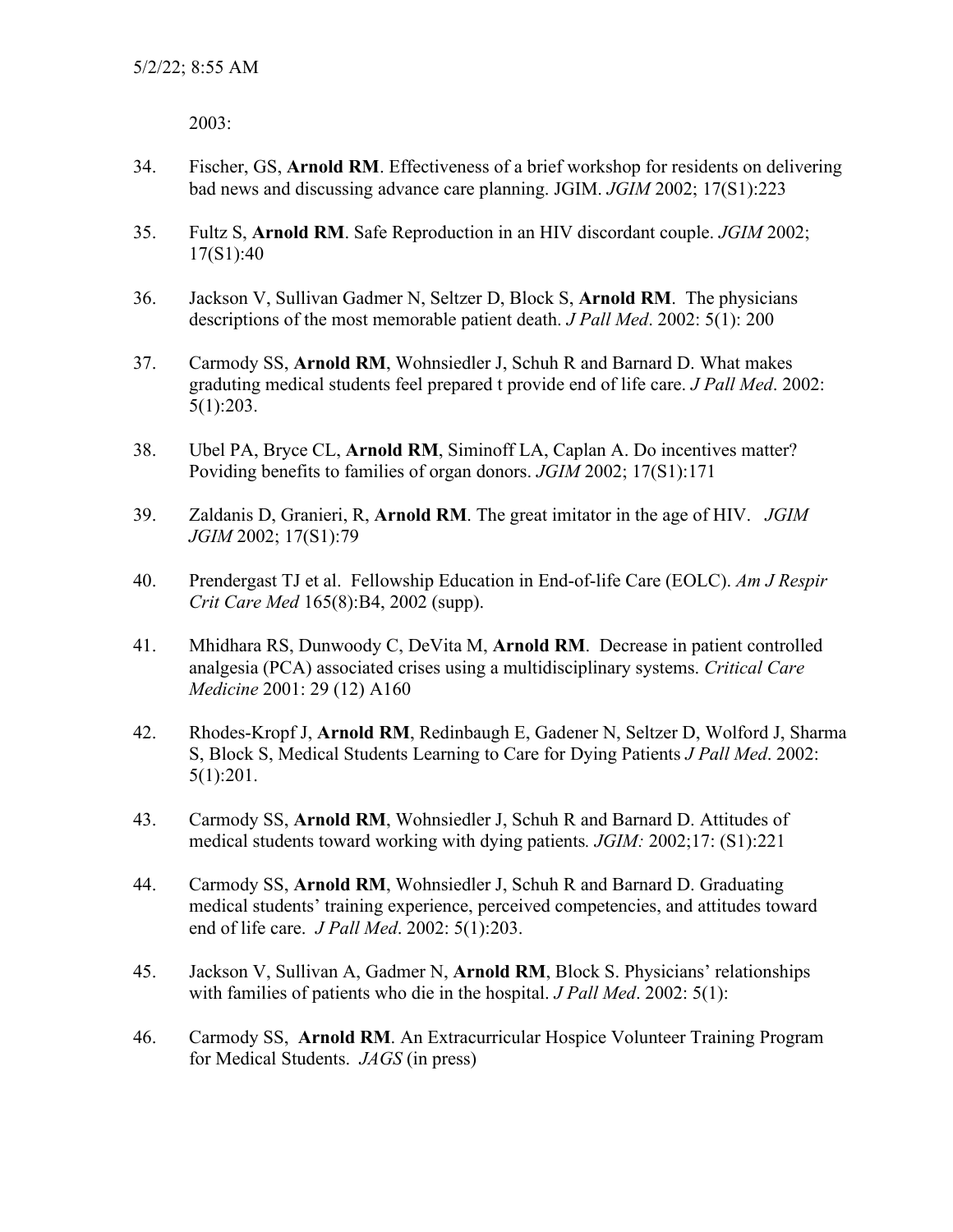- 47. Rhodes-Kropf J, Carmody S, Redinbaugh E, Gadmer N, Seltzer D, Wolford J, Sharma S, Block S, **Arnold, RM**. Medical Students learning to care for dying patients. JAGS (in press).
- 48. Carmody SS, **Arnold RM**, Wohnseidler J, Schuh R, Barnard D. What makes graduating medical students feel prepared to provide end-of-life care JAGS. (in press)
- 49. Weisbord SD, Carmody SS, Bruns FJ, Chang CH, Zeidel M L, **Arnold RM**. The prevalence, severity and physician recognition of symptoms in hemodialysis patients. J Am Soc Nephrol 2002; 13:706A
- 50. Weisbord SD, Carmody SS, Bruns FJ, Chang CH, Zeidel M L, **Arnold RM**. Racial disparities in the health-related quality-of-life of hemodialysis patients. J Am Soc Nephrol 2002; 13:706A
- 51. Carmody S, Weisbord SD, Bruns FJ, Zeeidel ML, **Arnold RM**. Feasibility of a Palliative Care Intervention for Dialysis Patients. American Society of Nephrology. (accepted as a poster 2002)
- 52. Mcasseey JM, McNeal MA**, Arnold.** Medical professionalism in internal medicine residency. *JGIM* 2002; 17(S1):40
- 53. Sullivan AM, Gardner NM, Lakoma MD, **Arnold RM**, Block SD. Physicians' attitudes and practice in caring for families of patients who die in the hospital. JGIM 2002; 17(S1):40
- 54. Rhodes-Kropf, R Carmody, S, Seltzer D, Redinbaugh, E Gadmer, N, Wolford, J Block, S and **Arnold, RM**. *This is just too awful, I just can't believe I experienced that*… Medical Students' Emotional Reactions to their Most Memorable Patient Deaths. *J Palliative Med*. 2003: 6(1): 159
- 55. Carmody S, Meier D, Billings A, Weissman D. **Arnold RM** Training of Palliative Care Fellows to be Clinician/Educators. *J Palliative Med.* 2003: 6(1): 139
- 56. Carmody S, Meier D, Billings A, Weissman D. **Arnold RM**.Palliative care Fellows research training. *J Palliative Med.* 2003: 6(1): 132
- 57. Bryce CL, Loewenstein G, **Arnold RM**, Schooler J, Wax R, and Angus DC. Quality of death: Assessing the importance people place on different domains of end of life care. Society for Medical Decision-making (oral presentation)
- 58. Maynard SE, Whittle J, Chelluri L, **Arnold RM**. Health-related quality of life is unpredictable in survivors of acute renal failure requiring renal replacement therapy in the intensive care unit. Presented at the 35th American Society of Nephrology Meeting, Oct 30th - Nov. 4th, 2002. JASN 2002, 13: PO-833.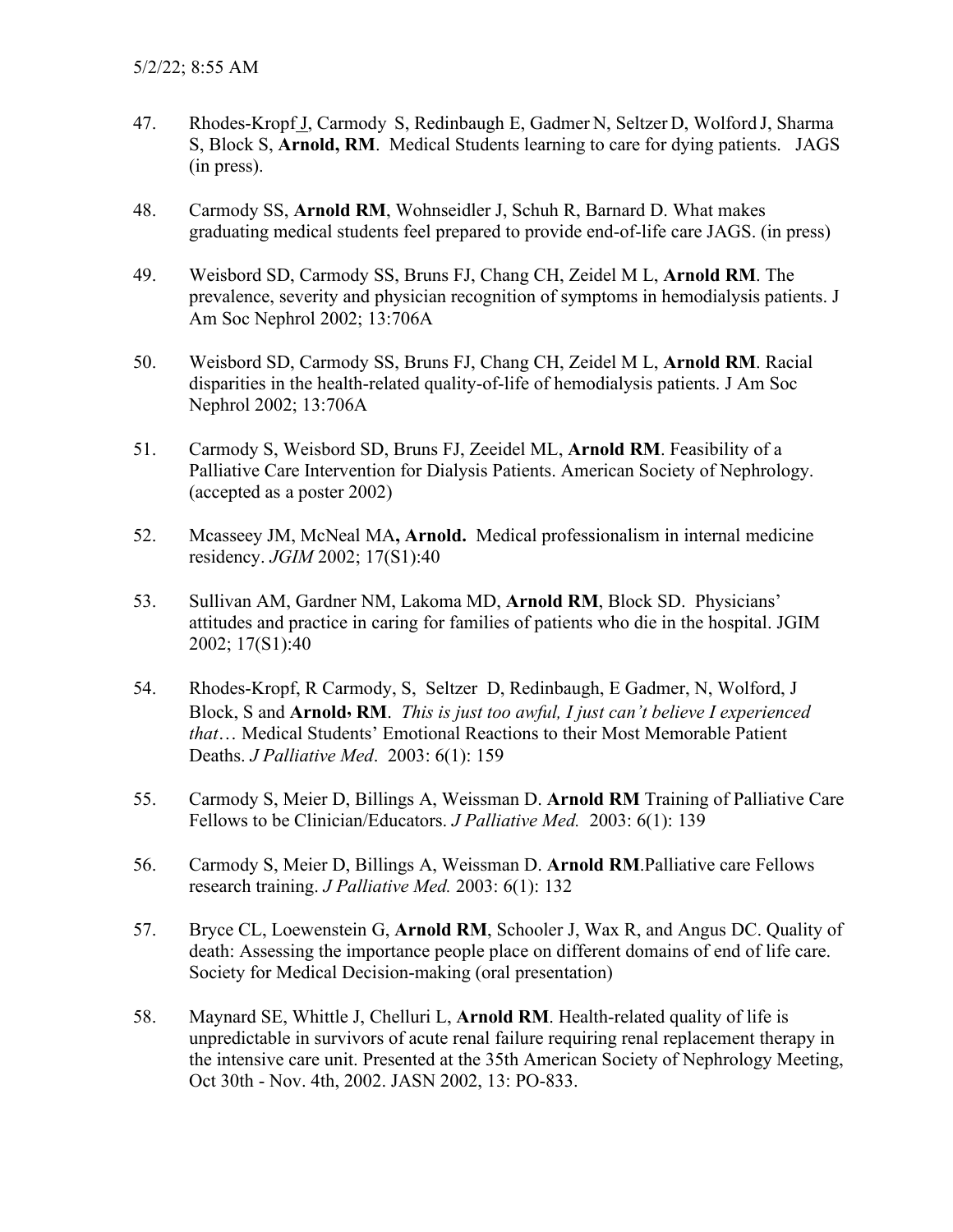- 59. Carmody, S, Pan, CX, Granieri, E, Leipzig, RM Arnold, R Geriatrics Fellows' Educational Experiences in Palliative and End-of-life Care. American Geriatric Society. 2003 (Presidential Poster Session)
- 60. **Arnold RM**., Meier, D. Billings, A, Weissman. D. Survival skills for academic palliative care doctors*. J Pall Med*. 2003: 6(1): 137.
- 61. Carmody, S, Prendergast, T, **Arnold RM**. Status report on the end-of-life education of fellows in subspecialty training programs. *J Pall Med*. 2003: 6(1): 139
- 62. Carmody S, Weisbord SD, Bruns FJ, Zeeidel ML, **Arnold RM**. Is a Palliative Care Intervention for hemodialysis Patients feasible? *J Pall Med*. 2003: 6(1): 140.
- 63. Han P, **Arnold RM**. The Palliative Care Clinical Exercise (CEX): A new experiencebased program for teaching end-of-life communication skills to Internal Medicine residents. Teaching excellence Fair. 2003.
- 64. Jaffe E, Blakowski, S, Arnold R. Developing a Non-oncologic Geriatric Palliative Care Unit in the Long Term Care Setting. American Geriatric Society. 2004
- 65. Davis, M, Walsh, D, LeGrand, SB, Lagman R, **Arnold RM**, Weissman D. Opioid titration in serve and acute cancer pain: Is there evidence to support guidelines. *J Pall Medicine*. 2004:7(1):177.
- 66. Garber M, Switzer G, **Arnold RM**. African-Americans': Participation in HIV Research: If you ask, they will say yes*. J Gen Int Med.* 2005: 19 (S1):119
- 67. Hann P, Keranen, L, Lescisin, D, Arnold, RM. The Palliative Care Clinical Exercise (CEX) : An experience-base intervention for teaching end-of-life. *J Gen Int Med:* 2005: 19 (S1):223
- 68. Happ, MB, Swigart V, Tate, J, **Arnold RM**, Hoffman, L Patient and family perception of mechanical ventilation during prolonged treatment. Nursing State of the Science Conference. 2004
- 69. Garber M, Switzer G, **Arnold RM**. Physician trust and African-Americans' Participation in HIV Research*. J Gen Int Med*: 2005: 19 (S1): 191
- 70. Happ, MB, Tate, J, , Swigart V, **Arnold RM**, Hoffman, L et al. Exploring the relationship between anxiety and weaning from long-term mechanical ventilation using mixed methods. Eastern Nursing Research Soc. 2004
- 71. Happ, MB, Swigart, V, Tate, R, **Arnold RM**, Hoffman, L. Patient and family perceptions of mechanical ventilation during prolonged mechanical treatment. Am Thoracic Society. 2004.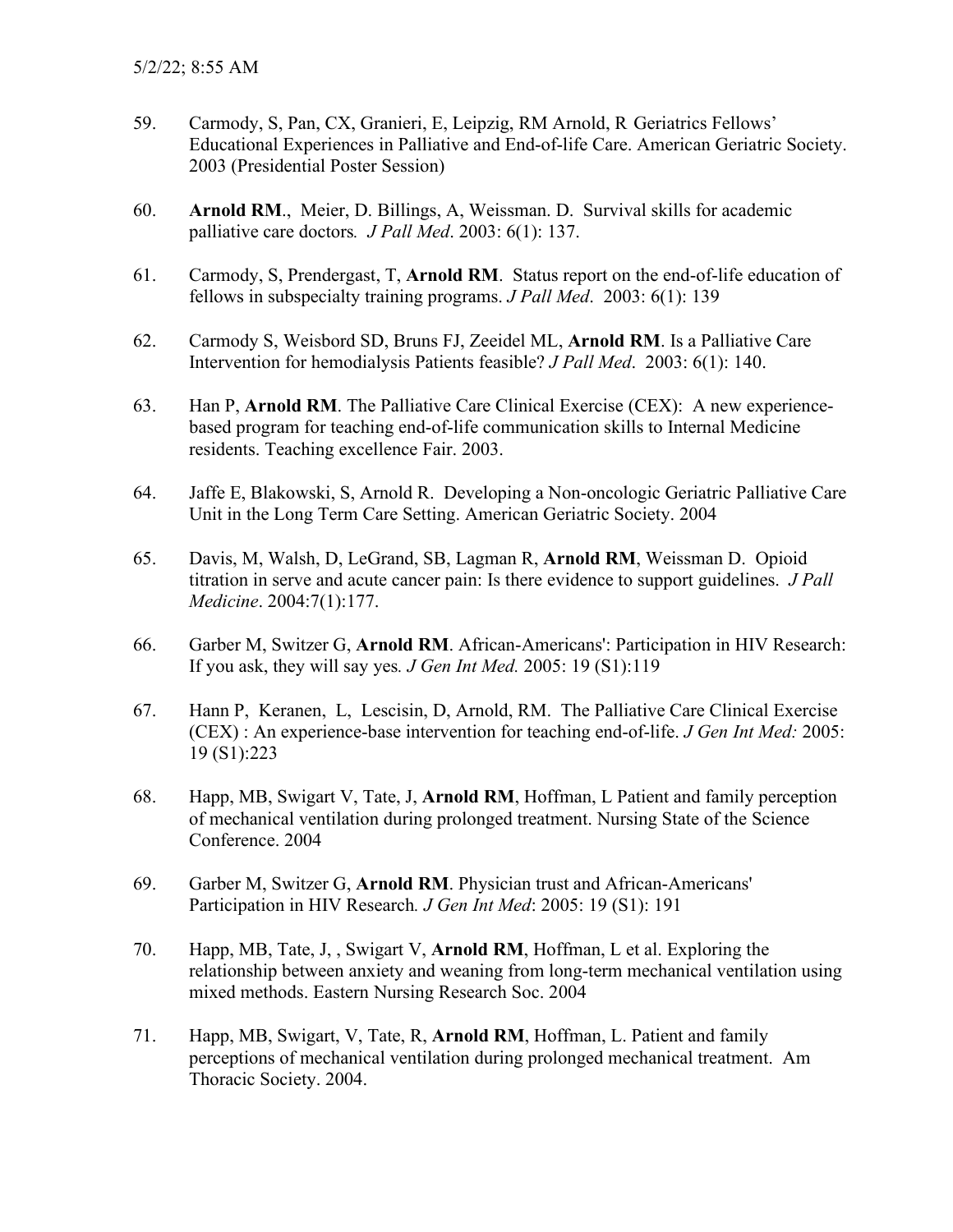- 72. Tate J, Happ, MB, Serieka S, Swigart V, **Arnold RM**, Hoffman LA, Roesch T, Broyles. Exploring the Relationship Between "Anxiety" and Weaning from Long-Term Mechanical Ventilation (LTMV) Using Mixed Methods. Am Thoracic Society. 2004.
- 73. Baile, W, Edwards K, Back A, Tulsky J, **Arnold RM**. Teaching communication skills to oncology fellows: The ABCs of using psychodynamic principles. Am Psycho-onc. Soc. 2005
- 74. Buss MK, Switzer GE, Alexander GC, Brufsky AM, **Arnold RM**. Housestaff education on end of life issues. Proc Am Soc Clin Oncol 20:403a #1608, 200V
- 75. Hasley P, **Arnold RM**. Feedback after internal medicine rotations: What do the faculty say. *JGIM.* 2004: 20; (S1): 155.
- 76. Baile WF, Fryer-Edwards K, Back A, Tulsky J and Arnold R. Teaching Communication Skills to Oncology Fellows: The ABC's of Using Psychodynamic Principles. *Psycho-Oncology, 14 ( Suppl1), pg S-12:* Presented at the Second Annual Conference of the American Psychosocial Oncology Society. January 2005.
- 77. JC Chang, D Dado, RM Frankel, RM Arnold. Patient-provider Communication on Behavioral Risks in the First Obstetric Visit Poster presentation at the Society for Gynecologic Investigation Annual Meeting (March 22-25, 2006 in Toronto, ON CA)
- 78. Rosenzweig M, Wiehagen, T, **Arnold RM**. Symptom distress, quality of life and illness challenges according to race and income in metastatic breast cancer. UICC World Cancer Congress. 2005
- 79. Rosenzweig MQ, Brufsky A, **Arnold RM**. Challenges of illness in metastatic breast cancer according to race and income. ASCO. 2006.
- 80. Alexander, SA, Pollak, KI, Back, AL, Arnold, RM, Tulsky, JA. Turning talk into numbers: Quantifying communication between oncologist and their patients. Duke's AnnualCancer Center Conference
- 81. Pollak, KI, Arnold, R, Olsen, M, Alexander, SC, Abernethy, A, Jeffreys, A, Tulsky, JA. Oncologists' responses to empathic opportunities. American Academy on Communication in Healthcare Conference. Atlanta, GA, October 2006. *Med Encounter.*  2007:20:4:42
- 82. Quill, TE, Back A, **Arnold RM**. I am ready to die, will you help me? I. Exploring and evaluating requests for hastening death. *J Pall Med* 2006: 9(2): 543-44.
- 83. Quill, TE, Back A, **Arnold RM**. I am ready to die, will you help me? II. Responding to requests for a hastened death when suffering is intolerable. *J Pall Med* 2006: 9(2): 554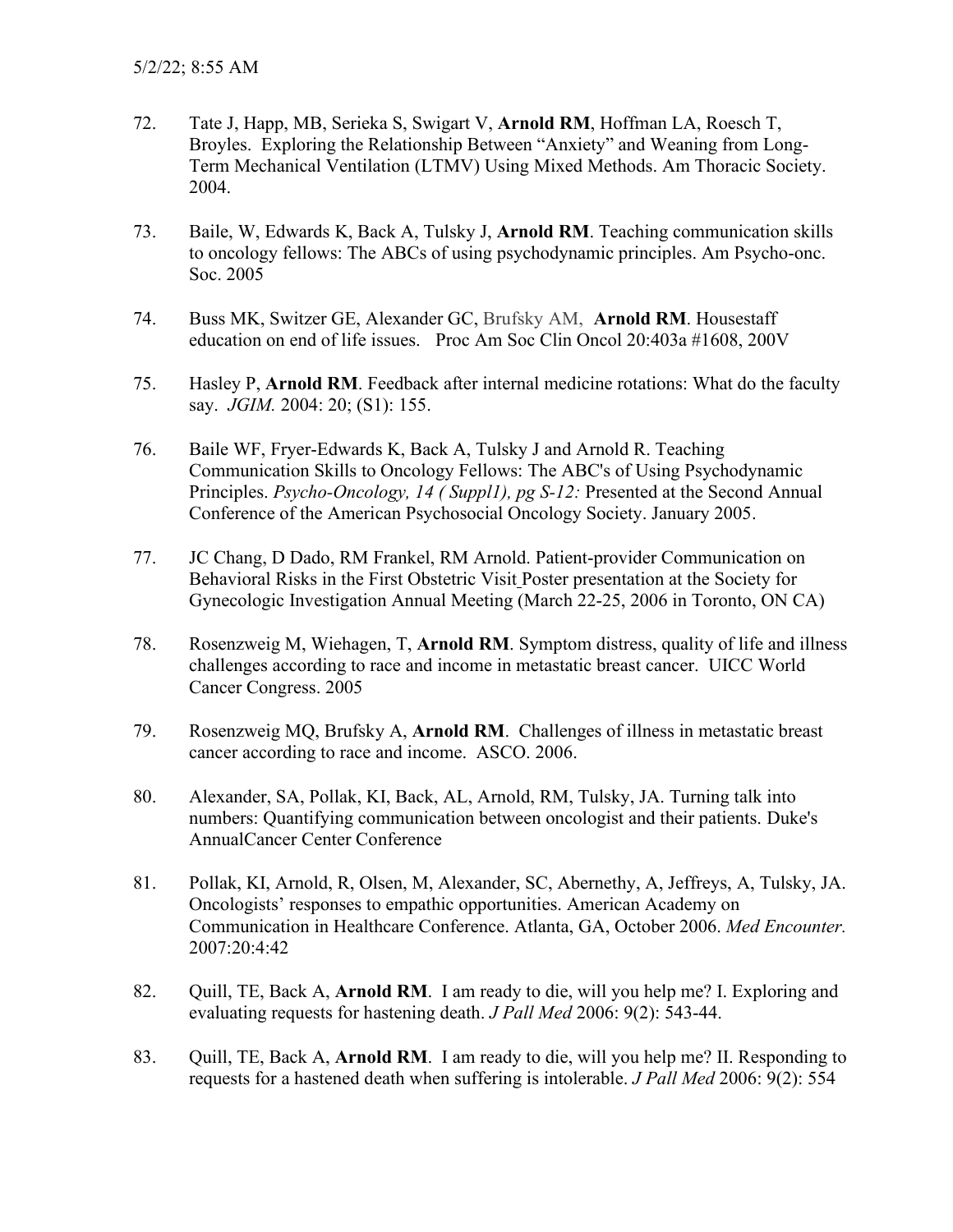- 84. Fine, PG, Arnold, RM. Palliative sedation: A review of ethics, indications and applications - A case based analysis. *J Pall Med* 2006: 9(2): 550-51.
- 85. Geller G, Fryer-Edwards K, **Arnold RM**. Threats to integrity. American Academy on Communication in Healthcare Conference. Atlanta, GA, October 2006.
- 86. Back AL, **Arnold RM**, Bailes WF, Fryer-Edwards K, Alexander S, Barley GE, Gooley TA, Tulsky JA. Efficacy of communication skills training based on illness trajectory for Medical Oncology fellows. International Psycho-oncology society. Venice 2006
- 87. Rodriguez KL, Barnato AE, Gambino FJ, **Arnold RM**. Perceptions and Utilization of Palliative Care Services in Acute Care Hospitals. J Gen Intern Med. 2006: 21 (S4): 8.
- 88. Evans WG, Barnard D, Williams JE, Bost JE, **Arnold RM**. Integrating End-of-Life Care Education into an Existing Medical School Curriculum Improves Knowledge and Attitudes. *J Gen Intern Med.* 2006: 21 (S4) 283.
- 89. Evans WG, Alexander SC, Rodriguez KL, Jeffreys AS, Olsen MK, Pollak KI, **Arnold RM**, Tulsky JA. Expressions of Emotion by Oncology Patients during Outpatient Visits. Poster at 16th International Congress on Care of the Terminally Ill, to be held September 26 - 29, 2006, in Montréal, Canada.
- 90. Evans WG, Alexander SC, Rodriguez KL, Jeffreys AS, Olsen MK, Pollak KI, **Arnold RM**, Tulsky JA. Expressions of Emotion by Oncology Patients during Outpatient Visits. *J Pall Care* 2006: 22: (3): 238.
- 91. Anderson WG, Alexander SC, Rodriguez KL, Jeffreys AS, Olsen MK, Pollak KI, **Arnold RM**, Tulsky JA. Expressions of Emotion by Oncology Patients during Outpatient Visits. *J Pall Med,* 2007*;* 10(2): 553*.*
- 92. Chang JC, Dado, D, **Arnold RM**, Frankel RM. Communication about Behavioral Risks during the initial Obstetric Visit Poster presentation at the Association of Professors of Gynecology and Obstetrics Annual Meeting (March 7-10, 2007 in Salt Lake City, UT)
- 93. Anderson, W, **Arnold RM**, Angus D, Milbrandt E, Loewenstein G, Bryce CL. Relatives of ICU Patients Have Elevated Levels of Anxiety and Depression. *J Gen Int Med.* 2007.
- 94. Sung AD, Collins ME, Smith A, Sanders A, Block S, **Arnold RM**. Crying, stress and sadness: The experience and attitudes of 3rd year medical students and interns. *J Gen Int. Med.* 2007
- 95. Cunnane M, Spagnoletti, CL, **Arnold RM**, Gonzaga, AMR, McNeil, MA, Fischer GS, Conigliaro RL. Addressing the Emotional Needs of Internal Medicine Interns: Design and Implementation of an Intern Support Group. *J Gen Int Med.* 2007.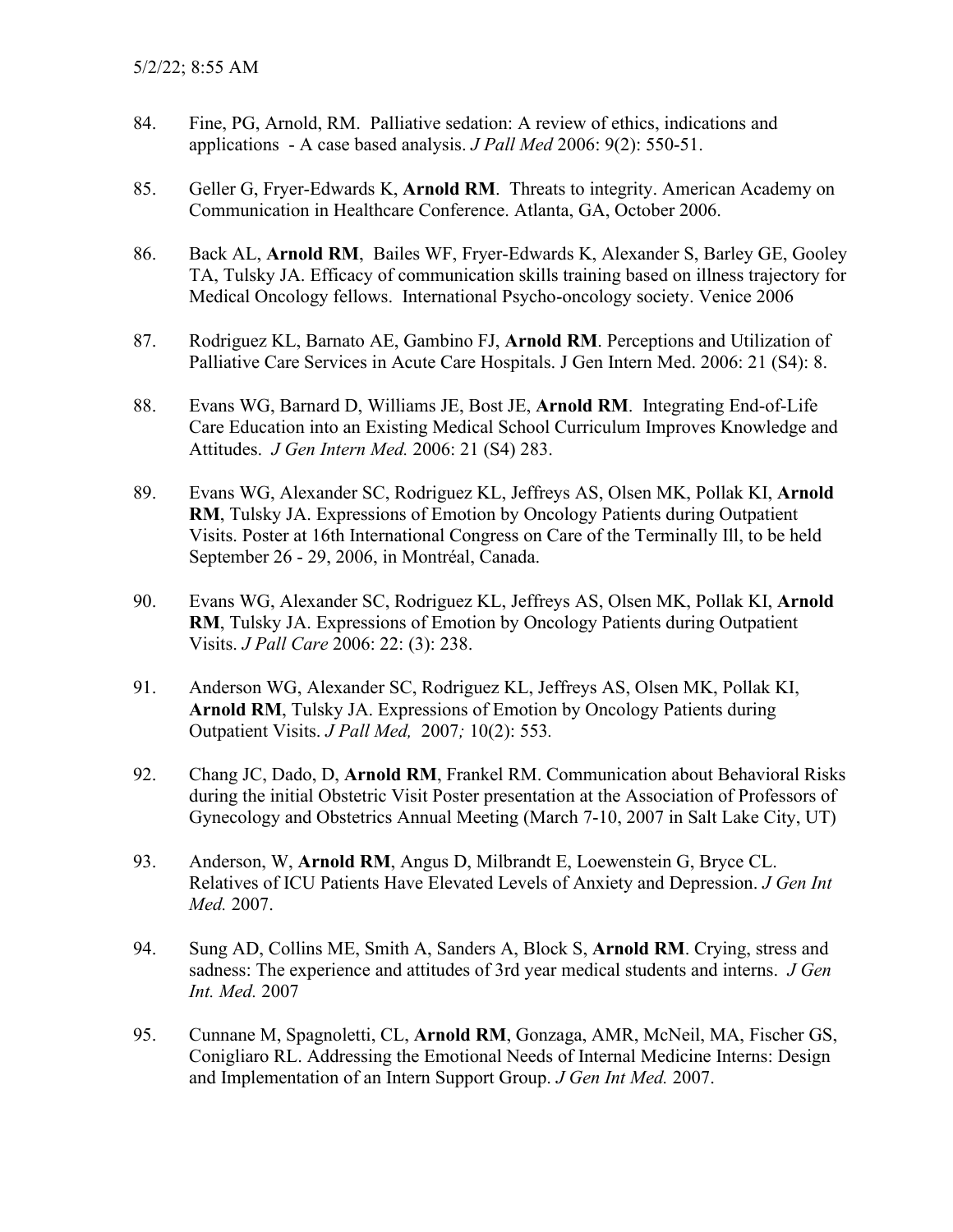- 96. Rodriguez KL, Appelt, CJ, Switzer, GE, Sonel AF, **Arnold RM**. "They Diagnosed Bad Heart": A Qualitative Exploration of Patients' Knowledge About and Experiences With Heart Failure. *J Gen Int Med* 2007;22(S1):136-7.
- 97. Rodriguez KL, Appelt, CJ, Switzer, GE, Sonel AF, **Arnold RM**. Heart Failure Patients' Decision Making Preferences and Perceived Involvement in Cardiac Care. *J Gen Int Med* 2007;22(S1):43.
- 98. Alexander S, Pollak KI, **Arnold RM**, Sochaki M, Carpenter L, Tulsky JA. Assessing communication skills during oncology visits. American Academy of Communication in healthcare. 2007. (poster presentation)
- 99. Alexander SC, Back AL, **Arnold RM**, Baile WF, Fryer-Edwards KA, Barley GE, Gooley TA, Tulsky JA. Developing communication evaluation tools for difficult oncology conversations: Delivering bad news and discussing transitions to palliative care. American Academy of Communication in healthcare. 2007. (oral presentation)
- 100. **Arnold RM**, Milberg L, Cohen WC. Teaching to teach communication skills: A model program. American Academy of Communication in healthcare. 2007.
- 101. Chang, J, Dado, D, **Arnold RM**, Frankel. R. When pregnant patients disclose risky health behaviors: Missed opportunities for behavioral change counseling. American Academy of Communication in healthcare. 2007.
- 102. Rodriguez K, Appelt, CJ, Switzer GE, Sonel AF, **Arnold RM**. Veterans' Decision-Making Preferences and Perceived Involvement in Care for Chronic Heart Failure. Society for Medical Decision Making. 2007 (poster)
- 103. Barnato A, Hsu H, Bryce C, Lave J, Emlet , Angus D, Arnold R. Variation in decision making for a critically ill patient with end-stage cancer: A Pilot simulation study. Society for Medical Decision Making. 2007. (oral presentation)
- 104. CJ, Rodriguez K, Luther J, Switzer G, **Arnold RM**. Veterans' information preferences and perceived information exchange. Society for Medical Decision Making. 2007. (poster)
- 105. Bonnema R, Gosman G, Moore R, **Arnold RM**. Effectiveness of a Curricular Innovation to Teach Disclosure of Medical Errors to Residents. 2007 Annual Meeting of Association of Professors of Gynecology and Obstetrics and the Council on Resident Education in Obstetrics and Gynecology (oral presentation).
- 106. **Arnold RM**, Nelson J, Prendergast T, Back A. Critical Care communication: Teaching intensivists communication skills. National Palliative Care Research Center National Meeting. 2007 (poster)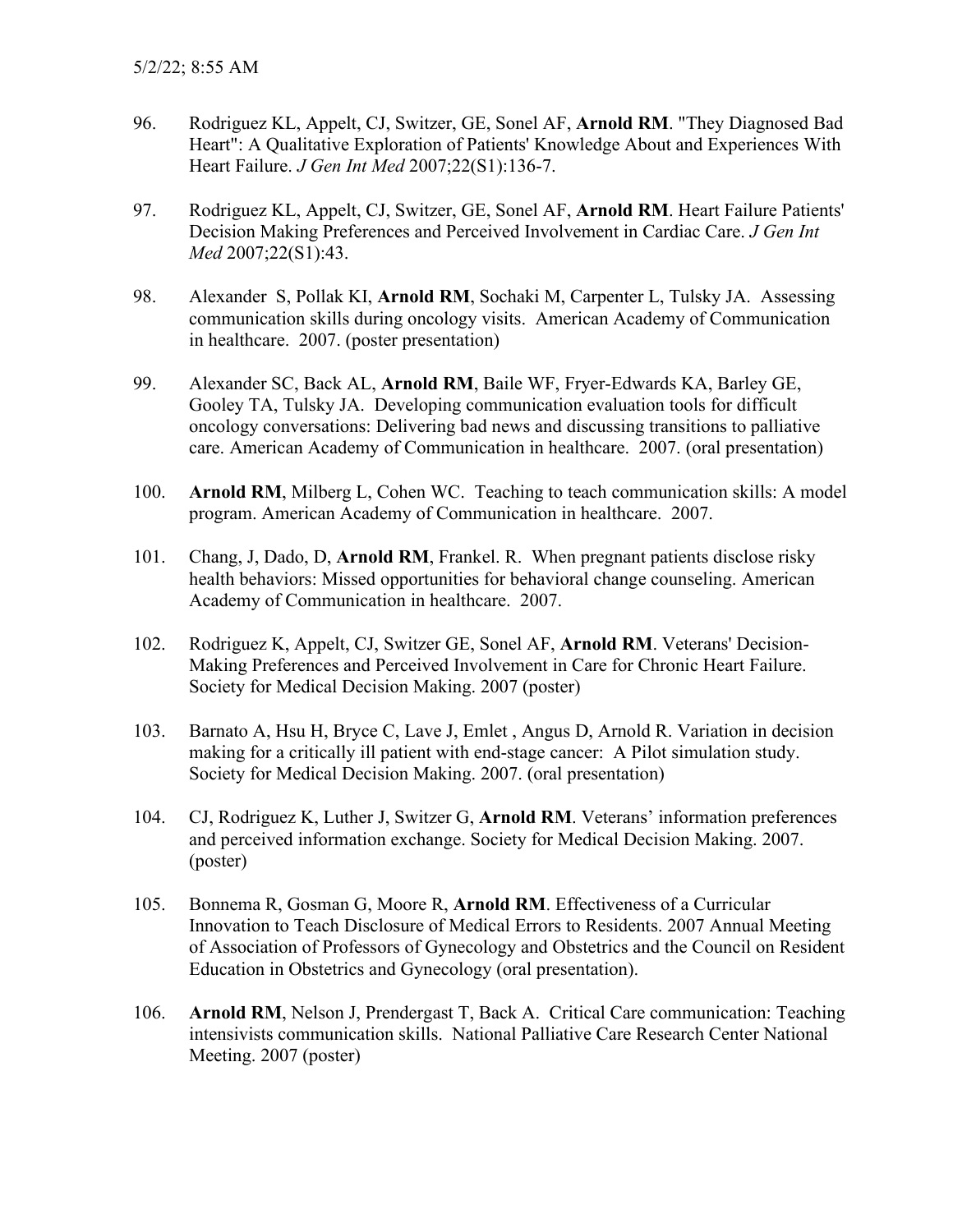- 107. Rodriguez KL, Appelt C, Switzer G, Sonel A, Arnold R. "They diagnosed bad heart": Exploring patients' knowledge about and experiences with heart failure. Leo H. Criep Symposium on Patient-Provider Communication. Nov. 15-16, 2007. Poster presentation.
- 108. Chang JC, Dado D, Frankel RM, Zickmund S, Rodriguez K, Ling B, **Arnold RM**. Discussions of substance abuse during the first obstetric visit. Leo H. Criep Symposium on Patient-Provider Communication.Nov. 15-16, 2007. Poster presentation.
- 109. Bonnema R, Gosman G, Arnold R. Description of Curricular Innovation to Teach Disclosure of Medical Errors to Residents. Leo H. Criep Symposium on Patient-Provider Communication.Nov. 15-16, 2007. Oral presentation
- 110. Appelt. CJ Rodriguez K, Switzer G, Luther J, Sonel A, Arnold R. Veterans' Information Preferences and Perceived Information Exchange in Chronic Heart Failure. Leo H. Criep Symposium on Patient-Provider Communication.Nov. 15-16, 2007. Oral presentation
- 111. Spagnoletti C, Gonzaga A, Fischer G, Bui T, **Arnold RM**. Evaluation of a Web-based Communication Skills Learning Tool: Doc.com©. Soc Gen Int Med. April 2008. Poster.
- 112. Bryce C, **Arnold RM**. Comparing community and patient preferences for improving end-of-life services in the intensive care unit (ICU). Society for medical decisionmaking Europe. 2008. Oral presentation.
- 113. Williams C, **Arnold RM** Mediating ethical dilemmas at the end of life. AAHPM Workshop. *J Pall Med.* 2008: 11(2):277.
- 114. Tulsky J, **Arnold RM**, Casarett D, Kutner J, Meier D, Wolfe J. Career development skills workshop. AAHPM Workshop. *J Pall Med.* 2008: 11(2):275.
- 115. **Arnold RM**, Back A, Tulsky J. Communication issues. Breaking bad news. AAHPM workshop. *J Pall Med.* 2008: 11(2):313.
- 116. Bryce CL, Roberts MS, **Arnold RM**, Hsu HE, Geraci DR, Loewenstein G, Chopra K, Angus DC. Comparing community and patient preferences for improving end-of-life services in the intensive care unit. Society for Medical Decision Making Europe. Oral Presentation. 2008
- 117. Tulsky J, Alexander S, Olsen M, **Arnold R**, Jeffreys A, Skinner C, Abernathy A, Farrell D, Rodriguez K, Kennifer S, Pollak K. Can Oncologists Be Taught To Respond To Patients' Expressions of Negative Emotions? Results of the SCOPE Trial. AACH Conference October 17-19, 2008 Madison, WI (Oral presentation).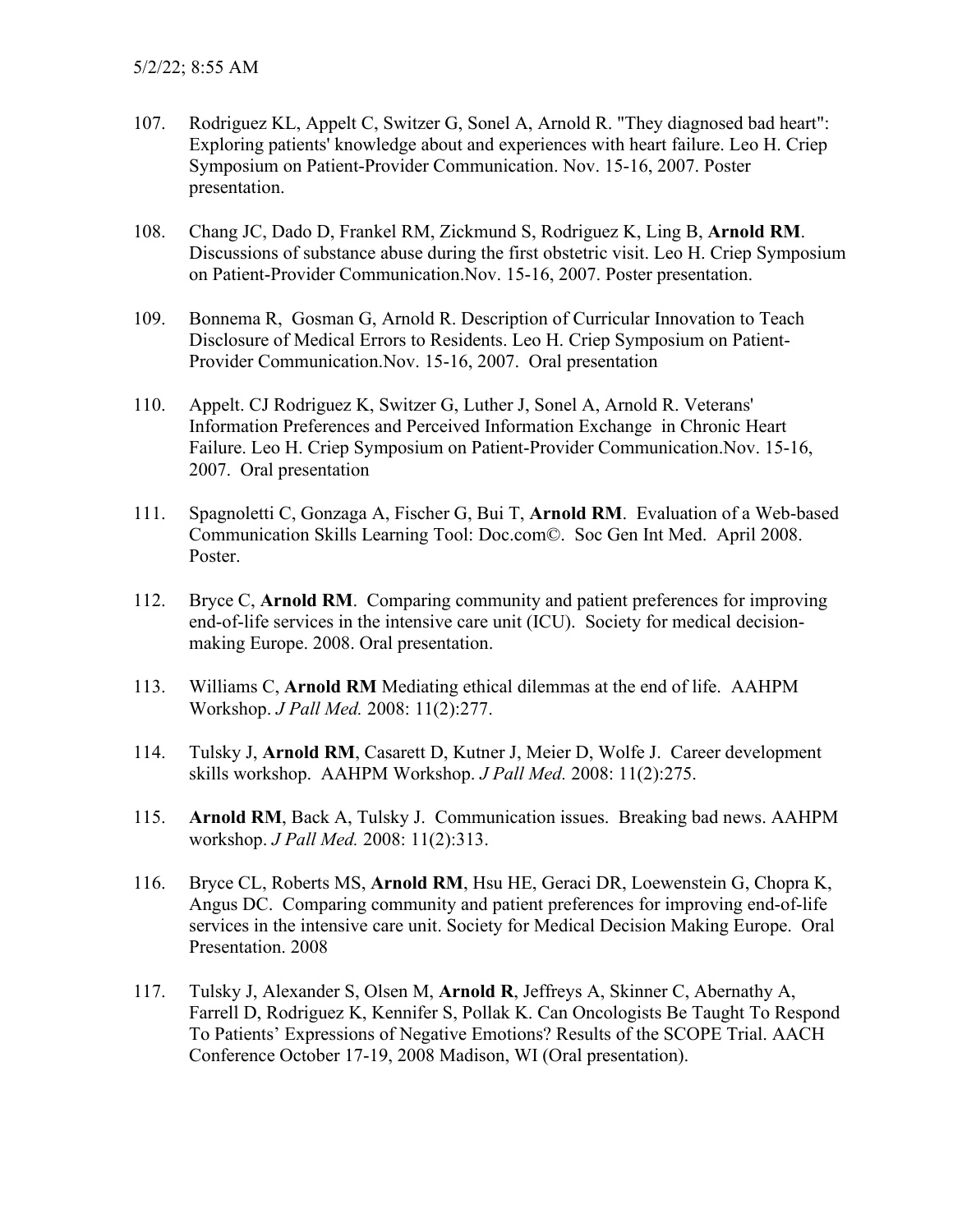- 118. Kennifer S, Alexander S, Pollak K, Jeffreys A Olsen M, Rodriguez K, **Arnold R,** Tulsky J. Expressing negative emotion in cancer care: severity and type of emotion could influence oncologist responses. October 17-19, 2008 Madison, WI (Oral presentation) *Patient Education and Counseling*. 2009; 76(1):51-6. PMID: 19041211 PMCID:PMC2722879
- 119. Rodriguez K, Bayliss N, Alexander S, Jeffreys A, Olsen M, Pollak K, Kennifer S, Tulsky J, **Arnold R**. Communication Regarding Quality of Life between Oncologists and Patients with Advanced Cancer. Submitted for AACH Conference October 17-19, 2008 Madison, WI
- 120. Appelt CJ, Rodriguez KL, Switzer GE, Luther JF, Sonel, AF, **Arnold RM**. Correlates of Patient-Initiated Dialogue in Chronic Heart Failure Care. Eighth Annual Western Psychiatric Institute and Clinic Research Day, June 9, 2008: Pittsburgh, PA
- 121. Appelt CJ, Rodriguez KL, Switzer GE, Luther JF, Sonel, AF, **Arnold RM**. Patient-Initiated Dialogue in Chronic Heart Failure Care: Implications for Recovery-Oriented Care. VHA National Mental Health Conference, 07/2008: Washington, DC. (Accepted for Presentation).
- 122. Chang J, Dado D, Frankel R, Rodriguez K, Ling B, Zickmund S, **Arnold RM**. Mental Health Screening and Discussions in First Obstetrics Visits**.** October 17-19, 2008 Madison, WI (Oral presentation)
- 123. **Arnold RM**, Milberg L, Cohen WC. Teaching to teach communication skills: A model program. October 17-19, 2008 Madison, WI (Oral presentation)
- 124. Back A, **Arnold RM**, Tulsky J, Bailes W. Communication skills for transtions in goals of care. American Academy of Hospice and Palliative Medicine pre-course. March 25- 28, 2009 (pre-course).
- 125. Lin CY, Farrell MH, **Arnold RM**, Lave JR, Angus DC, Barnato AE. Acute care programs, policies, and practices relevant to end-of-life-care: A survey of Pennsylvania hospitals*. J Gen Int Med*. Apr 2008. Vol 23, Suppl 2, 243.
- 126. Boss, RD, Hutton N, Donohue PK, **Arnold RM**.Neonatologist training to guide family decision-making for critically ill infants. AAHPM National meeting 2009 (oral presentation).
- 127. Boss RD, Donohue PK, **Arnold, RM**. Adolescent Parents with Critically ill Infants: parent- provider communication. AAHPM National meeting 2009 (poster).
- 128. Pollak, KI, Arnold, RM, Jeffreys, AS, Alexander, SC, Olsen, MK, Abernethy, AP, Rodriguez, KL, Tulsky, JA. Which patients with advanced cancer express negative emotions to their oncologists and how do oncologists respond? Poster presented at American Society for Preventive Oncology Conference. Tampa, FL, March 2009.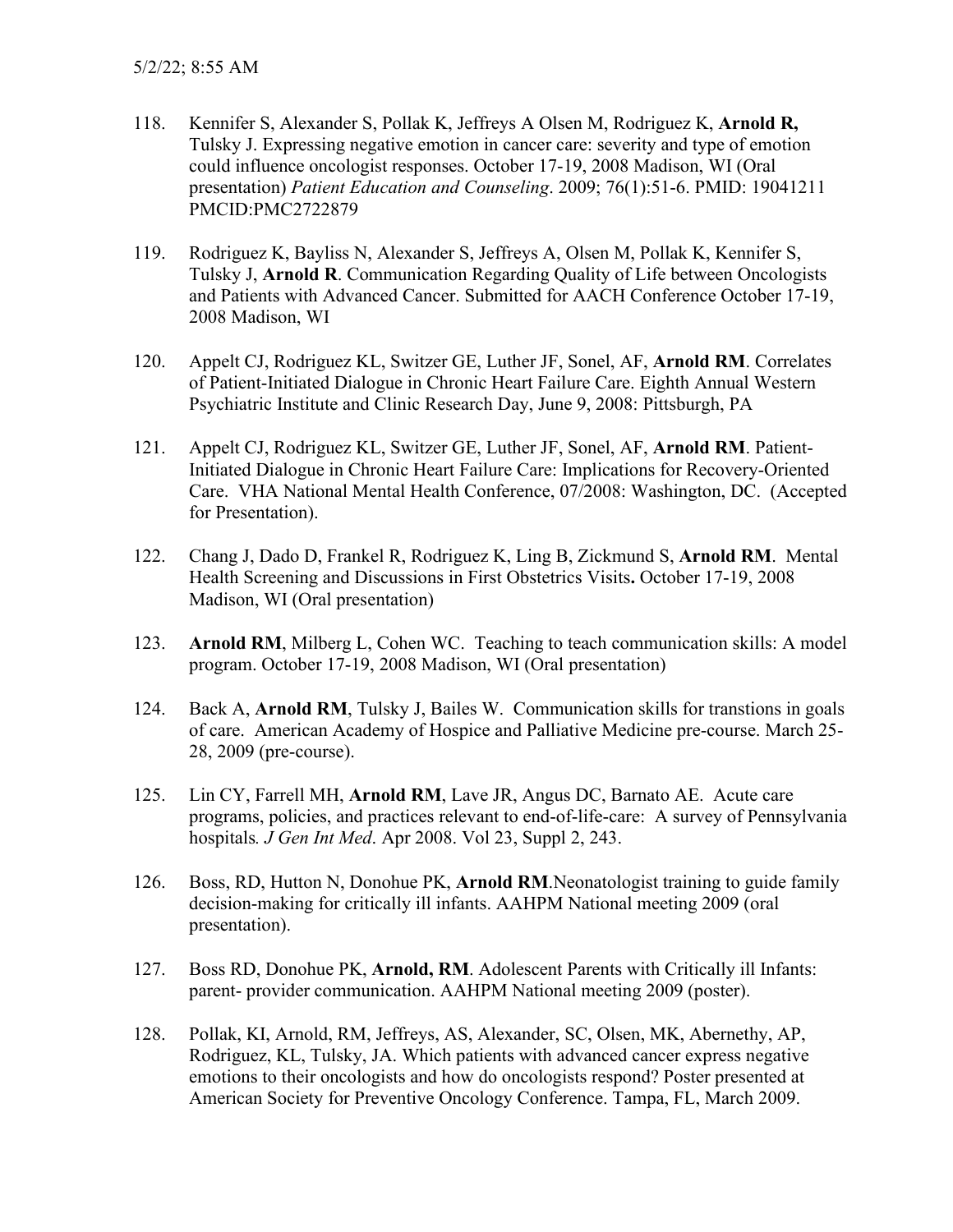- 141. Bryce CL, Angus DC, **Arnold RM**, Chang CCH, Farrell MH, Manzarbeitia C, Marino IR, Kozin K, Roberts MS. Sociodemographic differences in early access to liver transplantation services. American Transplant Congress 2009 (oral abstract).
- 142. Hughes K, Dado, D, Rodriguez K, **Arnold RM**, Chang, J.Screening for past alcohol drinking behavior among pregnant women. Alcohol, Tobacco, and Other Drugs program, 137th APHA Annual Meeting & Exposition Philadelphia, PA. 2009 (poster presentation).
- 143. Boss R, Hutton N, Donohue PK, **Arnold RM**. Neonatologist Training to Guide Family Decision-Making for Critically Ill Infants. Pediatric Academic Societies' Annual Meeting in Baltimore, Maryland 2009. (poster)
- 144. Meiksin R, Zickmund S, Bhargava T, Arnold R, Dado D, Frankel R, Rodriguez KL, Ling B, Chang JC. Now is the Chance: Patient-Provider Communication about Unplanned Pregnancy During the First Obstetrics Visit. International Conference on Communication in Healthcare, October 2009 (oral presentation)
- 145. Purnell CA, **Arnold RM**. Evaluation and Improvement of Communication with Radiologic Breast Biopsy Patients. Society of General Internal Medicine. April 2009. Poster
- 146. Buss M. Block S, **Arnold RM** et al. National survey of oncology fellows on palliative care education. American Society of Clinical Oncology National Meeting Orlando 2009. (poster)
- 147. Schellhorn S, Buss M. Block S, **Arnold RM** et al. Palliative Care Training and Predictors of Burnout in Oncology Fellows. American Society of Clinical Oncology National Meeting Orlando 2009. (poster)
- 148. Bhargava T, Zickmund S, Meiksin R, **Arnold R,** Dado D, Frankel R, Rodriguez KL, Ling B, Chang JC. *What I'm Worried About Is…:* How Obstetric Care Providers Respond to Patients' Biomedical and Psychosocial Concerns in the First Obstetric Visit. International Conference on Communication in Healthcare, October 2009. (oral presentation)
- 149. Green JA, Mor MK, Shields AM, Porter P, Palevsky PM, FineMJ, **Arnold RM**, Weisbord SD. Health Literacy in Hemodialysis Patients. American Society of Nephrology. 2009.
- 150. Hamilton MF, Watson RS, Weinstein E, Wilkie L, **Arnold RM**, Thompson A. An intensive, simulation-based communication course for pediatric critical care medicine (PCCM) Fellows. Society for Critical Care Medicine. 2010. (Poster presentation)
- 151. **Arnold RM**, Nelson J, Prendergast T, Weinstein E, Emlet L, Barnato AE, Back A. Critical Care Communication: A Small Group Intervention for Intensivists. National Palliative Care Research Center National Meeting. 2009 (poster)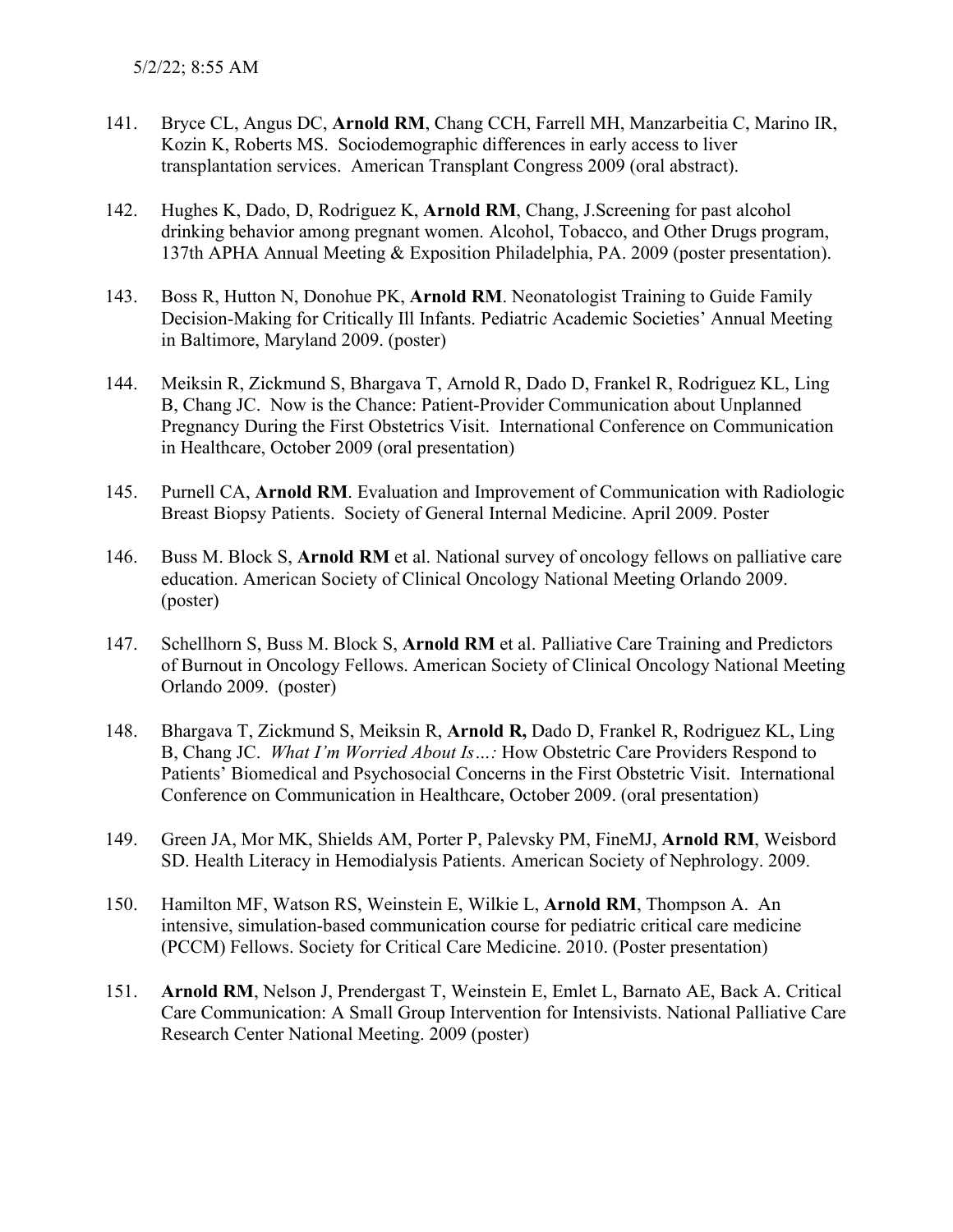- 152. Barnato AE, Sperlazza CL, Tate JA, Rodriguez KL, **Arnold RM**. ICU Quality, Provider Morale and Patient/Relative Satisfaction in Two Hospitals at the Extremes of End-of-life Treatment Intensity. Society for Medical Decision Making. Los Angeles. 2009. (poster)
- 153. Barnato AE, Sperlazza CL, Tate JA, Rodriguez KL, **Arnold RM**.. Provider and Organizational Norms of Care: A Study of Two Hospitals at the Extremes of End-of-life Treatment Intensity. Society for Medical Decision Making. Los Angeles. 2009. (poster)
- 154. Morgan P, Strand J, Alexander S, Pollack K, **Arnold RM**, Tulsky J, Jeffreys A, Olsen M, Abernathy A, Manusov J. Comparison of attitudes among oncologists, nurses and physician assistants about emotion. National Physician Assistant Program. 2009 (poster).
- 155. **Arnold RM**, Schwartz C, Fromme E. Working with Patients and Families Who Want "Everything" Society for General Internal Medicine National meeting. 2009. (Workshop presentation).
- 156. Childers JC, Wood G, McNeil M, **Arnold.** Pain Theater. " Society for General Internal Medicine National meeting. 2009. (Workshop presentation).
- 157. Childers JC, Wood G, McNeil M, **Arnold**. Pain Theater. " Association of Program directors of Internal Medicine. 2009. (Workshop presentation).
- 158. Fromme E, **Arnold RM**, (with various other presenters). Update in Palliative Care. Society for General Internal Medicine National meeting. 2006, 07, 08 and 09 (Workshop presentation).
- 159. Wood G, Childers JC, McNeil M, Arnold. Pain Theater. " American Academy of hospice and palliative medicine. 2010 AAHPM/HPNA Interactive Educational Exchange National meeting. 2009. (Workshop presentation).
- 160. Boss R, Donohoe, P, Roter D, Larson S, **Arnold RM**. Doctor, what do you think I should do? 2010 Pediatric Bioethics Conference. Seattle, WA. (Oral Presentation).
- 161. Clayton JM, Adler JL, O'Callaghan A, Martin P, Hynson J, Butow PN, Powerll PN, **Arnold RM**, Tulsky JM, Back AL. Communication a key skill for palliative medicine fellow: Development and evaluation of an Australian training module. ANZSPM 2011.
- 162. Wilkie L, Bogen D, Ploof D, Choi S, **Arnold RM**. The ERReD study: Error recognition, reporting and disclosure. 2010 Leo Creip Symposium on Doctor-Patient Communication. Pittsburgh (presentation).
- 163. **Arnold RM**, Back AL, Emlet LL, Barnato, AE, Weinstein E, Nelson JE. A Communication Course for Intensive Care Unit Fellows. *Medical Encounter.* 2010: 24 (3): 189. American Academy of Communication in HealthCare 2010 National Meeting. Phoenix AZ. (presentation)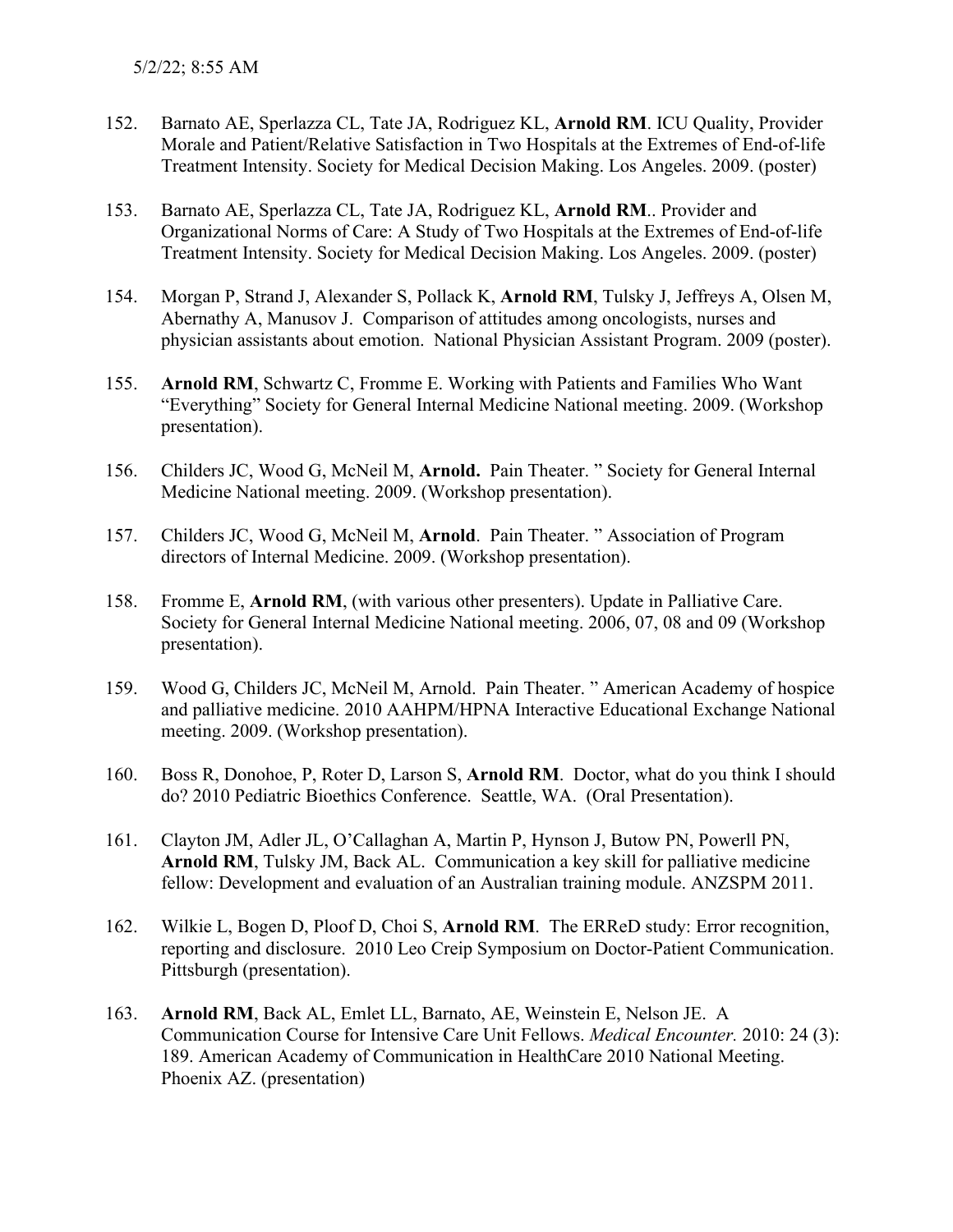- 164. Alexander SC, Morgan P, Strand J, Pollak KI, Abernethy A, Jeffreys A, Olsen M, **Arnold RM**, Rodriguez KL, Garrigeues SK, Manusov JRE, Tulsky RA. How do non-physicians clinicians respond to cancer patient's expressed emotions? *Medical Encounter.* 2010: 24 (3): 223. American Academy of Communication in HealthCare 2010 National Meeting. Phoenix AZ. (poster)
- 165. **Arnold RM**. Tulsky JA, Back AL. Teaching communication skills in real time: The role of interventions. *Medical Encounter.* 2010: 24 (3): 226. American Academy of Communication in HealthCare 2010 National Meeting. Phoenix AZ. (workshop).
- 166. Lesnock JL, **Arnold R**, Meyn LA, Buss MK, Quimper M, Krivak TC, Edwards RP, Chang JC. Palliative Care Education in Gynecologic Oncology: A Survey of the Fellows Society of Gynecologic Oncologists 2011 Annual Meeting, Orlando, FL March 6-9, 2011
- 167. Patterson PD, Weaver MD, Weaver S, Rosen M, Todorova G, Weingart L, Krackhardt D, Lave J, **Arnold R**, Yealy DM, Salas E. [Abstract #77] Emergency Medical Technician perceptions of teamwork and conflict with familiar and unfamiliar partners. *Prehospital Emergency Care*, 2011; 15(1):123. PMID: 21091331
- 168. Uy J, White D, **Arnold RM**, Barnato A. Physicians' Role in Decision Making about Life Support for an Acutely Unstable Critically Ill Elder with End-Stage Cancer. Poster presentation. American Thoracic Society meeting. 2011.
- 169. Spagnoletti C**,** Bui T**,** Fischer G**,** Gonzaga A, Rubio D, **Arnold R.** Implementation and Evaluation of a Web-Based Communication Skills Learning Tool for Training Interns in Patient-Doctor Communication. Oral presentation. UPMC/University of Pittsburgh 2011 GME Leadership Conference. February 25, 2011
- 170. Fischer GS, **Arnold RM**. Feasibility of a Brief Workshop on Palliative Care Communication Skills for Medical Interns. Poster presentation. UPMC/University of Pittsburgh 2011 GME Leadership Conference. February 25, 2011
- 171. Chang JC, Alexander S, Holland CL, **Arnold RM**, Tulsky J, Pollak K. "Smoking is bad for babies": Examining Smoking Cessation Communication Among Obstetric Care Providers. American Public Health Asso. National Meeting. 2011. (oral presentation)
- 172. Chang JC, Holland CL, Schwab M, Dado D, Kraemer K, Rubio D, Rodriguez K, Day N, **Arnold RM**. Asking about Past Drug Use Among Pregnant Patients. American Public Health Asso. National Meeting. 2011 (poster)
- 173. Chang JC, Holland CL, Schwab M, Dado D, Kraemer K, Rubio D, Rodriguez K, Day N, **Arnold RM**. Obstetric care providers' screening for illicit drug use during pregnancy . American Public Health Asso. National Meeting. 2011. (oral presentation)
- 174. Cohen L, Ganzini L, Goldstein N, Arons S, Goy E, **Arnold RM**. Joking About Dr. Death: A Psychological Perspective of Murder and Euthanasia Accusations Leveled at Palliative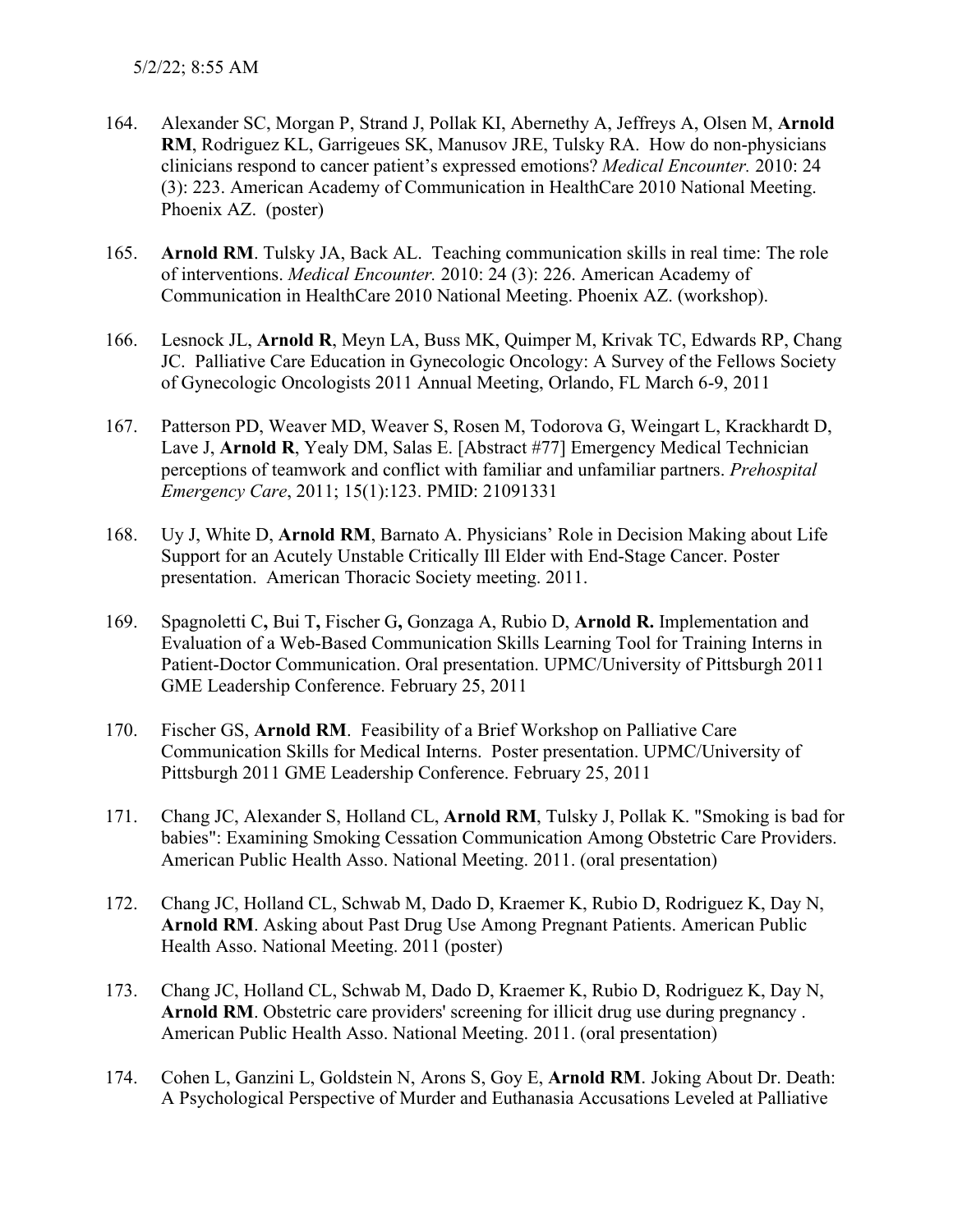Care Physicians. American Academy of Psychosomatic Medicine. 2011.

- 175. Halpern SD, Volpp K, Lowenstein G, Cooney E, Silva T, **Arnold RM**, Angus DC, Bryce CL. A randomized trial of default options in advance directives for patients with terminal lung diseases. Society Medical Decision Making. 2011. (oral presentation)
- 176. Chang JC, Holland CL, Schwab M, Rodgriguez K, Kraemer K, Rubio D, Day N and **Arnold R**. Discrepancy between computer and in-person disclosure of substance use during first obstetric visits. Submitted for oral presentation to International Conference on Communication in Healthcare Annual Meeting. Chicago October 2011.
- 177. Claxton R, **Arnold RM**. Learning To Learn: The Practical Application Of Learning Theory. American Academy of Hospice and Palliative Medicine National Meeting. Denver March 2012. (workshop)
- 178. Childers JW, Pollak K, **Arnold RM**. Communication As A Dance: What Palliative Care Providers Can Learn From Motivational Interviewing. American Academy of Hospice and Palliative Medicine National Meeting. Denver March 2012. (workshop)
- 179. Bicket K, Jackson V, Sachs G, Meier D, **Arnold RM**. Models And Approaches To Developing Integrated Palliative Care Systems. American Academy of Hospice and Palliative Medicine National Meeting. Denver March 2012. (workshop)
- 180. Chang JC, Holland CL, Schwab MK, Rodriguez KL, Kraemer K, Rubio D, Day N, **Arnold RM**. "Discrepancy between computer and in-person disclosure of substance use during first obstetric visits." Accepted for oral presentation 2011 International Conference on Communication in Healthcare, Chicago, IL. (oral presentation)
- 181. Chang JC, Dado D, Hawker L, Cluss PA, Frankel R, Holland CL, Schwab MK, **Arnold RA**. How Obstetric Care Providers Ask Their Pregnant Patients about Intimate Partner Violence. Accepted for oral presentation at the National Conference on Health and Domestic Violence, March 2012 San Francisco.
- 182. Adler JL, O'Callaghan A, Clayton JM, Butow PN, **Arnold RM**, Tulsky JA, Back AL. Communication down-under: Developing a sustainable communication course for Palliative Medicine. Accepted for oral presentation 2011 International Conference on Communication in Healthcare, Chicago, IL. (oral presentation).
- 183. Hall DE, Hanusa B, Fine MK, **Arnold RM**. Telling the truth: Do the VA's procedurespecific informed consent specify the amount of information actually discussed between surgeons and patients. VA HRSD National meeting. 2012
- 184. Zickmund SL, Hanusa BH, Obrosky DS, Chapko MK, Bayliss NK, Switzer GE, Sevick MA, Zook CL, Mrvka AJ, **Arnold RM**. Racial disparities in the initiation of hepatitis C antiviral treatment. VA HRSD National meeting. 2012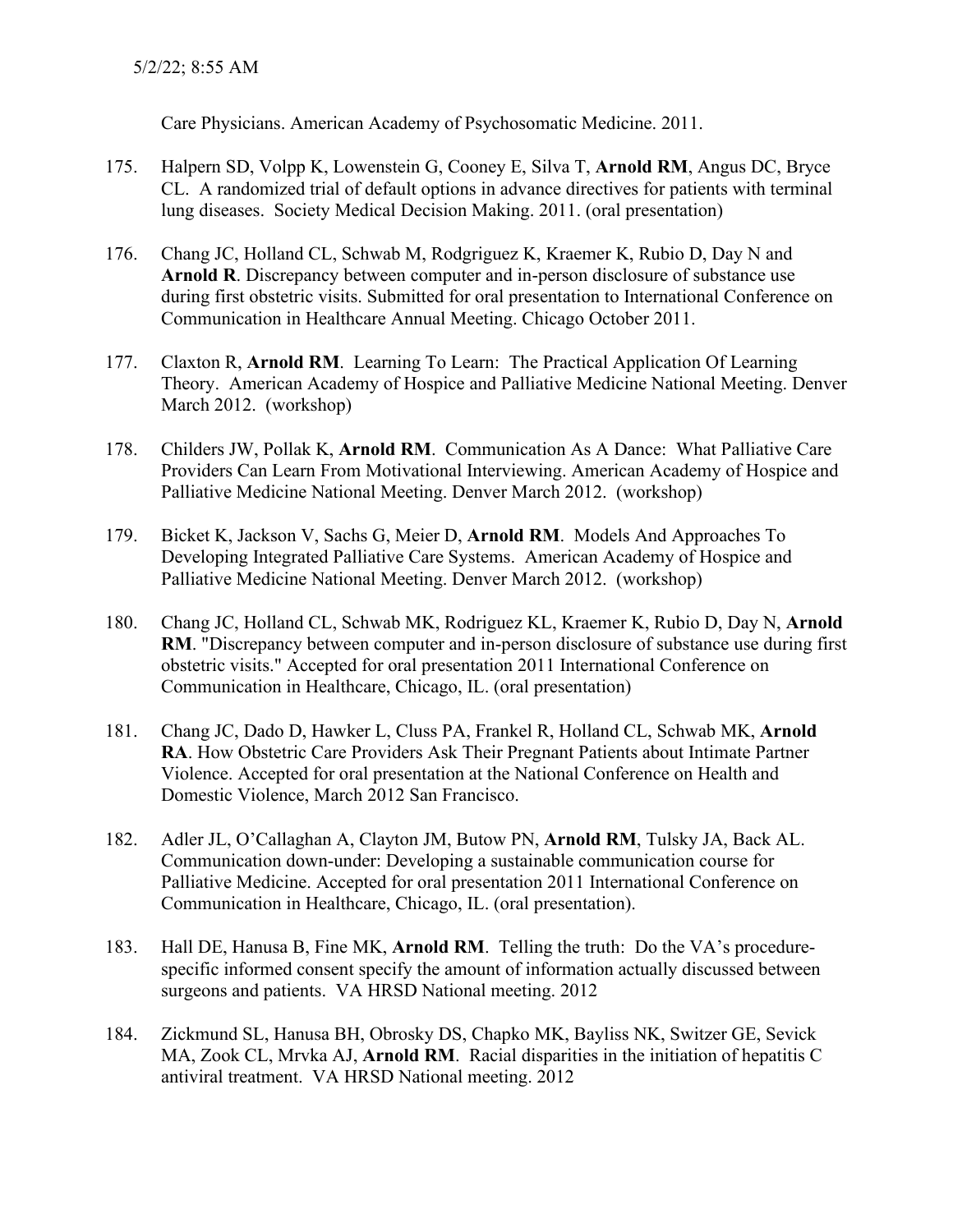- 185. Schuster R, **Arnold RM**, White D. Prevalence and associated factors with clinician surrogate conflict in the ICU. ATS International Conference 2012. (poster)
- 186. Barnato A, **Arnold RM**, Loewenstein G. The effect of emotion and physician communication behaviors on surrogates' life sustaining treatment decisions: A randomized trial. Society of Medical Decision-Making. 2012 (oral presentation)
- 187. Song MK, **Arnold RM**. Physician communication during decision-making to start dialysis: Patient's perspective. American Society of Nephrology, 2012. (oral presentation)
- 188. Boss RD, Donohue PK, Roter DL, Larson SM, Arnold RM. "This is a decision you have to make": using simulation to study prenatal counseling. Simulation in healthcare journal of the Society for Simulation in Healthcare. 2012; 7(4):207-12. PubMed [journal] PMID: 22569285
- 189. Schenker Y, White DB, Crowley-Matoka M, Dohan D, Tiver GA, **Arnold RM**. It hurts to know . . . and it helps: exploring how surrogates in the ICU cope with prognostic information . (In press, Journal of Palliative Medicine; Oral Presentation, American Association of Hospice and Palliative Medicine and Hospice and Palliative Nurses Association Annual Assembly in New Orleans, 2013).
- 190. Hall DE, Morrison P, Nikolajski C, **Arnold RM**, Fine M, Zickmund S.informed Consent To Inguinal Herniorrhaphy And Cholecystectomy: Differences Between What Surgeons Say They Discuss And What They Actually Do Discuss. 8th Annual Academic Surgical Congress. February 5-7, 2013 (Oral presentation).
- 191. Maciasz R, **Arnold RM**, Chu E, Schechter Y. Does It Matter What You Call It? A Randomized Trial Of Language Used To Describe Palliative Care Services. Annual Assembly of the American Academy of Hospice and Palliative Medicine and Hospice and Palliative Nurses Association. New Orleans.2013 (oral presentation)
- 192. Scheunemann L, **Arnold RM**, White D. How well do physicians assist family members with the role of surrogate decision maker? An empiric analysis American Thoracic Society National Meeting. 2013. Philadelphia (oral presentation)
- 193. Phillips J, Dado DL, Frankel R, Arnoldr RM, Miller E, Chan, JC. "So are you safe from this guy?" Physician response to patient disclosure of intimate partner violence. 2013. ACP Western Regional Competition. Pittsburgh PA Nov. 2013
- 194. Song MK, Lin FC, Gilet CA, Arnold RM, Bridgman JC, Ward SE. Patient perspectives on informed decision-making surrounding dialysis initiation. Nephrology, dialysis, transplantation : official publication of the European Dialysis and Transplant Association - European Renal Association. 2013; 28(11):2815-23. PubMed [journal] PMID: 23901048, PMCID: PMC3811056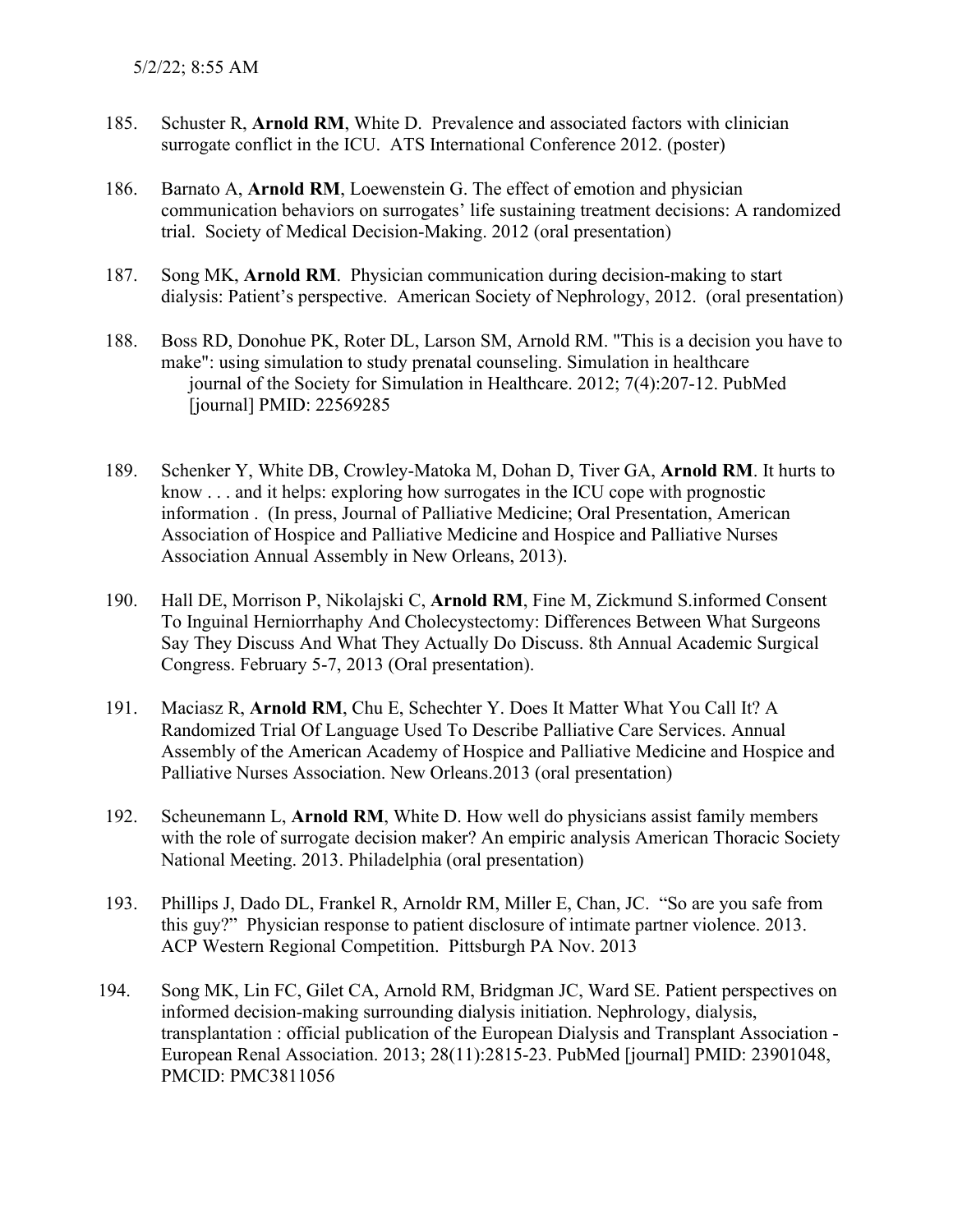- 195. Hall DE, Hanusa B, Fine M, **Arnold RM**. Documents and Discussions: Do the VA's procedure-specific informed consent documents specify the information actually discussed between surgeons and patients? 9<sup>th</sup> Annual Academic Surgical Congress. Oral Presentation. Feb 2014.
- 196. Croom, A., Stollings, S., Bovbjerg, D., **Arnold, R.** (2014). A Role for Behavioral Medicine on Palliative Care Consult Services: A Case Study of Services Provided at One Institution. Poster to be presented at the annual meeting of the Society of Behavioral Medicine (SBM), Philadelphia, PA.
- 197. Chiarchiaro J, Buddadhumaruk P, **Arnold RM**, White DB. Prognosis In The Intensive Care Unit: Does Surrogates' Satisfaction With Communication About Prognosis Predict More Accurate Expectations About Prognosis? 2014 National American Thoracic Society meeting. San Diego (poster).
- 198. Hall DE, Hanusa B, Fine M, **Arnold RM**. The time required for IRB review at one VA Medical Center. Association of VA Surgery 2014 National Meeting. New Haven. Oral Meeting.
- 199. Nunez E, Schenker Y, Reynolds C, Dew MA, **Arnold R,** Barnato A. Acutely-bereaved Surrogates' Reflections on the Decision to Limit Life Support in the ICU. 2014 American Geriatric Society National Meeting. Poster
- 200. Merriam SB, **Arnold RM**, Spagnoletti. Assessing long term outcomes of a teaching communication skills course for fellows and faculty. National SGIM course. San Diego. 2014. Poster.
- 201. Scheunemann L, Cunningham T, **Arnold RM**. Buddadhumaruk P, White, D. The significance of both educating surrogates and eliciting patients' preferences and values in ICU decision-making. Fink Scholar Day. 2014 (poster)
- 202. Mor MK, Sevick MA, Shields AM, Green JA, Palevsky PM, Arnold RM, Fine MJ, Weisbord SD. Sexual function, activity, and satisfaction among women receiving maintenance hemodialysis. Clinical journal of the American Society of Nephrology: CJASN. 2014; 9(1):128-34. PubMed [journal] PMID: 24357510, PMCID: PMC3878703
- 203. Chiarchiaro J, Buddadhumaruk P, **Arnold RM**, White, D. Prognosis In The Intensive Care Unit: Does Satisfaction with Prognostic Communication Reflect Understanding? Fink Scholar Day. 2014 (poster)
- 204. Rogal SS, Youk AO, Chapko MK, Hanusa BH, **Arnold RM**, Switzer GE, Sevick MA, Bayliss NK, Zook CL, Obrosky DS, Zickmund. Factors associated with Hepatitis C Treatment Eligibility. AALD. 2015 (poster)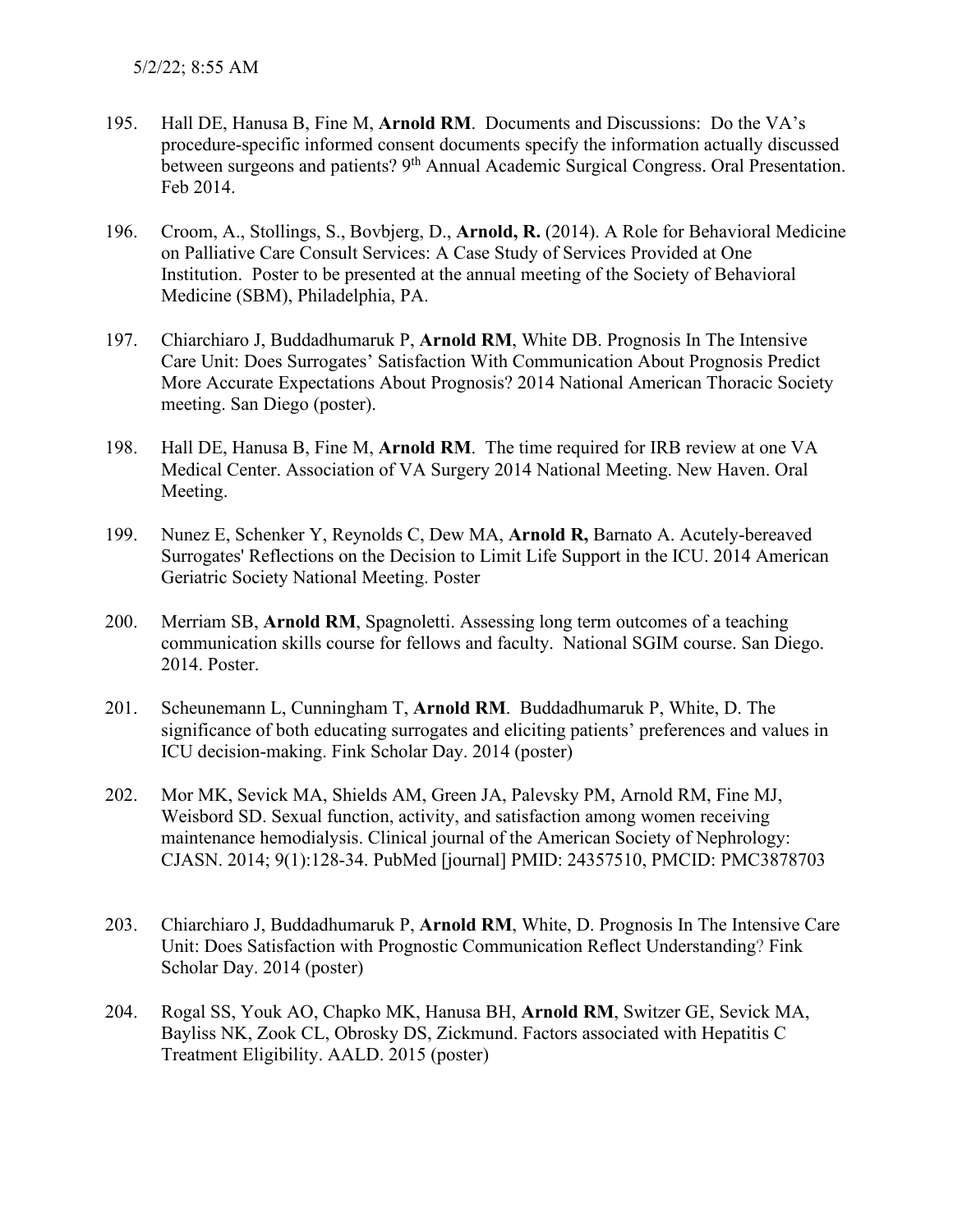- 205. LeBlanc, TW, O'Donnell JD, Crowley-Makota M, Dohan P, Robaw M, Smith B, White DB, Tiver GA, **Arnold RM**, Schenker Y. Perceptions of palliative care among hematologic malignancy specialists: A mixed methods Study. Palliative care in oncology Symposium. Chicago. 2015 (poster)
- 206. Tarr JA, Holland CL, Ayair N, Burke A, Rubio D, Kraemer K, Day N, **Arnold RM**, Rodriguez KL, Chang JC. Women's belief about marijuana use during pregnancy. Survey results from Colorado and Pennsylvania. Amersas 38<sup>th</sup> Annual National Conference. San Francisco, 2014 (poster)
- 207. Chang JC, Tarr JA, Holland CL, Rodriguez KL, Sheeder J, Kraemer K, Day N, **Arnold RM**. "Everybody says weed is good for the baby": Beliefs and attitudes regarding marijuana use from the perspective of pregnant women who report continued use. Amersa 38th Annual National Conference, San Francisco , CA. 2014 (oral)
- 208. Chang JC, Tarr JA, Holland CL, Rodriguez KL, Sheeder J, Kraemer K, Day N, **Arnold RM**. "All Talk, No interaction?" – Differing communication styles among obstetric providers. AACH Annual National Conference. 2014 (oral)
- 209. Schenker Y, White DB, Rosenzweig M, Chu E, **Arnold RM**. Care management by oncology nurses to address palliative care needs: A pilot trial to assess feasibility, acceptability and perceived effectiveness of the CONNECT intervention. Annual Assembly of American Academy of Hospice and Palliative Medicine & Hospice and Palliative Nurses Association. Philadelphia, PA, 2015. Oral presentation and abstract publication.
- 210. Boss R, Geller G, Donahue P, **Arnold RM**. Decision-Making Consensus in the NICU: What does parent-clinician collaboration actually look like? Annual Assembly of American Academy of Hospice and Palliative Medicine & Hospice and Palliative Nurses Association. Philadelphia, PA, 2015. Oral presentation and abstract publication.
- 211. LeBlanc TW, O'Donnell JD, White DB, **Arnold RM**, Schenker Y. "Perceptions of palliative care among hematologic malignancy specialists: a mixed-methods study." Accepted for oral paper presentation at the AAHPM Annual Assembly, February 2015, Philadelphia, PA (abstract #13888).
- 212. Chiarchiaro J, Ernecoff NC, Buddadhuaruk P, Rak K, **Arnold RM**, White DB. Stakeholders' Perspectives on the Design and Potential Utility of a Web-Based, Interactive Advance Care Planning Tool for Advanced Lung Disease. American Thoracic Society National Meeting 2015 (poster).
- 213. Chiarchiaro J, Buddadhumaruk P, **Arnold RM**, White DB. Prior Advance Care Planning is Associated with Less Decisional Conflict in Surrogate Decision Makers for the Critically Ill. American Thoracic Society National Meeting 2015 (poster).
- 214. Chiarchiaro J, Ernecoff NC, Buddadhumaruk P, Schuster RA, **Arnold RM**, White DB. Conflict Management Strategies in the ICU Differ Between Palliative Care and Non-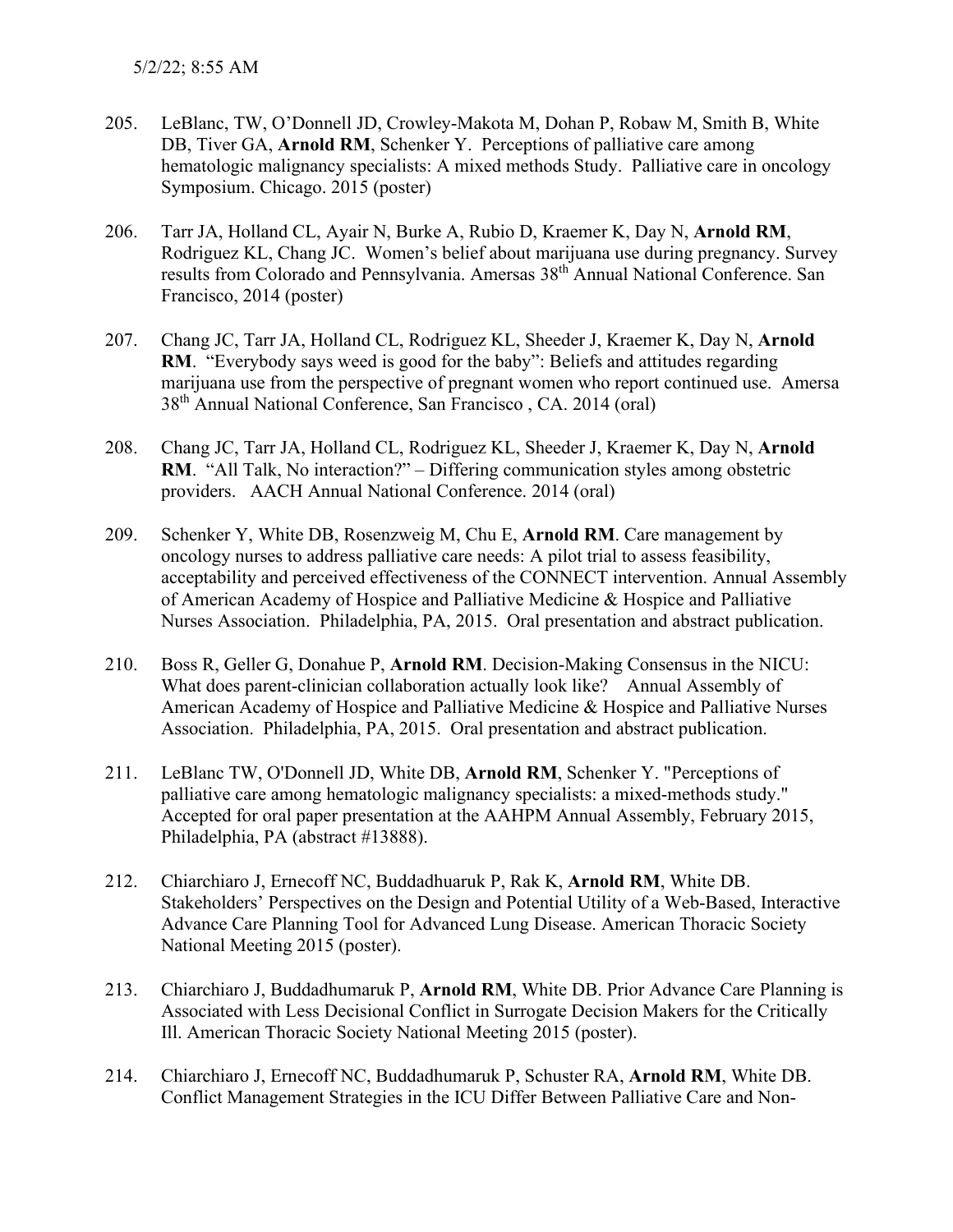Palliative Care Clinicians. American Thoracic Society National Meeting 2015 (poster).

- 215. Scheunemann LP, Ernecoff NC, Buddadhumaruk P, **Arnold RM**, White DB. Values Talk in ICUs: A Quantitative, Multi-Center Analysis of Prevalence and Predictors of Clinician-Family Communication about Incapacitated Patients' Values and Preferences. Proc Am Thoracic Soc 2015; C-94 (Oral Presentation)
- 216. Scheunemann LP, Marzukewicz LM, **Arnold RM**, White DB. Developing and User-Testing a Simulation to Study How ICU Physicians Elicit and Integrate Incapacitated Patients' Values During Surrogate Decision-Making About Goals of Care. Proc Am Thoracic Soc 2015; C-16 (Oral Presentation)
- 217. Hall DE, Hanusa B, Fine M, **Arnold RM**. Describing the quality of review at 10 Institutional Review Boards (IRBs) in the Veterans Health Administration (VHA). American Society of Bioethics and Humanities. 2015 (Oral Presentation).
- 218. Kavalieratos D, Corbelli J, Ernecoff N, **Arnold RM**, Schenker Y. Identifying the Impact of Palliative Care Interventions: A Systematic Review. Platform presentation at the American Academy of Hospice and Palliative Medicine Annual Assembly. Chicago, IL: 12 Mar 2016.
- 219. Johnson E, Fink E, Watson RS, **Arnold RM**, Thompson A, Hamilton. Evaluation of a simulation-based communication course for pediatric critical care medicine fellows. SCCM Congress. 2015 (Oral Presentation)
- 220. Hall DE, Feske U, Gao, S, Stone, R, Zhang, S, **Arnold, R**. The time required to review research protocols at 10 IRBs in the Veterans Health Administration. 11th Annual Academic Surgical Congress, February 2-4, 2016, Jacksonville, FL. (Oral Presentation)
- 221. Seaman JB, Arnold RM, Nilsen ML, Argenas A, Shields A-M & White DB. Barriers and Facilitators to the Conduct of Interdisciplinary Family Meetings in the ICU: Preliminary Findings from a Qualitative Exploration. American Thoracic Society, 2015. San Francisco, CA.
- 222. Chiarchiaro J, Yeung JM, Myers BA, **Arnold RM**, White DB. Usability Testing of an Online Advance Care Planning Tool for Advanced Lung Disease. Poster presented at: American Thoracic Society International Meeting 2016 May 15. San Francisco, CA.
- 223. Scheunemann LP, Rajagopal PS, **Arnold RM**, White DB. What is Palliative Care's Secret Ingredient? How Intensivists and Palliative Care Physicians Navigate Communication with Surrogates About a Patient's Values and Preferences in High-Fidelity Simulation. American Thoracic Society Annual Meeting 2016. (Oral Presentation)
- 224. Judy C. Chang, MD,.MPH; Jill A. Tarr, MSW; Cynthia L. Holland, MPH; Keri L. Rodriguez, PhD.; Kevin L. Kraemer, MD; Nancy Day, PhD; Doris Rubio, PhD; **Robert M. Arnold, MD** Descriptions of Marijuana Use Before, During and After Pregnancy from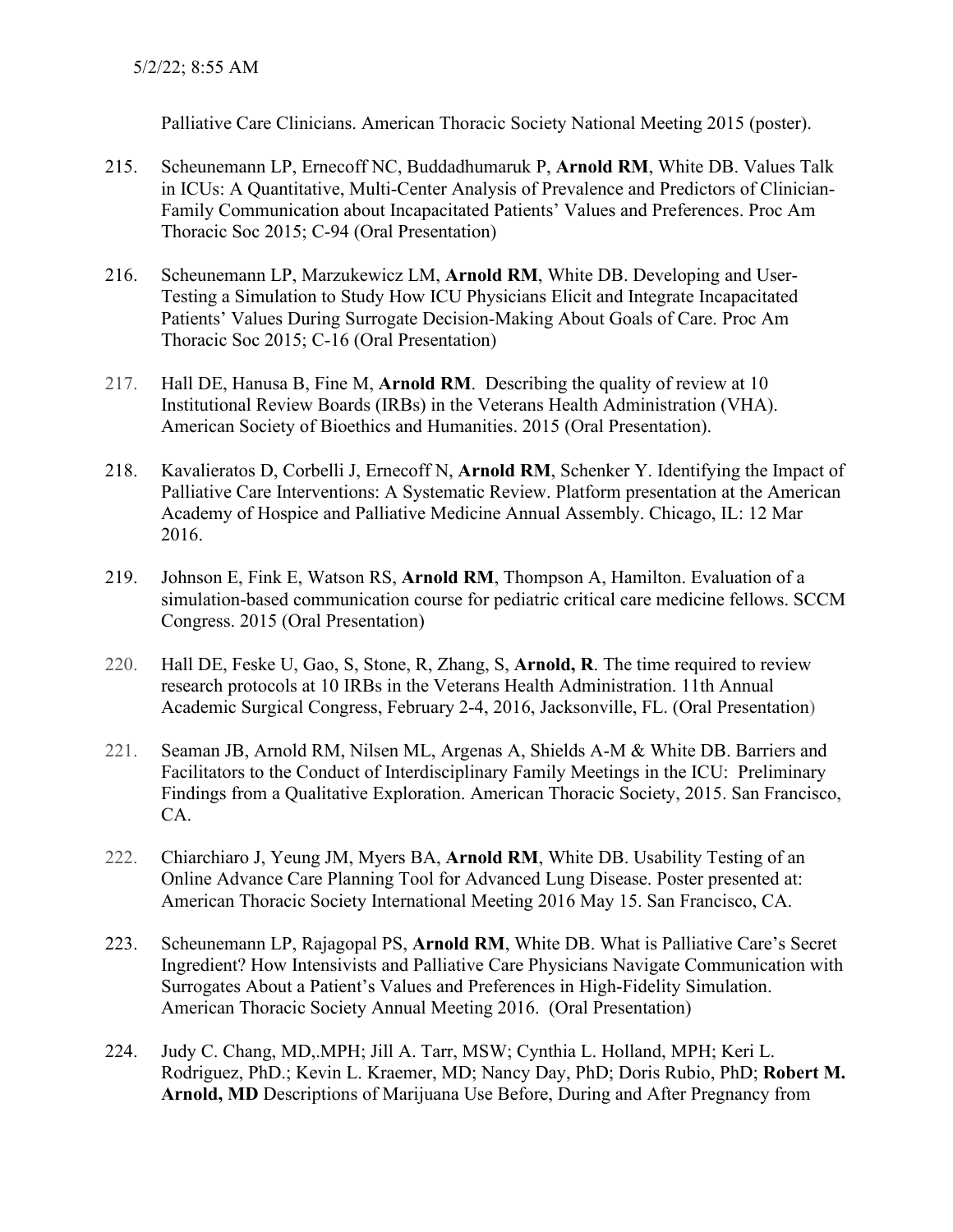Qualitative Interviews with Pregnant Women Using Marijuana 2016 AMERSA National Conference, Washington DC, November 3-5, 2016. (oral presentation)

- 225. Schenker Y**,** Rabow M, Crowley-Matoka M, Waters MM, Nkumsah M, White DB, Chu E, Smith CB, **Arnold RM**. Organizational factors influencing specialty palliative care utilization at academic cancer centers. Poster abstract presentation at the ASCO Palliative Care in Oncology Symposium. San Francisco, CA. 9 Sept 2016.
- 226. Schenker Y**,** Bahary N, Claxton R, Childers J, Kavalieratos D, King L, Lembersky B, Park SY, Tiver GA, **Arnold RM**. A pilot trial of early specialty palliative care for patients with advanced pancreatic cancer: challenges encountered and lessons learned. Poster abstract presentation at the ASCO Palliative Care in Oncology Symposium. San Francisco, CA. 9 Sept 2016.
- 227. Koczo A, Pruskowski JA, **Arnold RM.** A Painful Dilemma: Synercid Induced Myalgias. Poster at AAHPM. Phoenix AZ Feb 2017.
- 228. Seaman J, **Arnold RM**, Nilsen ML, Rak K, Argenas A, Shields AM, White D. An Inductive Approach to Survey Development: Using Qualitative Findings in the Creation of a Survey to Assess Barriers, Facilitators and Current Care Processes Related to the Conduct of Interdisciplinary Family Meetings Post. 2017 American Thoracic Society International meeting.
- 229. Walter J, Schall T, DeWitt A, **Arnold RM**, Feudtner C. 'If I could just chime in here': Communiction patterns of interprofessional teams in the pediatric cardiac intensive care unit. Poster at American Academy of Pediatrics. 2017. Chicago, Il
- 230. Walter J, Schall T, DeWitt A, **Arnold RM**, Feudtner C. Interprofessional team meetings in the pediatric cardiac intensive care unit. Poster at American Academy of Pediatrics. 2017. Chicago, Il
- 231. Tessier R, Pilewski JM, Tycon LE, Richless C, Jeong K, Yabes J, Arnold RM, Hoydich ZP, Kavalieratos D. Discordance between pulmonary function and symptom burden in patients with cystic fibrosis. Oral presentation at 2017 North American Cystic Fibrosis Conference. Indianapolis, IN: November 2, 2017.
- 232. Obregon LL, Jeong K, Yabes J, Pilewski J, Richless C, Tycon LE, Hoydich ZP, Arnold RM, Kavalieratos D. Associations between Demographic Characteristics and Unmet Supportive Care Needs in Adults with CF. Oral presentation at the American Academy of Hospice and Palliative Medicine. March 14, 2018: Boston, MA, USA.
- 233. Trandel E, Pilewski J, Jeong K, Tycon LE, Tycon LE, Arnold RM, Richless C, Yabes J, Kavalieratos D. Associations between Symptom Burden and Unmet Supportive Care Needs in Adults with CF. Oral presentation at the American Academy of Hospice and Palliative Medicine. March 14, 2018: Boston, MA, USA.
- 234. Allen LE, Knoepke CE, Leister EC, Thompson JS, McIlvennan CK, Ambardekar AV, **Arnold RM,** Matlock DD. Stability of patient values in the face of invasive therapies for life threatening illness: Insights from the DECIDE-LVAD Trial. Oral Presentation. ISHLT. 2018. France.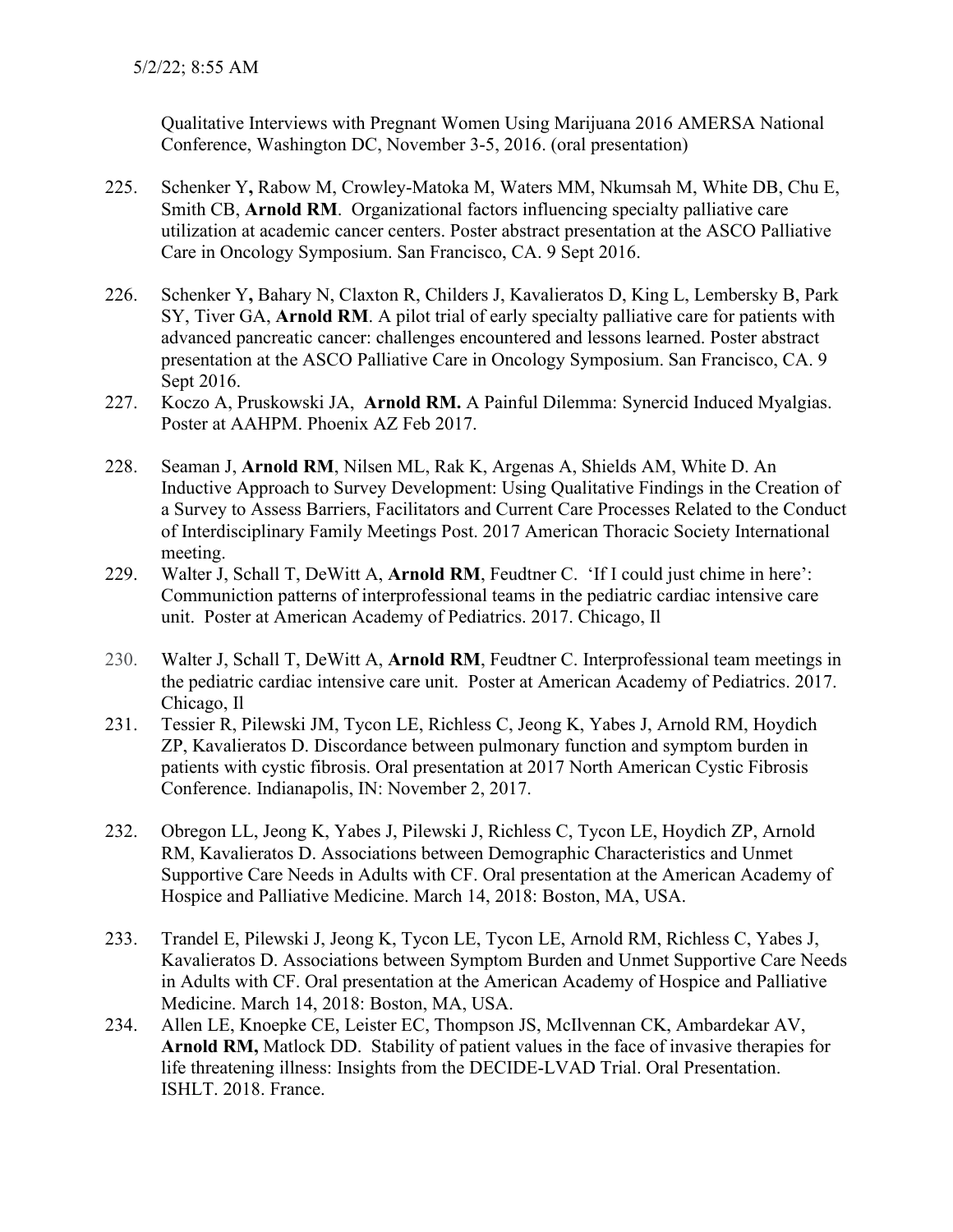- 235. Ikejiani DZ, Hadler R, **Arnold RM**, Bekelman D, Moreines L, Harinstein M, Kavalieratos D. Preferences for primary versus specialty palliative care among patients with heart failure. Poster presentation at American Heart Association Quality of Care and Outcomes Research annual meeting. April 6-8, 2018: Arlington, VA, USA.
- 236. Seaman JB, **Arnold RM**, Buddadhumaruk P, Pidroc CJ, Cohen TR, Yang J, Pyankov M, Shields A-M, Argenas A, and White DB. Survey of Barriers, Facilitators, and Care Practices Related to the Conduct of Interdisciplinary Family Meetings in the ICU. American Thoracic Society, May, 2018. San Diego, CA. (podium presentation).
- 237. Hoydich ZP, Harinstein ME, Rose BA, Rollman BL, Berlacher KL, **Arnold RM**, Kavalieratos, D. "Teach a Man to Fish": Clinician Perspectives on Primary Palliative Care in Heart Failure [Abstract]. *Journal of Cardiac Failure*. August 2018;24(8):S103. [https://doi.org/10.1016/j.cardfail.2018.07.389.](https://doi.org/10.1016/j.cardfail.2018.07.389)
- 238. Rodenbach RA, Kavalieratos D, Tamber A, Tapper C, Resick J, **Arnold RM**, Childers JW. Coaching palliative care conversations: Evaluating the impact on resident preparedness and goals of care conversations. Accepted as poster presentation at: American Academy of Hospice and Palliative Medicine Annual Assembly; 2019 Mar 13-16; Orlando, FL.
- 239. Cook T, Childers JW, **Arnold RM.** A Palliative Care Education Needs Assessment Survey of Neurology Residents. American Academy of Neurology. Poster. National Meeting. May 2019
- 240. Seaman JB, **Arnold RM**, Miller E, Cohen TR, Vercelli AM, Sullivan AM, Singer SB, White DB. The development of SET-to-Meet, A nurse-led intervention to ensure timely interdisciplinary family meetings in the ICU. Poster presented at: University of Pittsburgh Department of Critical Care Medicine Mitchell P. Fink Scholar Day; April 16, 2019; Pittsburgh, PA.
- 241. Zimmerman CJ, Taylor LJ, Tucholka L, Brasel K, **Arnold RM**, Cooper Z, Schwarze ML. Factor that impact moral distress for surgeons caring for older adults with life limiting acute surgical conditions. American College of Surgeons. Oral Abstract. Oct 2019. San Francisco.
- 242. Tranel ET, Pilewski JM, Dellon EP, Jeong K, Moreines LT, **Arnold R**, Hoydich ZP, Kavalieratos D. Prevalence of Unmet Palliative Care Needs in Adults with Cystic Fibrosis. North American Cystic Fibrosis Conference *JICR--Junior Investigators Best Abstract in Clinical Research*. Nashville, TN: Oct 2019.
- 243. Rodenbach R, Althouse A, Smith TJ, White DB, Chu E, Bakitas M, Schenker Y, **Arnold RM**. Relationships between worry about dying in patients with advanced cancer and their illness understanding, treatment preferences, and advance care planning. ASCO. 2020
- 244. Rodenbach RA, Kavalieratos D, Tamber A, Tapper C, Resick J, **Arnold RM**, Childers JW. Evaluation of Palliative Care Coaching Sessions on Resident Physicians' Knowledge, Preparedness,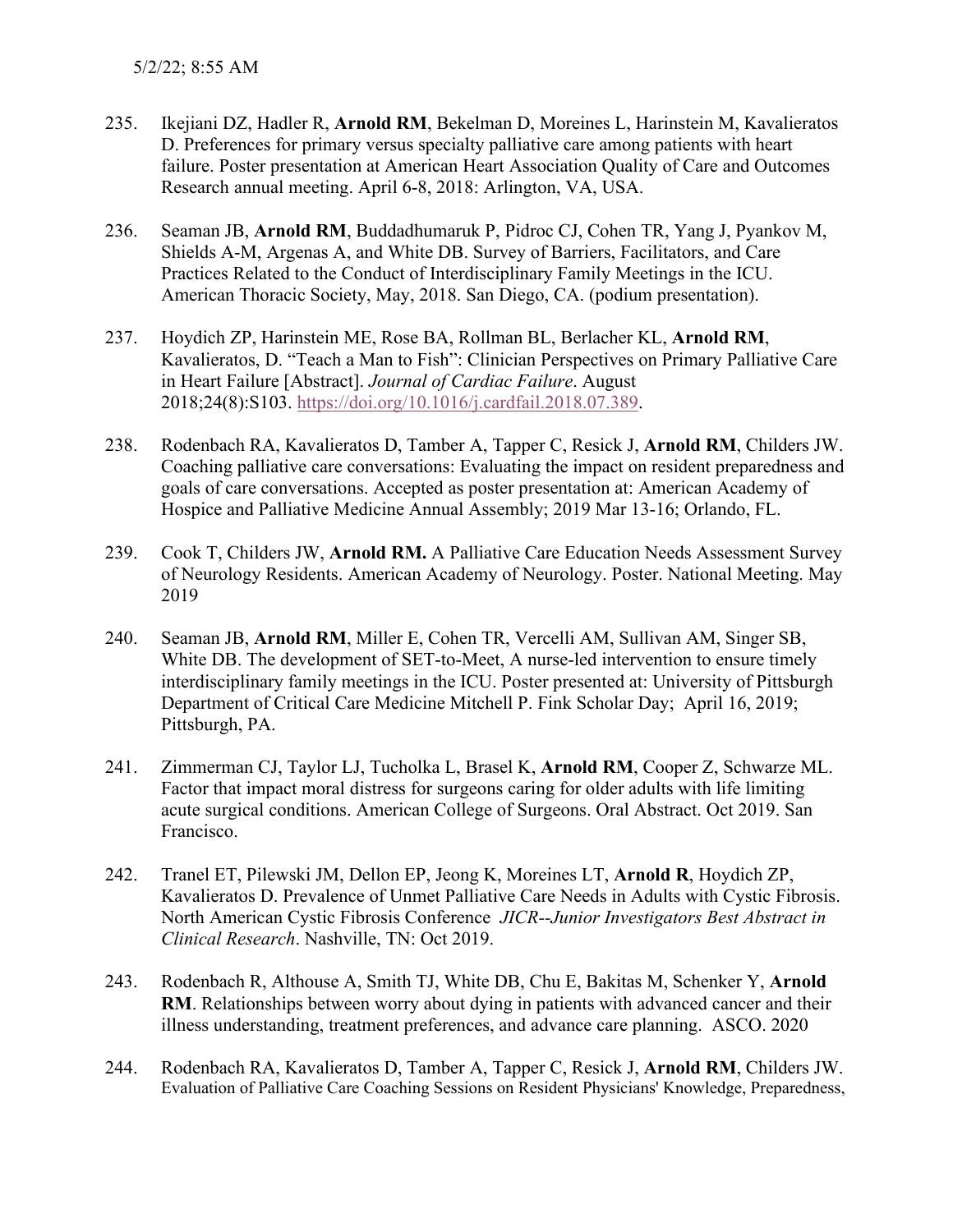and Frequency of Goals of Care Conversations. Poster and Top Quality Improvement project AAHPM 2020 Annual Assembly. March 2020

- 245. Ketterer B, Childers J, **Arnold RM**. Innovative Hospice Education for Trainees. 2021 AAHPM Annual Assembly of Hospice and Palliative Care. Virtual, February 17-19, 2021.
- 246. Sigler LE, Althouse AD, Thomas T, **Arnold RM**, Smith TJ, Chu E, Bakitas MA, Schenker Y The Effects of an Oncology Nurse-led, Primary Palliative Care Intervention on Illness Understanding among Patients with Advanced Cancer: A Secondary Analysis of the CONNECT Randomized Clinical Trial. Presentation type: Poster, AAHPM 2021 Annual Assembly
- 247. Rodenbach R, Althouse A, Smith TJ, White DB, Chu E, Bakitas M, Schenker Y, **Arnold R**M. Relationships between worry about dying in patients with advanced cancer and their illness understanding, treatment preferences, and advance care planning. Accepted for poster presentation at the virtual 2021 American Academy of Hospice and Palliative Medicine Annual Assembly. (Virtual meeting due to the COVID-19 pandemic.)
- 248. Bushunow V, Bell L, **Arnold R**, Schenker Y. Palliative Care Attitudes and Experiences among Resident Physicians at Historically Black Colleges and Universities. Presented virtually at AAHPM Annual Assembly; February 17 -19, 2021.
- 249. Weill SR, Layden AJ, Forsythe R, Nabozny MJ, Leahy J, Claxton R, Callahan M, Soodalter J, Zelenski A, Zimmermann C, Childers J, **Arnold R**, Hall DE. Leveraging VitalTalk techniques to make Best Case/Worst Case training feasible at larger scale and improve surgeon confidence in shared decision-making. *Association of VA Surgeons Annual Meeting*. April 25-26, 2021 (Virtual).
- 250. Weill SR, Layden AJ, Forsythe R, Nabozny MJ, Leahy J, Claxton R, Callahan M, Soodalter J, Zelenski A, Zimmermann C, Childers J, **Arnold R**, Hall DE. Leveraging VitalTalk techniques to make Best Case/Worst Case training feasible at larger scale and improve surgeon confidence in shared decision-making. Accepted for oral presentation at the *19th Annual Department of Medicine Research Day 2021, University of Pittsburgh*. April 27, 2021 (Virtual)*.*
- 251. Kraevsky-Phillip K, **Arnold RM,** White D, Seaman J. Seen but not heard: An analysis of nurses involvement in interprofessional family meetings in intensive care units. American Thoracic Meeting. Oral Presentation. 2021
- 252. Seaman, J.B., White, D.B., Ren, D., Vercelli, A.M., Carpenter, A.K., Cohen, T.R., Miller, E., Sullivan, A.E. & **Arnold, R.M** (May, 2021). *Feasibility, Acceptability, and Perceived Value of a Nurse-Led Intervention to Ensure Timely, Routine, Interprofessional Family Meetings in the ICU: Findings for the SET-to-Meet Pilot Trial.* American Thoracic Society Annual Meeting. Oral Presentation (virtual).
- 253. Cohen MG, Althouse A, Chu E, **Arnold RM**, White DB, Rosenzweig MQ, Bulls HW, Smith K, Schenker Y. *The impact of advance care planning on hope among patients with advanced cancer.* Accepted for poster presentation at American Society of Clinical Oncology Annual Meeting, 2021.
- 254. Chang JC, Tarr JA, Holland CL, De Genna N, Richardson G, Rodriguez KL, Sheeder J, Kraemer KL, Day N, Rubio D, Jarlenski M, **Arnold RM**. Beliefs and Attitudes Regarding Prenatal Marijuana Use: Perspectives of Pregnant Women Who Report Use. 2021 Virtual Cannabis Research Conference. 2021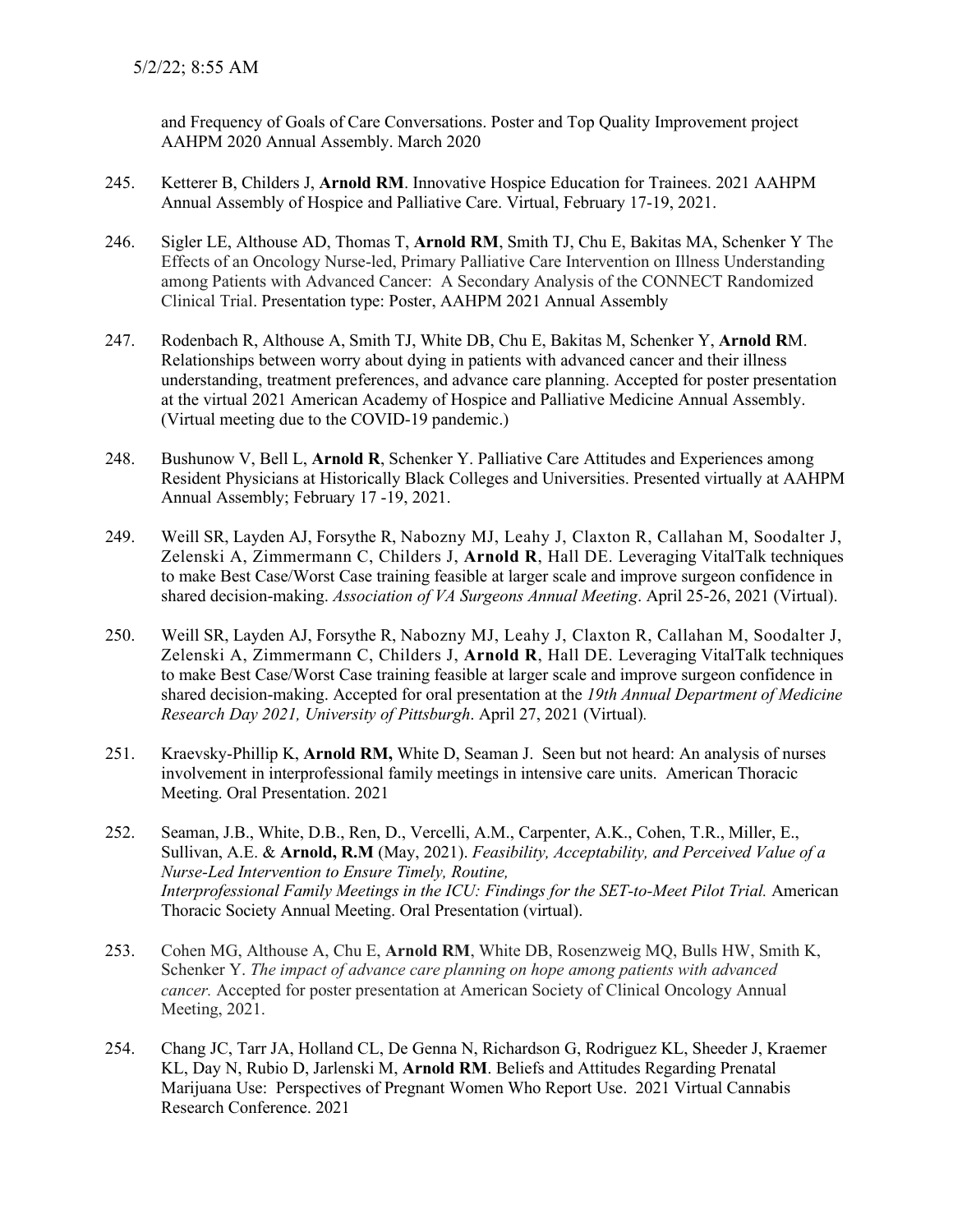- 255. Wolf A, Ray SA, Soghier L, Hinds P, Gordish H, **Arnold RM**. An exploration of pediatric trainee comfort n end of life communication. SCCM Critical care congress. 2022.
- 256. Seaman JB, Butler, RA, **Arnold, RM**, Doobay R Maloney DJ, Gautier WC, Norman MK, Dev SP & White DB. Pilot study of a scalable web-and videoconference-based training platform to improve ICU nurses' serious illness communication skills. Poster presented at: 2022 American Thoracic Society International Conference, 2022; San Francisco, CA.
- 257. Rosenblum RE, Ormond E, Geramita EM, Rossetti RM, Smith CW, Bilderback AL, Dunn SAC, **Arnold RM**, Bhatnagar M. Utilizing Standardized Criteria for Early Palliative Care Consultation in Geriatric Inpatients with Newly Diagnosed Acute Leukemia. Poster accepted at 2022 American Academy of Hospice and Palliative care National meeting, 2022.
- 258. Indralingam R, Rak KJ, Richardson A, Crowley-Matoka M, White DB, **Arnold RM**, Schenker Y. Overcoming End of Life Discussion Hesitancy in Advanced Care Planning for Patients with Advanced Cancer and Their Caregivers. Poster accepted at 2022 American Academy of Hospice and Palliative care National meeting, 2022.
- 259. Lyttle KA, Abdulhay LB, Schenker Y, **Arnold RM**. Impact of Palliative Care Education on Confidence of Residents at Historically Black Medical Schools. Impact of Palliative Care Education on Confidence of Residents at Historically Black Medical Schools. Poster accepted at 2022 American Academy of Hospice and Palliative care National meeting, 2022.
- 260. Cohen J, Reiser V, Althouse AD, Resick J, Rosenzweig MQ, **Arnold RM**, Schenker Y. Burnout Among Oncology Nurses Providing Primary Palliative CarePoster accepted at 2022 American Academy of Hospice and Palliative care National meeting, 2022.
- 261. Abdulhay L. Kesley R, Schenker Y. **Arnold RM**. Expanding Palliative Education, Research, and Training at Historically Black and Predominately Latino-Serving Institutions. Expanding Palliative Education, Research, and Training at Historically Black and Predominately Latino-Serving Institutions. Poster accepted at 2022 American Academy of Hospice and Palliative care National meeting, 2022.
- 262. Harris KW, Schweiberger K, Kavanaugh-McHugh A, **Arnold RM**, Merlin JS, Kasparian NA, Chang JC. "I Just Want You to Hear That Term:" Characterizing Language Used in Fetal Cardiology Consultations. Poster presentation at Pediatric Academic Societies, Denver, CO, April 2022.
- 263. Harris KW, Schweiberger K, Kavanaugh-McHugh A, Arnold RM, Merlin JS, Kasparian NA, Chang JC. "I Just Want You to Hear That Term:" Characterizing Language Used in Fetal Cardiology Consultations. Poster presentation at AcademyHealth Annual Research Meeting, Washington, DC, June 2022.
- 264. Rosenblum RE, Impagliazzo C< Abdulhay LB, Park ER, Rogel SS, Temel JS, **Arnold RM,** Schenker Y. Using the Consolidated Framework for Implementation Research to Evaluate Facilitators and Barriers to Early Outpatient Specialty Palliative Care in Patients with Advanced Cancer. Poster Presentation at ASCO, 2022.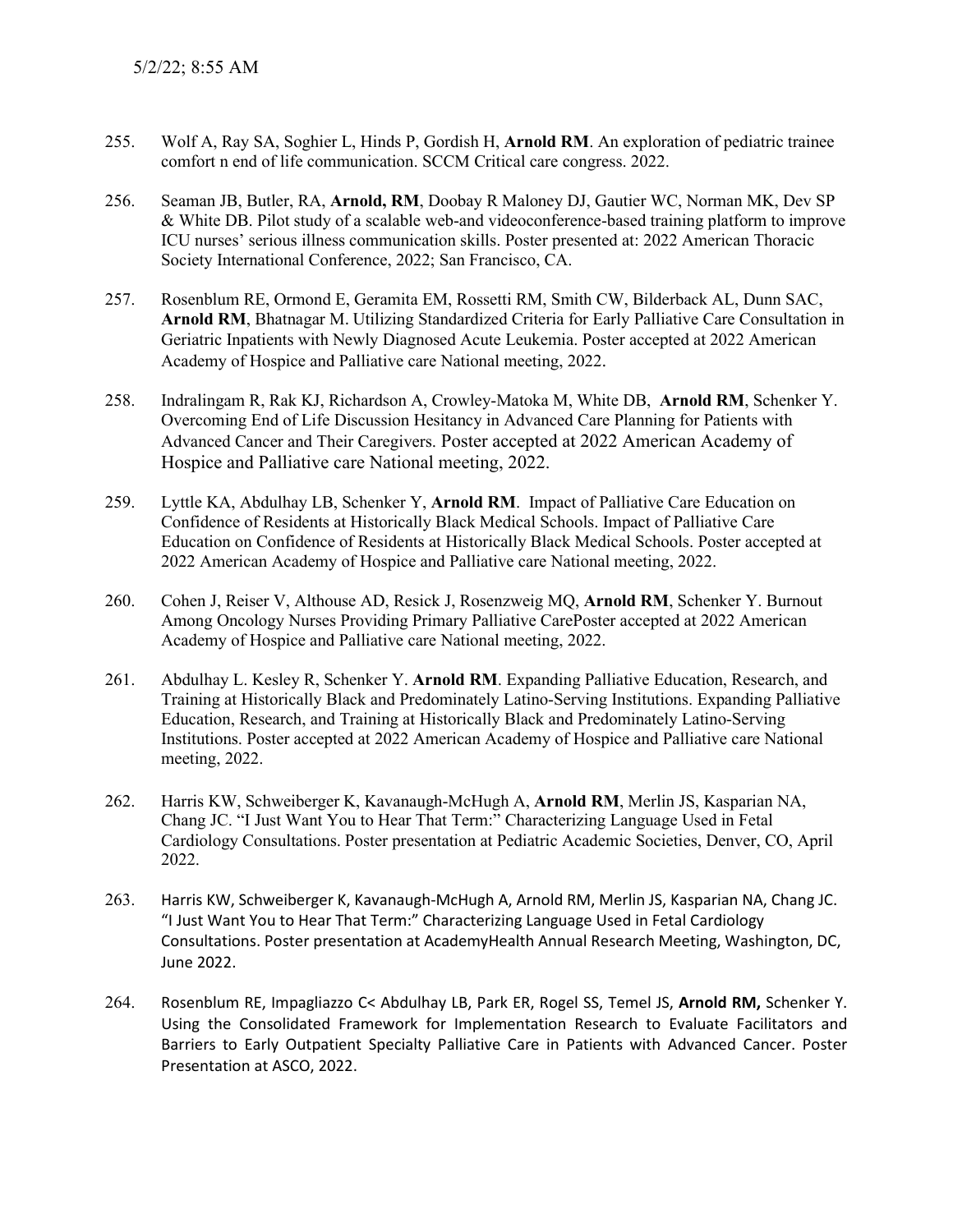5/2/22; 8:55 AM

265. Harris KW, Schweiberger K, Kavanaugh-McHugh A, **Arnold RM**, Merlin JS, Kasparian NA, Chang JC. "I Just Want You to Hear That Term:" Characterizing Language Used in Fetal Cardiology Consultations. Oral online presentation at the International Conference on Communication in Healthcare, Glasgow, UK, September 2022.

## **LETTERS TO THE EDITOR:**

- 1. Forrow L, **Arnold RM**, Cassel L, Blank L. Letter to the Editor: Ethical dilemmas for house staff physicians. JAMA 1986; 255(22):3113.
- 2. **Arnold RM,** Forrow L. Letter to the Editor: Cholesterol reduction and life expectancy. Ann Intern Med 1987; 107:122-3.
- 3. **Arnold RM.** Letter to the Editor: Informed consent and patient dumping. N Engl J Med 1989; 320(4):258-9.
- 4. **Arnold RM**, Forrow L. Letter to the Editor: Writing abstracts in the medical humanities. J Gen Int Med 1989; 4:267.
- 5. Novack DH, Detering BJ, **Arnold RM,** et al. Letter to the Editor: Physicians' attitudes toward using deception. JAMA 1989; (262) 2233-34.
- 6. Youngner S, **Arnold RM.** Letter to the Editor: Voluntary organ donation: Autonomy...tragedy. JAMA 1993; 270(16):1930-31.
- 7. Levy M, **Arnold RM,** Fine M, Kapoor WN. Letter to the Editor: Professional courtesy: Current practices and attitudes. N Engl J Med 1994; 329:1085-86.
- 8. Ubel PA, **Arnold RM**, Caplan A. Letter to the Editor: Rationing failure: The ethical lessons of the retransplantation of scarce, vital organs. JAMA 1994; 271(15):1157-8.
- 9. Siminoff LA, **Arnold RM,** Caplan A, et al. Letter to the Editor: Public policy governing organ and tissue procurement in the US: Results from the national organ and tissue procurement study. Ann of Int Med 1996; 124: 374-5.
- 10. **Arnold RM** and Youngner SJ. Task force on standards for ethics consultation: Response to ethics consultation: The least dangerous profession? Camb QuarHealthcare Eth 1996; 5:284.
- 11. Fischer GS, **Arnold RM**, Rose MR, Tulsky JA. End of life decision-making J Gen Int Med. 1999: 14 (1):68.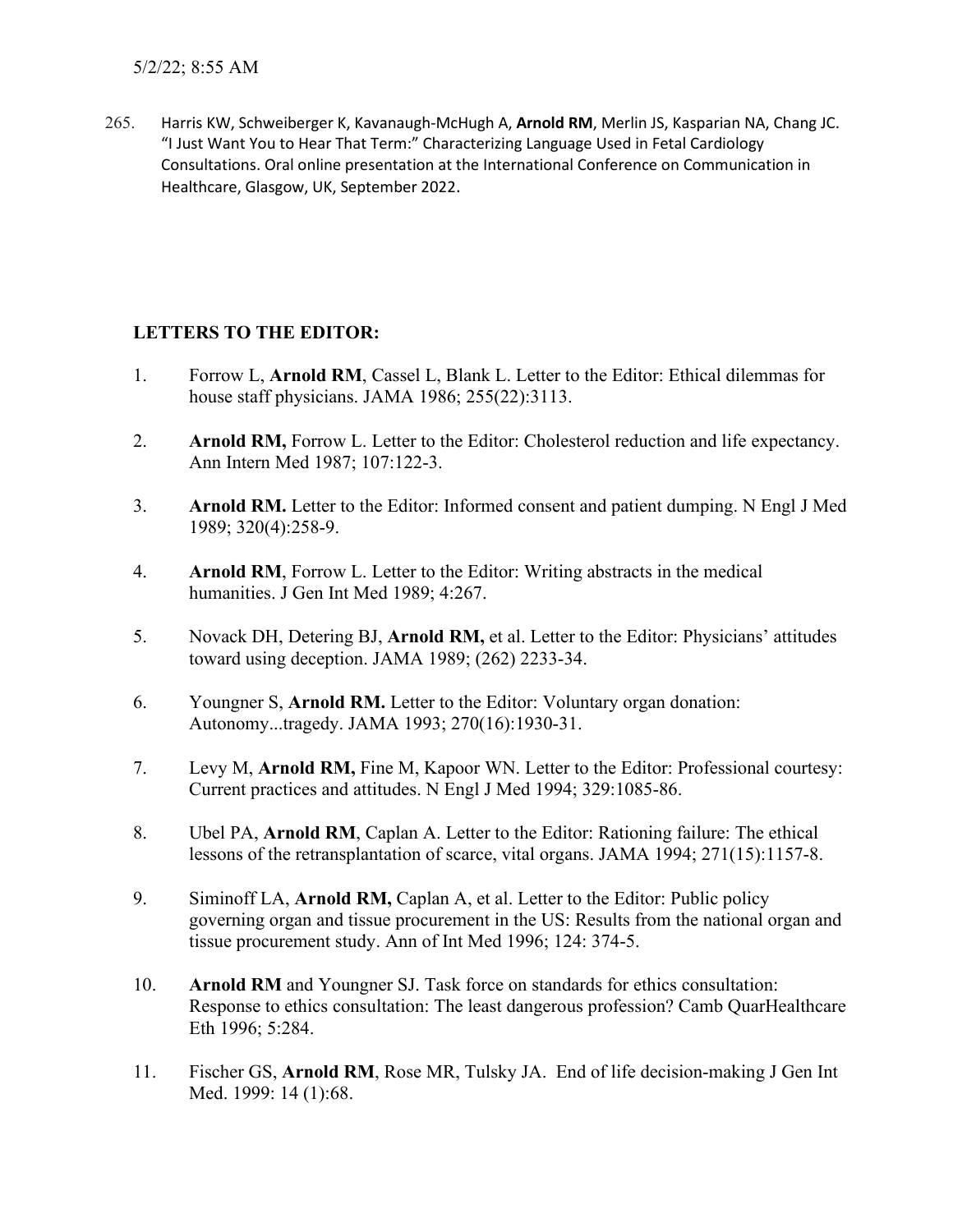- 12. Tulsky JA, Fischer GS, **Arnold RM**. How physicians communicate about advance directives. Ann Int Med. 1998: 130 (9): 781.
- 13. Goold SD, Williams BC, **Arnold RM.** Handling conflict in end of life care. JAMA 2000:283 (24):3199-3200. PMID: 10866860
- 14. Delmonico F, **Arnold RM,** Youngner S. Organ donation and incentives. N Engl J Med. 2002 Jun 20;346(25):2002-5. PMID: 12075064
- 15. **Arnold RM,** Milberg L, Ling, B. The Institute for Doctor-Patient communication. University Times. 2005: April 16: 2.
- 16. **Arnold RM**. Author's response. J Pall Med. 2006: 9(1):15.
- 17. Han P, **Arnold RM.** Author's response about abandonment. J Pall Med. 2006: 9(4):840
- 18. **Arnold RM.** Letter to editor. Pittsburgh Magazine. 2007.
- 19. Back, A, **Arnold R**, Tulsky J. A partial solution to a big problem: A reply Arch Int Med. 2007:167: 2262.
- 20. Schenker Y, **Arnold RM**. Possible Underestimation of the Provision of Palliative Care—Reply. *JAMA- Oncology.* March 8, 2018. doi:10.1001/jamaoncol.2017.5830
- 21. Morrison RS, Meier DM, **Arnold RM.** Controversies about advance care planning Reply. *JAMA.* 2022: 327 (7): 686.

## **OTHER PUBLICATIONS:**

- 1. Martin SC, **Arnold RM**, McHugh K, Mandelbrot D, et al. An assessment of the beliefs and practices related to HIV infections among gynecologists, obstetricians, nurse midwives and nurses. Report to the Philadelphia Commission on AIDS. 1988.
- 2. Lidz CW, Fischer L, **Arnold RM**. An ethnographic study of the erosion of autonomy in long-term care. A final report to the Retirement Research Foundation. January 22, 1990.
- 3. Lidz CW, Hoge SK, Roth L, Bennett N, Goldberg D, Meisel A, Siminoff LA, Mulvey E, **Arnold RM**. Decision-making when entering the hospital. A report of a preliminary study. MacArthur Foundation Program on Research on Mental Health and the Law. May 25, 1990.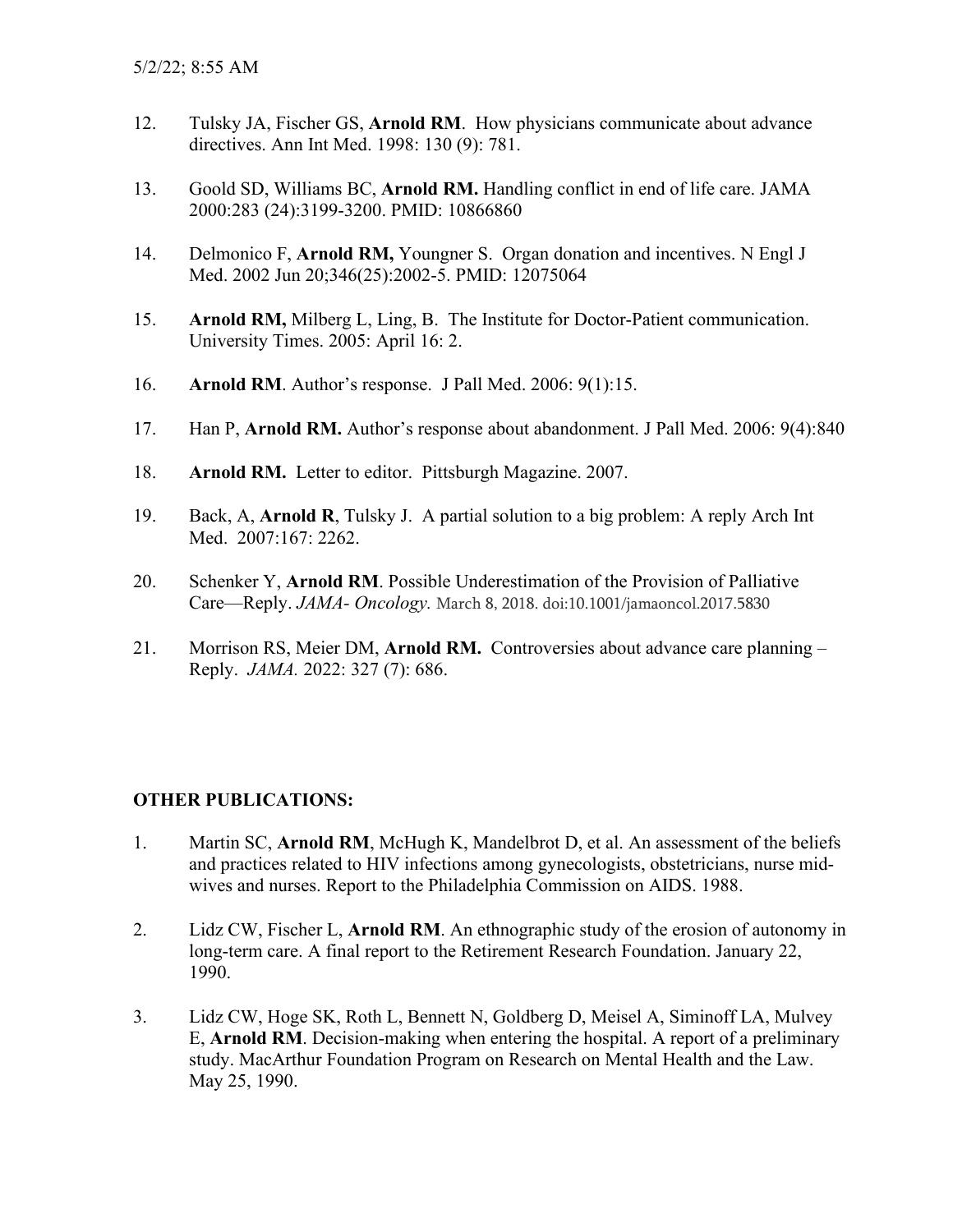- 4. King L, Schwartz R, Arnold R. ACP/ASIM PIER (Internet content site) on Palliative Care. 2000
	- a) On-going consultant for web-site
- 5. **Arnold RM**, Weissman D. Calculating opioid conversion. Fast Facts and concepts #36. 2001, 2006.
- 6. Dunwoody C, **Arnold RM**. Nalaxone. Fast Facts and concepts. #39.2001,2006.
- 7. **Arnold RM**, Weissman D. Broaching the topic of a palliative care consultation with patients and families. Fast Facts and concepts. 2001.

Reprinted in J Pall Med 2004: 7(3):741-2. PMID: 15265358

8. Rauch P, **Arnold RM**. What do I tell the children. Fast Facts and concepts. 2001,2006.

Reprinted in J Pall Med. 2002: 5(5):740-41.

- 9. Weinstein, E, **Arnold RM** Weissman D. Opioid dosing at the end of life. Fast Facts and concepts. 2001, 2006
- 10. **Arnold RM**, Weissman D. What to do when a patient refuses treatment. Fast Facts and concepts. 2001, 2006.
- 11. **Arnold RM**. Case of the Month: Intensive CARE in actively dying patients. UPMC Newsletter.
- 12. **Arnold RM**. Assessing decision-making capacity Fast Facts and Concepts. 2001, 2006.
- 13. Fischer G, **Arnold RM**. Giving bad news. Saizow R, editor. Research-based Updates on Medical Interviewing [Internet]. Washington: American Academy on Physician and Patient; 2002. Available from: [www.physicianpatient.org](http://www.physicianpatient.org/)
- 14. Back T, Fischer G, Tulsky J, **Arnold RM**. Standardized patient scenarios Delivering bad news, discussing preferences for life sustaining treatments. End of life physician education resource center. 2001.
- 15. **Arnold RM**. Discussing organ donation with a family Fast Facts and concepts. 2002, 2006.

Reprinted in J Pall Med 2005: 8(3): 639

16. **Arnold RM**. Why patients do not take their opioids. Fast Facts and concepts. 2003,2006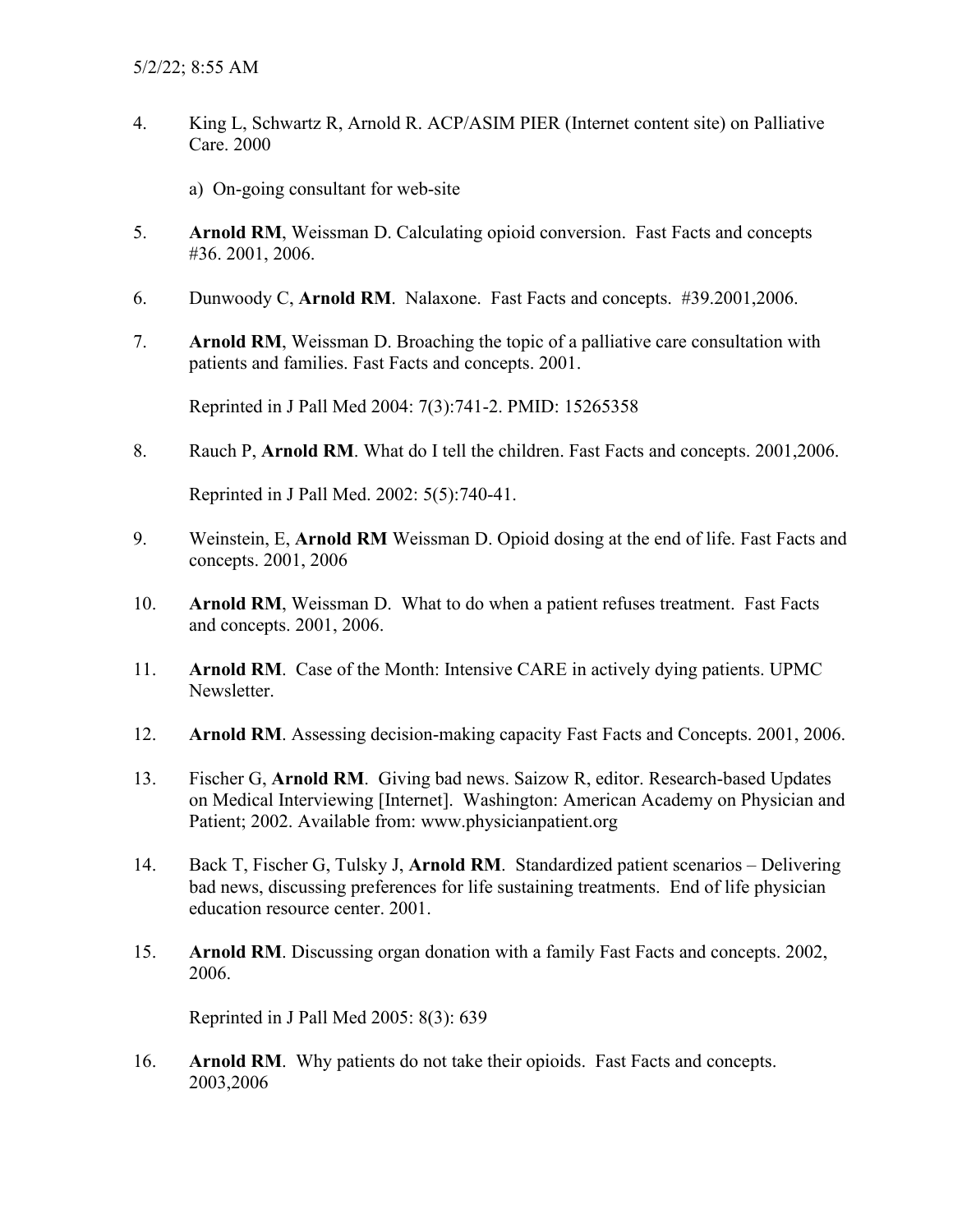Reprinted in J Pall Med. 2004; 7(5): 716-7

Reprinted in Palliative Care Education at Lakehead University, Thunder Bay, Ontario, Canada newsletter 2005

17. Wilner LS, **Arnold RM**. Cannabinoids in the treatment of symptoms in cancer and AIDS. Fast Facts and Concepts. 2003

Reprinted in J Pall Med. 2006; (9):3: 802-4

Reprinted in J Pall Med. 2011 Apr;14(4): 509-10. PMID: 21469989

- 18. Miller M, **Arnold RM**. Insomnia. Part 1- Assessment. Fast facts and concepts. 2003. PMID: 22339329
- 19. Miller M, **Arnold RM**. Insomnia. Part 1I- Non-pharmacologic treatments. Fast facts and concepts. 2003. PMID: 22339329

Reprinted in J Pall Med. 2012; (15);2: 242-3

20. Miller M, **Arnold RM**. Insomnia. Part 1II- Pharmacologic treatments. Fast facts and concepts. 2003. PMID: 22339329

Reprinted in J Pall Med. 2012; (15);2: 243-4

21. Rossi B, **Arnold RM**. Music therapy. Fast facts and concepts. 2003

Revised and added Rossi B, Zadnik A, **Arnold RM** 2010.

- 22. Mappa M, **Arnold RM**. Urine drug testing. Fast facts and concepts. 2003
- 23. Bickel R, **Arnold RM**. Death Rattle. Fast Facts and Concepts. 2003

Reprinted 2nd edition: J Pall Med. 2008 Sep;11(7):1040-1041. PMID: 18788968

24. DeMonaco R, **Arnold RM**. Myoclonus. Fast Facts and Concepts 2004

Reprinted in J Pall Med. 2009 Apr;12(4): 379. PMID: 19327076

25. Weinstein E, **Arnold RM**. Biphosphonates in bone pain. Fast Facts and Concepts. 2004

Reprinted in J Pall Med. 2010 Jul; 13(7): 893-894. PMID: 20636161

26. Kutner J, **Arnold RM**, von Gunten CF, Lupu D for the the American Board of Hospice and Palliative Medicine. Development of a Medical Subspecialty in Palliative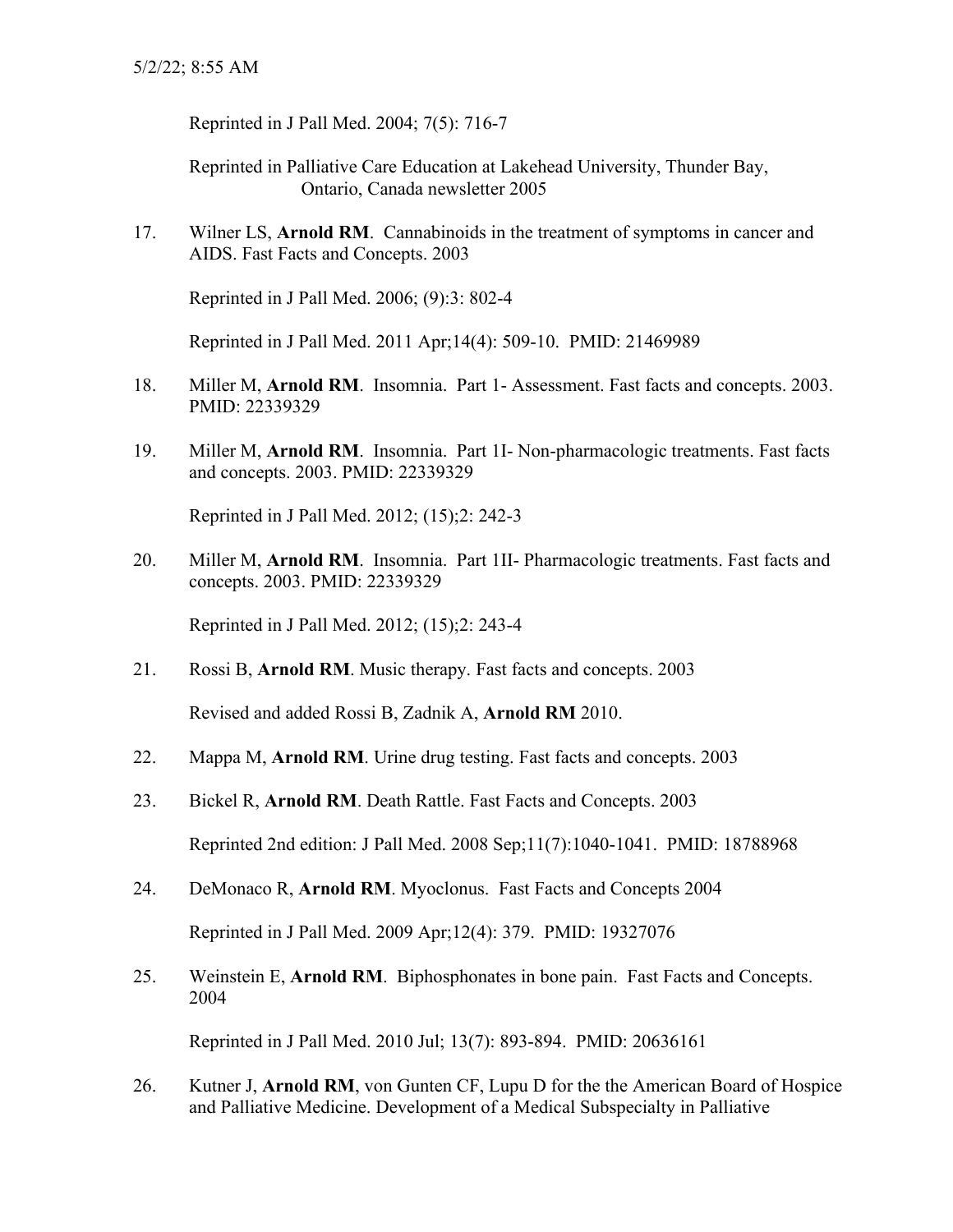Medicine: Progress Report. SGIM Newsletter (in press)

27. Puswella, A, Devita, M, **Arnold RM**. Declaring brain death: The neurological criteria. Fast facts and concepts. 2004

Reprinted in J Pall Med. 2005: 8 (3): 640-41

- 28. Walker, G, **Arnold RM** Pediatric pain assessment. Fast facts and concepts 2004.
- 29. Kutner, JS, **Arnold, RM**, Von Gunten, CF, Lupu D. Development of a medical subspeciality in palliative medicine: A progress report. SGIM Forum. 2004: 27(4): 7, 13-14.
- 30. Kwiatkowski K, **Arnold RM**, Barnard D. Physicians and Prayer Requests. Fast facts and concepts. 2004

Reprinted in J Pall Med. 2011Nov;14(11):1259-60. PMID: 22050584

- 31. **Arnold RM**. Case of the month: When the family member is a physician. UPMC newsletter: 2004.
- 32. Garber, M, Hunt SC, **Arnold RM**. The case of the HIV-positive pregnant patient. Lahey clinic medical ethics journal. 2004: (2-3)3-5.

Reprinted in Steinberg, D. (eds) Medical ethics: A multidisciplinary approach to moral issues in medicine and biology. University Press of New England. In press.

- 33. Henson, CF, **Arnold RM**. Oral Mucositis: Diagnosis and assessment. Fast Facts and Concepts 2004.
- 34. Henson, CF, **Arnold RM**. Oral Mucositis: Prevention and treatment. Fast Facts and Concepts 2004.
- 35. Wilner, S **Arnold RM**. The Palliative Prognostic Score (PaP) Fast Facts and Concepts 2004.

Reprinted in J Pall Med. 2006 Aug; 9 (4):993. PMID: 16910814

36. Wilner, S **Arnold RM**. Pain assessment in cognitively impaired. Fast Facts and Concepts 2004.

Reprinted in J Pall Med. 2006 Dec; 9(6): 1474. PMID: 17187553

37. Wilner S, **Arnold RM.** The palliative performance scale (PPS). Fast Facts and Concepts 2004.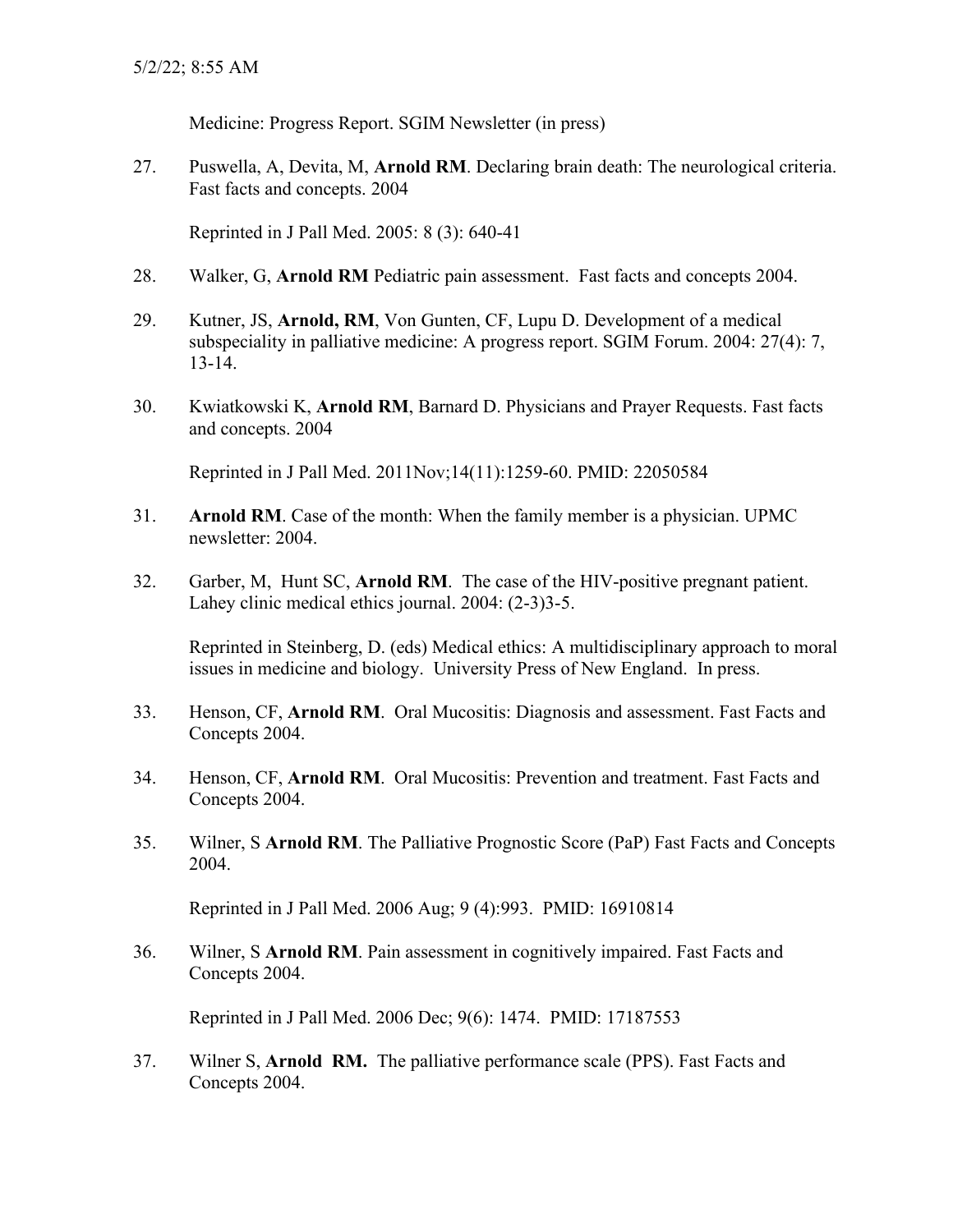Reprinted in J Pall Med. 2006 Aug; 9(4):994. PMID: 16910815

- 38. Kahn M, **Arnold RM**, Weissman D. Competencies in Palliative care for Federated Curriculum in Internal Medicine Residency Program guide on competencies for internal Medicine residency program. 2nd Edition.
- 39. Green M, **Arnold RM**, Fox E. Competencies in Medical Ethics for Federated Curriculum in Internal Medicine Residency Program guide on competencies for internal Medicine residency program. 2nd edition
- 40. Fischer G, **Arnold RM**. Communication skills and giving bad news. 2003. AAPP/ABIM educational website
- 41. Weinstein E, **Arnold RM**. Steroids in the treatment of bone pain. Fast Facts and Concepts. 2004

Reprinted in J Pall Med. 2010 Jul; 13(7): 894-895. PMID: 20636162

- 42. Fryer-Edwards K, **Arnold RM**, Back A, Baile, W, Tulsky J. Tough talk: Helping doctors approach difficult conversations. 2004.<http://depts.washington.edu/toolbox/>
- 43. Back A, **Arnold RM**, Back A, Baile, W, Tulsky J, Fryer-Edwards K. Oncotalk. 2002. [http://depts.washington.eduoncotalk/](http://depts.washington.edu/toolbox/)
- 44. **Arnold RM**. The physician as a family member. Fast facts and concepts 2004.
- 45. Shaffer S, **Arnold RM**. The medical management of carcinoid syndrome's symptoms. Fast facts and concepts 2005
- 46. Himebach, A, **Arnold RM**, May, C. Grief in Children and Developmental Concepts of Death. Fast Facts and Concepts. 2005

Reprinted in J Pall Med. 2008 Mar; 11(2): 242-3. PMID: 18333739

- 47. **Arnold RM**, Himebach, May, C. Talking to children about life limiting illness, Case of the Month. UPMC Newsletter. 2005
- 48. Childers, JW, **Arnold RM**. Curtis JR. Prognosis in End-Stage COPD. Fast Facts and Concepts. 2005

Reprinted in J Pall Med. 2007 Jun;10(3): 806-7. PMID: 17592993

Reprinted in Perkal M, Zenilman ME. Palliative care and decision making at the end of life. In: Rosenthal RE, Katlic MR, Zenilman ME, editors. Principles and practice of geriatric surgery, 2e. New York: Springer, 2010.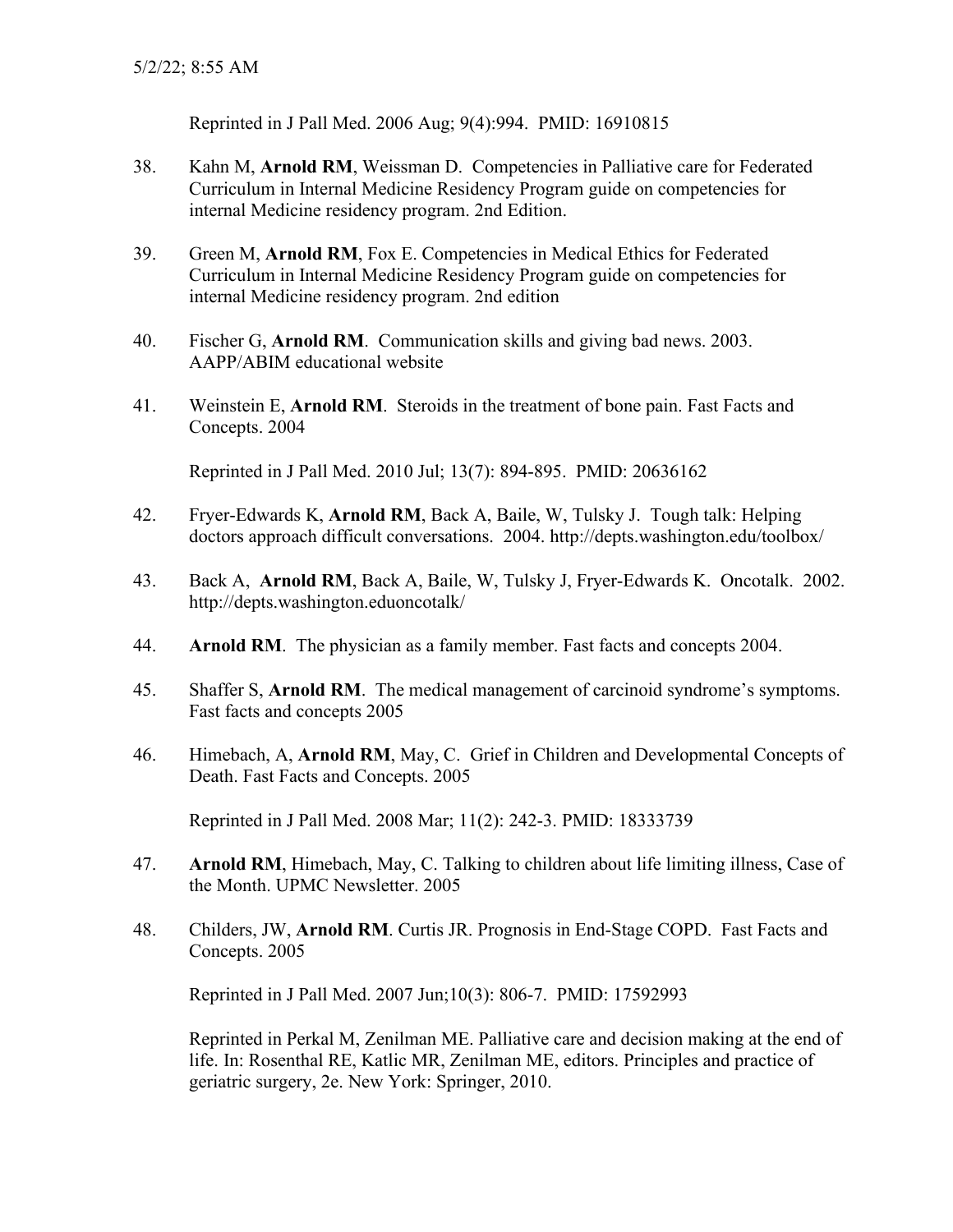- 49. Friedman T, **Arnold RM**. Transfer from the hospital to hospice. Fast Facts and Concepts. 2005
- 50. Lupu D, Portenoy R, Cordes A, **Arnold RM**. American Board of Hospice and Palliative Medicine/American Academy of Hospice and Palliative Medicine Application to ACGME for Accreditation of subspecialty training in Hospice and Palliative Medicine. 2005
- 51. **Arnold RM**. Screening for depression in terminally ill patients. Fast facts and concepts. 2005.

Reprinted in J Pall Medicine. 2005; 10(2): 484-5.

- 52. **Arnold RM**. Growing our base: Promoting palliative medicine physicians who work in hospice. AAHPM newsletter. 2005
- 53. Tsai S, **Arnold RM**. Prognostication in dementia. Fast Facts and Concepts. 2005.

Reprinted in J Pall Med. 2007 Jun;10(3): 807-8. PMID: 17592994

- 54. Han P, **Arnold RM**. The Palliative Care Clinical Evaluation Exercise. MedEdPORTAL; 2005. Available from: [http://www.aamc.org/mededportal,](http://www.aamc.org/mededportal) ID =176.
- 55. **Arnold RM**. Review of Rowan,A, Ramsay,R, Collins,J, Pryor,F, Boardman,K, B.Uthman, Spitz,M. Frederick,T, Towne,A, Carter,G, Marks,W, Felicetta,J, Tomyanovich, M, and the VA Cooperative Study 428 Group New onset geriatric epilepsy: A randomized study of gabapentin, lamotrigine, and carbamazepine. Neurology 2005;64:1868–1873 In PC FACS. http://www.aahpm.org/membership/September%202005.pdf
- 56. Hunt SC, **Arnold RM**. Review of [Antonioli C,](http://www.ncbi.nlm.nih.gov/entrez/query.fcgi?db=pubmed&cmd=Search&itool=pubmed_Abstract&term=%22Antonioli+C%22%5BAuthor%5D) [Reveley MA.](http://www.ncbi.nlm.nih.gov/entrez/query.fcgi?db=pubmed&cmd=Search&itool=pubmed_Abstract&term=%22Reveley+MA%22%5BAuthor%5D) Randomised controlled trial of animal facilitated therapy with dolphins in the treatment of depression. [BMJ.](javascript:AL_get(this,%20) 2005 Nov 26;331(7527):1231.PMID: 16308382. In PC FACS
- 57. Prentice N, **Arnold RM**. How to accurately complete a death certificate. Fast Facts and Concepts. 2006.
- 58. Quill T, **Arnold RM**. Evaluating request for hastened death. Fast Facts and Concepts. 2006.

Reprinted in J Pall Med. 2008 Oct;11(8): 1151-2. PMID: 18980457

59. Quill T, **Arnold RM**. Responding to a request for hastening death. Fast Facts and Concepts. 2006

Reprinted in J Pall Med. 2008 Oct;11(8): 1152-3. PMID: 18980458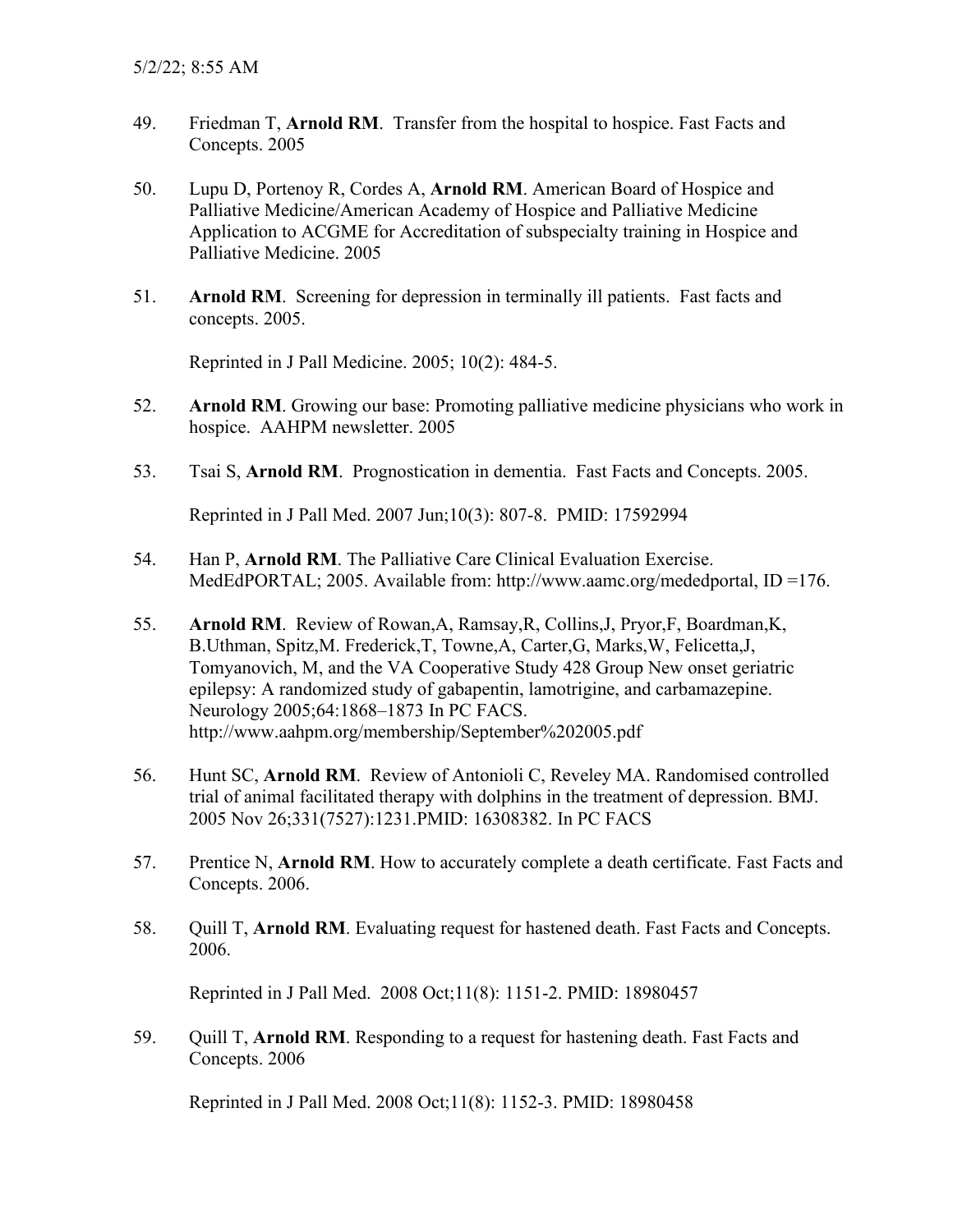60. Altman R, Milbrandt E, **Arnold RM**. Screening for ICU delirium. Fast Facts and concepts. 2006

Reprinted in J Pall Med. 2011 Jun;14 (6): 781-2. PMID: 21651367

- 61. **Arnold RM**. "Don't tell my mom she has cancer": Moving to a learning conversation. UPMC newsletter. 2006.
- 62. **Arnold RM**. Acceptability of LMWH in a Specialist Palliative Care Unit. PC Facs.May 2006.

Reprinted in Pain Pall Care Pharmacotherapy. 21:(1):74-75.

- 63. **Arnold RM** Hirschmann K. Advance Directives. American Academy of Communication in health care. 2006. http://www.aachonline.org/
- 64. **Arnold RM**. Review of [Sivertsen B, Omvik S, Pallesen S, Bjorvatn B, Havik OE,](http://www.ncbi.nlm.nih.gov/entrez/query.fcgi?db=pubmed&cmd=Retrieve&dopt=Abstract&list_uids=16804151&query_hl=1&itool=pubmed_docsum)  [Kvale G, Nielsen GH, Nordhus IH.C](http://www.ncbi.nlm.nih.gov/entrez/query.fcgi?db=pubmed&cmd=Retrieve&dopt=Abstract&list_uids=16804151&query_hl=1&itool=pubmed_docsum)ognitive behavioral therapy vs zopiclone for treatment of chronic primary insomnia in older adults: a randomized controlled trial. JAMA. 2006 Jun 28;295(24):2851-8. PC FACS.

Reprinted in J Pain and Pall Pharmacotherapy 2007: 21(2):43.

- 65. **Arnold RM**. Review of Burt J, Raine R. The effect of age on referral to and use of specialist palliative care services in adult cancer patients: a systematic review. Age and Aging 2006; 35:469-476. PMID: 16751635 PC FACS 2006.
- 66. LeBanc K, **Arnold RM**. Palliative treatment of malignant ascites. Fast Facts and Concepts. 2006

Reprinted in J Pall Med. 2010 Aug; 13(8): 1028-29. PMID: 20712467

67. Verrico MM, **Arnold RM**, Davison SN. Opioid dose adjustment in renal insufficiency. Fast Facts and concepts. 2006

Reprinted, Opioid use in renal failure. J Pall Med. 2007 Dec;10(6):1403-4. PMID: 18095820

68. Kendall A, **Arnold RM**. Conflict Resolution: Part 1: Careful Communication. Fast Facts and Concepts.2007.

Reprinted: J Pall Med. 2008 Jul; 11(6): 925-6. PMID: 18715185

69. Stoklosa J, **Arnold RM**, Peterson K. Anxiety in Palliative Care. Fast Facts and concepts. 2006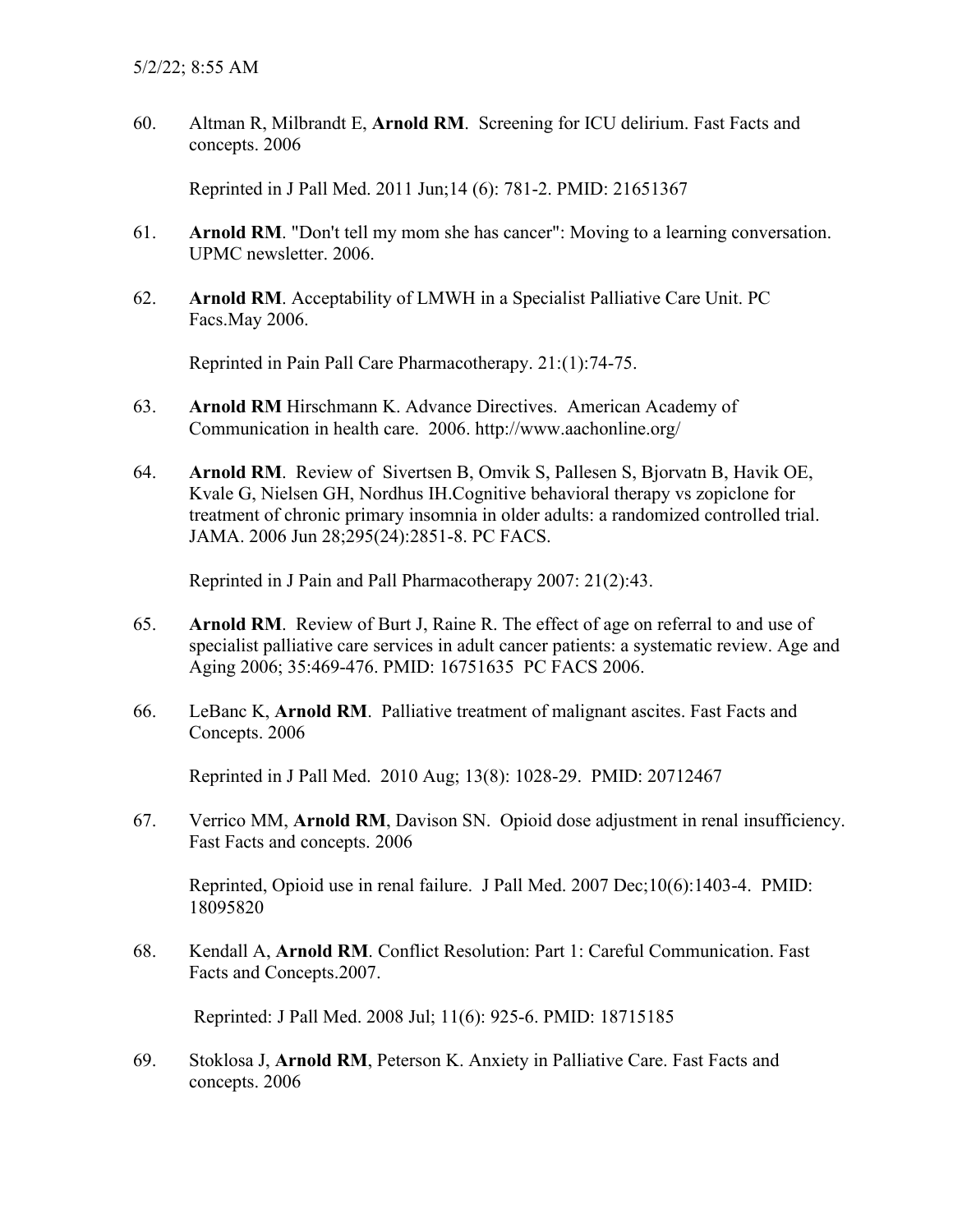Reprinted J Pall Med. 2011 Oct;14 (10): 1173-1174. PMID: 22004149

70. Childers J, **Arnold RM**. Hepatic encephalopathy in end-stage liver disease . Fast Facts and Concepts. 2007

Reprinted J Palliat Med. 2008 Dec; 11(10): 1341-2. PMID: 19107540

71. Kendall A, **Arnold RM**. Conflict Resolution Part 2: Principled negotiation. Fast Facts and Concepts. 2007

Reprinted: J Pall Med. 2008 Jul; 11(6): 926-7. PMID: 18715186

- 72. **Arnold RM**. Talking about prognosis with both patients and families. Case of the month. 3/2007
- 73. **Arnold RM** Review of Abrams DI, Jay CA, Shade SB, Vizoso H, Reda H, Press S, Kelly ME, Rowbotham MC, Petersen KL. Cannabis in painful HIV-associated sensory neuropathy: a randomized placebo-controlled trial. Neurology. 2007 Feb 13;68(7):515- 21. PC FACS 2007.

Reprinted: J Pall Med. 2007: 10(4):990-1.

- 74. Dolan B, **Arnold RM**. Determining prognosis in decompensated liver failure. Fast Facts and concepts. 2007
- 75. Hudson M, Weisbord S, **Arnold RM**. Prognostication in patients receiving dialysis. Fast Facts and Concepts. 2007

Reprinted in J Pall Med. 2007 Dec;10(6): 1402-3. PMID: 18095819

76. Fischer G, **Arnold RM**. My mother was a fighter. Lahey clinic medical ethics journal.

Reprinted in Steinberg D. Biomedical ethics: A multidisciplinary approach to moral issues in medicine and biology. Lebonon NH: University Press of New England. 2007: 241-3.

77. Malhotra S, **Arnold RM**. Nightmares. Fast Facts and Concepts 2002

Revised Mathotra S, **Arnold RM**, Patteson K. 2nd edition 2007.

In J Pall Med. 2009 Mar;12(3): 259-261. PMID: 19254195

78. **Arnold RM**. Review of Nonoyama ML, Brooks D, Guyatt GH, Goldstein RS. Effect of oxygen on health quality of life in patients with chronic obstructive pulmonary disease with transient exertional hypoxemia. Am J Respir Crit Care Med. 2007;176:343–349 in PC FACS. January 2008.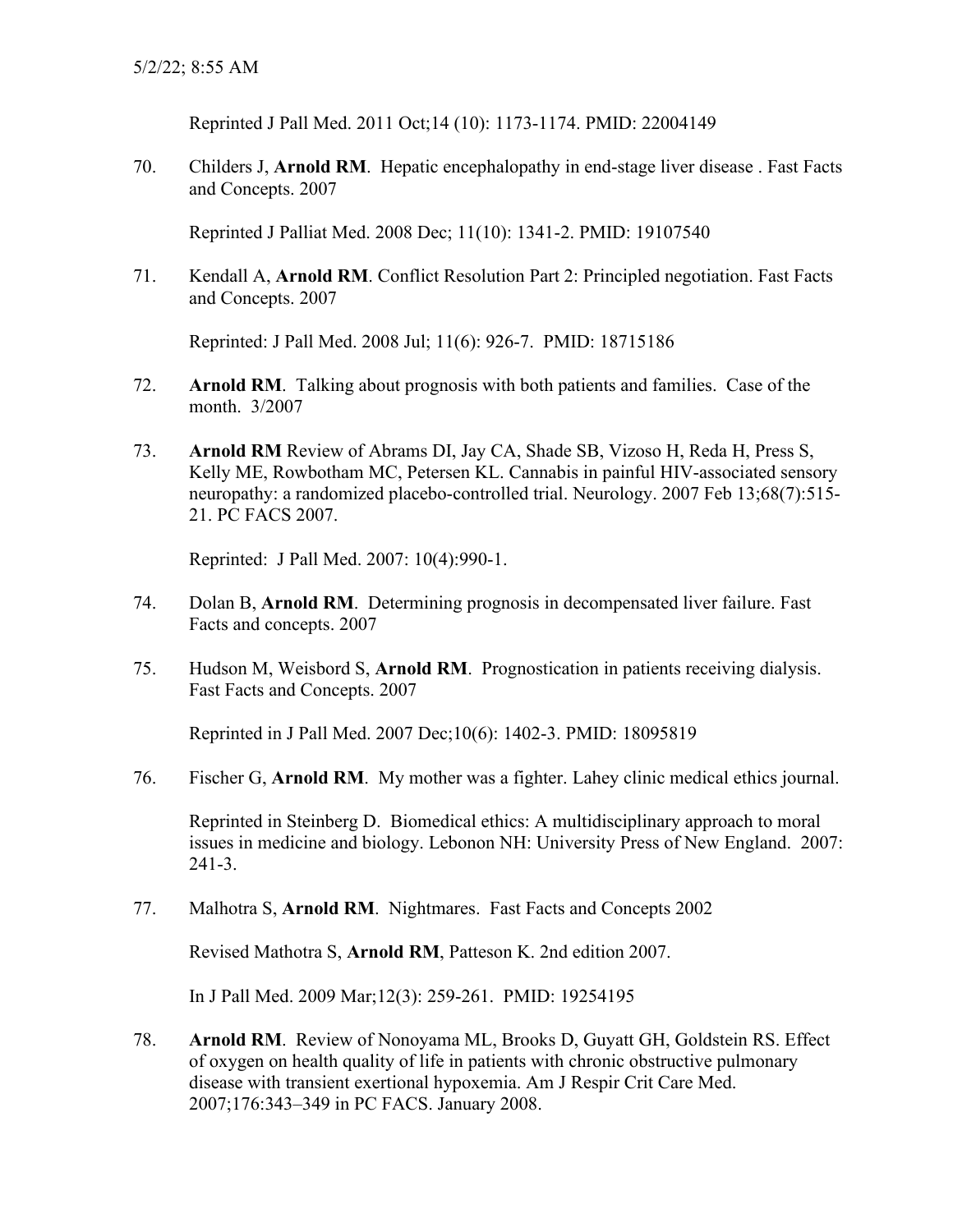- 79. **Arnold RM**. Review of [Briggs A,](http://www.ncbi.nlm.nih.gov/sites/entrez?Db=pubmed&Cmd=Search&Term=%22Briggs%20A%22%5BAuthor%5D&itool=EntrezSystem2.PEntrez.Pubmed.Pubmed_ResultsPanel.Pubmed_RVAbstractPlusDrugs1) [Spencer M,](http://www.ncbi.nlm.nih.gov/sites/entrez?Db=pubmed&Cmd=Search&Term=%22Spencer%20M%22%5BAuthor%5D&itool=EntrezSystem2.PEntrez.Pubmed.Pubmed_ResultsPanel.Pubmed_RVAbstractPlusDrugs1) [Wang H,](http://www.ncbi.nlm.nih.gov/sites/entrez?Db=pubmed&Cmd=Search&Term=%22Wang%20H%22%5BAuthor%5D&itool=EntrezSystem2.PEntrez.Pubmed.Pubmed_ResultsPanel.Pubmed_RVAbstractPlusDrugs1) [Mannino D,](http://www.ncbi.nlm.nih.gov/sites/entrez?Db=pubmed&Cmd=Search&Term=%22Mannino%20D%22%5BAuthor%5D&itool=EntrezSystem2.PEntrez.Pubmed.Pubmed_ResultsPanel.Pubmed_RVAbstractPlusDrugs1) [Sin DD.](http://www.ncbi.nlm.nih.gov/sites/entrez?Db=pubmed&Cmd=Search&Term=%22Sin%20DD%22%5BAuthor%5D&itool=EntrezSystem2.PEntrez.Pubmed.Pubmed_ResultsPanel.Pubmed_RVAbstractPlusDrugs1) Development and validation of a prognostic index for health outcomes in chronic obstructive pulmonary disease. [Archives of Internal Medicine](javascript:AL_get(this,%20) 2008;168(1):71-9. PC FACS March 2008.
- 80. Posluszny D, **Arnold RM**. Managing one's emotions as a clinician. Fast Fact and Concept #203. 2008

Reprinted in J Pall Med. 2009 Oct;12(10): 955-956. PMID: 19807241

81. Raghavan M, Smith A, **Arnold RM**. African Americans and end-of-life care. Fast Fact and Concept #204. 2008

Reprinted in J Pall Med. 2010 Nov;13 (11): 1381-2. PMID: 21091024

Reprinted as Boucher NA< Raghavan M, Smith A, Arnold R, Johnson KS. Palliative care in the African American Community. *J Pall Med*. 2016: 19(2): 228-30

- 82. Back AL, **Arnold RM**, Tulsky JA. Communicating Prognosis: How oncologists can be more effective. ASCO 2008 Educational book. American Society of Clinical Oncology: VA. 135-140.
- 83. **Arnold RM**, Sacks T. Case of the month: the differential diagnosis of opiate poorly responsive cancer pain. 2008.
- 84. **Arnold RM**. Utility of the surprise question to identify dialysis patients with high mortality Review of Moss AH, Ganjoo J, Sharma S, Gansor J, Senft S, Weaner B, Dalton C, MacKay K, Pellegrino B, Anantharaman P, Schmidt R. Utility of the "surprise" question to identify dialysis patients with high mortality. Clinical Journal of the American Society of Nephrology. 2008;3(5):1379-84. In PC FACS Sept 2008.

Reprinted in J Pain Symptom Management. 2009: 16(6):692-3.

- 85. **Arnold RM**. Using a Pocket Card to Improve End-of-life Care on Internal Medicine Teaching Units. Review of : Mikhael J, Baker L, Downar J. Using a pocket card to improve end-of-life care on internal medicine clinical teaching units: a clusterrandomized controlled trial. J Gen Intern Med. 2008;23(8):1222-7. Epub 2008 Apr 30 In PC FACS
- 86. Sacks T, Weissman D, **Arnold RM**. Opiate poorly responsive cancer pain. Fast Fact and Concept. 2009.

Reprinted in J Pall Med. 2013 June;16(6):696-97. doi: 10.1089/jpm.2013.9504. Epub 2013 Apr 24. PMID: 23614716

87. Lum H, **Arnold RM**. Asking about cultural beliefs in palliative care. Fast Fact and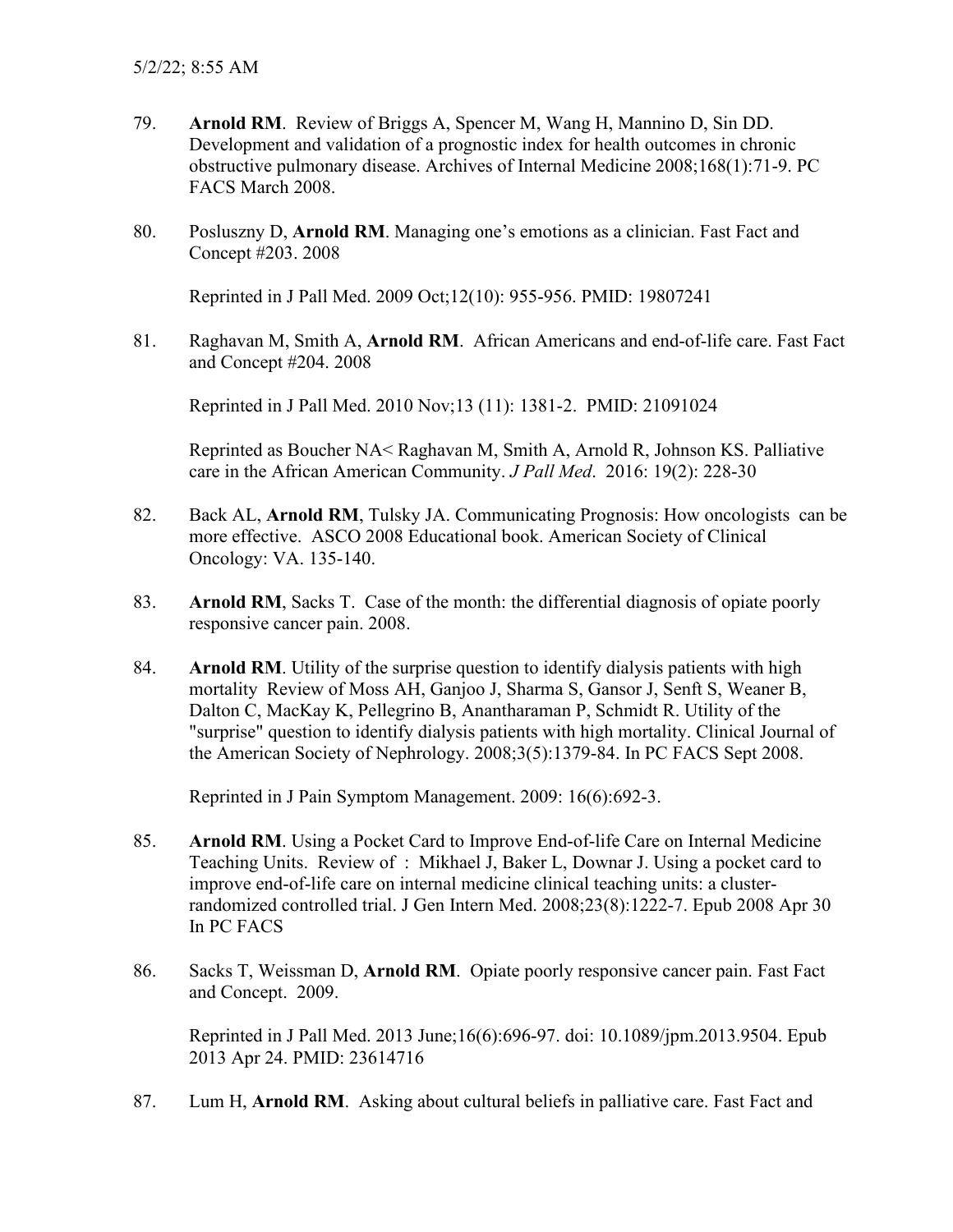Concept. 2009.

Reprinted in J Pall Medicine 2012 Jun;15(6): 714-15. PMID: 22656057

- 88. Johnson JM, **Arnold RM**. Restless leg syndrome. Fast Fact and Concept. 2008.
- 89. **Arnold RM**. A Surgical Safety Checklist to Reduce Morbidity and Mortality in a Global Population. Review of Haynes AB, Weiser TG, Berry WR, Lipsitz SR, Breizat AH, Dellinger EP, Herbosa T, Joseph S, Kibatala PL, Lapitan MC, Merry AF, Moorthy K, Reznick RK, Taylor B, Gawande AA; Safe Surgery Saves Lives Study Group. A surgical safety checklist to reduce morbidity and mortality in a global population. N Engl J Med. 2009 Jan 29;360(5):491-9. PC FACS. 3/2009

Reprinted in J Pain Symptom Management 2009: 37(3): 936.

- 90. **Arnold RM**. Medication errors in the ICU. Review of [Valentin A,](http://www.ncbi.nlm.nih.gov/sites/entrez?Db=pubmed&Cmd=Search&Term=%22Valentin%20A%22%5BAuthor%5D&itool=EntrezSystem2.PEntrez.Pubmed.Pubmed_ResultsPanel.Pubmed_DiscoveryPanel.Pubmed_RVAbstractPlus) [Capuzzo M,](http://www.ncbi.nlm.nih.gov/sites/entrez?Db=pubmed&Cmd=Search&Term=%22Capuzzo%20M%22%5BAuthor%5D&itool=EntrezSystem2.PEntrez.Pubmed.Pubmed_ResultsPanel.Pubmed_DiscoveryPanel.Pubmed_RVAbstractPlus) [Guidet](http://www.ncbi.nlm.nih.gov/sites/entrez?Db=pubmed&Cmd=Search&Term=%22Guidet%20B%22%5BAuthor%5D&itool=EntrezSystem2.PEntrez.Pubmed.Pubmed_ResultsPanel.Pubmed_DiscoveryPanel.Pubmed_RVAbstractPlus)  [B,](http://www.ncbi.nlm.nih.gov/sites/entrez?Db=pubmed&Cmd=Search&Term=%22Guidet%20B%22%5BAuthor%5D&itool=EntrezSystem2.PEntrez.Pubmed.Pubmed_ResultsPanel.Pubmed_DiscoveryPanel.Pubmed_RVAbstractPlus) [Moreno R,](http://www.ncbi.nlm.nih.gov/sites/entrez?Db=pubmed&Cmd=Search&Term=%22Moreno%20R%22%5BAuthor%5D&itool=EntrezSystem2.PEntrez.Pubmed.Pubmed_ResultsPanel.Pubmed_DiscoveryPanel.Pubmed_RVAbstractPlus) [Metnitz B,](http://www.ncbi.nlm.nih.gov/sites/entrez?Db=pubmed&Cmd=Search&Term=%22Metnitz%20B%22%5BAuthor%5D&itool=EntrezSystem2.PEntrez.Pubmed.Pubmed_ResultsPanel.Pubmed_DiscoveryPanel.Pubmed_RVAbstractPlus) [Bauer P,](http://www.ncbi.nlm.nih.gov/sites/entrez?Db=pubmed&Cmd=Search&Term=%22Bauer%20P%22%5BAuthor%5D&itool=EntrezSystem2.PEntrez.Pubmed.Pubmed_ResultsPanel.Pubmed_DiscoveryPanel.Pubmed_RVAbstractPlus) [Metnitz P;](http://www.ncbi.nlm.nih.gov/sites/entrez?Db=pubmed&Cmd=Search&Term=%22Metnitz%20P%22%5BAuthor%5D&itool=EntrezSystem2.PEntrez.Pubmed.Pubmed_ResultsPanel.Pubmed_DiscoveryPanel.Pubmed_RVAbstractPlus) [Research Group on Quality Improvement](http://www.ncbi.nlm.nih.gov/sites/entrez?Db=pubmed&Cmd=Search&Term=%22Research%20Group%20on%20Quality%20Improvement%20of%20the%20European%20Society%20of%20Intensive%20Care%20Medicine%20(ESICM)%22%5BCorporate%20Author%5D&itool=EntrezSystem2.PEntrez.Pubmed.Pubmed_ResultsPanel.Pubmed_DiscoveryPanel.Pubmed_RVAbstractPlus)  [of the European Society of Intensive Care Medicine \(ESICM\);](http://www.ncbi.nlm.nih.gov/sites/entrez?Db=pubmed&Cmd=Search&Term=%22Research%20Group%20on%20Quality%20Improvement%20of%20the%20European%20Society%20of%20Intensive%20Care%20Medicine%20(ESICM)%22%5BCorporate%20Author%5D&itool=EntrezSystem2.PEntrez.Pubmed.Pubmed_ResultsPanel.Pubmed_DiscoveryPanel.Pubmed_RVAbstractPlus) [Sentinel Events](http://www.ncbi.nlm.nih.gov/sites/entrez?Db=pubmed&Cmd=Search&Term=%22Sentinel%20Events%20Evaluation%20(SEE)%20Study%20Investigators%22%5BCorporate%20Author%5D&itool=EntrezSystem2.PEntrez.Pubmed.Pubmed_ResultsPanel.Pubmed_DiscoveryPanel.Pubmed_RVAbstractPlus)  [Evaluation \(SEE\) Study Investigators.](http://www.ncbi.nlm.nih.gov/sites/entrez?Db=pubmed&Cmd=Search&Term=%22Sentinel%20Events%20Evaluation%20(SEE)%20Study%20Investigators%22%5BCorporate%20Author%5D&itool=EntrezSystem2.PEntrez.Pubmed.Pubmed_ResultsPanel.Pubmed_DiscoveryPanel.Pubmed_RVAbstractPlus) Errors in administration of parenteral drugs in intensive care units: multinational prospective study. [BMJ](javascript:AL_get(this,%20) 2009;338:b814. PC FACS. 2009
- 91. Childers JW, **Arnold RM**. Treatment of pain in patients taking buprenorphine for opioid addiction . Fast Fact and concepts. 2009.

Reprinted in J Pall Medicine 2012 May;15(5): 613 -614. PMID: 22577788

- 92. Posluszny DM, **Arnold RM**. Recovery strategies for miscommunication. Fast Fact and concepts. 2009.
- 93. Weissman D, Quill T, **Arnold RM**. The family meeting. Parts 1-6. Fast Fact and concepts. 2009.

Reprinted in J Pall Medicine 2010 Feb;13(2): 203-4 (Part 1) PMID: 20109005

Reprinted in J Pall Medicine 2010 Feb;13(2): 204-5 (Part 2) PMID: 20109006

Reprinted in J Pall Medicine 2010 Mar;13(3):327-8 (Part 3) PMID: 20178434

Reprinted in J Pall Medicine 2010 Mar;13(3): 328-9 (Part 4) PMID: 20178435

Reprinted in J Pall Medicine 2010 Apr;13(4): 461-2 (Part 5) PMID: 20384504

Reprinted in J Pall Medicine 2010 Apr;13(4): 462-3 (Part 6) PMID: 20384505

94. **Arnold RM**. Video decision support tool for advance care planning in dementia.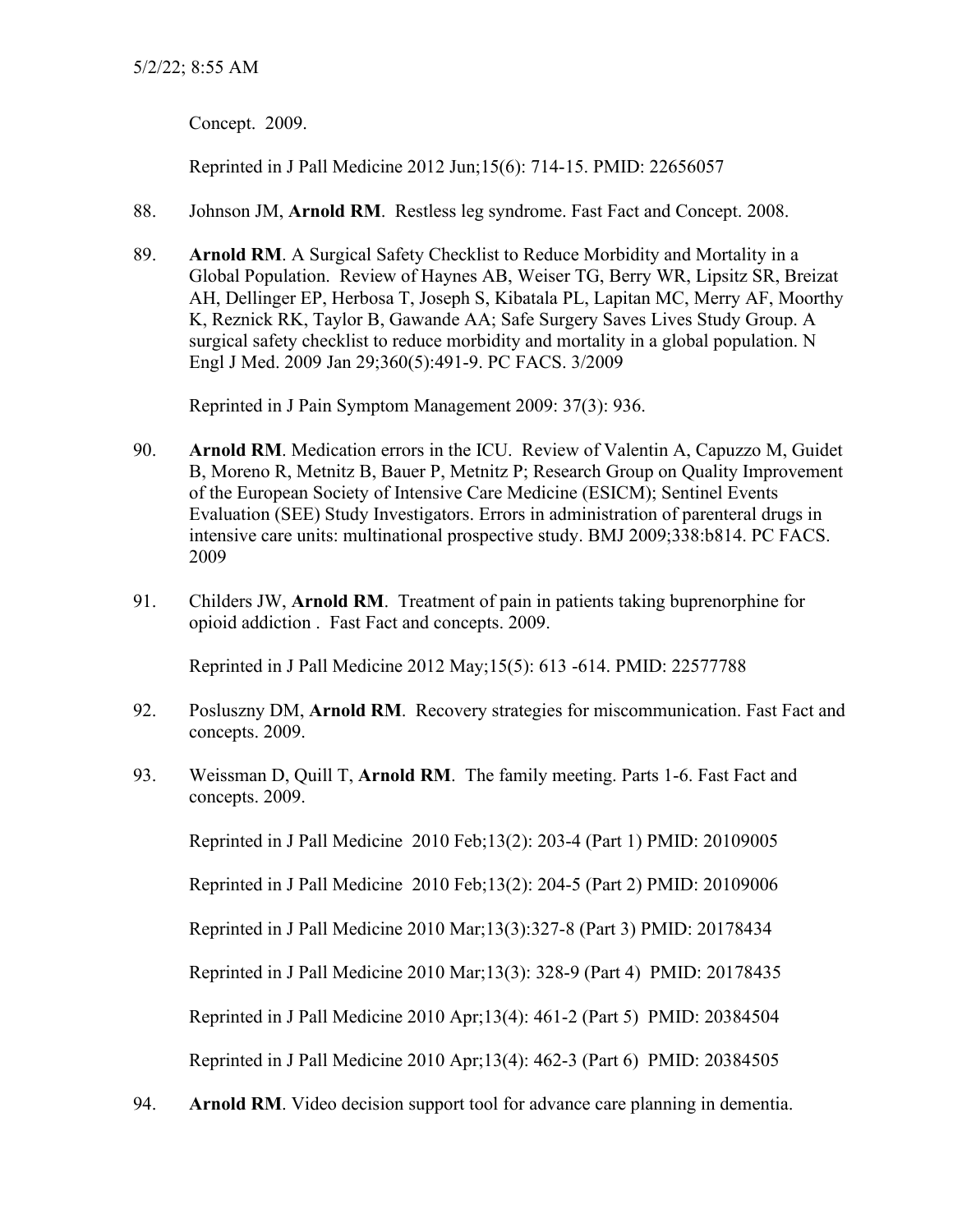Review of Volandes AE, Paasche-Orlow MK, Barry MJ, Gillick MR, Minaker KL, Chang Y, Cook EF, Abbo ED, El-Jawahri A, Mitchell SL. Video decision support tool for advance care planning in dementia: randomized controlled trial. BMJ 2009;338;b2159; doi: 10.1136/bmj.b2159. PC FACS. 2009: August 14.

Reprinted in J Pain Sympt Management. 2009 38 (4):639-40

- 95. **Arnold RM**, Quill T Back AL. Dealing with intractable conflict about treatments at the end of life: A harm reduction strategy. University of Pittsburgh Case of the Month. Sept 2009.
- 96. Zionts N, **Arnold RM**. The last days of our lives. Op-ed. Pittsburgh Post Gazatte. August 27, 2009.
- 97. Mehta R, **Arnold RM**. Tapentadol. Fast facts and concepts. 2009.
- 98. **Arnold RM**. Review of Punjabi NM, Caffo BS, Goodwin JL, Gottlieb DJ, Newman AB, O'Connor GT, Rapoport DM, Redline S, Resnick HE, Robbins JA, Shahar E, Unruh ML, Samet JM. [Sleep-disordered breathing and mortality: a prospective cohort](http://www.ncbi.nlm.nih.gov/pubmed/19688045?ordinalpos=1&itool=EntrezSystem2.PEntrez.Pubmed.Pubmed_ResultsPanel.Pubmed_DefaultReportPanel.Pubmed_RVDocSum)  [study.](http://www.ncbi.nlm.nih.gov/pubmed/19688045?ordinalpos=1&itool=EntrezSystem2.PEntrez.Pubmed.Pubmed_ResultsPanel.Pubmed_DefaultReportPanel.Pubmed_RVDocSum) PLoS Med 2009;6(8):e1000132. PC FACS. 2009: Nov 2009.
- 99. Miller M, **Arnold RM**. Insomnia. Part 1- Assessment. Fast facts and concepts. 2003

Revised Miller M, Mehta R, **Arnold RM** 2010

Reprinted in J Pall Med. 2012 Jan; 15(1): 124-6. PMID: 22268410

100. Miller M, **Arnold RM**. Insomnia. Part 1I- Non-pharmacologic treatments. Fast facts and concepts. 2003

Revised Miller M, Mehta RS, **Arnold RM** 2010

Reprinted in J Pall Med. 2012 Feb; 15(2): 242-3. PMID: 22339329

101. Miller M, **Arnold RM**. Insomnia. Part 1II- Pharmacologic treatments. Fast facts and concepts. 2003

Revised Miller M, Mehta RS, **Arnold RM** 2010

Reprinted in J Pall Med. 2012 Feb; 15(2): 243-4. PMID: 22339330

102. Claxton R, **Arnold RM**. Treatment of Acute Venous Thromboembolism in Patients with Advanced Cancer. Fast Facts and Concepts. 2010.

Reprinted in J Pall Med. 2012 Jul;15(7): 828 -829. doi: 10.1089/jpm.2012.9578. PMID: 22780117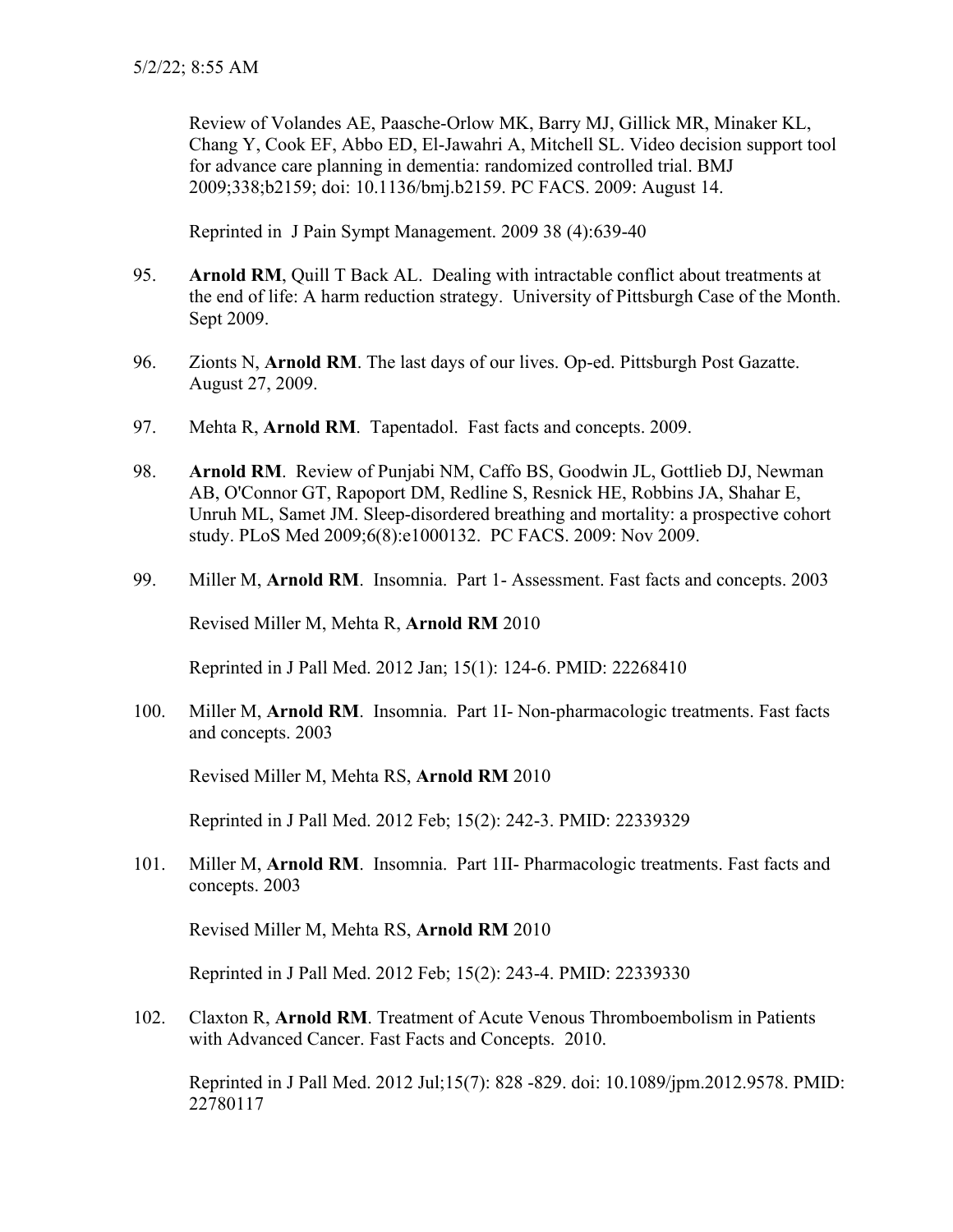- 103. Claxton R, Angus D, **Arnold RM**. Predicting Prognosis in the Intensive Care Unit. Fast Facts and Concepts. 2010.
- 104. **Arnold RM**. Triebel KL, Martin RC, Nabors LB, Marson DC. Medical decisionmaking capacity in patients with malignant glioma. Neurology. 2009;73(24):2086- 2092. PC FACS. March 15, 2010.
- 105. Mehta R, **Arnold RM**. Metastatic Spinal Cord Compression Evaluation. Fast Facts and Concepts. 2010.

Reprinted in J Pall Med. 2011 Mar;14(3): 361-2. PMID: 21361837

106. Mehta R, **Arnold RM**. Metastatic Spinal Cord Compression – Management. Fast Facts and Concepts. 2010.

Reprinted in J Pall Med. 2011 Mar;14(3): 362-3. PMID: 21361838

- 107. **Arnold RM**. On [Lucas GM,](http://www.ncbi.nlm.nih.gov/pubmed?term=%22Lucas%20GM%22%5BAuthor%5D) [Chaudhry A,](http://www.ncbi.nlm.nih.gov/pubmed?term=%22Chaudhry%20A%22%5BAuthor%5D) [Hsu J,](http://www.ncbi.nlm.nih.gov/pubmed?term=%22Hsu%20J%22%5BAuthor%5D) [Woodson T,](http://www.ncbi.nlm.nih.gov/pubmed?term=%22Woodson%20T%22%5BAuthor%5D) [Lau B,](http://www.ncbi.nlm.nih.gov/pubmed?term=%22Lau%20B%22%5BAuthor%5D) [Olsen Y,](http://www.ncbi.nlm.nih.gov/pubmed?term=%22Olsen%20Y%22%5BAuthor%5D) [Keruly](http://www.ncbi.nlm.nih.gov/pubmed?term=%22Keruly%20JC%22%5BAuthor%5D)  [JC,](http://www.ncbi.nlm.nih.gov/pubmed?term=%22Keruly%20JC%22%5BAuthor%5D) [Fiellin DA,](http://www.ncbi.nlm.nih.gov/pubmed?term=%22Fiellin%20DA%22%5BAuthor%5D) [Finkelstein R,](http://www.ncbi.nlm.nih.gov/pubmed?term=%22Finkelstein%20R%22%5BAuthor%5D) [Barditch-Crovo P,](http://www.ncbi.nlm.nih.gov/pubmed?term=%22Barditch-Crovo%20P%22%5BAuthor%5D) [Cook K,](http://www.ncbi.nlm.nih.gov/pubmed?term=%22Cook%20K%22%5BAuthor%5D) [Moore RD.](http://www.ncbi.nlm.nih.gov/pubmed?term=%22Moore%20RD%22%5BAuthor%5D) Clinic-based treatment of opioid-dependent HIV-infected patients versus referral to an opioid treatment program: A randomized trial. [Ann Intern Med](javascript:AL_get(this,%20) 2010;152(11):704-11. PC FACS. July 15, 2010.
- 108. LeBanc K, **Arnold RM**. Evaluation of malignant ascites. Fast Facts and Concepts. 2006

Reprinted in J Pall Med. 2010 Aug; 13(8): 1027-1028. PMID: 20712466

109. Claxton R, **Arnold RM**. Screening for opioid misuse and abuse. . Fast facts and Concepts. 2010.

Reprinted in J Pall Med. 2011 Nov;14(11): 1260-61. PMID: 22050585

- 110. **Arnold RM**, Commentary on Early palliative care improved quality of life in patients with newly diagnosed metastatic non-small-cell lung cancer Temel JS, Greer JA, Muzikansky A, et al. Early palliative care for patients with metastatic non-small-cell lung cancer. N Engl J Med. 2010;363:733-42. 20818875 ACP Journal Club. 2010:153:12:JC6-3
- 111. **Arnold RM**, Maximizing qol for seriously ill pt thru palliative care Clinical Views 2010:2: 2-6.
- 112. **Arnold RM**, Back et al. Critical Care Communication. Seven modules on core skills in critical care/palliative care communication. ICAL-PALL. 2009. http://www.capc.org/ipal-icu/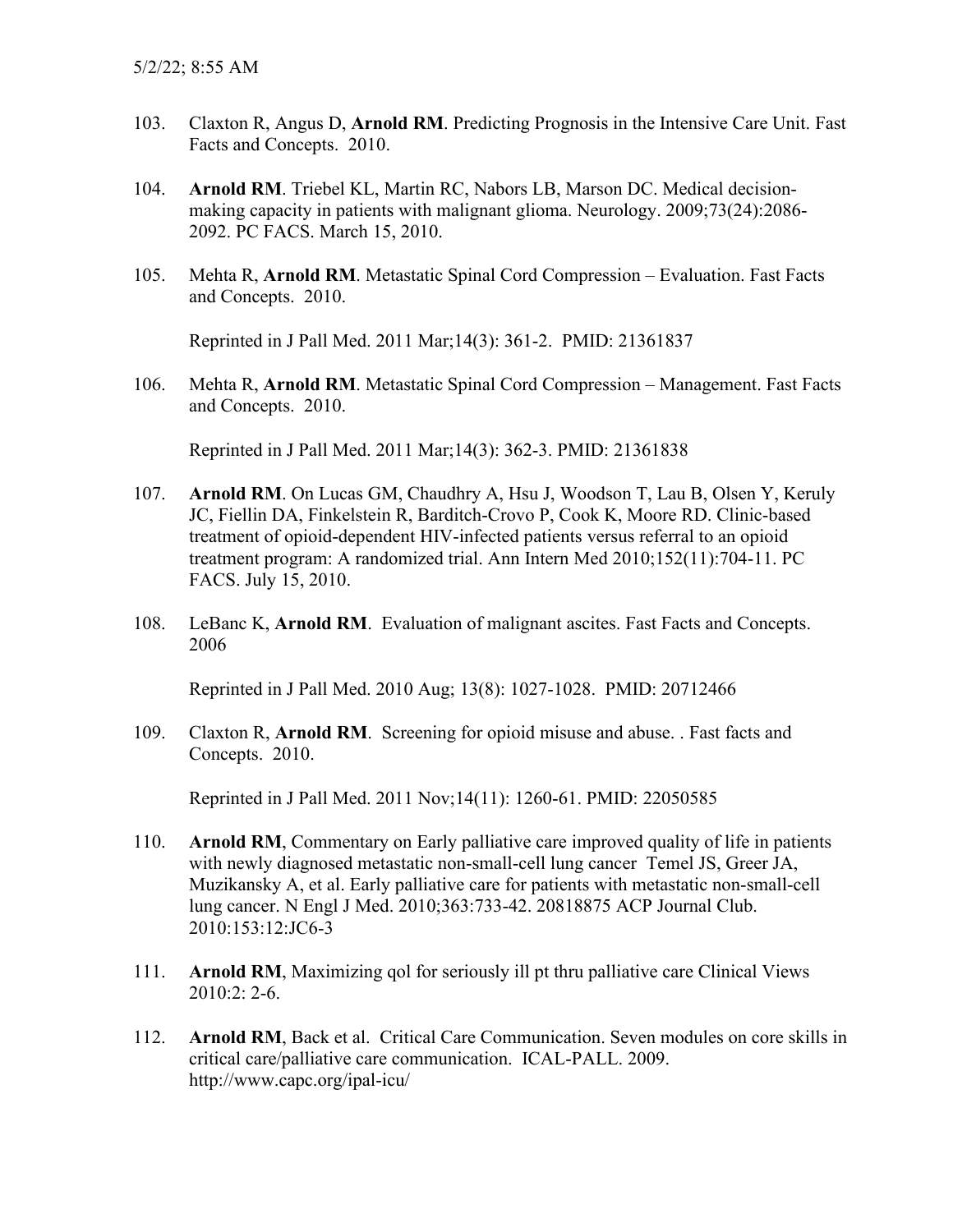- 113. **Arnold RM**, Thompson A, et al. Critical Care Communication. Critical Care Communication. Seven modules on core skills in pediatric critical care/palliative care communication. ICAL-PALL. 2010. http://www.capc.org/ipal-icu/
- 114. **Arnold RM**. Maximizing quality of life: Palliative care. Highmark: Clinical View. 2010: 2: A4-8
- 115. **Arnold RM**. Review of Fishman JM, Ten Have T, Casarett D. Is public communication about end-of-life care helping to inform all? Cancer news coverage in African American versus mainstream media. Cancer. 2011 Sep 22; doi: 10.1002/cncr.26499. in PC FACS. Nov. 2011
- 116. **Arnold RM**. Review of Yun YH, Kwon YC, Lee MK, et al. Experiences and attitudes of patients with terminal cancer and their family caregivers toward the disclosure of terminal illness. J Clin Oncol 2010:28:1950-7. in PC FACS
- 117. Lefkowits, C, **Arnold RM**.Hot flashes: Epidemiology and etiology. Fast Facts and Conc. 2012 Reprinted in J Pall Med. 2013 Jan;16(1):100-1. doi:10.1089/jpm.2013.9535. PMID: 23317325
- 118. Lefkowits, C, **Arnold RM**.Hot flashes: Medical Treatments. Fast Facts and concepts. 2012. Reprinted in J Pall Med. 2013 Jan;16(1):101-2. doi:10.1089/jpm.2013.9536 PMID: 23317326
- 119. Lefkowits, C, **Arnold RM**.Hot flashes: Alternative Treatments. Fast Facts and concepts. 2012. Reprinted in J Pall Med. 2013 Feb;16(2):203-4. doi:10.1089/jpm.2013.9528. Epub 2013 Jan 22. PMID: 23336357
- 120. **Arnold RM**. On [Kuehlmeyer K,](http://www.ncbi.nlm.nih.gov/pubmed?term=Kuehlmeyer%20K%5BAuthor%5D&cauthor=true&cauthor_uid=22375077) [Borasio GD,](http://www.ncbi.nlm.nih.gov/pubmed?term=Borasio%20GD%5BAuthor%5D&cauthor=true&cauthor_uid=22375077) [Jox RJ.](http://www.ncbi.nlm.nih.gov/pubmed?term=Jox%20RJ%5BAuthor%5D&cauthor=true&cauthor_uid=22375077) How family caregivers' medical and moral assumptions influence decision making for patients in the vegetative state: a qualitative interview study. [J Med Ethics](http://www.ncbi.nlm.nih.gov/pubmed?term=2012%5Bpdat%5D+AND+how+family+caregivers%27+medical+and+moral&TransSchema=title&cmd=detailssearch) 2012;38(6):332-7. PC FACS. Sept 1, 2012.
- 121. Childers JW, **Arnold RM**. Low Dose buprenorphine patch for pain. Fast Facts and concepts. 2012

Reprinted in J Pall Med. 2013 Oct;16(10):1299-300. doi:10.1089/lpm.2013.9473. Epub 2013 Aug 24. PMID: 23971710

- 122. **Arnold RM**. Review of Tremiliere B, Neys wed, Bonnefon JF. Mortality salience and morality thinking about death makes people less utilitarian. Cognition. 2012: 124(3); 379-84. Impact of thinking about death on moral decision-making. PC FACS. Feb 1,2013
- 123. **Arnold RM**, Heape C. Chronic pain medicines should come with behavioral pacts. American Medical News.Posted Jan. 14, 2013. [http://www.ama](http://www.ama-assn.org/amednews/2013/01/14/prca0114.htm)[assn.org/amednews/2013/01/14/prca0114.htm](http://www.ama-assn.org/amednews/2013/01/14/prca0114.htm)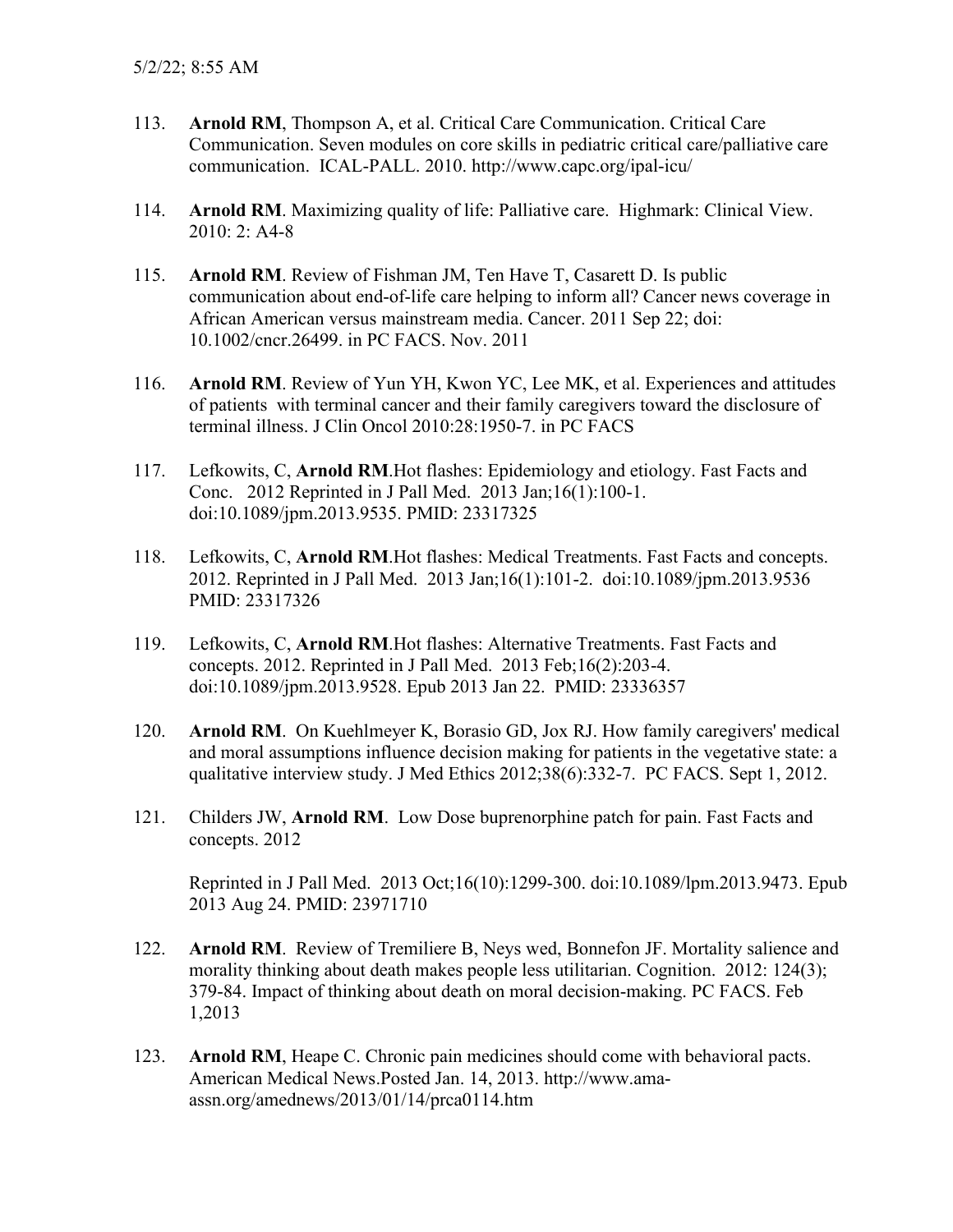- 124. Reitschuler-Cross ER, **Arnold RM**. Commentary on Bruera E, Hui D, Dalal S, Torres-Vigil I, et al in patients with advanced cancer. A multicenter placebo-controlled randomized trial. J Clin Onc. 2013: 31(1): 111-18 In ACP J Club (in press).
- 125. **Arnold RM**. Anti-psychotics for delirium. UPMC Case of the month. January 2012.
- 126. **Arnold RM**. Patients' Understanding of Implantable cardioverter-Defibrillators. PC FACS. Sept. 1, 2013
- 127. Michaelson K, **Arnold RM**. Treating depression after heart transplantation> Fast Facts and Concepts. 273.

Reprinted in J Pall Med. 2013 Nov;16(11):1477-8. doi:10.1089/jpm.2013.9467. Epub 2013 Sep 27. Review. PMID: 24073686

- 128. **Arnold RM**. Patient Preferences for Participation in Decision Making, Length of Stay, and Costs Review of Tak HJ, Ruhnke GW, Meltzer DO. Association of patient preferences for participation in decision making with length of stay and costs among hospitalized patients. JAMA Intern Med. 2013;173(13):1195-1205 PC FACS Oct 1, 2013
- 129. **Arnold RM**. Talking about prognosis. UPMC case of the month. January 2014.
- 130. **Arnold RM**. Review of Benton ML, Friedman NS. Treatment of obstructive sleep apnea syndrome with nasal positive airway pressure improves golf performance. J Clin Sleep Med. 2013;9(12):1237-1242. To access the abstract of this article, link to PubMed here[<http://amc](http://amc-aahpm.informz.net/z/cjUucD9taT0zMTgzMzE5JnA9MSZ1PTgxOTMxNjQ0NCZsaT0xNzg3MDM2Mw/index.html)[aahpm.informz.net/z/cjUucD9taT0zMTgzMzE5JnA9MSZ1PTgxOTMxNjQ0NCZsaT0](http://amc-aahpm.informz.net/z/cjUucD9taT0zMTgzMzE5JnA9MSZ1PTgxOTMxNjQ0NCZsaT0xNzg3MDM2Mw/index.html) [xNzg3MDM2Mw/index.html>](http://amc-aahpm.informz.net/z/cjUucD9taT0zMTgzMzE5JnA9MSZ1PTgxOTMxNjQ0NCZsaT0xNzg3MDM2Mw/index.html). PC FACS. April 1, 2014
- 131. **Arnold RM**. Review Bottorff JL, Bissell LJ, Baineaves LG, Ollife JL, Capler NR, Buxton J. Perceptions of cannabis as a stigmatized medicine: a qualitative descriptive study. Harm Reduction J. 2013:10-2. In PC FACS. August Psychosocial Issue. 2014.
- 132. **Arnold RM**. Are Goals of Care conversation about emotions or facts? UPMC case of the month. October 2014.

Reprinted in Pallimed case conference 12/3/14. [http://www.pallimed.org/2014/12/cases-are-g](http://www.pallimed.org/2014/12/cases-are-)oals-of-care-conversations.html

133. Pruskowski J, **Arnold RM**. Pregabalin. Fast Facts and Concepts. 2015.

Reprinted in J Pall Med. 2015 March: 18(3): 299-300. PMID: 25679750

134. Pruskowski J, **Arnold RM**. Gabapentin versus Pregabalin. Fast Facts and Concepts.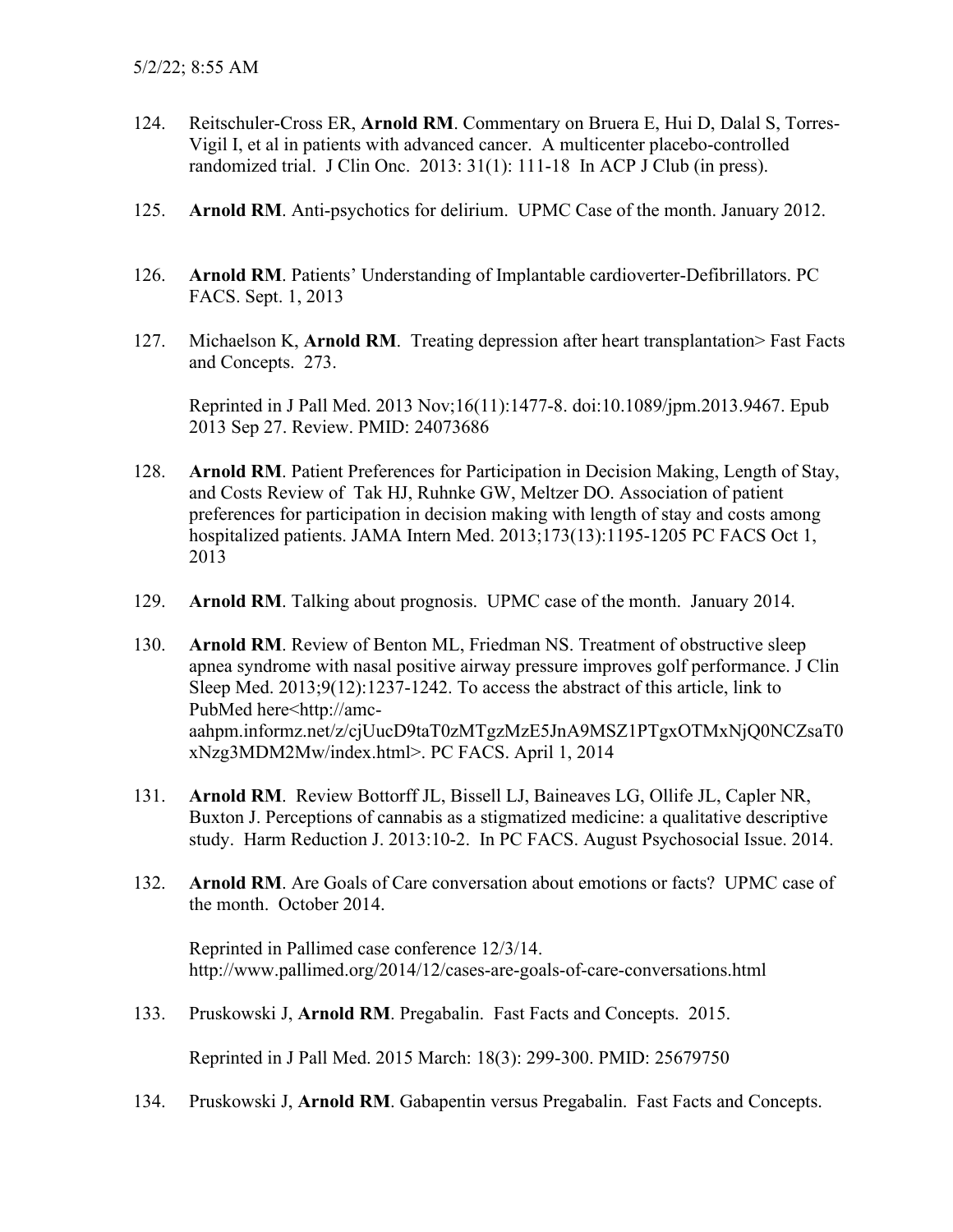Reprinted in J Pall Med. 2015 April;18(4): 386-87. PMID: 25714108

135. Pruskowski J, **Arnold RM**. Tramadol and its use in Palliative Care. Fast Facts and Concepts 2015.

Reprinted in J Pall Med. 2015 May;18(5): 461-62. PMID: 25919388

- 136. **Arnold RM**. Review of Impact of spin in the abstracts of articles reporting results of randomized controlled trials in the field of cancer: the PSIIN randomized controlled trial. J Clin Onc 2014:23(36):4120-6 in PC FACS 2/2/2015
- 137. **Arnold RM.** Treatment of renal failure in patients with cirrhosis. UPMC Case of the month. 2015
- 138. **Arnold RM**. Review: Cannabinoids may improve symptoms for some indications but increase adverse events. Review of Whiting PF, wolff RF, Deshpande S, et al. Cannabinioids for medical use: A systematic review and meta-analysis. *JAMA.* 2015: 313: 2456-73. In *ACP Journal Club. Ann Int Med.* Sept 2015.
- 139. Pruskowski J, Waldman, Georgina, **Arnold RM.** The role of Melatonin in palliative care. Fast Facts and Concepts 2015.

Reprinted in J Pall Med. 201619(5):568-9..

- 140. **Arnold RM** Decision-making Division of Labor in Informed Consent. Review of Rosenbaum L. The paternalism preference—choosing unshared decision making. *N Engl J Med*. 2015;373(7):589-592. and Gillick MR. Re-engineering shared decisionmaking. *J Med Ethics*. 2015;41(9):785-788. *PC FACS.* January 2015
- 141. Bhatnagar M, **Arnold RM**. The oncology-ICU-Palliative care interface. Fast Facts and concepts. #310. 2016 Reprinted in *J Pall Med*. 2016 19(7): 785-6.
- 142. Kennedy AJ, **Arnold RM**, Childers JW. Opioids for chronic pain in patients with history of substance use disorders. Part one. Assessment and initiations. *Fast facts and concepts.* 2016
- 143. Kennedy AJ, **Arnold RM**, Childers JW. Opioids for chronic pain in patients with history of substance use disorders. Part two: Management and monitoring. *Fast facts and concepts.* 2016
- 144. **Arnold RM**,Meaningful silences in oncology communications. Reviewof Bartels J, Rodenbach R, Ciesinski et al. Eloquent silences: A musical and lexical analysis of conversation between oncologists and patients*. Pt Educ Counsel*. 2016. Doi.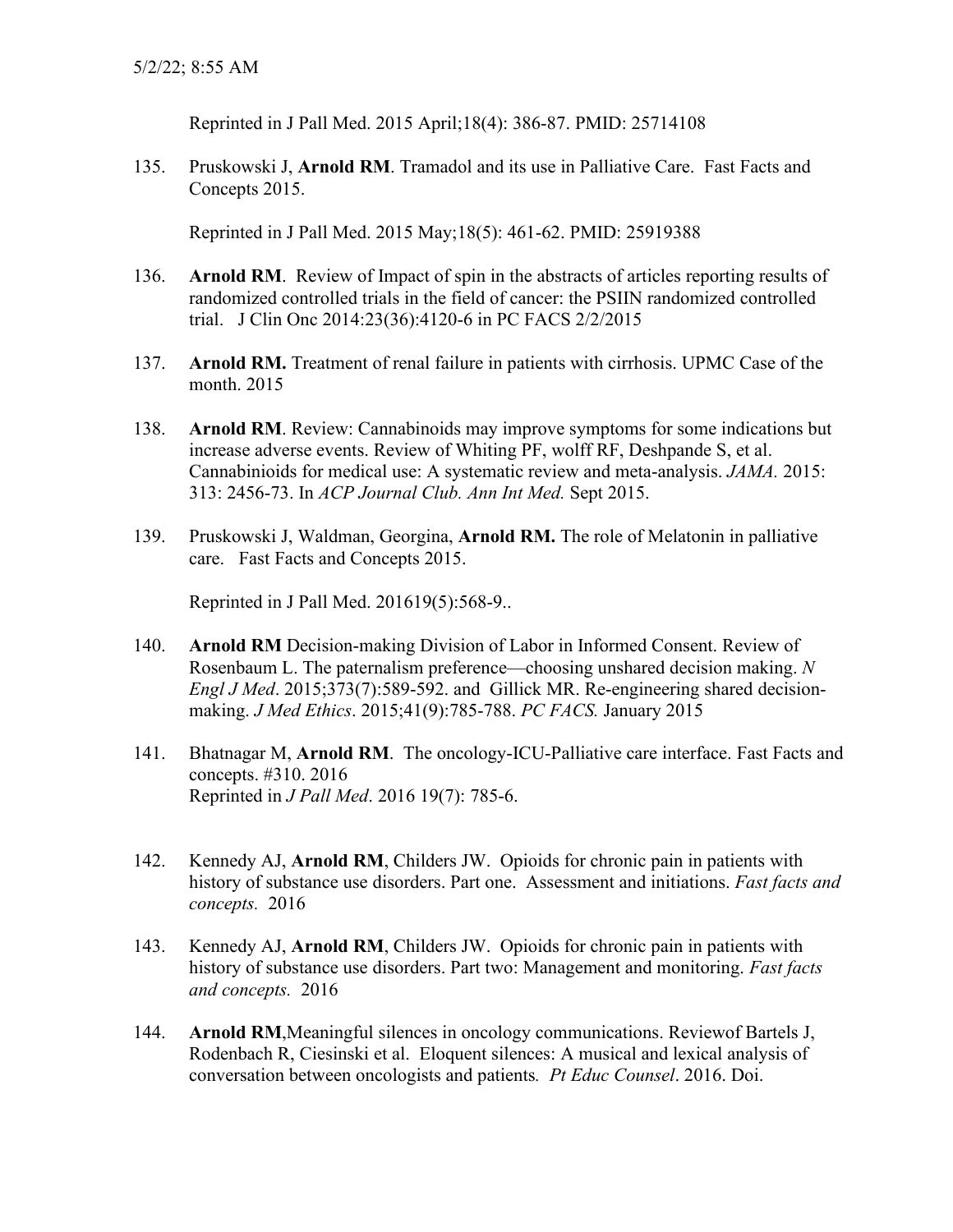10.1016/j.pec.2016.04.009. *PC FACS.* Aug 2 2016.

- 145. **Arnold RM.** Delirium: Patient and Caregivers Experience. UPMC Palliative and Supportive Case of the Month. Sept 2016.
- 146. **Arnold RM.** What Makes a Good Palliative Care Physician? A Qualitative Study about the Patient's Expectations and Needs when Being Admitted to a Palliative Care Unit Review of Masel EK, Kitta A, Huber P, et al. What Makes a Good Palliative Care Physician? A Qualitative Study about the Patient's Expectations and Needs when Being Admitted to a Palliative Care Unit. *PLoS One. v11(7);2016*. *PC FACS.*
- 147. **Arnold RM.** The Association of Hot Red Chili Pepper Consumption and Mortality: A Large Population-Based Cohort Study. Review of Chopan M, Littenberg B. The Association of Hot Red Chili Pepper Consumption and Mortality: A Large Population-Based Cohort Study. *PLoS One*. 2017; 12(1): e0169876. doi: 10.1371/journal.pone.0169876. *PC FACS.*
- 148. **Arnold RM.** Treatment of depression in patients who can not take oral medicine. UPMC Palliative and Supportive Case of the Month. October 2017.
- 149. **Arnold RM.** The science behind "man flu". Review of Sue K. The science behind "man flu". *BMJ.* 2017; 359:j5560. doi: 10.1136/bmj.j5560. *PC FACS*. April 1, 2018
- 150. **Arnold RM.** Does Colace (docusate) Work For Constipation? No. *Pallimed. 2018. <https://www.pallimed.org/2018/08/does-colace-docusate-work-for.html>*
- 151. **Arnold RM.** Identifying the surrogate. UPMC Palliative and Supportive Case of the Month. September 2017.
- 152. **Arnold RM.** Hip Fracture Decisions for Nursing Home Residents with Dementia. *Pallimed. 2018. [https://www.pallimed.org/2018/09/hip-fracture-decisions-for-nursing](https://www.pallimed.org/2018/09/hip-fracture-decisions-for-nursing-home.html)[home.html](https://www.pallimed.org/2018/09/hip-fracture-decisions-for-nursing-home.html)*
- 153. **Arnold RM.** Alcohol Pad = Aromatherapy = Nausea Relief? *Pallimed. 2018.*  [https://www.pallimed.org/2018/09/alcohol-pad-aromatherapy-nausea](https://www.pallimed.org/2018/09/alcohol-pad-aromatherapy-nausea-relief.html?utm_source=feedburner&utm_medium=feed&utm_campaign=Feed%3A+PallimedAPalliativeMedicineBlog+%28Pallimed%3A++A+Hospice+%26+Palliative+Medicine+Blog%29)[relief.html?utm\\_source=feedburner&utm\\_medium=feed&utm\\_campaign=Feed%3A+P](https://www.pallimed.org/2018/09/alcohol-pad-aromatherapy-nausea-relief.html?utm_source=feedburner&utm_medium=feed&utm_campaign=Feed%3A+PallimedAPalliativeMedicineBlog+%28Pallimed%3A++A+Hospice+%26+Palliative+Medicine+Blog%29) [allimedAPalliativeMedicineBlog+%28Pallimed%3A++A+Hospice+%26+Palliative+M](https://www.pallimed.org/2018/09/alcohol-pad-aromatherapy-nausea-relief.html?utm_source=feedburner&utm_medium=feed&utm_campaign=Feed%3A+PallimedAPalliativeMedicineBlog+%28Pallimed%3A++A+Hospice+%26+Palliative+Medicine+Blog%29) [edicine+Blog%29](https://www.pallimed.org/2018/09/alcohol-pad-aromatherapy-nausea-relief.html?utm_source=feedburner&utm_medium=feed&utm_campaign=Feed%3A+PallimedAPalliativeMedicineBlog+%28Pallimed%3A++A+Hospice+%26+Palliative+Medicine+Blog%29)
- 154. Bhatnagar M, Arnold RM. The pre-family meeting huddle. *Fast Facts and Concepts*. 2018 Reprinted in *J Pall Med*. 2019: 22(2): 223-4.
- 155. **Arnold RM. (2018)** Communication with seriously ill patients . Podcast retrieved fro[mhttp://bit.ly/ACHDocComPodcast.](https://na01.safelinks.protection.outlook.com/?url=http%3A%2F%2Fr20.rs6.net%2Ftn.jsp%3Ff%3D001zCLizRA0Mue8BQT1Los-OaLYPWupNAXMGbulaPcJq3eMiiccfFEkCTtB8D6mW24p0irEbX8iGaJ75HHAp14LXxPnZHVhF-qDHaSWH_UxA7wVGJMlpFz71lNIQDQxylLlb84febAZjQwwmWvu0mn5IYFBYviVh56HyHzGgyQC0DuUliIvCMV0uA%3D%3D%26c%3DeMXdHw8H9Z7_rk2YKR7aUMN67fEM4Rhkk-qM70ZOsLBGHAHmo9bznQ%3D%3D%26ch%3DUSuKg7kghRvBFD_e5J6NFuuBN57RBRhBy97tIdfroWOz3cO4PAQoZQ%3D%3D&data=02%7C01%7Crabob%40pitt.edu%7Ca839e3e7be5848f1998f08d6757d4609%7C9ef9f489e0a04eeb87cc3a526112fd0d%7C1%7C0%7C636825578252305858&sdata=RDTiR5E8sLBZbZ%2FizC2aBONyhDuSvGSTAmpchjO%2FnUQ%3D&reserved=0)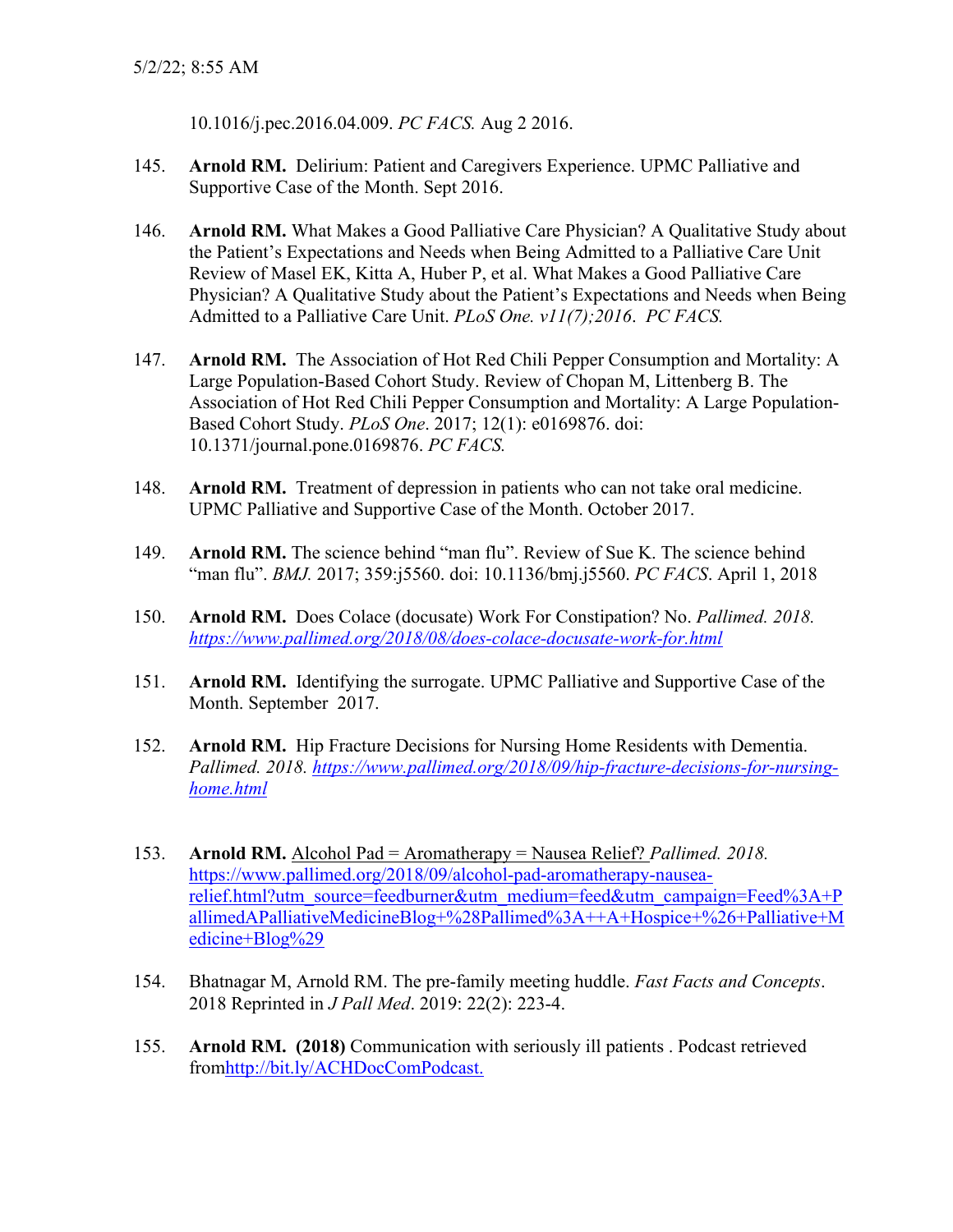- 156. **Arnold RM.** A randomized controlled tiral for fan therapy in dyspnea (a review) *Pallimed.* 2019. [https://www.pallimed.org/2019/01/a-randomized-controlled-trial-for](https://www.pallimed.org/2019/01/a-randomized-controlled-trial-for-fan.html)[fan.html](https://www.pallimed.org/2019/01/a-randomized-controlled-trial-for-fan.html)
- 157. Trapper C, Pruskowski J**, Arnold RM.** #372: Non-oral pharmacotherapy options for depression. *Fast Facts and Concepts.* 2019
- 158. Ketterer B, **Arnold RM**. How to Help a Patient Choose Their Surrogate Decision Maker. *Fast Facts and Concepts.* 2019 . Reprinted in *J Pall Med*. 2019: <https://doi.org/10.1089/jpm.2019.0264>
- 159. **Arnold RM**. A High level review of medical marijuana. [https://www.pallimed.org/2019/04/a-high-level-review-of-medical-marijuana.html.](https://www.pallimed.org/2019/04/a-high-level-review-of-medical-marijuana.html.%20Pallimed.%20April%202019)  *Pallimed*[. April 2019](https://www.pallimed.org/2019/04/a-high-level-review-of-medical-marijuana.html.%20Pallimed.%20April%202019)
- 160. **Arnold RM.** Living an intentional life: this is water. [https://www.pallimed.org/2019/07/living-intentional-life-this-is-water.html. July 2019.](https://www.pallimed.org/2019/07/living-intentional-life-this-is-water.html.%20July%202019)
- 161. Yu J, Spears C, Knepper L, **Arnold RM** Fast Facts & Concepts #387: Evaluating a new or changing headache in a seriously ill patient. *Fast Facts and Concepts.* 2019. Reprinted in J Pall Med 2020: 23(2): 290-291
- 162. Siropaides CH, **Arnold RM**. Time-limited trials for serious illness. *Fast Facts and Concepts.* 2020. Revised and Reprinted as UPMC Case of the Month August 2020.
- 163. Sigler LE, Reitschuler-Cross E, **Arnold RM**, Hall DE. Preoperative frailty assessment. *Fast Facts and Concepts. 2020.*  Reprinted in *J Pall Med* 2021; 24 (2)285-6
- 164. Topoll A, **Arnold RM.** In chronic noncancer illness, palliative vs. usual care reduces symptoms and health care use but does not improve QoL. Review of Quinn KL, Shurrab M, Gitau K, et al. Association of receipt of palliative care interventions with health care use, quality of life, and symptom burden among adults with chronic noncancer illness: a systematic review and meta-analysis. *JAMA*. 2020;324:1439-50. 33048152. In *ACP Journal Club.* 2 March 2021. doi:10.7326/ACPJ202103160-031
- 165. Habib, MH, **Arnold RM,** Rosielle DA**.** Functional status assessment in serious illness. *Fast Facts and Concepts. 2021. Reprinted in J Pall Med.* 2021: 24(6):946-8
- 166. Khalaf-McStay C, Langmann G, **Arnold RM**. Providing formative feedback in the clinical setting. *Fast Facts and Concepts. 2021. Reprinted in J Pall Med.* 2021: 24, No. 9: 1398-1399.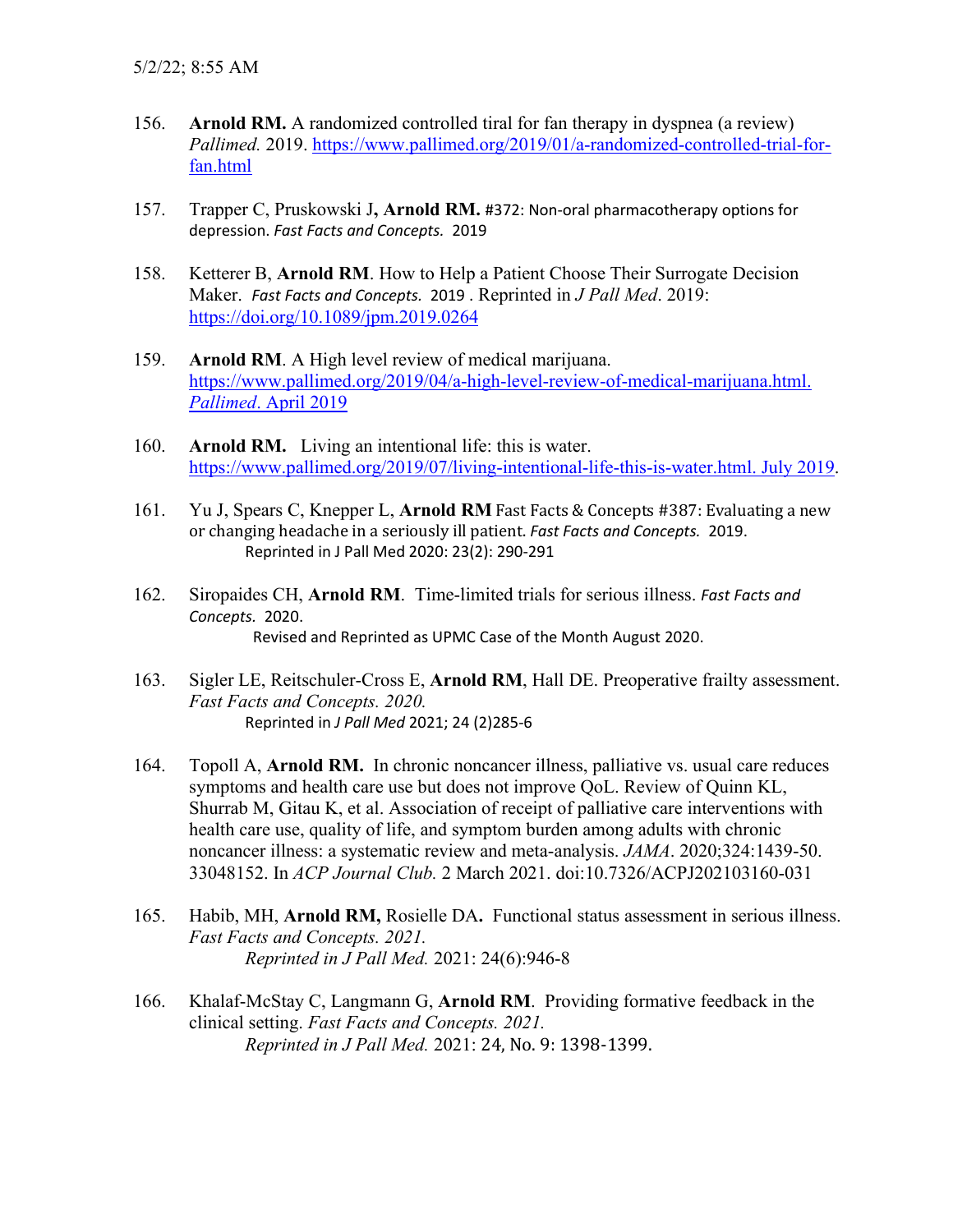- 167. Habib, MH, **Arnold RM.** Fecal incontinence in palliative care settings. *Fast Facts and Concepts. 2021 Reprinted in J Pall Med.* 2021: 24, No.10: 1570-71.
- 168. Habib, MH, **Arnold RM.** Urinary incontinence in palliative care settings: Etiology and work up. *Fast Facts and Concepts. 2021. Reprinted in J Pall Med.* 2021: 24, No. 11: 1732-33
- 169. Habib, MH, **Arnold RM.** Urinary incontinence in palliative care settings: Management. *Fast Facts and Concepts. 2021. Reprinted in J Pall Med.* 2021: 24(11), pp. 1734–1735
- 170. **Arnold RM,** Schell J. Documenting goals of care notes within UPMC Health System. *UPMC Case of the Month.* 2021.
- 171. Topoll AB, **Arnold RM,** Stowers KH, Teaching communication skills in real time. *Fast facts and concepts.* 2022. [https://www.mypcnow.org/fast-fact/teaching](https://urldefense.com/v3/__https:/www.mypcnow.org/fast-fact/teaching-communication-skills-in-real-time/__;!!NHLzug!bX3pLfe7NMliGTdw1qXae20dgRD4o5dSjNJC0FZfh8IpK3XJoGAXoCgg-1b3m259$)[communication-skills-in-real-time/](https://urldefense.com/v3/__https:/www.mypcnow.org/fast-fact/teaching-communication-skills-in-real-time/__;!!NHLzug!bX3pLfe7NMliGTdw1qXae20dgRD4o5dSjNJC0FZfh8IpK3XJoGAXoCgg-1b3m259$)

### **Published material in EPERC:**

- 1. End of Life Symptom Management Cases. **Bob Arnold**, MD
- 2. End of Life Ethics Cases (3) **Bob Arnold**, MD
- 3. Fast Fact and Concept #36: Calculating Opioid Dose Conversions. **Robert Arnold;** David E. Weissman
- 4. 4. Fast Fact and Concept #39: Using Naloxone. Colleen J. Dunwoody MS, RN and **Robert Arnold MD**
- 5. Fast Fact and Concept #42: Broaching the Topic of a Palliative Care Consultation. **Robert Arnold**; David E. Weissman
- 6. Fast Fact and Concept #47: What Do I Tell the Children?. Paula Rauch; **Robert Arnold, MD**
- 7. Fast Fact and Concept #54: Opioid Infusions. Elizabeth Weinstein; **Robert Arnold;** David Weissman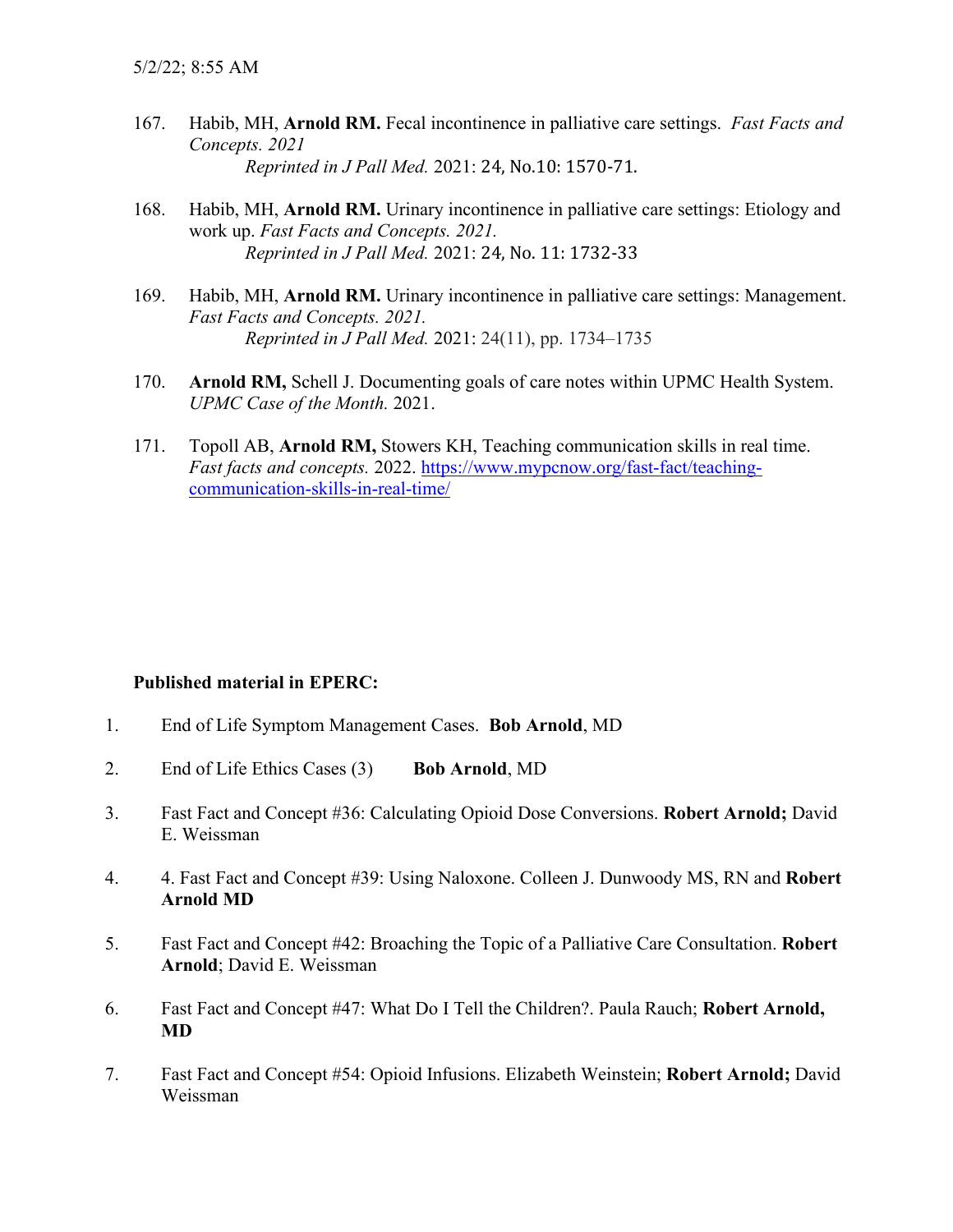- 8. Fast Fact and Concept #55: Decision Making Capacity. **Robert Arnold, MD**
- 9. Fast Fact and Concept #56: What to do when a patient refuses treatment. **Robert Arnold, MD**
- 10. Fast Fact and Concept #79: Discussing organ donation with families. **Robert Arnold, MD**
- 11. Fast Fact and Concept #83: Why patients do not take their opioids. **Robert Arnold, MD**
- 12. Pain Management Cases: Inpatient. **Bob Arnold**
- 13. Pain Management Cases: Outpatient. **Bob Arnold, MD**
- 14. Palliative Care Communication Card. **Bob Arnold, MD**
- 15. Palliative Care Team Decision Making. **Bob Arnold, MD**
- 16. Standardized Patient Scenarios Delivering Bad News. Gary Fischer, MD; **Bob Arnold, MD;** James Tulsky, MD
- 17. Standardized Patient Scenarios Discussing Preferences forLife-Sustaining Treatment. Gary Fisher, MD; **Bob Arnold, MD;** James Tulsky MD
- 18. Case of the month: **Arnold RM**, Wilner, S. I itch so bad, I would rather be dead.
- 19. Wilner LS, **Arnold RM**. Cannabinoids in the treatment of symptoms in cancer and AIDS. Fast facts and concepts. 2003
- 20. Miller M, **Arnold RM**. Insomnia. Part 1- Assessment. Fast facts and concepts. 2003
- 21. Miller M, **Arnold RM**. Insomnia. Part 1I- Non-pharmacologic treatments. Fast facts and concepts. 200
- 22. Miller M, **Arnold RM**. Insomnia. Part 1II- Pharmacologic treatments. Fast facts and concepts. 2003
- 23. Rossi B, **Arnold RM**. Music therapy. Fast facts and concepts. 2003
- 24. Mappa M, **Arnold RM**. Urine drug testing. Fast facts and concepts. 2003
- 25. Bickel R, **Arnold RM**. Death Rattle. Fast facts and concepts. 2003
- 26. DeMonaco R, **Arnold RM**. Myoclonus. Fast facs and concepts 2004
- 27. Weinstein E, **Arnold RM**. Biphosphonates in bone pain. Fast facts and concepts. 2004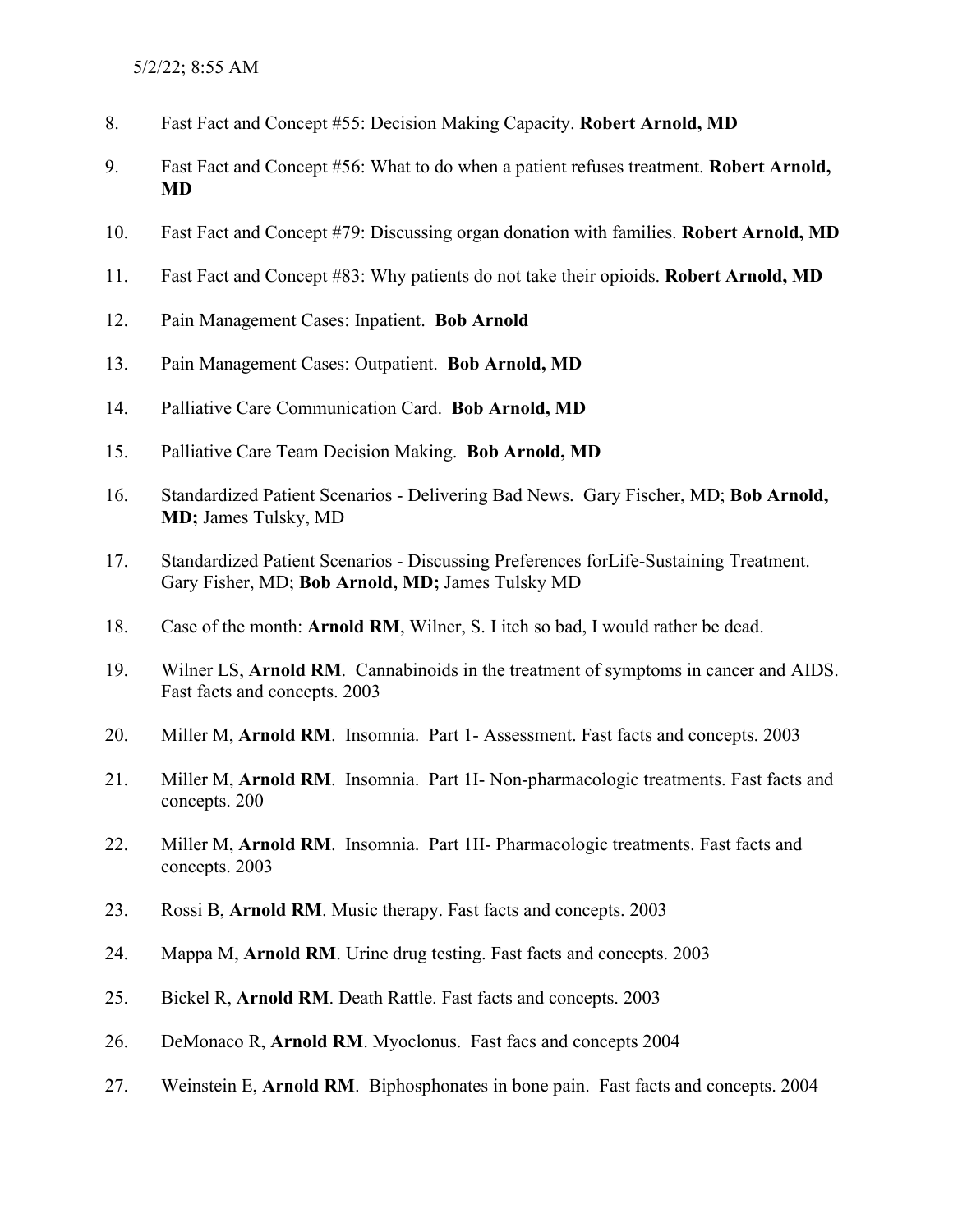- 28. Puswella, A, Devita, M, **Arnold RM**. Declaring brain death: The neurological criteria. 2004
- 29. Walker, G, **Arnold RM** Pediatric pain assessment. Fast facts and concepts 2004.
- 30. Kwiatkowski K, **Arnold RM**, Barnard D. Prayer Request. Fast facts and concepts. 2004
- 31. Henson, CF, **Arnold RM**. Oral Mucositis: Diagnosis and assessment. Fast facts and concepts 2004.
- 32. Henson, CF, **Arnold RM**. Oral Mucositis: Prevention and treatment. Fast facts and concepts 2004.
- 33. Wilner, S **Arnold RM**. The Palliative Prognostic Score (PaP) Fast facts and concepts 2004.
- 34. Wilner, S **Arnold RM**. Pain Assessment in the Cognitively Impaired. Fast facts and concepts 2004.
- 35. Weinstein E, **Arnold RM**. Steroids in the treatment of bone pain. Fast facts and concepts. 2004
- 36. Wilner, S **Arnold RM**. The Palliative Performance Scale (PPS) Fast facts and concepts 2004
- 37. **Arnold RM**. The physician as a family member. Fast facts and concepts 2004
- 38. Shaffer S, **Arnold RM**. The medical management of carcinoid syndrome's symptoms. Fast facts and concepts 2005
- 39. Himebach, A, **Arnold RM**, May, C Grief in Children and Developmental Concepts of Death. Fast facts and concepts. 2005
- 40. Chileres, JW, **Arnold RM**. Curtis JR. Prognosis in End-Stage COPD. Fast facts and concepts. 2005
- 41. Friedman T, **Arnold RM**. Transfer from the hospital to hospice. Fast facts and concepts. 2005
- 42. **Arnold RM**. Screening for depression in terminally ill patients. Fast facts and concepts. 2005.
- 43. Tsai S, **Arnold RM**. Prognosis in dementia. Fast Facts and concepts. 2005
- 44. Prentice N, **Arnold RM**. How to accurately complete a death certificate. Fast Facts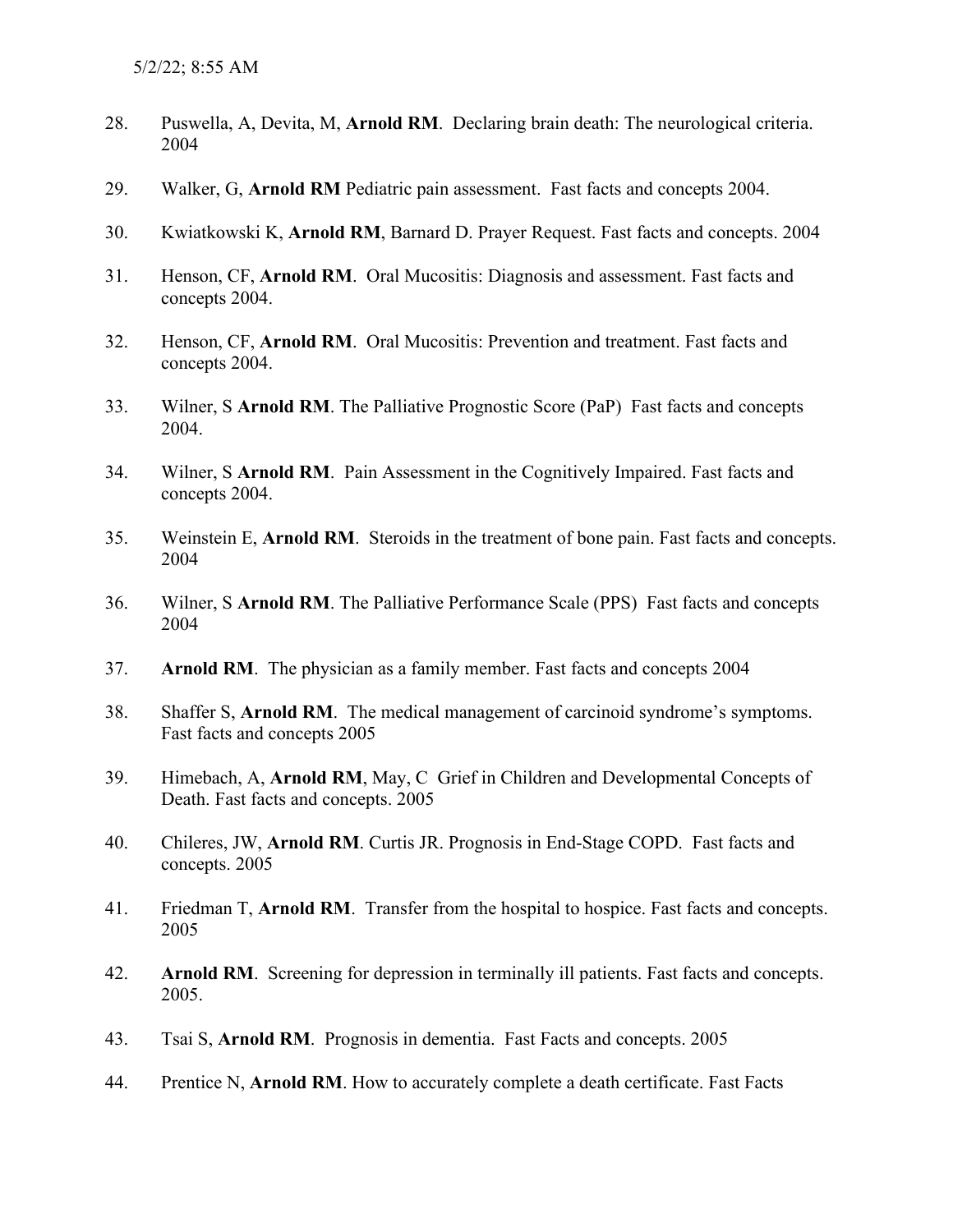- 45. Quill T, **Arnold RM**. Evaluating request for hastened death. Fast Facts and concepts. 2006.
- 46. Quill T, **Arnold RM**. Responding to a request for hastening death. Fast Facts and concepts. 2006
- 47. Altman R, Milbrandt E, **Arnold RM**. Screening for ICU delirium. Fast Facts and concepts. 2006
- 48. Verrico MM, **Arnold RM**, Davison SN. Opioid dose adjustment in renal insufficiency. Fast Facts and concepts. 2006
- 49. LeBanc K, **Arnold RM**. Treatment of malignant ascites. Fast Facts and concepts. 2006
	- a. LeBanc K, **Arnold RM**. Evaluation of malignant ascites. Fast Facts and concepts. 2006
- 50. Verrico MM, **Arnold RM**, Davison SN. Opioid dose adjustment in renal insufficiency. Fast Facts and concepts. 2006
- 51. Kendall A, **Arnold RM**. Conflict Resolution: Part 1. Fast Facts and concepts.2007.
- 52. Stoklosa J, **Arnold RM**, Peterson K. Anxiety in Palliative Care. Fast Facts and concepts.
- 53. Childers J, **Arnold RM**. Treatment of hepatic encephalopathy. . Fast Facts and concepts. 2007
- 54. Kendall A, **Arnold RM**. Conflict Resolution: Part 2 Principled negotiation. Fast Facts and concepts. 2007
- 55. Dolan B, **Arnold RM**. Determining prognosis in decompensated liver failure. Fast Facts and concepts. 2007
- 56. Hudson M, Weisbord S, **Arnold RM**. Prognostication in patients receiving dialysis. Fast Facts and concepts. 2007
- 57. Malhotra S, **Arnold RM**. Nightmares. Fast Facts and concepts 2002 Revised Mathotra S, **Arnold RM**, Patteson K. 2nd edition 2007
- 58. Posluszny D, **Arnold RM**. Managing one's emotions as a clinician. Fast Fact and Concept #203. 2008
- 59. Sacks T, Weissman D, **Arnold RM**. Opiate poorly responsive pain. *Fast Fact and Concept.* 2009.
- 60. Lum H, **Arnold RM**. Asking about cultural beliefs in palliative care. *Fast Fact and Concept.* 2009.
- 61. Johnson JM, **Arnold RM**. Restless leg syndrome. Fast Fact and Concept. 2008
- 62. Lum H, **Arnold RM**. Asking about cultural beliefs in palliative care. *Fast Fact and Concept.* 2009.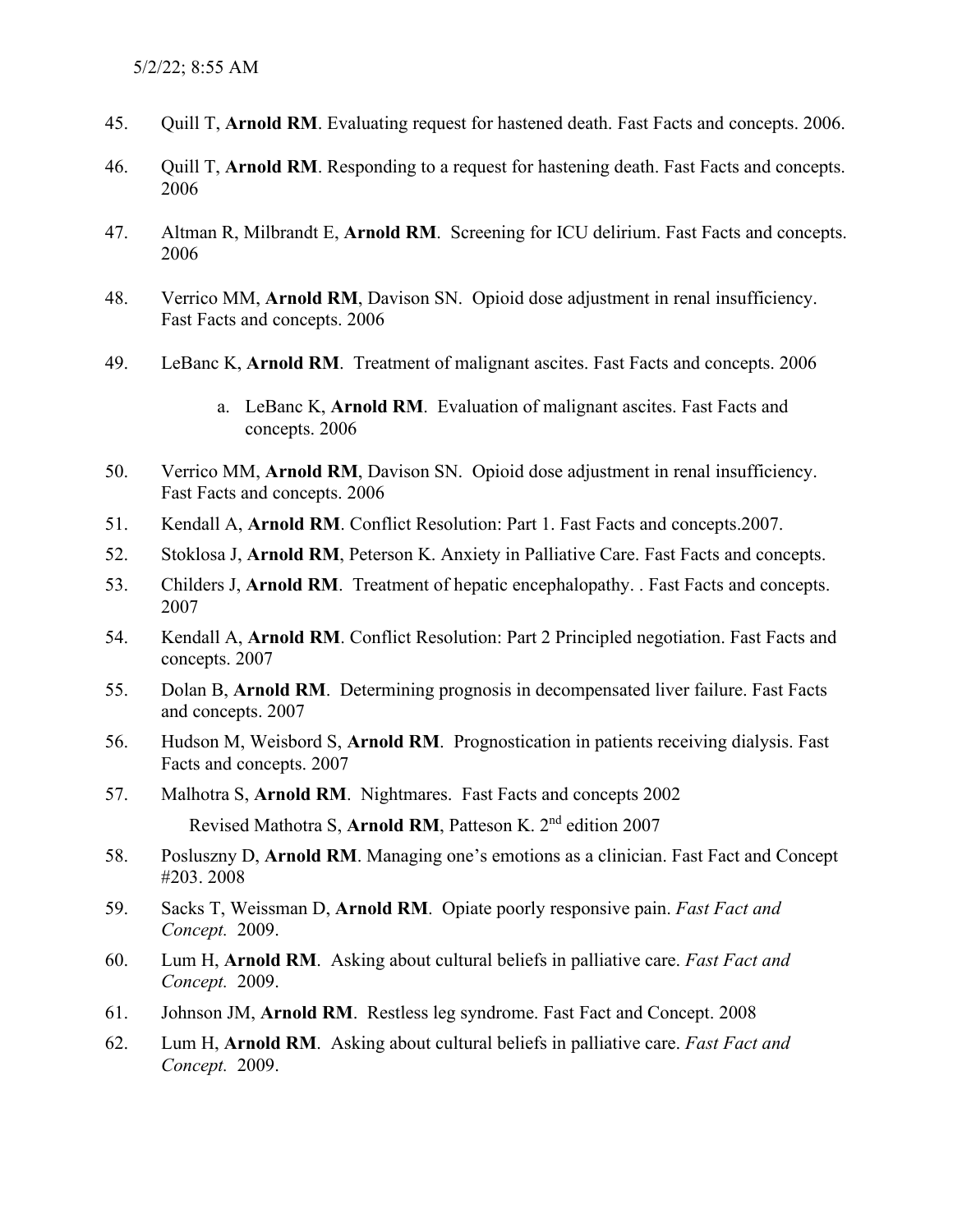- 63. Childers JW, **Arnold RM**. Treatment of pain in patients taking buprenorphine for addiction disorders. Fast Fact and concepts. 2009.
- 64. Posluszny DM, **Arnold RM**. Recovery strategies for miscommunication. Fast Fact and concepts. 2009.
- 65. Weissman D, Quill T, **Arnold RM**. The family meeting. Parts 1-6. Fast Fact and concepts. 2009.
- 66. Mehta R, **Arnold RM**. Tapentadol. Fast facts and concepts. 2009
- 67. Claxton R, **Arnold RM**. Treatment of Acute Venous Thromboembolism in Patients with Advanced Cancer. *Fast facts and concepts.* 2010.
- 68. Claxton R, Angus D, **Arnold RM**. Predicting Prognosis in the Intensive Care Unit. *Fast facts and concepts*. 2010
- 69. Mehta R, **Arnold RM**. Metastatic Spinal Cord Compression Evaluation. *Fast facts and concepts*. 2010.
- 70. Mehta R, **Arnold RM**. Metastatic Spinal Cord Compression Management. *Fast facts and concepts*. 2010.
- 71. Bhatnagar M, Arnold RM. The pre-family meeting huddle. *Fast Facts and Concepts*. 2018
- 72. Trapper C, Pruskowski J**, Arnold RM.** #372: Non-oral pharmacotherapy options for depression. *Fast Facts and Concepts.* 2019
- 73. Ketterer B, **Arnold RM**. How to Help a Patient Choose Their Surrogate Decision Maker. *Fast Facts and Concepts.* 2019 . Reprinted in *J Pall Med*. 2019: <https://doi.org/10.1089/jpm.2019.0264>
- 74. Yu J, Spears C, Knepper L, **Arnold RM** Fast Facts & Concepts #387: Evaluating a new or changing headache in a seriously ill patient. *Fast Facts and Concepts.* 2019. Reprinted in J Pall Med 2020: 23(2): 290-291
- 75. Siropaides CH, **Arnold RM**. Time-limited trials for serious illness. *Fast Facts and Concepts.*  2020. Reprinted in J Pall Med 2020: 23(11), pp. 1540–1541
- 76. Sigler LE, Reitschuler-Cross E, **Arnold RM**, Hall DE. Preoperative frailty assessment. *Fast Facts and Concepts. 2020.* Reprinted in *J Pall Med* 2021; 24 (2)285-6
- 77. Khalaf-McStay C, Langmann G, **Arnold RM**. Providing formative feedback in the clinical setting. *Fast Facts and Concepts. 2020.*
- 78. Habib, MH, **Arnold RM,** Rosielle DA**.** Functional status assessment in serious illness. *Fast Facts and Concepts. 2021.*
- 79. Habib, MH, **Arnold RM.** Fecal incontinence in palliative care settings. *Fast Facts and Concepts. 2021*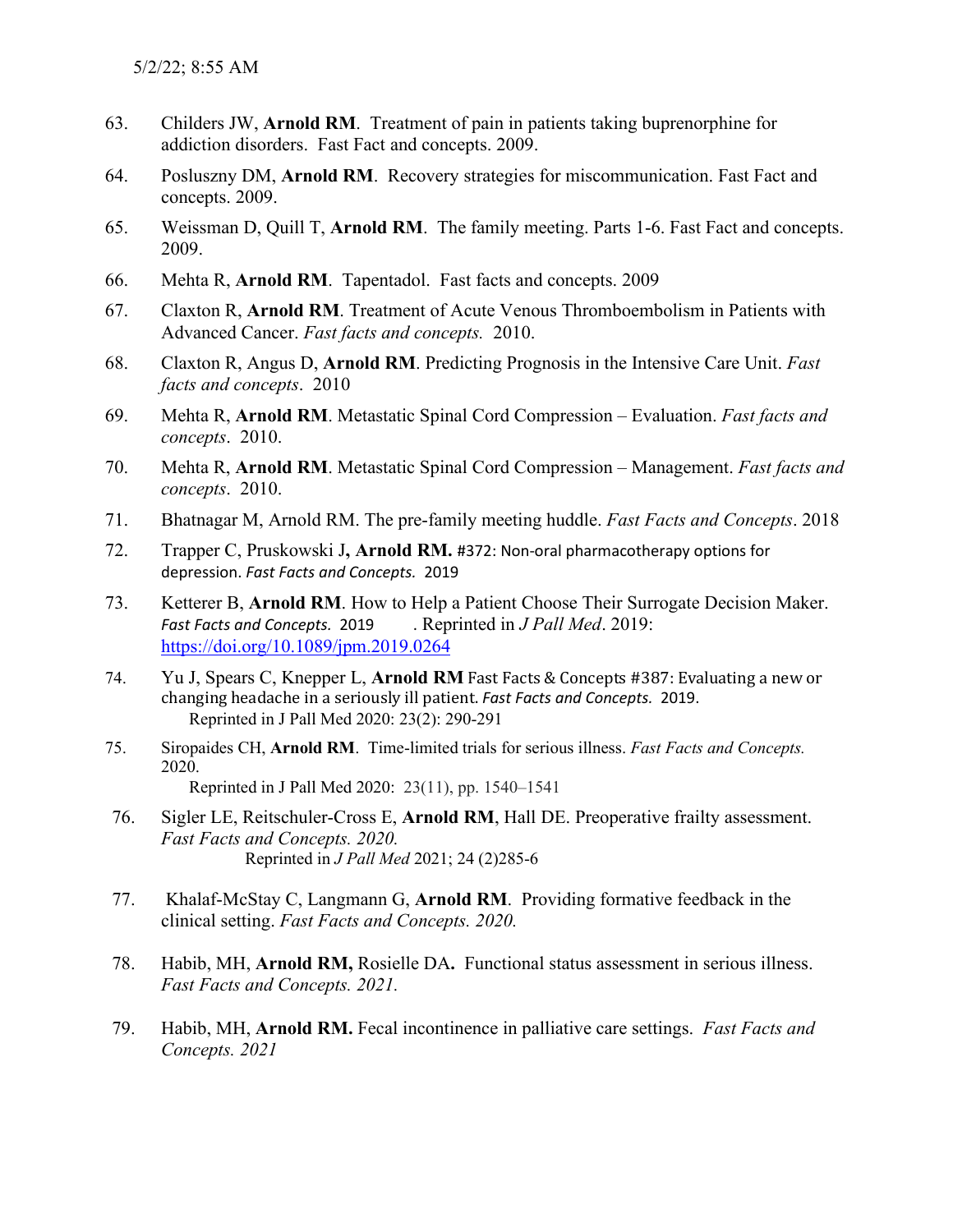- 80. Habib, MH, **Arnold RM.** Urinary incontinence in palliative care settings: Etiology and work up. *Fast Facts and Concepts. 2021.*
- 81. Habib, MH, **Arnold RM.** Urinary incontinence in palliative care settings: Management. *Fast Facts and Concepts. 2021.*
- 82. Topoll AB, **Arnold RM,** Stowers KH, Teaching communication skills in real time. *Fast facts and concepts.* 2022

## **PROFESSIONAL ACTIVITIES**

### **TEACHING RESPONSIBILITIES (current, previous responsibilities available on request):**

### **Medical Students:**

- Faculty for first year medical students course on Doctor-Patient communication
- Teach sessions for second year medical student on palliative care, as well as develop and teach 2-3 large group sessions in the Medicine and Society course on advance care planning, mistakes, and giving bad news
- Attending two months/year for third year internal medicine students (until 2005)
- Co-ordinate and teach in the Center for Bioethics and Health Law curriculum for third year medical students on ethical issues in clinical medicine. Teach sessions in internal medicine, ambulatory care and pediatrics
- Faculty in the fourth year elective in medical ethics sponsored through the Center for Bioethics and Health Law
- Faculty in the fourth year students' palliative care elective

### **Residents:**

- Faculty in morning report
- Teach 4-7 noon conferences a year on ethical issues and palliative care issues.
- Teach 3-5 pre-clinic conferences for interns and residents on dizziness, pain management, advance care planning, sinusitis and back pain.
- Developed and co-teach communication course for interns on giving bad news and advance care planning
- Faculty in PACT teaching care of HIV positive patients for house staff and pain (2005-2017)
- Developed and teach in primary care intern palliative care curriculum
- Mentor 1-3 residents/year in either research in medical ethics or research in palliative care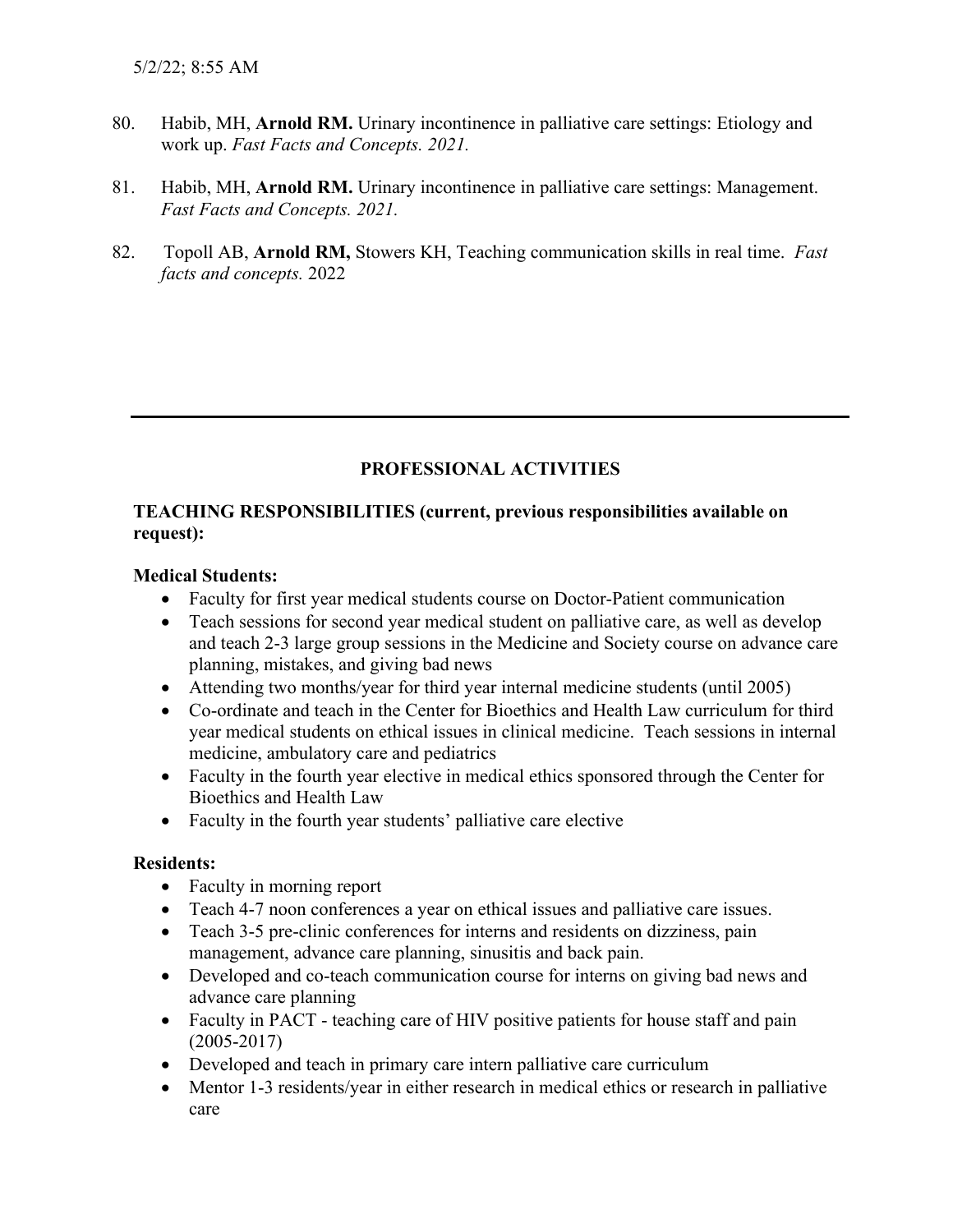### **Fellows/MA students:**

- Teach a summer case-based seminar series for MA students in Medical ethics
- Mentor Division of General Internal Medicine fellows with interest in medical ethics or palliative care.
- Teach in a course on teaching to teach communication skills
- Co-run a course on Theory in learning and teaching
- Teach in the Fundamentals in Palliative care course
- Teach in the Qualitative research methods course
- Mentor Palliative Care fellows
- Mentor 1-2 fellows a year

### **Other:**

- AAHPM Year-long mentoring program R Boss, S Burns, Sarah Johnson and Kristin Chasteen
- See Table

# **GRANTS:**

| 1984-1985 | "A model program in teaching residents medical ethics."S.A. Wartman,          |
|-----------|-------------------------------------------------------------------------------|
|           | Program Director, Brown Program in Medicine; Human Values in Medicine,        |
|           | Brown University, Providence, Rhode Island. (Principal Investigator) \$2,000  |
| 1984      | "Residency training in general internal medicine and/or pediatrics."S.A.      |
|           | Wartman, Program Director, Division of Medicine HRSA, Public Health           |
|           | Services, DHHS, Washington, DC. (Co-Author of medical ethics portion)         |
|           | \$55,054.                                                                     |
| 1988      | "Attitudes among health professionals towards HIV-positive                    |
|           | patients."Philadelphia AIDS Commission, Philadelphia, PA. (Co-Principal       |
|           | Investigator) \$2,500.                                                        |
| 1990      | "Physicians' decision to discuss life-sustaining treatment."Richard K. Mellon |
|           | Foundation. (Principal Investigator) \$25,000.                                |
| 1989-1990 | "Decision-making when entering the hospital."MacArthur Foundation. (Co-       |
|           | Investigator) \$38,310.                                                       |
| 1990-1993 | "Organ procurement: Dilemmas of required request."Agency for Health Care      |
|           | Policy Research. (Co-Principal Investigator) \$1,258,072.                     |
| 1990-1991 | N.A.S.A. Task force on research ethics. Member of task force to help N.A.S.A. |
|           | 1994-1996 develop ethics policy on research ethics policy.                    |
| 1992-1995 | "AIDS and the quality of nursing."National Center for Nursing Research.       |
|           | (Consultant) \$233,335.                                                       |
| 1992-1993 | "Family decisions about life support."National Center for Nursing Research.   |
|           | $(Constant)$ \$35,000                                                         |
| 1992      | "Procuring organs from patients who have decided to forego life-sustaining    |
|           | Treatment."HRSA, Public Health Services DHHS, Washington, DC (Principal       |
|           | Investigator) \$8,000                                                         |
|           | "Procuring organs from patients who have decided to forego life-sustaining    |
|           |                                                                               |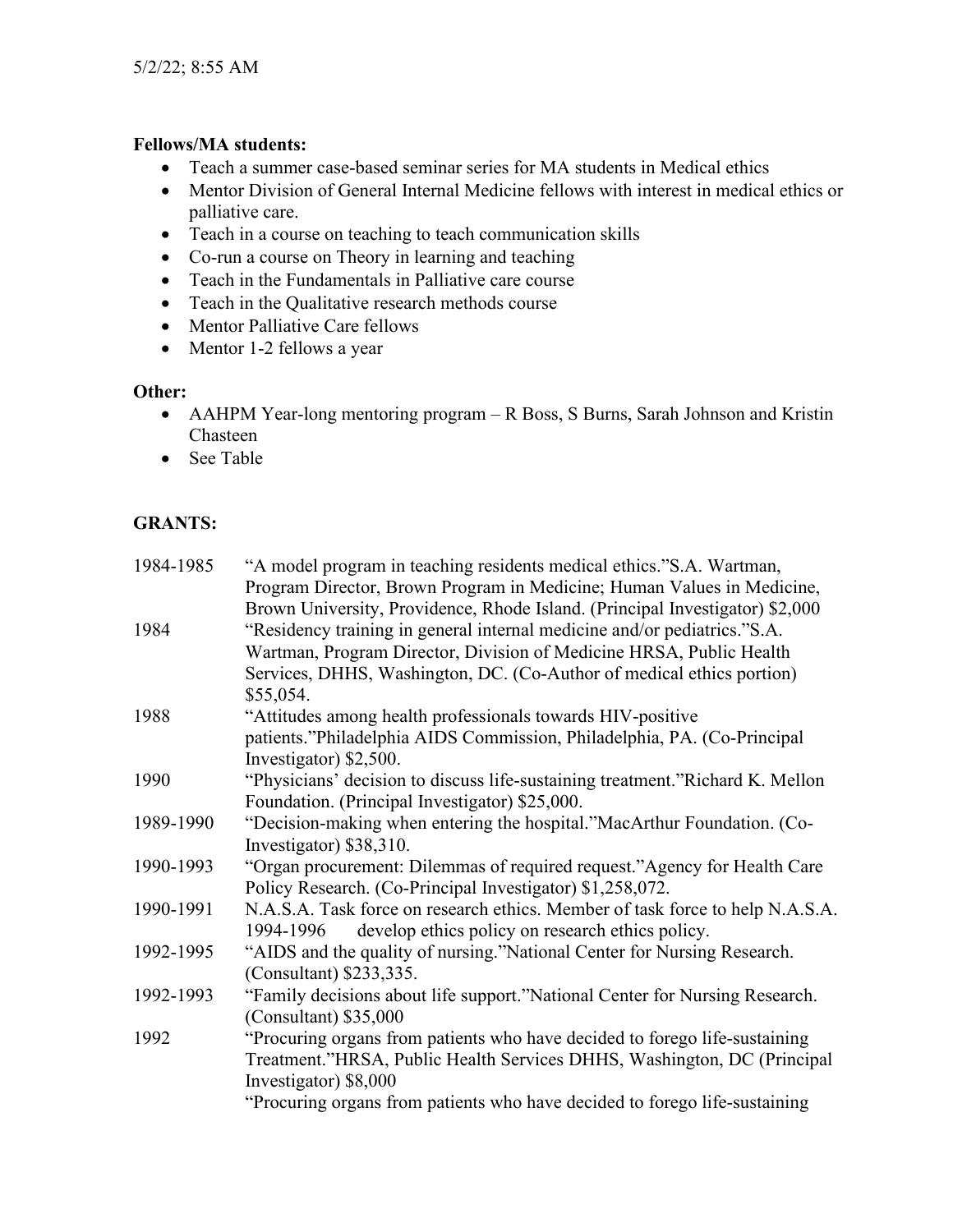|           | Treatment."Greenwall Foundation. (Principal Investigator) \$4,650.                   |
|-----------|--------------------------------------------------------------------------------------|
| 1994-1998 | "Required request: determinants of family consent."Agency for Health Care            |
|           | Policy Research. (Co-Principal Investigator, Site Director 1996-1998)                |
|           | \$4,467,308                                                                          |
| 1998-1999 | Supplemental grant for national conference to develop an intervention                |
|           | based on the above study data.Co-Principal Investigator, Site Director               |
| 1995-1996 | "How experts discuss advance directives with patients."Greenwall                     |
|           | Foundation. (Co-Principal Investigator) \$22,500                                     |
| 1995-1996 | "Defining death in a technological age."Conference and Book. Division of             |
|           | Organ Transplantation, UNOS, NIH, Fetzer Institute, Greenwall Foundation,            |
|           | Laerdal Foundation, Cleveland Foundation, Baxter Health Care, Sandoz,                |
|           | Hoffman-LaRoche, Albert Leonnetti and RA Carlson, Arter & Hadden Law                 |
|           | Firm, David & Young Law Firm. \$109,700. (Project Co-Director)                       |
| 1995-1997 | "A prospective study of family members' decision-making about life                   |
|           | support."National Institute for Nursing Research. (Consultant) \$75,000              |
| 1996-1998 | "Society for Health and Human Values and Society for Bioethics Consultation          |
|           | Task Force on Standards for Ethics Consultation." Greenwall Foundation and           |
|           | over 30 Bioethics Networks and Centers (Principal Investigator) \$310,000            |
| 1996-1997 | "Evaluating health providers' communication with terminal patients using             |
|           | standardize patient scenarios. Soros Foundation ñ Project on Death in America.       |
|           | (Co-Principal Investigator) \$30,000                                                 |
| 1999-2000 | Soros Foundation, Project on Death in America Faculty Scholar. Teaching              |
|           | physician change-agents to communicate with terminally ill patients about            |
|           | psychosocial and ethical aspects of care (Principal investigator). \$228,900         |
| 1999-2000 | Developing a Model Intervention to Increase Consent for Organ Donation               |
|           | Department of Health, Ohio (Co-Principal Investigator)\$ 74,199                      |
| 1999-2000 | Improving the Quality of Life During the End-of-Life Process NIH/NIA. R03            |
|           | (Consultant) \$50,000                                                                |
| 1999-2000 | Developing A Model Intervention to Increase Consent to Organ Donation                |
|           | Agency for Health Care Policy & Research R13-H510074 (Co-Principal                   |
|           | Investigator) \$25,000                                                               |
| 1999-2000 | Examining the impact of financial incentives (voluntary benefit) on organ            |
|           | donation. Greenwall Foundation. (Principal investigator) \$92,436                    |
|           | Public attitudes toward the definition of death and organ procurement policy         |
|           | Greenwall Foundation (Co-Investigator)                                               |
|           | Public attitudes towards death and organ procurement. Agency for Health Care         |
|           | Policy Research. (Co-Investigator) \$300,012.                                        |
| 1999-2001 | Emotional Reactions to Patients' Death. Dana Farber Cancer Institute                 |
|           | Agreement under the Nathan Cummings Foundation (Principal Investigator)<br>\$80,500. |
|           | Supplement to study Nurses' and Third year Medical Students' Emotional               |
|           | reaction to Patients' Death. (Principal Investigator) \$30,000                       |
| 1999-2000 | Informed Consent and Therapeutic Misconception. NIMH (Co-Investigator)               |
|           | \$70,600.                                                                            |
| 1999-2000 | Developing a Palliative Care Unit: Promoting Nurse Competency. Beckwith              |
|           | Foundation (Co-Principal Investigator) \$3500.                                       |
|           |                                                                                      |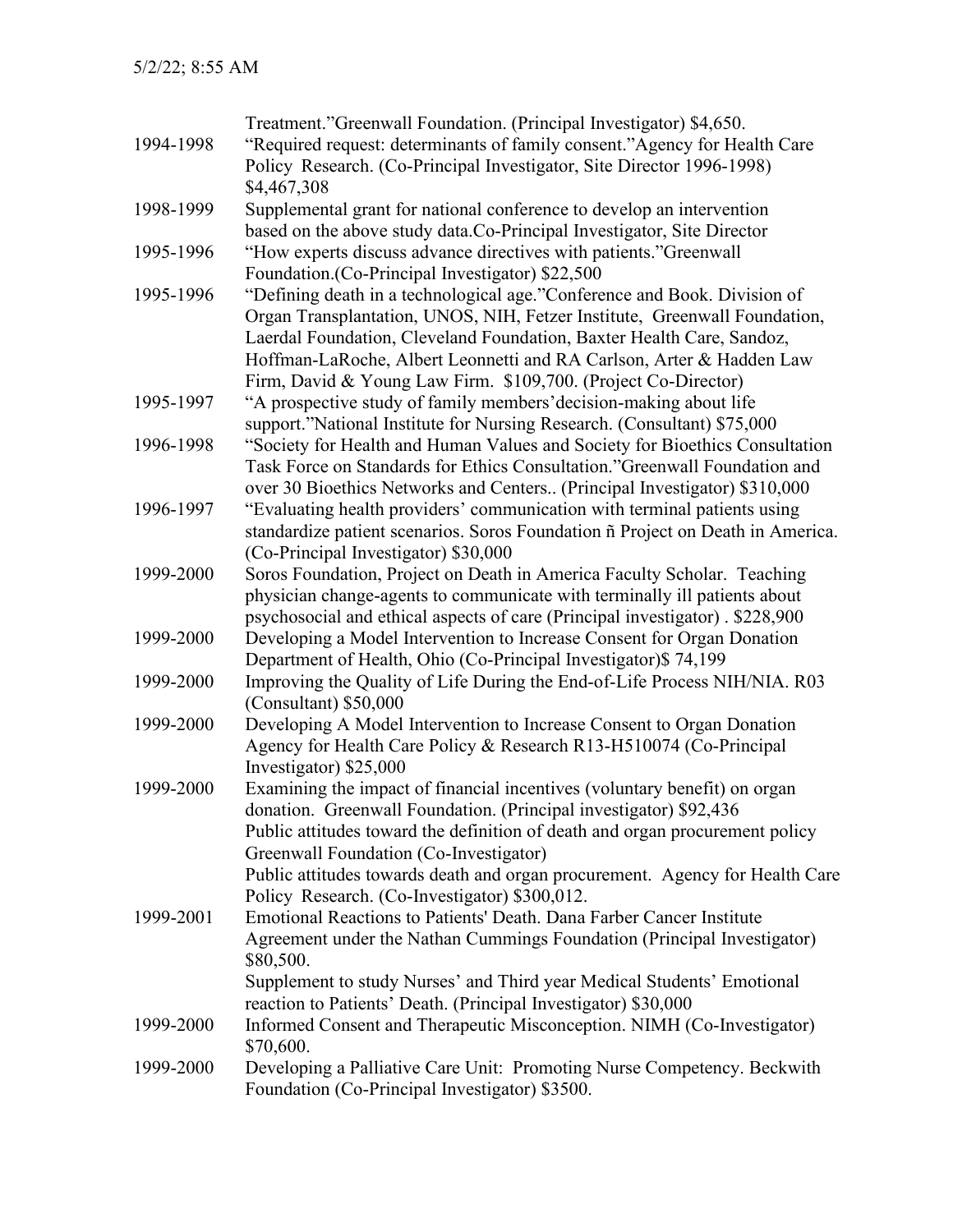| 1999-2001 | Support for the UPMC Palliative Care Program. Ladies Hospital Aid Society o<br>Western Pennsylvania. (Principal Investigator). \$5000.                                                                                                                            |
|-----------|-------------------------------------------------------------------------------------------------------------------------------------------------------------------------------------------------------------------------------------------------------------------|
| 1999-2005 | Renewed 03, 04<br>Support for the UPMC Palliative Care Program in bereavement care.                                                                                                                                                                               |
|           | Shadyside Auxiliary Society. 1,000 per year                                                                                                                                                                                                                       |
| 2001-2002 | Advance directives among the oldest old. NIA (Co-Principal Investigator).<br>50,000                                                                                                                                                                               |
| 2001-2005 | Undergraduate Medical Education for End-of-Life Care. NCI R-25 grant<br>CA90595 (Co-Principal Investigator). 697,892                                                                                                                                              |
| 2001-2005 | End of life communication skills for oncology fellows. NCI R-25 grant (Co-<br>Principal Investigator).                                                                                                                                                            |
| 2001-2002 | A Proposal for Increasing Physicians' Ability to Encourage and have End-of-<br>Life Conversations with Patients and Families. Jewish HealthCare Foundation (<br>PI for the End of Life Providers Task Force) 60,000                                               |
| 2001-2003 | Assessing fellows experience and attitudes toward palliative care education.<br>Last Acts. 30,000.                                                                                                                                                                |
| 2001-2004 | Ventilator Weaning: Processes of Care and Communication. National Institute<br>for Nursing Research, NIH 1 RO1 07973-01. 823,859. (Co- Investigator, 5%).                                                                                                         |
| 2002-2003 | End of life content in guidelines for life-limiting illness. Last Acts. 30,000.                                                                                                                                                                                   |
| 2002      | International Union Against Cancer Yamagiwa-Yoshida Memorial International                                                                                                                                                                                        |
|           | Cancer Study Grant. Factors associated with physicians' ability to predict                                                                                                                                                                                        |
|           | patients' preferences for information and involvement in medical decisions. PI.<br>10854.00                                                                                                                                                                       |
| 2002-2003 | Council on Instructional excellence Innovation in Education Awards. A<br>structured educational program for observing, evaluating and documenting<br>internal medicine residents' discussions with seriously ill patients. Co-Principal<br>Investigator. 10297.00 |
| 2002-2003 | Modification of a Symptom Assessment Scale to Evaluate Symptom Burden in<br>Chronic Dialysis Patients. Center for Health equity Research and Promotion VA<br>Stars and Stripes Healthcare network competitive pilot research fund. (Co-<br>Investigator). 21,048  |
| 2002-2003 | How can end-of-life services by made more ethnically appropriate? Center for<br>Health equity Research and Promotion VA Stars and Stripes Healthcare<br>network competitive pilot research fund. (Co-Principal Investigator). 19000                               |
| 2003      | Koppoka Family Foundation Visiting Lectureship Program. Principal<br>Investigator 3000.00                                                                                                                                                                         |
| 2003-2005 | Project on Death in America Palliative Care fellowship grant.<br>Investigator. 150,000.                                                                                                                                                                           |
| 2003-2008 | NR 1R01NR/AG08249-01 "Trajectories of Serious Illness: Patients and<br>Caregivers" Investigator. \$2,359,885.                                                                                                                                                     |
| 2003-2008 | NCI 1 R01 CA100387-01 "Enhancing patient-oncologist communication"<br>Co-Principal Investigator \$2,359,026 (direct)                                                                                                                                              |
| 2003-2005 | Advanced illness coordinated care: A proposal for a community collaboration,<br>Principal Investigator, 330,561                                                                                                                                                   |
| 2003-2004 | Support for the UPMC Palliative Care Program. Ladies Hospital Aid Society of<br>Western Pennsylvania. (Principal Investigator). \$5000.                                                                                                                           |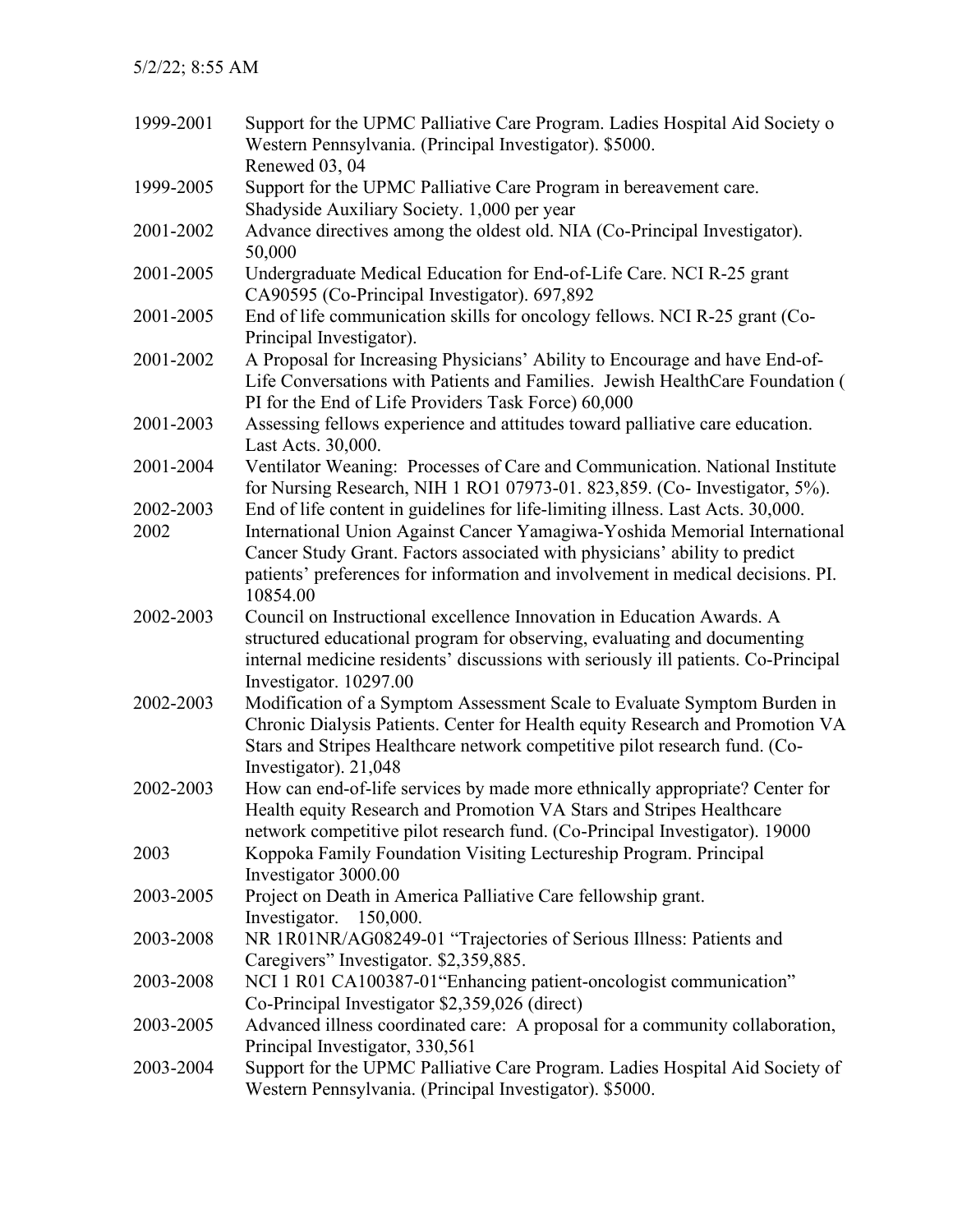| 2005-2010 | End-of-Life Education in the Third Year of Medical School. NCI R-25 grant<br>CA (Co-Principal Investigator).                                                                                                  |
|-----------|---------------------------------------------------------------------------------------------------------------------------------------------------------------------------------------------------------------|
| 2005-2010 | An observational description of IRB practices.1 R01 CA10795-01A1. Co-                                                                                                                                         |
| 2005-2007 | Principal Investigator 2,444,143 (direct).<br>Diagnosing and Discussing Imminent Death in the Hospital. RO3. Co-Principal<br>Investigator.                                                                    |
| 2005–2007 | Assessing Individual Preferences for End-of-Life Care (1R21 AG025191-01A1,<br>Exploratory/Developmental Research Grant Award). National Institute on<br>Aging. Co-Principal Investigator.                     |
| 2006-2007 | Surrogate Decision Making in the ICU: A Study to Examine Decisional Regret<br>(Pilot grant, Interdisciplinary Program in Bioethics). The Greenwall Foundation.<br>Co-Principal Investigator (\$45,074 total). |
| 2006-2010 | Barriers to Initiating Antiviral Therapy for Veterans with Hepatitis C. VA<br>MERIT. Co-Principal Investigator.                                                                                               |
| 2006-2010 | Sociocultural Dimensions of Provider Decision-Making in Pain Management.<br>VA MERIT. Co-Principal Investigator.                                                                                              |
| 2006-2001 | Teaching to teach end of life communication skills for oncology fellows. NCI<br>R-25 grant (Co-Principal Investigator).                                                                                       |
| 2006-2007 | Support for the UPMC Palliative Care Program. Ladies Hospital Aid Society of<br>Western Pennsylvania. (Principal Investigator). \$5000.                                                                       |
| 2007-2008 | Critical Care Communication (C3): Teaching intensivists palliative care<br>communication skills. Jewish Health Care Foundation. (Principal Investigator).<br>\$100,000                                        |
| 2007-2008 | Critical Care Communication (C3): Teaching intensivists palliative care<br>communication skills. National Palliative Research Center . (Principal<br>Investigator). \$151,000.                                |
| 2007-2008 | Development and dissemination of a Rapid Response System for<br>Uncontrolled Donation After Cardiac Death. HRSA (Consultant)                                                                                  |
| 2008-2010 | Expanding Critical care Communication (C3) Arthur Vining Davis Foundation.<br>(Principal Investigator). \$200,000.                                                                                            |
| 2008-2010 | Talking with Patients about other Healthcare workers' Errors: Ethical, Legal,<br>And Practical Considerations. Greenwall Foundation. (Co-Principal<br>Investigator) \$173, 308.                               |
| 2008-2012 | Pain, Sexual Dysfunction, and Depression in Hemodialysis Patients. VAHealth<br><b>Services Research and Development</b><br>IIR 07-190-2. (Co-Principal Investigator) \$897,000.                               |
| 2008-2010 | Provider and Organizational Norms and Care at the End of Life (PONCEL) R21<br>NIH (Co-Principal Investigator) \$226,220                                                                                       |
| 2009-2012 | Communication in Oncologist Patient Encounters: A Patient Intervention"<br>2R01-CA100387-06 NCI. R21 NIH (Co-Principal Investigator) (\$521,924)                                                              |
| 2009-2011 | Isolating Mechanisms Underlying Hospital Variation in End-of-Life ICU Use<br>1R21 CA141093-01. R21. NIH. NIH (Co-Principal Investigator)                                                                      |
| 2009-2011 | ICU Triage Communication and Decision Making: the Role of<br>Race. American Cancer Society (Co-Principal Investigator)                                                                                        |
| 2010-2015 | Cancer Survivorship T32 (Training committee member)                                                                                                                                                           |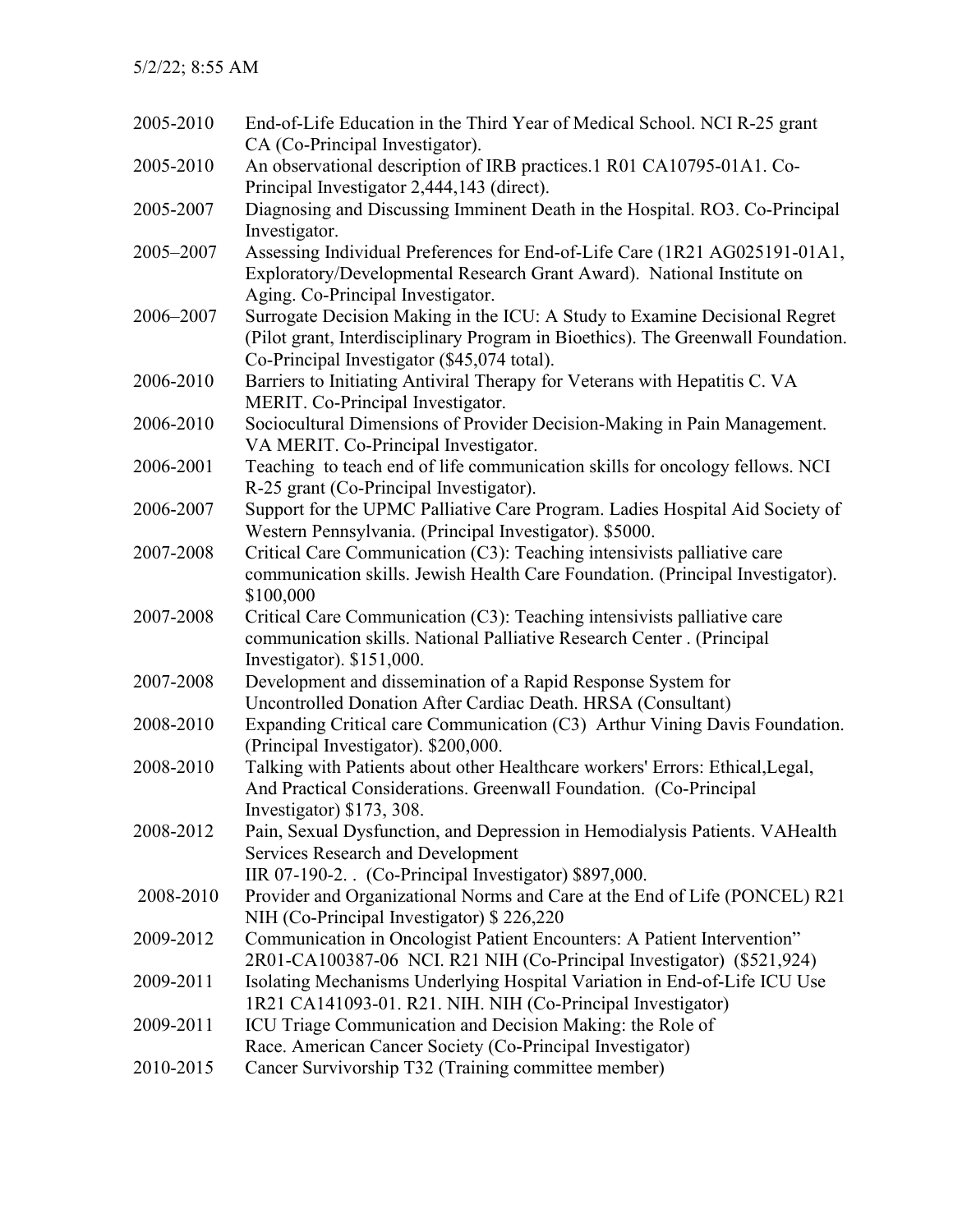| 2010-2011     | Representational Intervention to Promote End-of-Life Decision-Making<br>Preparation R01NR011464-S1 NIH \$147,011                          |
|---------------|-------------------------------------------------------------------------------------------------------------------------------------------|
| 2007-2013     | Outpatient Early Intervention Services with Respect to HIV Disease (Ryan<br>White Title III) 2 H76 HA00079-13 (Co-Principal Investigator) |
| 2011-2015     | Geriatric Education Centers of Pennsylvania UB4 HP199199-01-00 (Co-<br>Principal Investigator)                                            |
| 2011-2015     | End of Life in Very Old Age. NIH NIA. (Co-Principal Investigator)                                                                         |
| 2010-2015     | Communication of Illicit Drug and/or Alcohol Use in Obstetrics. R01                                                                       |
|               | DA026410 01. (Co-Principal Investigator)                                                                                                  |
| 2012-2014     | Describing Variation in IRB Efficiency. VA Research Foundation.<br>(Co-Investigator)                                                      |
| 2012-2014     | Dissemination of Critical Care communication training. Arthur Vining Davis<br>Foundations. (Co-Investigator)                              |
| 2012-2014     | Surrogate Storytelling. NPCRC. (Co-Investigator)                                                                                          |
| 2013-2015     | Improving Seriously Ill Patients End-Of-Life Care by Changing the Default                                                                 |
|               | Option in Advance Directives. Gordon and Berry Moore Foundation. (Co-<br>Investigator)                                                    |
| 2013-2018     | A Trial to Improve Surrogate Decision-Making for Critically Ill Older Adults.                                                             |
|               | NIA. (Co-Investigator)                                                                                                                    |
| 2014-2017     | The University of Pittsburgh Patient-Centered Outcomes Research (PCOR)                                                                    |
|               | Scholars Program. AHRQ. (Co-Investigator)                                                                                                 |
| 2014-2019     | A Stepped Wedge Trial of an Intervention to Support Family Members in ICUs.<br>NINR. R01 NR014553 (Co-Investigator)                       |
| $2015 - 2017$ | Developing a Web and Tablet based Tool to Improve Communication and                                                                       |
|               | Shared Decision Making between Clinicians and Surrogates in ICUs.                                                                         |
|               | 1R21AG050252-0. (PI White; Co-Principal Investigator)                                                                                     |
| 2015-2017     | VitalTalk grant for increasing capacity. Milbank Foundation. (Principal                                                                   |
|               | Investigator)                                                                                                                             |
| 2015-2017     | UPMC Palliative and Supportive Institute - Building communication capacity.                                                               |
|               | Milbank Foundation. (Principal Investigator)                                                                                              |
| 2016-2021     | A cluster randomized trial of a primary palliative care intervention                                                                      |
|               | (CONNECT) for patients with advanced cancer NIH/NCI.1R01CA197103-                                                                         |
|               | 01A1 (PI Schenker; Co-Principal Investigator)                                                                                             |
| 2017-2019     | Motivational Interviewing to Address Reluctance and Ambivalence in Palliative                                                             |
|               | Care. National Palliative care research Center (PI Kutner; Co-Investigator)                                                               |
| 2016-2021     | University of Pittsburgh CTSI – Community & Collaboration Core: Team                                                                      |
|               | Science. 1UL1TR001857 NIH/NCATS (PI Reis)                                                                                                 |
| 2018-2021     | What We Talk about When We Talk about Surgery: Redesigning the                                                                            |
|               | Conceptual Framework for Preoperative Communication about Surgical                                                                        |
|               | Intervention. Greenwall Foundation. (PI -Schwarze; Co-Principle Investigator)                                                             |
| 2018-2019     | SARAH: Supporting families, Aligning goals, and Reducing Avoidable                                                                        |
|               | Hospitalizations in Serious Illness. Milbank Foundation. (PI - Kavalieratos; Co-                                                          |
|               | Principal Investigator)                                                                                                                   |
| 2019-2021     | Promoting palliative care in Minority Servicing medical schools. Arthur Vining                                                            |
|               | Davis Foundations. (PI Schenker; Co-Principal Investigator)                                                                               |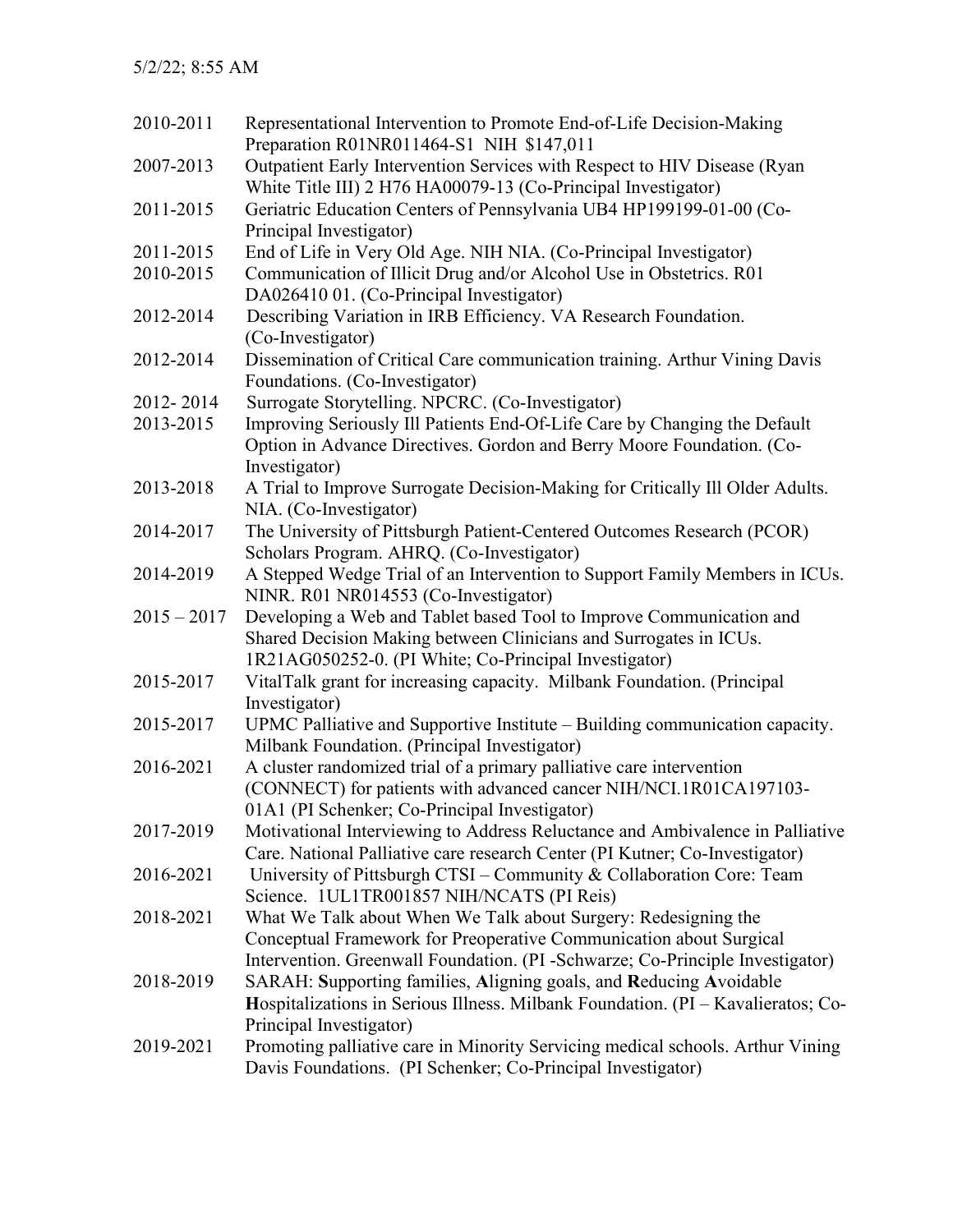| 2019-2024   | Patient-Centered and Efficacious Advance Care Planning in Cancer: the PEACe        |
|-------------|------------------------------------------------------------------------------------|
|             | Comparative Effectiveness Trial (PI Schenker; Co-Principal Investigator)           |
| 2020-2022   | Project Extension for Community Healthcare Outcomes in Western PA.                 |
|             | McElhattan Foundation (PI Schenker; Co-Principal Investigator)                     |
| 20202-2023. | A Multisite Efficacy Trial of Specialty Palliative Care in Cystic Fibrosis. Cystic |
|             | Fibrosis Foundation. (PI Kavalieratos, Co-Investigator)                            |
| 2020-2025   | A Randomized Trial of Scalable, Interactive Tool to Support Surrogate Decision     |
|             | Makers of Elderly Critically Ill Patients (PI White; Co-Investigator)              |
| 20200-2025  | Randomized Trial of Specialty Palliative Care Integrated with Critical Care for    |
|             | Critically Ill Older Adults at High Risk of Death or Severe Disability             |
|             | (ProPACC) (PI White/Schenker; Co-Investigator)                                     |
| 2021-2023   | Testing the feasibility of using deliberate practice to recalibrate physician      |
|             | heuristics in trauma triage (PI Mohna; Co-Investigator)                            |

### **SEMINARS AND INVITED LECTURES:**

Available upon request.

### **SERVICE:**

### **Admitting Privileges:**

Presbyterian University Hospital Shadyside University Hospital - consultant Pittsburgh Veterans Administration Health Care System UPMC Montefiore University Hospital Transitional Care Unit University Physician Practice Association Magee-Women's University Hospital 1998- hospital privileges 2000- community physician privileges 2005- TCU privileges Heartland Health Care Center UPMC Rehabilitation Hospital-2001-2004 Semper Care Hospital

### **Other:**

| 1986-1988   | Member, Hospital of the University of Pennsylvania 1988 Ethics        |
|-------------|-----------------------------------------------------------------------|
|             | Committee, DNR Subcommittee, Brain Death Subcommittee.                |
| 1986-1988   | Member, Penn Medical Scholar Program Advisory Council.                |
| 1987 - 1988 | Member, Philadelphia VA Medical Center Ethics Committee.              |
| 1987-1988   | Member, Philadelphia VA Medical Center AIDS Task Force.               |
| 1987-1988   | Member, Advisory Committee, Delaware Valley Ethics Committee Network. |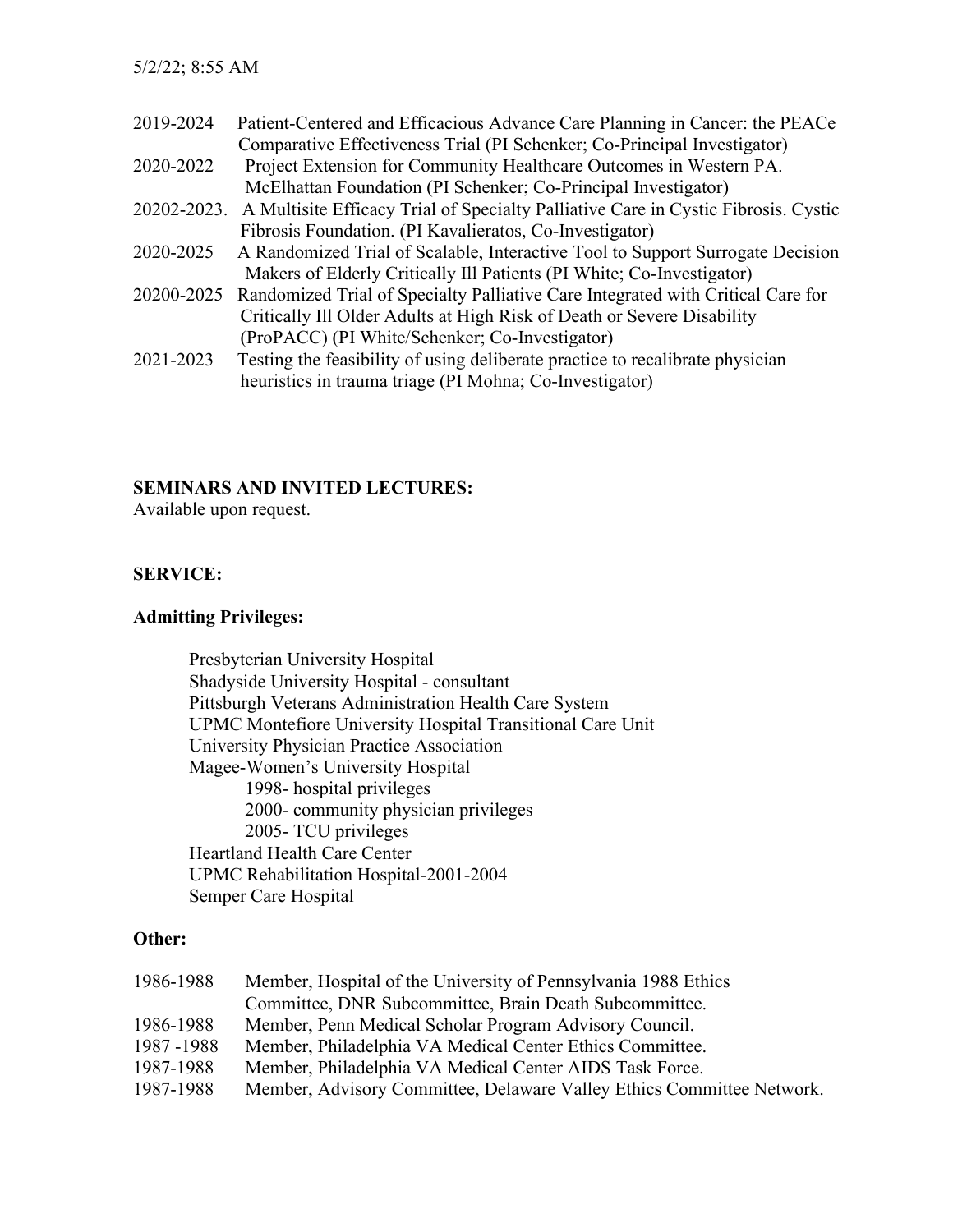|                  | 1988-present Faculty, Second Year Medical Student Curriculum of Medical Ethics. |
|------------------|---------------------------------------------------------------------------------|
| 1988-present     | Member and Consultant, Ethics and Human Rights Committee,                       |
|                  | Presbyterian University Hospital.                                               |
| 1989-present     | Advisor, 4th year medical students.                                             |
| 1989-present     | Member, University-Wide Ethics Committee, University of Pittsburgh              |
|                  | Medical Center.                                                                 |
| 1989-2017        | Staff physician, Pittsburgh AIDS Comprehensive Treatment Center (PACT)          |
| 2003-2017        | Director, PACT pain and palliative care clinic                                  |
| 1990-present     | Advisor, 1st year medical students.                                             |
| 1990-1991        | Member, Department of Medicine, Conscious Sedation Committee.                   |
| 1991-present     | Ethics Consultant, Presbyterian-University Hospital.                            |
| 1991-present     | Member, General Internal Medicine Fellowship Steering Committee.                |
| 1991-present     | Member, Department of Medicine Residency Selection Committee Member.            |
| 1991-1998        | Member, University of Pittsburgh Medical Center Committee for Scientific        |
|                  | Integrity; Coordinator for General Medicine and Geriatrics.                     |
| 1991-present     | Preceptor, Summer Premedical Academic Enrichment Program.                       |
| 1992-present     | Member, Ambulatory Care Education Committee                                     |
| 1994-present     | Member, Clinical Competency Committee.                                          |
| 1992-present     | Faculty, Center for Medical Ethics Continuing Education Program. (Give          |
|                  | approximately six talks per year on various topics in medical ethics for local  |
|                  | hospitals.)                                                                     |
| 1992-present     | Member, University of Pittsburgh Medical Center Committee on Medical            |
|                  | Screening of House Officers.                                                    |
| 1992-present     | Member, MA Program Steering Committee and Admissions Committee.                 |
|                  | (Serves on numerous MA thesis committees.)                                      |
|                  | PhD dissertation committees:                                                    |
|                  | -Psychology Holly Heberman Marsh                                                |
|                  | -History and Philosophy of Science Thomas Cunningham                            |
| 1992-1995        | Staff Physician, Rainbow Free Care Clinic, Pittsburgh, PA.                      |
| 1995-present     | Director, Division of General Internal Medicine/Geriatrics Research Ethics      |
|                  | Integrity Committee                                                             |
|                  | 1995-present Member, Coordinating Committee for Research Ethics                 |
|                  | Integrity Committee, Department of Medicine                                     |
| 1995-2002        | Staff Physician, Birmingham Homeless Clinic, Pittsburgh, PA                     |
| 1995-2004        | Pharmacy and Therapeutics Committee                                             |
| 1996-2011        | Curriculum Committee, Department of Internal Medicine                           |
| 1997-2012        | Advisory Board, Pittsburgh Schweitzer Fellow Program                            |
| $2013$ - present | Board of Advisors, Pittsburgh Schweitzer Fellow Program                         |
| 1997-1998        | Co-Chair, University of Pittsburgh School of Medicine, Committee to             |
|                  | revise the 3rd and 4th year student curriculum, In-hospital sub-committee       |
| 1998--2004       | Chair, Palliative Care Curriculum Review Committee, Committee to evaluate       |
|                  | the medical school's palliative care curriculum                                 |
| 1998-2011        | Member, University of Pittsburgh School of Medicine, Curriculum Committee       |
| 1999-present     | Advisor, Medical Students' Interest Group on Palliative Care                    |
| 1999-present     | Member, Advance Care Nurse Practitioner Program Steering Committee              |
| 1999-present     | Member, Clinical operations committee, University of Pittsburgh Physicians      |
|                  |                                                                                 |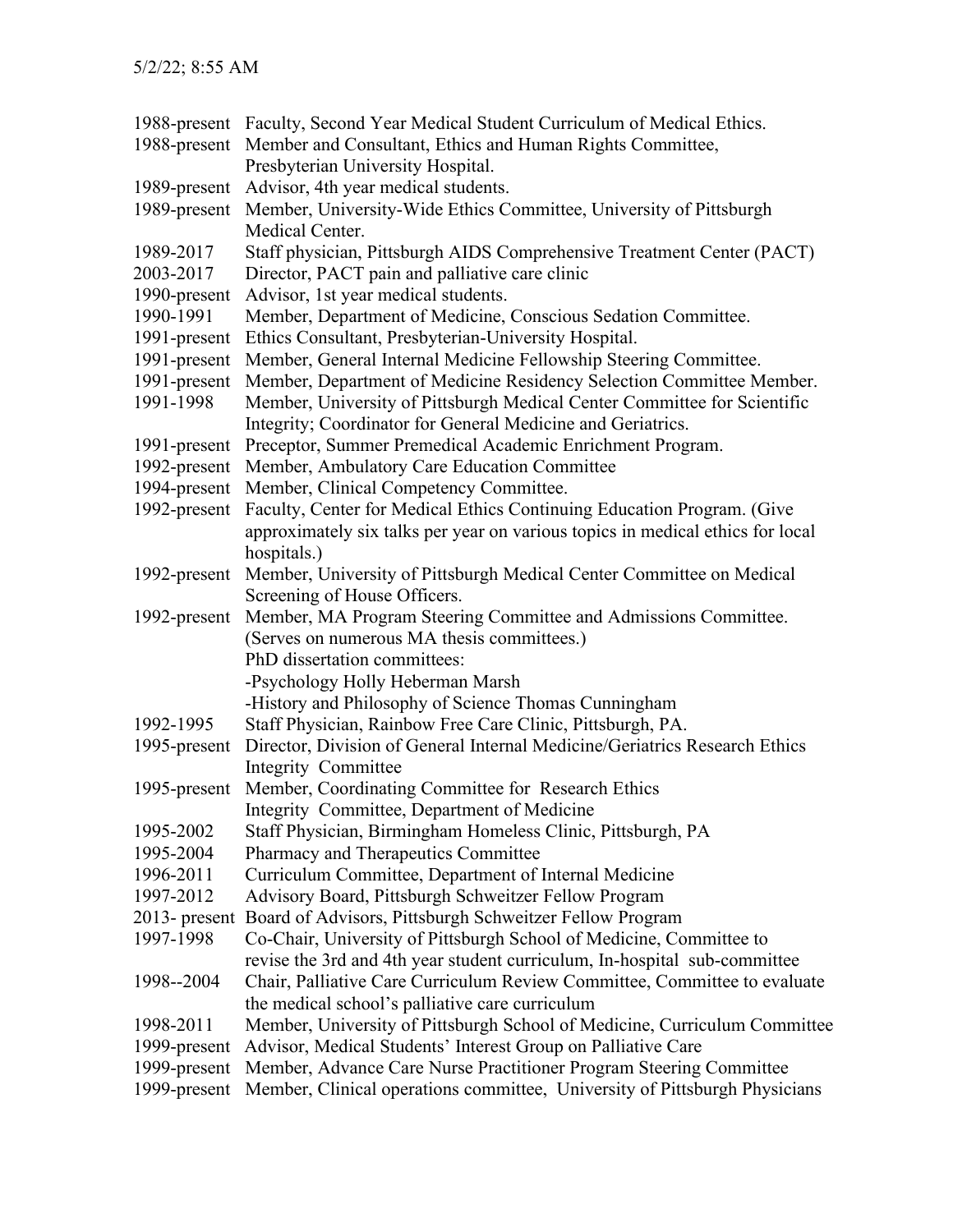| 1999-present      | Member, UPMC-Shadyside University Hospital                                                                                                                                                |
|-------------------|-------------------------------------------------------------------------------------------------------------------------------------------------------------------------------------------|
| 1999-2000         | Facilitator, Balint group for Shadyside University Hospital Family Medicine<br>Faculty                                                                                                    |
| 1999-2003<br>2001 | Faculty, Teaching medical interviewing course for first year medical students<br>Co-Chair for Physician search committee to run an integrated pain service<br>for UPMC Health Care system |
| 2001              | <b>UPMC Health Plan Geriatric subcommittee member</b>                                                                                                                                     |
| 2003              | University of Pittsburgh School of Medicine                                                                                                                                               |
|                   | Implementation Task Force on the Patient-Doctor Relationship Block                                                                                                                        |
| 2005              | University of Pittsburgh School of Medicine                                                                                                                                               |
|                   | Ethics, Professionalism Task Force                                                                                                                                                        |
| 2006              | University of Pittsburgh, Division of General Internal Medicine Education<br>research committee                                                                                           |
| 2008-present      | UPMC Pain and Addiction committee                                                                                                                                                         |
| 2008-present      | UPMC Pain fellowship committee                                                                                                                                                            |
| 2008-present      | VA GREC advisory committee                                                                                                                                                                |
| 2009-present      | University of Pittsburgh Student Academic Integrity Hearing Board                                                                                                                         |
| 2009-2012         | Chair, Ethics consultant team, Presbyterian University Hospital.                                                                                                                          |
| 2010-present      | Member, Clinical Education Training Program, Curriculum Committee                                                                                                                         |
| 2010-2019         | Executive Committee, UPMC Aging Institute                                                                                                                                                 |
| 2010-present      | Executive Committee, Residency committee, LEAD (residency scholarship)                                                                                                                    |
| 2012              | UPMC Department of Anesthesia Vice Chair Pain Search committee                                                                                                                            |
| 2013              | PhD Committee John Frye, Case Western PhD in bioethics                                                                                                                                    |
| 2013              | PhD Committee, Thomas Cunningham, University of Pittsburgh, History and                                                                                                                   |
|                   | Philosophy of Science                                                                                                                                                                     |
| 2013              | Family hospice and Palliative care, Physician representative, National Hospice                                                                                                            |
|                   | Work Group                                                                                                                                                                                |
| 2016              | PhD Committee, Patrick White, University of Pittsburgh, Health Service<br>Research                                                                                                        |
| 2017              | Data and Safety Monitering Board. NIH funded grant - Cardiac                                                                                                                              |
|                   | Resynchronization in the Elderly: Piloting Pacemaker vs. Defibrillator Therapy                                                                                                            |
|                   | (PI S Saba).                                                                                                                                                                              |
| 2017              | PhD Committee, John Frye, Case Western Reserve University, Bioethics                                                                                                                      |
| 2018              | MA committee, April Christinson, University of Pittsburgh, Clinical Education                                                                                                             |
| 2018              | MA committee, Taylor Lincoln, University of Pittsburgh, Clinical Research                                                                                                                 |
| 2019              | MA committee, Mary Callahan, University of Pittsburgh, Clinical Education                                                                                                                 |
| 2019              | MA committee, Corey Trapper, University of Pittsburgh, Clinical Education                                                                                                                 |
| 2020-23           | DSMB Data safety Monitering Board Chair Patient-Centered                                                                                                                                  |
|                   | Outcomes Research Institute (PCORI) Trial Comparative Effectiveness of                                                                                                                    |
|                   | Readmission Reduction Interventions for Individuals with Sepsis or Pneumonia -                                                                                                            |
|                   | The ACCOMPLISH Study. UPMC Health Plan                                                                                                                                                    |
| 2021-24           | University of Pittsburgh Research Ethics consultation services                                                                                                                            |
|                   |                                                                                                                                                                                           |

**Other:**